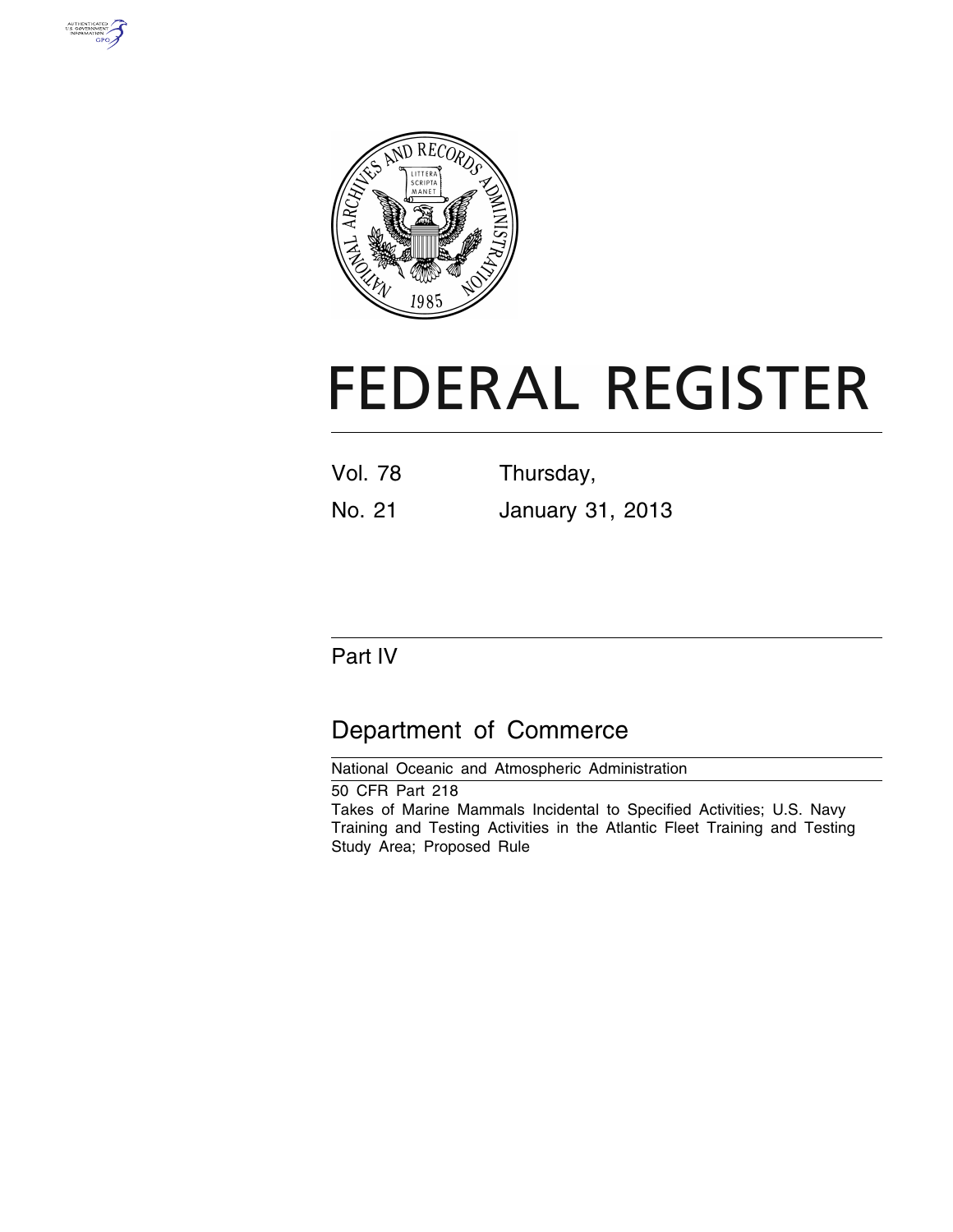## **DEPARTMENT OF COMMERCE**

## **National Oceanic and Atmospheric Administration**

## **50 CFR Part 218**

**[Docket No. 130109022–3022–01]** 

**RIN 0648–BC53** 

## **Takes of Marine Mammals Incidental to Specified Activities; U.S. Navy Training and Testing Activities in the Atlantic Fleet Training and Testing Study Area**

**AGENCY:** National Marine Fisheries Service (NMFS), National Oceanic and Atmospheric Administration (NOAA), Commerce.

**ACTION:** Notice of proposed rulemaking; request for comments and information.

**SUMMARY:** NMFS has received a request from the U.S. Navy (Navy) for authorization to take marine mammals incidental to the training and testing activities conducted in the Atlantic Fleet Training and Testing (AFTT) study area from January 2014 through January 2019. Pursuant to the Marine Mammal Protection Act (MMPA), NMFS is requesting comments on its proposal to issue regulations and subsequent Letters of Authorization (LOAs) to the Navy to incidentally harass marine mammals.

**DATES:** Comments and information must be received no later than March 11, 2013.

**ADDRESSES:** You may submit comments, identified by 0648–BC53, by either of the following methods:

• Electronic submissions: submit all electronic public comments via the Federal eRulemaking Portal *[http://](http://www.regulations.gov) [www.regulations.gov](http://www.regulations.gov)* 

• Hand delivery of mailing of paper, disk, or CD–ROM comments should be addressed to P. Michael Payne, Chief, Permits and Conservation Division, Office of Protected Resources, National Marine Fisheries Service, 1315 East-West Highway, Silver Spring, MD 20910–3225.

Instructions: All comments received are a part of the public record and will generally be posted to *[http://](http://www.regulations.gov) [www.regulations.gov](http://www.regulations.gov)* without change. All Personal Identifying Information (for example, name, address, etc.) voluntarily submitted by the commenter may be publicly accessible. Do not submit Confidential Business Information or otherwise sensitive or protected information.

NMFS will accept anonymous comments (enter N/A in the required fields if you wish to remain anonymous). Attachments to electronic comments will be accepted in Microsoft Work, Excel, WordPerfect, or Adobe PDF file formats only.

**FOR FURTHER INFORMATION CONTACT:**  Brian D. Hopper, Office of Protected Resources, NMFS, (301) 427–8401. **SUPPLEMENTARY INFORMATION:** 

## **Availability**

A copy of the Navy's application may be obtained by visiting the internet at: *[http://www.nmfs.noaa.gov/pr/permits/](http://www.nmfs.noaa.gov/pr/permits/incidental.htm)  [incidental.htm](http://www.nmfs.noaa.gov/pr/permits/incidental.htm)*. The Navy's Draft Environmental Impact Statement/ Overseas Environmental Impact Statement (DEIS/OEIS) for AFTT was made available to the public on May 11, 2012 (77 FR 27742). Documents cited in this notice may also be viewed, by appointment, during regular business hours, at the aforementioned address.

#### **Background**

Sections 101(a)(5)(A) and (D) of the MMPA (16 U.S.C. 1361 *et seq.*) direct the Secretary of Commerce to allow, upon request, the incidental, but not intentional, taking of small numbers of marine mammals by U.S. citizens who engage in a specified activity (other than commercial fishing) within a specified geographical region if certain findings are made and either regulations are issued or, if the taking is limited to harassment, a notice of a proposed authorization is provided to the public for review.

Authorization for incidental takings shall be granted if NMFS finds that the taking will have a negligible impact on the species or stock(s), will not have an unmitigable adverse impact on the availability of the species or stock(s) for subsistence uses (where relevant), and if the permissible methods of taking and requirements pertaining to the mitigation, monitoring, and reporting of such takings are set forth. NMFS has defined ''negligible impact'' in 50 CFR 216.103 as ''\* \* \* an impact resulting from the specified activity that cannot be reasonably expected to, and is not reasonably likely to, adversely affect the species or stock through effects on annual rates of recruitment or survival.''

The National Defense Authorization Act of 2004 (NDAA) (Pub. L. 108–136) removed the ''small numbers'' and ''specified geographic region'' limitations indicated above and amended the definition of ''harassment'' as applied to ''military readiness activity'' to read as follows (Section 3(18)(B) of the MMPA: ''(i) Any act that injures or has the significant potential to injure a marine mammal or marine mammal stock in the wild [Level A Harassment]; or (ii) any act that disturbs or is likely to disturb a marine mammal

or marine mammal stock in the wild by causing disruption of natural behavioral patterns, including, but not limited to, migration, surfacing, nursing, breeding, feeding, or sheltering, to a point where such behavioral patterns are abandoned or significantly altered [Level B Harassment].''

#### **Summary of Request**

On April 13, 2012, NMFS received an application from the Navy requesting regulations and two LOAs for the take of 42 species of marine mammals incidental to Navy training and testing activities to be conducted in the AFTT Study Area over 5 years. The Navy submitted addendums on September 24, 2012 and December 21, 2012, and the application was considered complete. This proposed rule is based on the information contained in the revised LOA applications. The Navy is requesting regulations that would establish a process for authorizing take, via two separate 5-year LOAs, of marine mammals for training activities and for testing activities, each proposed to be conducted from 2014 through 2019. The Study Area includes several existing study areas, range complexes, and testing ranges (Atlantic Fleet Active Sonar Training (AFAST), Northeast, Virginia Capes (VACAPES), Cherry Point (CHPT), Jacksonville (JAX), Gulf of Mexico (GOMEX), Naval Surface Warfare Center, Panama City, Naval Undersea Warfare Center Newport, South Florida Ocean Measurement Facility (SFOMF), and Key West) plus pierside locations and areas on the high seas where maintenance, training, or testing may occur. The proposed activities are classified as military readiness activities. Marine mammals present in the Study Area may be exposed to sound from active sonar, underwater detonations, and/or pile driving and removal. In addition, incidental takes of marine mammals may occur from ship strikes. The Navy requests authorization to take individuals of 42 marine mammal species by Level B harassment and individuals of 32 marine mammal species by Level A harassment. In addition, the Navy requests authorization for take by serious injury or mortality individuals of 16 marine mammal species due to the use of explosives, and 11 total marine mammals (any species except North Atlantic right whale) over the course of the 5-year rule due to vessel strike.

The Navy's application and the AFTT DEIS/OEIS contain proposed acoustic criteria and thresholds that would, in some instances, represent changes from what NMFS has used to evaluate the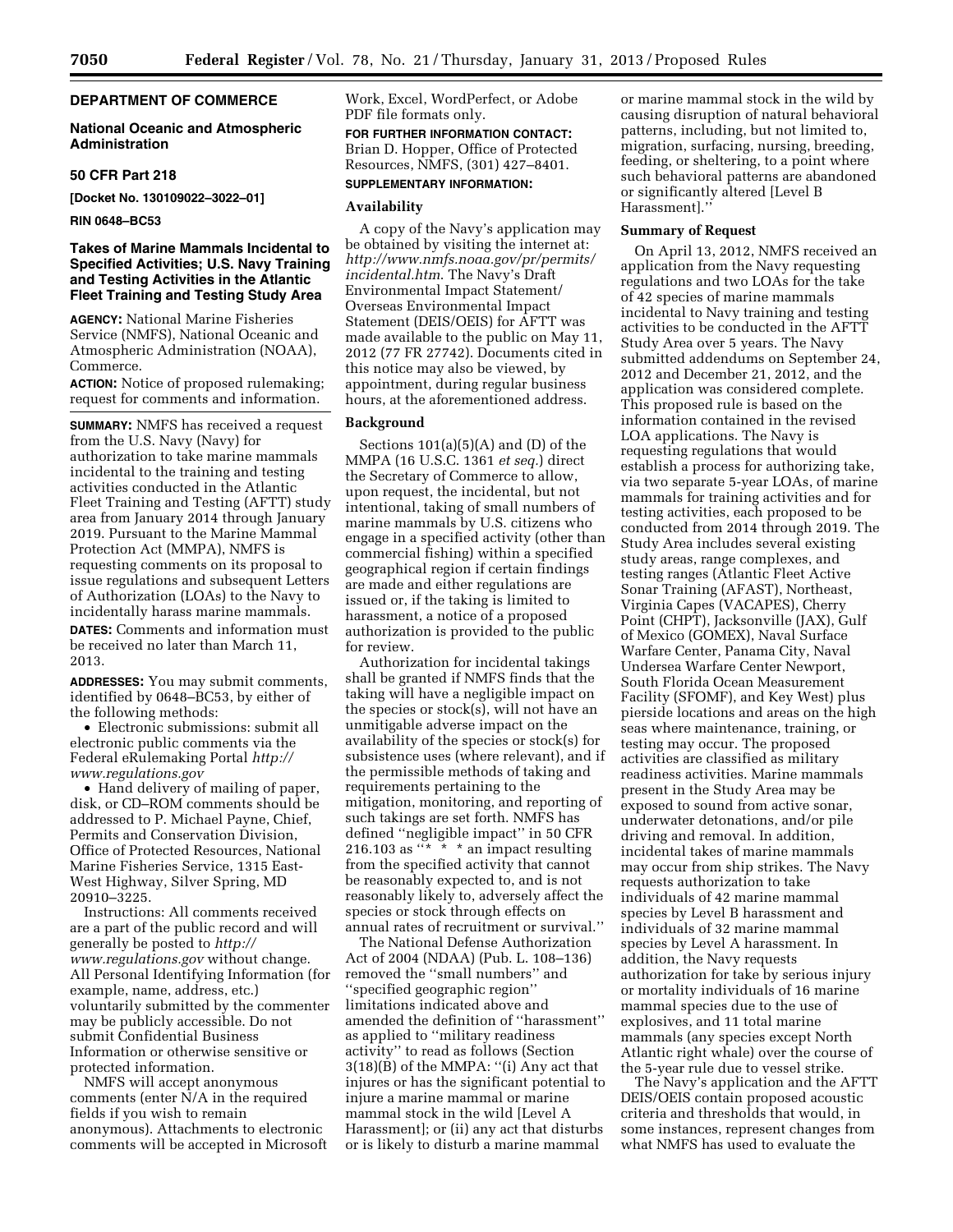Navy's proposed activities for past incidental take authorizations. The revised thresholds are based on evaluations of recent scientific studies; a detailed explanation of how they were derived is provided in the AFTT DEIS/ OEIS Criteria and Thresholds Technical Report. NMFS is currently updating and revising all of its acoustic criteria and thresholds. Until that process is complete, NMFS will continue its longstanding practice of considering specific modifications to the acoustic criteria and thresholds currently employed for incidental take authorizations only after providing the public with an opportunity for review and comment. NMFS is requesting comments on all aspects of the proposed rule, and specifically requests comment on the proposed acoustic criteria and thresholds.

## **Background of Request**

The Navy's mission is to maintain, train, and equip combat-ready naval forces capable of winning wars, deterring aggression, and maintaining freedom of the seas. Section 5062 of Title 10 of the United States Code directs the Chief of Naval Operations to train all military forces for combat. The Chief of Naval Operations meets that directive, in part, by conducting at-sea training exercises and ensuring naval forces have access to ranges, operating areas (OPAREAs) and airspace where they can develop and maintain skills for wartime missions and conduct research, development, testing, and evaluation (RDT&E) of naval systems.

The Navy proposes to continue conducting training and testing activities within the AFTT Study Area, which have been ongoing since the 1940s. Recently, most of these activities were analyzed in six separate EISs completed between 2009 and 2011; the Atlantic Fleet Active Sonar Training (AFAST) EIS/OEIS (U.S. Department of the Navy, 2009a), the Virginia Capes Range Complex (VACAPES) EIS/OEIS (U.S. Department of the Navy, 2009b), the Navy Cherry Point Range Complex (CHPT) EIS/OEIS (U.S. Department of the Navy, 2009c), the Jacksonville Range Complex (JAX) EIS/OEIS (U.S. Department of the Navy, 2009d), the Panama City (PCD) EIS/OEIS (U.S. Department of the Navy, 2009e), and the Gulf of Mexico (GOMEX) EIS/OEIS (U.S. Department of the Navy, 2011). These documents, among others, and their associated MMPA regulations and authorizations, describe the baseline of training and testing activities currently conducted in the Study Area. The tempo and types of training and testing activities have fluctuated due to

changing requirements; new technologies; the dynamic nature of international events; advances in warfighting doctrine and procedures; and changes in basing locations for ships, aircraft, and personnel. Such developments influence the frequency, duration, intensity, and location of required training and testing. The Navy's request covers training and testing activities that would occur for a 5-year period following the expiration of the current MMPA authorizations for AFAST, VACAPES, CHPT, JAX, and GOMEX. The Navy has also prepared a DEIS/OEIS analyzing the effects on the human environment of implementing their preferred alternative (among others).

The quantified results of the marine mammal acoustic effects analysis presented in the Navy's LOA application differ from the quantified results presented in the AFTT DEIS/ OEIS. The differences are due to three main factors: (1) Changes to tempo or location of certain training and testing activities; (2) refinement to the modeling inputs for training and testing; and (3) additional post-model analysis of acoustic effects to include animal avoidance of repeated sound sources, avoidance of areas of activity before use of a sound source or explosive by sensitive species, and implementation of mitigation. The additional post-model analysis of acoustic effects was performed to clarify potential misunderstandings of the numbers presented as modeling results in the AFTT DEIS/OEIS. Some comments indicated that the readers believed the acoustic effects to marine mammals presented in the DEIS/OEIS were representative of the actual expected effects, although the AFTT DEIS/OEIS did not account for animal avoidance of an area prior to commencing soundproducing activities, animal avoidance of repeated explosive noise exposures, and the protections due to standard Navy mitigations. The net result of these changes is an overall decrease in takes in the Mortality and Level A takes within the LOA application compared with the DEIS, a net reduction in Level B takes for training, and a net increase in Level B takes for testing. The Navy has advised NMFS that all comments received on the proposed rule that address: (1) Changes to the tempo or location of certain proposed activities; (2) refinement to the modeling inputs for training and testing; and (3) additional post-model analysis of acoustic effects and implementation of mitigation, will be reviewed and

addressed by the Navy in its FEIS/OEIS for AFTT.

#### **Description of the Specified Activity**

The Navy requests authorization to take marine mammals incidental to conducting training and testing activities. The Navy has determined that non-impulsive sources (e.g. sonar), underwater detonations, pile driving and removal, and vessel strikes are the stressors most likely to result in impacts on marine mammals that could rise to the level of harassment. Detailed descriptions of these activities are provided in the Navy's Draft Environmental Impact Statement (DEIS) and LOA application (*[http://](http://www.nmfs.noaa.gov/pr/permits/incidental.htm)  [www.nmfs.noaa.gov/pr/permits/](http://www.nmfs.noaa.gov/pr/permits/incidental.htm) [incidental.htm](http://www.nmfs.noaa.gov/pr/permits/incidental.htm)*) and summarized here.

#### **Overview of Training Activities**

The Navy routinely trains in the AFTT Study Area in preparation for national defense missions. Training activities are categorized into eight functional warfare areas (anti-air warfare; amphibious warfare; strike warfare; anti-surface warfare; antisubmarine warfare; electronic warfare; mine warfare; and naval special warfare). The Navy determined that stressors used in the following warfare areas are most likely to result in impacts on marine mammals:

• Amphibious warfare (underwater detonations, pile driving and removal)

• Anti-surface warfare (underwater detonations)

• Anti-submarine warfare (active sonar, underwater detonations)

• Mine warfare (active sonar, underwater detonations)

• Naval special warfare (underwater detonations)

The Navy's activities in anti-air warfare, strike warfare, and electronic warfare do not produce stressors that could result in harassment of marine mammals. Therefore, these activities are not discussed further.

## **Amphibious Warfare**

The mission of amphibious warfare is to project military power from the sea to the shore through the use of naval firepower and Marine Corps landing forces. The Navy uses amphibious warfare to attack a threat located on land by a military force embarked on ships. Amphibious warfare training ranges from individual, crew, and small unit events to large task force exercises. Individual and crew training include amphibious vehicles and naval gunfire support training for shore assaults, boat raids, airfield or port seizures, and reconnaissance. Large-scale amphibious exercises involve ship-to-shore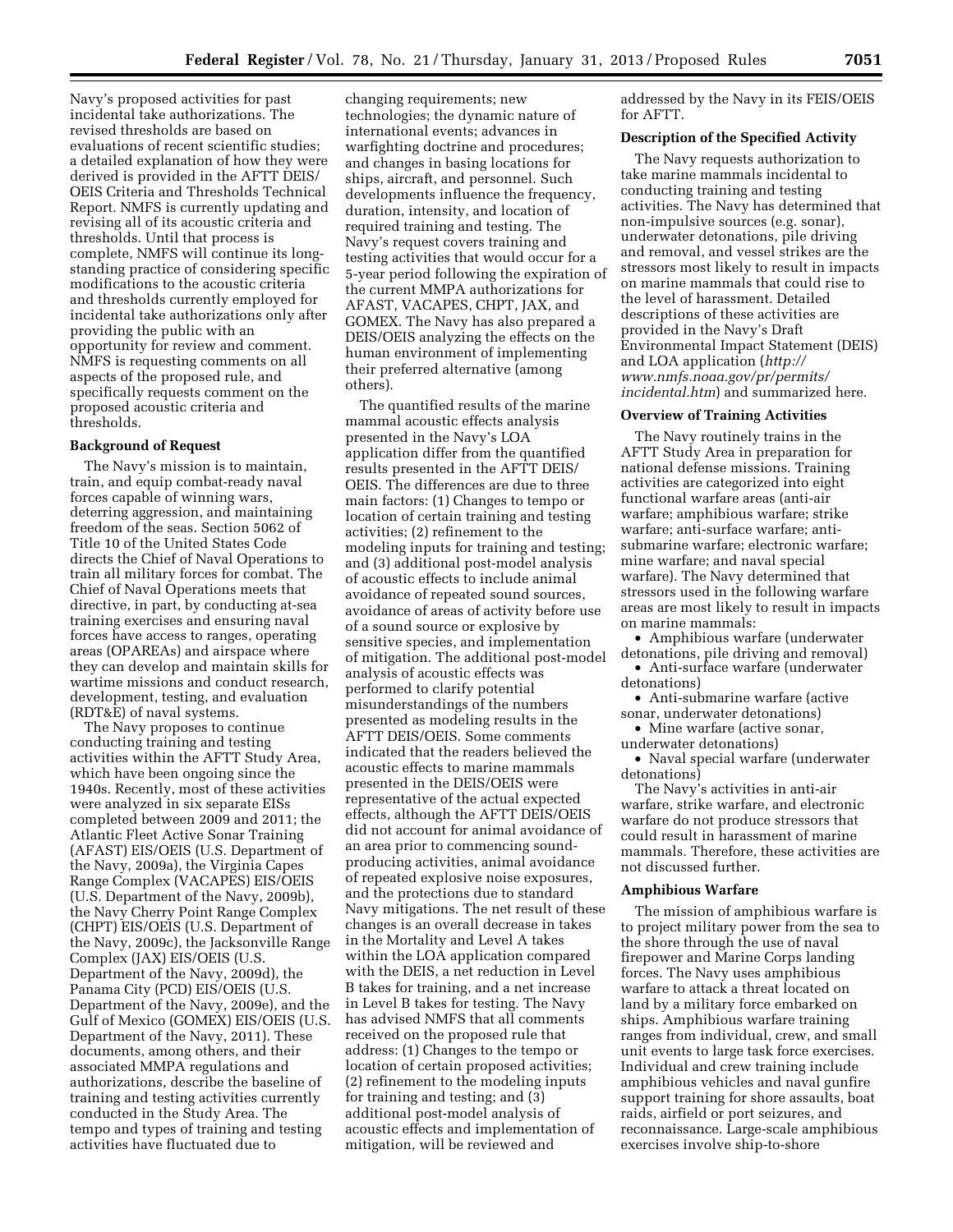maneuver, naval fire support, such as shore bombardment, and air strike and close air support training. However, the Navy only analyzed those portions of amphibious warfare training that occur at sea, in particular, underwater detonations associated with naval gunfire support training. The Navy conducts other amphibious warfare support activities that could potentially impact marine mammals (such as pile driving and removal) in the near shore region from the beach to about 914 m from shore.

## **Anti-Surface Warfare**

The mission of anti-surface warfare is to defend against enemy ships or boats. When conducting anti-surface warfare, aircraft use cannons, air-launched cruise missiles, or other precision munitions (guided and unguided); ships use naval guns, and surface-to-surface missiles; and submarines use torpedoes or submarine-launched, anti-ship cruise missiles. Anti-surface warfare training includes surface-to-surface gunnery and missile exercises, air-to-surface gunnery and missile exercises, and submarine missile or exercise torpedo launch events.

## **Anti-Submarine Warfare**

The mission of anti-submarine warfare is to locate, neutralize, and defeat hostile submarine threats to surface forces. Anti-submarine warfare is based on the principle of a layered defense of surveillance and attack aircraft, ships, and submarines all searching for hostile submarines. These forces operate together or independently to gain early warning and detection, and to localize, track, target, and attack hostile submarine threats. Antisubmarine warfare training addresses basic skills such as detection and classification of submarines, distinguishing between sounds made by enemy submarines and those of friendly submarines, ships, and marine life. More advanced, integrated antisubmarine warfare training exercises are conducted in coordinated, at-sea training events involving submarines, ships, and aircraft. This training integrates the full spectrum of antisubmarine warfare from detecting and tracking a submarine to attacking a target using either exercise torpedoes or simulated weapons.

## **Mine Warfare**

The mission of mine warfare is to detect, and avoid or neutralize mines to protect Navy ships and submarines and to maintain free access to ports and shipping lanes. Mine warfare also includes offensive mine laying to gain

control or deny the enemy access to sea space. Naval mines can be laid by ships, submarines, or aircraft. Mine warfare training includes exercises in which ships, aircraft, submarines, underwater vehicles, or marine mammal detection systems search for mines. Certain personnel train to destroy or disable mines by attaching and detonating underwater explosives to simulated mines. Other neutralization techniques involve impacting the mine with a bullet-like projectile or intentionally triggering the mine to detonate.

## **Naval Special Warfare**

The mission of naval special warfare is to conduct unconventional warfare, direct action, combat terrorism, special reconnaissance, information warfare, security assistance, counter-drug operations, and recovery of personnel from hostile situations. Naval special warfare operations are highly specialized and require continual and intense training. Naval special warfare units are required to utilize a combination of specialized training, equipment, and tactics, including insertion and extraction operations using parachutes, submerged vehicles, rubber boats, and helicopters; boat-toshore and boat-to-boat gunnery; underwater demolition training; reconnaissance; and small arms training.

## **Overview of Testing Activities**

The Navy researches, develops, tests, and evaluates new platforms, systems, and technologies. Testing activities may occur independently of or in conjunction with training activities. Many testing activities are conducted similarly to Navy training activities and are also categorized under one of the primary mission areas. Other testing activities are unique and are described within their specific testing categories. The Navy determined that stressors used during the following testing activities are most likely to result in impacts on marine mammals:

• Naval Air Systems Command (NAVAIR) Testing

• Anti-surface warfare testing (underwater detonations)

• Anti-submarine warfare testing (active sonar, underwater detonations)

• Mine warfare testing (active sonar, underwater detonations)

• Naval Sea Systems Command (NAVSEA) Testing

• New ship construction (active sonar, underwater detonations)

• Shock trials (underwater detonations)

• Life cycle activities (active sonar,

underwater detonations)

• Range Activities (active sonar, underwater detonations)

• Anti-surface warfare/antisubmarine warfare testing (active sonar, underwater detonations)

• Mine warfare testing (active sonar, underwater detonations)

• Ship protection systems and swimmer defense testing (active sonar, airguns)

• Unmanned vehicle testing (active sonar)

• Other testing (active sonar)

• Office of Naval Research (ONR) and Naval Research Laboratory (NRL) Testing

• ONR/NRL Research, Development, Test & Evaluation (active sonar)

Other Navy testing activities that do not involve underwater non-impulse sources or impulse sources that could result in marine mammal harassment are not discussed further.

## **Naval Air Systems Command Testing (NAVAIR)**

NAVAIR events include testing of new aircraft platforms, weapons, and systems before delivery to the fleet for training activities. NAVAIR also conducts lot acceptance testing of weapons and systems, such as sonobuoys. In general, NAVAIR conducts its testing activities the same way the fleet conducts its training activities. However, NAVAIR testing activities may occur in different locations than equivalent fleet training activities and testing of a particular system may differ slightly from the way the fleet trains with the same system.

#### *Anti-Surface Warfare Testing*

Anti-surface warfare testing includes air-to-surface gunnery, missile, and rocket exercises. Testing is required to ensure the equipment is fully functional for defense from surface threats. Testing may be conducted on new guns or gun rounds, missiles, rockets, and aircraft, and also in support of scientific research to assess new and emerging technologies. Testing events are often integrated into training activities and in most cases the systems are used in the same manner in which they are used for fleet training activities.

#### *Anti-Submarine Warfare Testing*

Anti-submarine warfare testing addresses basic skills such as detection and classification of submarines, distinguishing between sounds made by enemy submarines and those of friendly submarines, ships, and marine life. More advanced, integrated antisubmarine warfare testing is conducted in coordinated, at-sea training events involving submarines, ships, and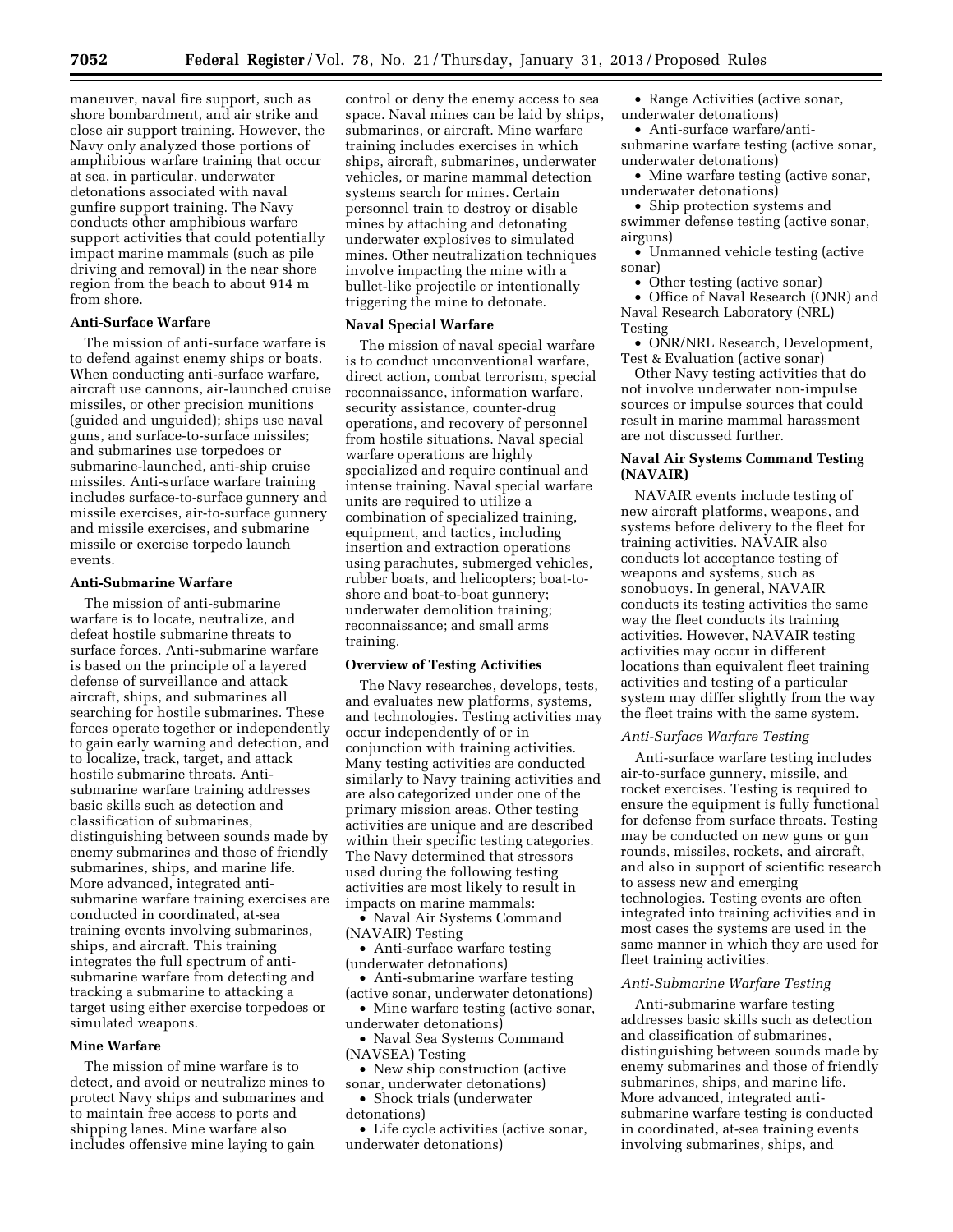aircraft. This testing integrates the full spectrum of anti-submarine warfare from detecting and tracking a submarine to attacking a target using various torpedoes and weapons.

## *Mine Warfare Testing*

Mine warfare testing includes activities in which aircraft detection systems are used to search for and record the location of mines for subsequent neutralization. Mine neutralization tests evaluate a system's effectiveness at intentionally detonating or otherwise disabling the mine. Different mine neutralization systems are designed to neutralize mines either at the sea surface or deployed deeper within the water column. All components of these systems are tested in the at-sea environment to ensure they meet mission requirements.

## **Naval Sea Systems Command Testing (NAVSEA)**

NAVSEA testing activities are aligned with its mission of new ship construction, shock trials, life cycle activities, range activities, and other weapon systems development and testing.

#### *New Ship Construction Activities*

Ship construction activities include pierside testing of ship systems, tests to determine how the ship performs at-sea (sea trials), and developmental and operational test and evaluation programs for new technologies and systems. Pierside and at-sea testing of systems aboard a ship may include sonar, acoustic countermeasures, radars, and radio equipment. During sea trials, each new ship propulsion engine is operated at full power and subjected to high-speed runs and steering tests. Atsea test firing of shipboard weapon systems, including guns, torpedoes, and missiles, are also conducted.

## *Shock Trials*

One ship of each new class (or major upgrade) of combat surface ships constructed for the Navy may undergo an at-sea shock trial. A shock trial is a series of underwater detonations that send a shock wave through the ship's hull to simulate near misses during combat. A shock trial allows the Navy to validate the shock hardness of the ship and assess the survivability of the hull and ship's systems in a combat environment as well as the capability of the ship to protect the crew.

## *Life Cycle Activities*

Testing activities are conducted throughout the life of a Navy ship to verify performance and mission

capabilities. Sonar system testing occurs pierside during maintenance, repair, and overhaul availabilities, and at sea immediately following most major overhaul periods. A Combat System Ship Qualification Trial is conducted for new ships and for ships that have undergone modification or overhaul of their combat systems.

Radar cross signature testing of surface ships is conducted on new vessels and periodically throughout a ship's life to measure how detectable the ship is by radar. Electromagnetic measurements of off-board electromagnetic signatures are also conducted for submarines, ships, and surface craft periodically.

#### *Range Activities*

NAVSEA's testing ranges are used to conduct principal testing, analysis, and assessment activities for ship and submarine platforms, including ordnance, mines, and machinery technology for surface combat systems. Naval Surface Warfare Center, Panama City Division Testing Range focuses on surface warfare tests that often involve mine countermeasures. Naval Undersea Warfare Center Division, Newport Testing Range focuses on the undersea aspects of warfare and is, therefore, structured to test systems such as torpedoes and unmanned underwater vehicles. The South Florida Ocean Measurement Facility Testing Range retains a unique capability that focuses on signature analysis operations and mine warfare testing events.

## *Other Weapon Systems Development and Testing*

Numerous test activities and technical evaluations, in support of NAVSEA's systems development mission, often occur with fleet activities within the Study Area. Tests within this category include, but are not limited to, antisurface, anti-submarine, and mine warfare, using torpedoes, sonobuoys, and mine detection and neutralization systems.

## **Office of Naval Research (ONR) and Naval Research Laboratory (NLR) Testing**

As the Navy's Science and Technology provider, ONR and NRL provide technology solutions for Navy and Marine Corps needs. ONR's mission, defined by law, is to plan, foster, and encourage scientific research in recognition of its paramount importance as related to the maintenance of future naval power, and the preservation of national security. Further, ONR manages the Navy's basic, applied, and advanced research to foster transition from science and technology to higher levels of research, development, test and evaluation. The Ocean Battlespace Sensing Department explores science and technology in the areas of oceanographic and meteorological observations, modeling, and prediction in the battlespace environment; submarine detection and classification (anti-submarine warfare); and mine warfare applications for detecting and neutralizing mines in both the ocean and littoral environments. ONR events include: Research, development, test and evaluation activities; surface processes acoustic communications experiments; shallow water acoustic propagation experiments; and long range acoustic propagation experiments.

## **Sonar, Ordnance, Targets, and Other Systems**

The Navy uses a variety of sensors, platforms, weapons, and other devices to meet its mission. Training and testing with these systems may introduce acoustic (sound) energy into the environment. This section describes and organizes sonar systems, ordnance, munitions, targets, and other systems to facilitate understanding of the activities in which these systems are used. Underwater sound is described as one of two types for the purposes of the Navy's application: Impulsive and nonimpulsive. Underwater detonations of explosives and other percussive events are impulsive sounds. Sonar and similar sound producing systems are categorized as non-impulsive sound sources.

## *Sonar and Other Non-Impulsive Sources*

Modern sonar technology includes a variety of sonar sensor and processing systems. The simplest active sonar emits sound waves, or  $\mathstrut^\alpha\!{\rm pings},\mathstrut^\prime\!$  sent out in multiple directions and the sound waves then reflect off of the target object in multiple directions. The sonar source calculates the time it takes for the reflected sound waves to return; this calculation determines the distance to the target object. More sophisticated active sonar systems emit a ping and then rapidly scan or listen to the sound waves in a specific area. This provides both distance to the target and directional information. Even more advanced sonar systems use multiple receivers to listen to echoes from several directions simultaneously and provide efficient detection of both direction and distance. The Navy rarely uses active sonar continuously throughout activities. When sonar is in use, the pings occur at intervals, referred to as a duty cycle, and the signals themselves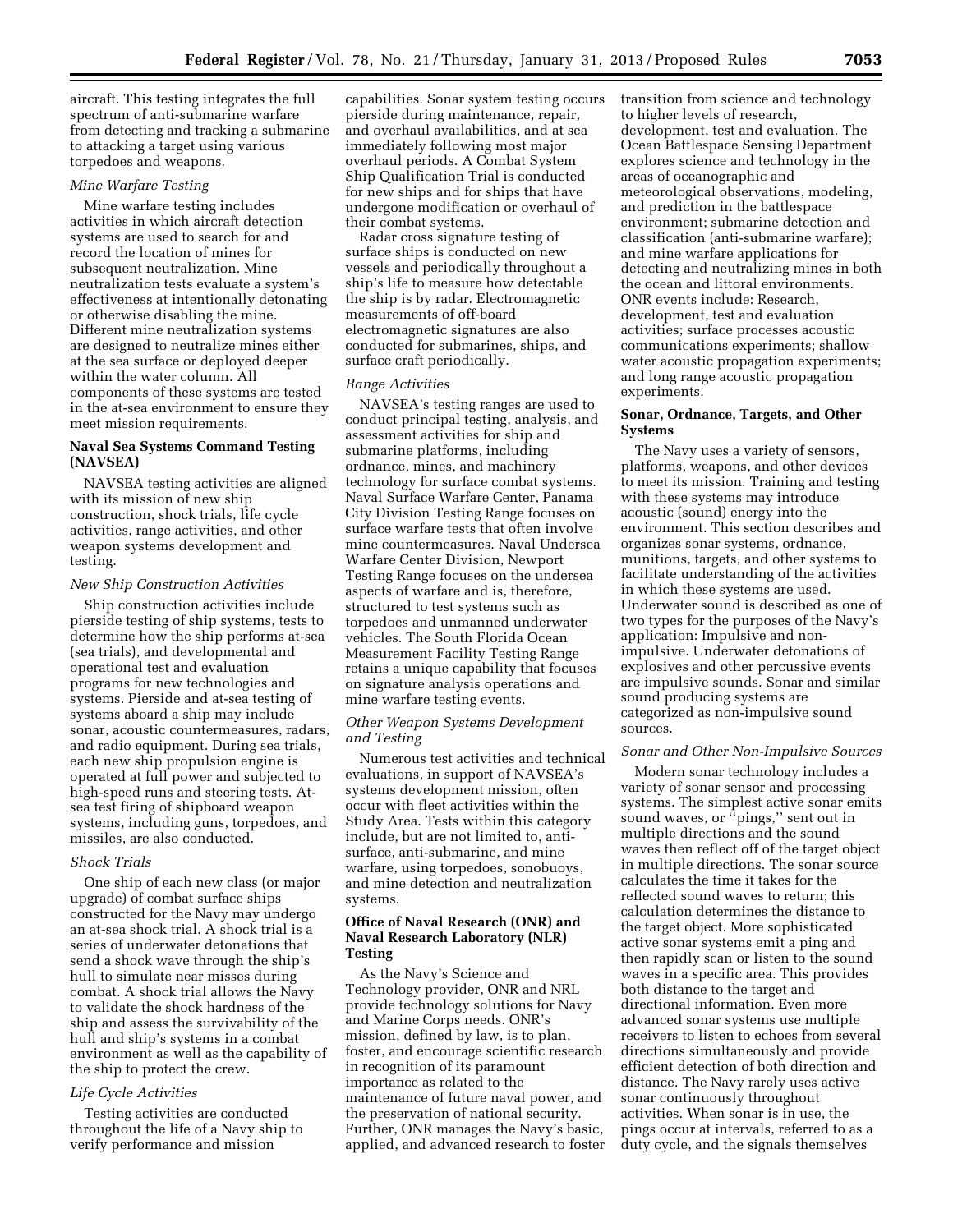are very short in duration. For example, sonar that emits a 1-second ping every 10 seconds has a 10 percent duty cycle. The Navy utilizes sonar systems and other acoustic sensors in support of a variety of mission requirements. Primary uses include the detection of, and defense against, submarines (antisubmarine warfare) and mines (mine warfare); safe navigation and effective communications; use of unmanned undersea vehicles; and oceanographic surveys.

## *Ordnance and Munitions*

Most ordnance and munitions used during training and testing events fall into three basic categories: projectiles (such as gun rounds), missiles (including rockets), and bombs. Ordnance can be further defined by their net explosive weight, which considers the type and quantity of the explosive substance without the packaging, casings, bullets, etc. Net explosive weight (NEW) is the trinitrotoluene (TNT) equivalent of energetic material, which is the standard measure of strength of bombs and other explosives. For example, a 5 inch shell fired from a Navy gun is analyzed at about 9.5 pounds (lb) (4.3 kg) of NEW. The Navy also uses nonexplosive ordnance in place of high explosive ordnance in many training and testing events. Non-explosive ordnance munitions look and perform similarly to high explosive ordnance, but lack the main explosive charge.

#### *Defense Countermeasures*

Naval forces depend on effective defensive countermeasures to protect themselves against missile and torpedo attack. Defensive countermeasures are devices designed to confuse, distract, and confound precision guided munitions. Defensive countermeasures analyzed in this LOA application include acoustic countermeasures, which are used by surface ships and submarines to defend against torpedo attack. Acoustic countermeasures are either released from ships and submarines, or towed at a distance behind the ship.

## *Mine Warfare Systems*

The Navy divides mine warfare systems into two categories: Mine detection and mine neutralization. Mine detection systems are used to locate, classify, and map suspected mines, on the surface, in the water column, or on the sea floor. The Navy analyzed the following mine detection systems for potential impacts on marine mammals:

• Towed or hull-mounted mine detection systems. These detection systems use acoustic and laser or video sensors to locate and classify suspect mines. Fixed and rotary wing platforms, ships, and unmanned vehicles are used for towed systems, which can rapidly assess large areas.

• Unmanned/remotely operated vehicles. These vehicles use acoustic and video or lasers to locate and classify mines and provide unique capabilities in nearshore littoral areas, surf zones, ports, and channels.

#### *Mine Neutralization Systems*

Mine neutralization systems disrupt, disable, or detonate mines to clear ports and shipping lanes, as well as littoral, surf, and beach areas in support of naval amphibious operations. The Navy analyzed the following mine neutralization systems for potential impacts to marine mammals:

• Towed influence mine sweep systems. These systems use towed equipment that mimic a particular ship's magnetic and acoustic signature triggering the mine and causing it to explode.

• Unmanned/remotely operated mine neutralization systems. Surface ships and helicopters operate these systems, which place explosive charges near or directly against mines to destroy the mine.

• Airborne projectile-based mine clearance systems. These systems neutralize mines by firing a small or medium-caliber non-explosive, supercavitating projectile from a hovering helicopter.

• Diver emplaced explosive charges. Operating from small craft, divers put explosive charges near or on mines to destroy the mine or disrupt its ability to function.

## **Classification of Non-Impulsive and Impulsive Sources Analyzed**

In order to better organize and facilitate the analysis of about 300 sources of underwater non-impulsive sound or impulsive energy, the Navy developed a series of source classifications, or source bins. This method of analysis provides the following benefits:

• Allows for new sources to be covered under existing authorizations, as long as those sources fall within the parameters of a "bin;"

• Simplifies the data collection and reporting requirements anticipated under the MMPA;

• Ensures a conservative approach to all impact analysis because all sources in a single bin are modeled as the most powerful source (e.g., lowest frequency, highest source level, longest duty cycle, or largest net explosive weight within that bin);

• Allows analysis to be conducted more efficiently, without compromising the results;

• Provides a framework to support the reallocation of source usage (hours/ explosives) between different source bins, as long as the total number of marine mammal takes remain within the overall analyzed and authorized limits. This flexibility is required to support evolving Navy training and testing requirements, which are linked to real world events.

A description of each source classification is provided in Tables 1–3. Non-impulsive sources are grouped into bins based on the frequency, source level when warranted, and how the source would be used. Impulsive bins are based on the net explosive weight of the munitions or explosive devices. The following factors further describe how non-impulsive sources are divided:

• Frequency of the non-impulsive source:

 $\circ$  Low-frequency sources operate below 1 kilohertz (kHz)

 $\circ$  Mid-frequency sources operate at and above 1 kHz, up to and including 10 kHz

 $\circ$  High-frequency sources operate above 10 kHz, up to and including 100 kHz

Æ Very high-frequency sources operate above 100 kHz, but below 200 kHz

• Source level of the non-impulsive source:

 $\circ$  Greater than 160 decibels (dB), but less than 180 dB

 $\circ$  Equal to 180 dB and up to 200 dB  $\circ$  Greater than 200 dB

How a sensor is used determines how the sensor's acoustic emissions are analyzed. Factors to consider include pulse length (time source is ''on''); beam pattern (whether sound is emitted as a narrow, focused beam, or, as with most explosives, in all directions); and duty cycle (how often a transmission occurs in a given time period during an event).

There are also non-impulsive sources with characteristics that are not anticipated to result in takes of marine mammals. These sources have low source levels, narrow beam widths, downward directed transmission, short pulse lengths, frequencies beyond known hearing ranges of marine mammals, or some combination of these factors. These sources were not modeled by the Navy, but are qualitatively analyzed in Table 1–5 of the LOA application and Table 2.3.3 of the AFTT Draft EIS/OEIS.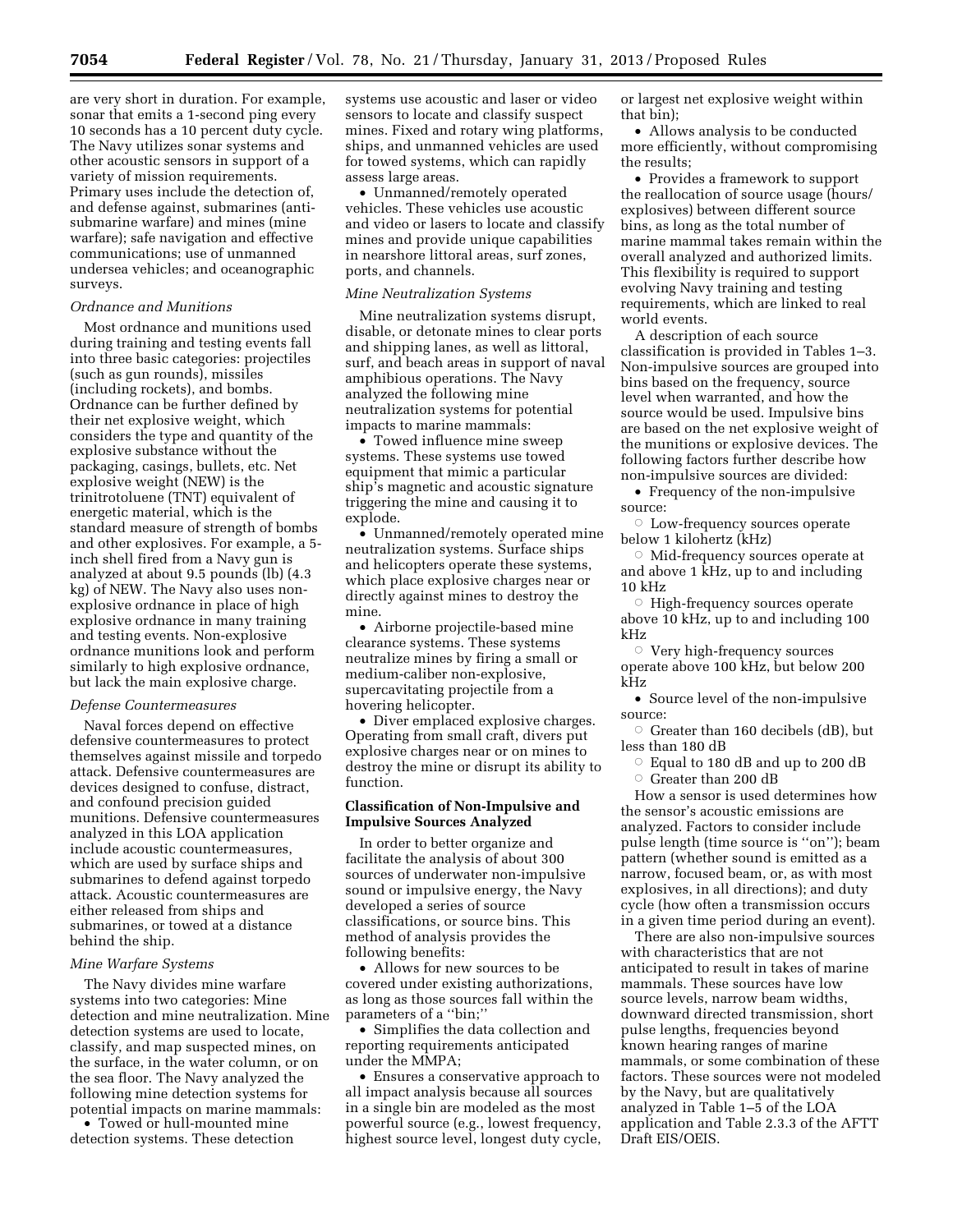## TABLE 1—EXPLOSIVE (IMPULSIVE) TRAINING AND TESTING SOURCE CLASSES ANALYZED

| Source class                                                                                                                                                                                             | Representative munitions                                                       | Net Explosive<br>weight (lbs)                                                                                                                                                                                                      |
|----------------------------------------------------------------------------------------------------------------------------------------------------------------------------------------------------------|--------------------------------------------------------------------------------|------------------------------------------------------------------------------------------------------------------------------------------------------------------------------------------------------------------------------------|
| E <sub>1</sub><br>E <sub>2</sub><br>E3<br>E4<br>E <sub>5</sub><br>E6<br>E7<br>E8<br>E9<br>E <sub>10</sub><br>E <sub>11</sub><br>E <sub>12</sub><br>E <sub>13</sub><br>E <sub>14</sub><br>E <sub>15</sub> | Improved Extended Echo Ranging Sonobuoy<br>500 lb. bomb<br>5.000 lb HBX charge | $0.1 - 0.25$<br>$0.26 - 0.5$<br>$>0.5 - 2.5$<br>$>2.5 - 5.0$<br>$>5 - 10$<br>$>10-20$<br>$>20-60$<br>$>60-100$<br>$>100-250$<br>$>250-500$<br>$>500-650$<br>$>650-1.000$<br>$>1.000 - 1.740$<br>$>1,740-3,625$<br>$>3.625 - 7.250$ |

## TABLE 2—ACTIVE ACOUSTIC (NON-IMPULSIVE) SOURCE CLASSES ANALYZED

| Source class category                                                                                                                                                                                      | Source<br>class                   | Description                                                                                                                                                                                                                                                                   |
|------------------------------------------------------------------------------------------------------------------------------------------------------------------------------------------------------------|-----------------------------------|-------------------------------------------------------------------------------------------------------------------------------------------------------------------------------------------------------------------------------------------------------------------------------|
| Low-Frequency (LF): Sources that produce low-frequency (less<br>than 1 kHz) signals.                                                                                                                       | LF3                               | Low-frequency sources greater than 200 dB.                                                                                                                                                                                                                                    |
|                                                                                                                                                                                                            | LF4<br>LF5                        | Low-frequency sources equal to 180 dB and up to 200 dB.<br>Low-frequency sources greater than 160 dB, but less than 180<br>dB.                                                                                                                                                |
| Mid-Frequency (MF): Tactical and non-tactical sources that<br>produce mid-frequency (1 to 10 kHz) signals.                                                                                                 | MF1                               | Hull-mounted surface ship sonar (e.g., AN/SQS-53C and AN/<br>SQS-60).                                                                                                                                                                                                         |
|                                                                                                                                                                                                            | MF1K<br>MF2<br>MF2K<br>MF3<br>MF4 | Kingfisher mode associated with MF1 sonar.<br>Hull-mounted surface ship sonar (e.g., AN/SQS-56).<br>Kingfisher mode associated with MF2 sonar.<br>Hull-mounted submarine sonar (e.g., AN/BQQ-10).<br>Helicopter-deployed dipping sonar (e.g., AN/AQS-22 and AN/<br>$AQS-13$ . |
|                                                                                                                                                                                                            | MF5<br>MF6<br>MF8<br>MF9          | Active acoustic sonobuoys (e.g., DICASS).<br>Active sound underwater signal devices (e.g., MK-84).<br>Active sources (greater than 200 dB) not otherwise binned.<br>Active sources (equal to 180 dB and up to 200 dB) not other-<br>wise binned.                              |
|                                                                                                                                                                                                            | MF10                              | Active sources (greater than 160 dB, but less than 180 dB) not<br>otherwise binned.                                                                                                                                                                                           |
|                                                                                                                                                                                                            | <b>MF11</b>                       | Hull-mounted surface ship sonar with an active duty cycle<br>greater than 80%.                                                                                                                                                                                                |
|                                                                                                                                                                                                            | <b>MF12</b>                       | Towed array surface ship sonar with an active duty cycle great-<br>er than 80%                                                                                                                                                                                                |
| High-Frequency (HF): Tactical and non-tactical sources that<br>produce high-frequency (greater than 10 kHz but less than<br>180 kHz) signals.                                                              | HF1                               | Hull-mounted submarine sonar (e.g., AN/BQQ-10).                                                                                                                                                                                                                               |
|                                                                                                                                                                                                            | HF2<br>HF3<br>HF4                 | High-Frequency Marine Mammal Monitoring System.<br>Other hull-mounted submarine sonar (classified).<br>Mine detection and classification sonar (e.g., Airborne Towed<br>Minehunting Sonar System).                                                                            |
|                                                                                                                                                                                                            | HF <sub>5</sub><br>HF6            | Active sources (greater than 200 dB) not otherwise binned.<br>Active sources (equal to 180 dB and up to 200 dB) not other-                                                                                                                                                    |
|                                                                                                                                                                                                            | HF7                               | wise binned.<br>Active sources (greater than 160 dB, but less than 180 dB) not<br>otherwise binned.                                                                                                                                                                           |
| Anti-Submarine Warfare (ASW): Tactical sources such as active<br>sonobuoys and acoustic countermeasures systems used dur-<br>ing the conduct of anti-submarine warfare training and testing<br>activities. | HF <sub>8</sub><br>ASW1           | Hull-mounted surface ship sonar (e.g., AN/SQS-61).<br>Deep Water Active<br>Distributed<br>Mid-frequency<br>System<br>(DWADS).                                                                                                                                                 |
|                                                                                                                                                                                                            | ASW2                              | Mid-frequency Multistatic Active Coherent sonobuoy (e.g., AN/<br>SSQ-125)-Sources that are analyzed by item.                                                                                                                                                                  |
|                                                                                                                                                                                                            | ASW2                              | Mid-frequency Multistatic Active Coherent sonobuoy (e.g., AN/<br>SSQ-125)-Sources that are analyzed by hours.                                                                                                                                                                 |
|                                                                                                                                                                                                            | ASW3                              | Mid-frequency towed active acoustic countermeasure systems<br>(e.g., AN/SLQ-25).                                                                                                                                                                                              |
|                                                                                                                                                                                                            | ASW4                              | Mid-frequency expendable active acoustic device counter-<br>measures (e.g., MK-3).                                                                                                                                                                                            |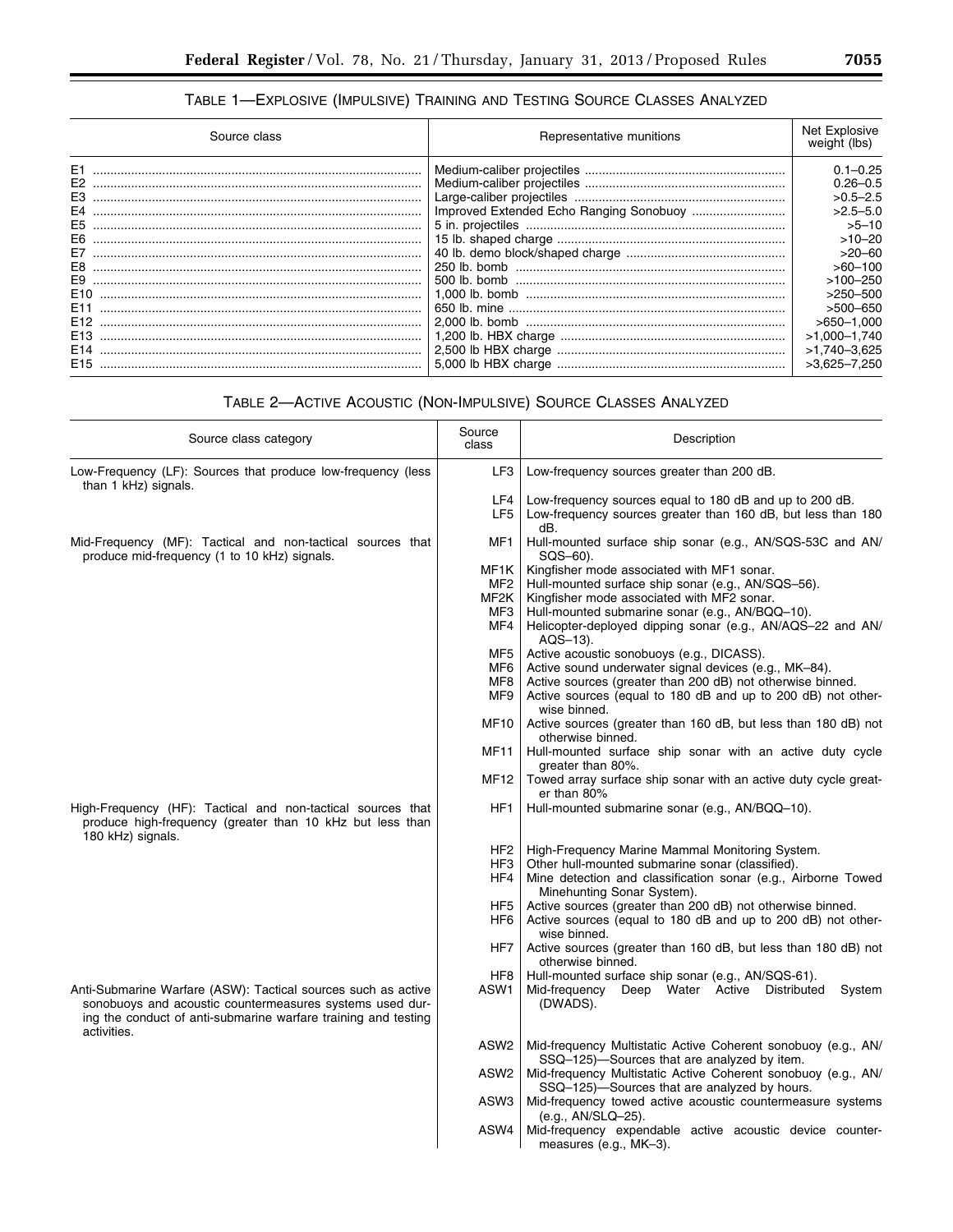| Source class category                                                                                                                               | Source<br>class                  | Description                                                                                                                                   |
|-----------------------------------------------------------------------------------------------------------------------------------------------------|----------------------------------|-----------------------------------------------------------------------------------------------------------------------------------------------|
| Torpedoes (TORP): Source classes associated with the active<br>acoustic signals produced by torpedoes.                                              | TORP1                            | Lightweight torpedo (e.g., MK-46, MK-54, or Anti-Torpedo Tor-<br>pedo).                                                                       |
|                                                                                                                                                     | TORP2                            | Heavyweight torpedo (e.g., MK-48).                                                                                                            |
| Doppler Sonars (DS): Sonars that use the Doppler effect to aid<br>in navigation or collect oceanographic information.                               | DS <sub>1</sub>                  | Low-frequency Doppler sonar (e.g.,<br>Webb<br>Tomography<br>Source).                                                                          |
| Forward Looking Sonar (FLS): Forward or upward looking object<br>avoidance sonars.                                                                  | FLS2-FLS3                        | High-frequency sources with short pulse lengths, narrow beam<br>widths, and focused beam patterns used for navigation and<br>safety of ships. |
| Acoustic Modems (M): Systems used to transmit data acous-<br>tically through the water.                                                             | МЗ                               | Mid-frequency acoustic modems (greater than 190 dB).                                                                                          |
| Swimmer Detection Sonars (SD): Systems used to detect divers<br>and submerged swimmers.                                                             | SD1-SD2                          | High-frequency sources with short pulse lengths, used for de-<br>tection of swimmers and other objects for the purposes of<br>port security.  |
| Synthetic Aperture Sonars (SAS): Sonars in which active acous-<br>tic signals are post-processed to form high-resolution images<br>of the seafloor. | SAS <sub>1</sub><br>SAS2<br>SAS3 | MF SAS systems.<br>HF SAS systems.<br>VHF SAS systems.                                                                                        |

## TABLE 2—ACTIVE ACOUSTIC (NON-IMPULSIVE) SOURCE CLASSES ANALYZED—Continued

## TABLE 3—EXPLOSIVE SOURCE CLASSES ANALYZED FOR NON-ANNUAL TRAINING AND TESTING ACTIVITIES

| Source class   | Representative munitions | Net explosive<br>weight $($ (lbs)                                          |
|----------------|--------------------------|----------------------------------------------------------------------------|
| E <sub>1</sub> |                          | $0.1 - 0.25$<br>$0.26 - 0.5$<br>$2.6 - 5$<br>7.251-14.500<br>14.501-58.000 |

## TABLE 4—ACTIVE ACOUSTIC (NON-IMPULSIVE) SOURCES ANALYZED FOR NON-ANNUAL TRAINING AND TESTING

| Source class category                                                                                                                         | Source<br>class | Description                                                                                                                                   |
|-----------------------------------------------------------------------------------------------------------------------------------------------|-----------------|-----------------------------------------------------------------------------------------------------------------------------------------------|
| Low-Frequency (LF): Sources that produce low-frequency (less<br>than 1 kHz) signals.                                                          | LF5 I           | Low-frequency sources greater than 160 dB, but less than 180<br>dB.                                                                           |
| Mid-Frequency (MF): Tactical and non-tactical sources that<br>produce mid-frequency (1 to 10 kHz) signals.                                    | MF9             | Active sources (equal to 180 dB and up to 200 dB) not other-<br>wise binned.                                                                  |
| High-Frequency (HF): Tactical and non-tactical sources that<br>produce high-frequency (greater than 10 kHz but less than<br>180 kHz) signals. | HF4 I           | Mine detection and classification sonar (e.g., AN/AQS-20).                                                                                    |
|                                                                                                                                               | HF5 I           | Active sources (greater than 200 dB) not otherwise binned.                                                                                    |
|                                                                                                                                               | HF6             | Active sources (equal to 180 dB and up to 200 dB) not other-<br>wise binned.                                                                  |
|                                                                                                                                               | HF7             | Active sources (greater than 160 dB, but less than 180 dB) not<br>otherwise binned.                                                           |
| Forward Looking Sonar (FLS): Forward or upward looking object<br>avoidance sonars.                                                            | FLS2-FLS3       | High-frequency sources with short pulse lengths, narrow beam<br>widths, and focused beam patterns used for navigation and<br>safety of ships. |
| Sonars (SAS): Sonars in which active acoustic signals are post-<br>processed to form high-resolution images of the seafloor.                  | SAS2            | HF SAS systems.                                                                                                                               |

## **Proposed Action**

The Navy proposes to continue conducting training and testing activities within the AFTT Study Area. The Navy has been conducting similar military readiness training and testing activities in the AFTT Study Area since

the 1940s. Recently, these activities were analyzed in separate EISs completed between 2009 and 2011. These documents, among others, and their associated MMPA regulations and authorizations, describe the baseline of training and testing activities currently conducted in the AFTT Study Area.

To meet all future training and testing requirements, the Navy has prepared the AFTT DEIS/OEIS to analyze changes to these activities due to fluctuations in the tempo and types of training and testing activities due to changing requirements; the introduction of new technologies; the dynamic nature of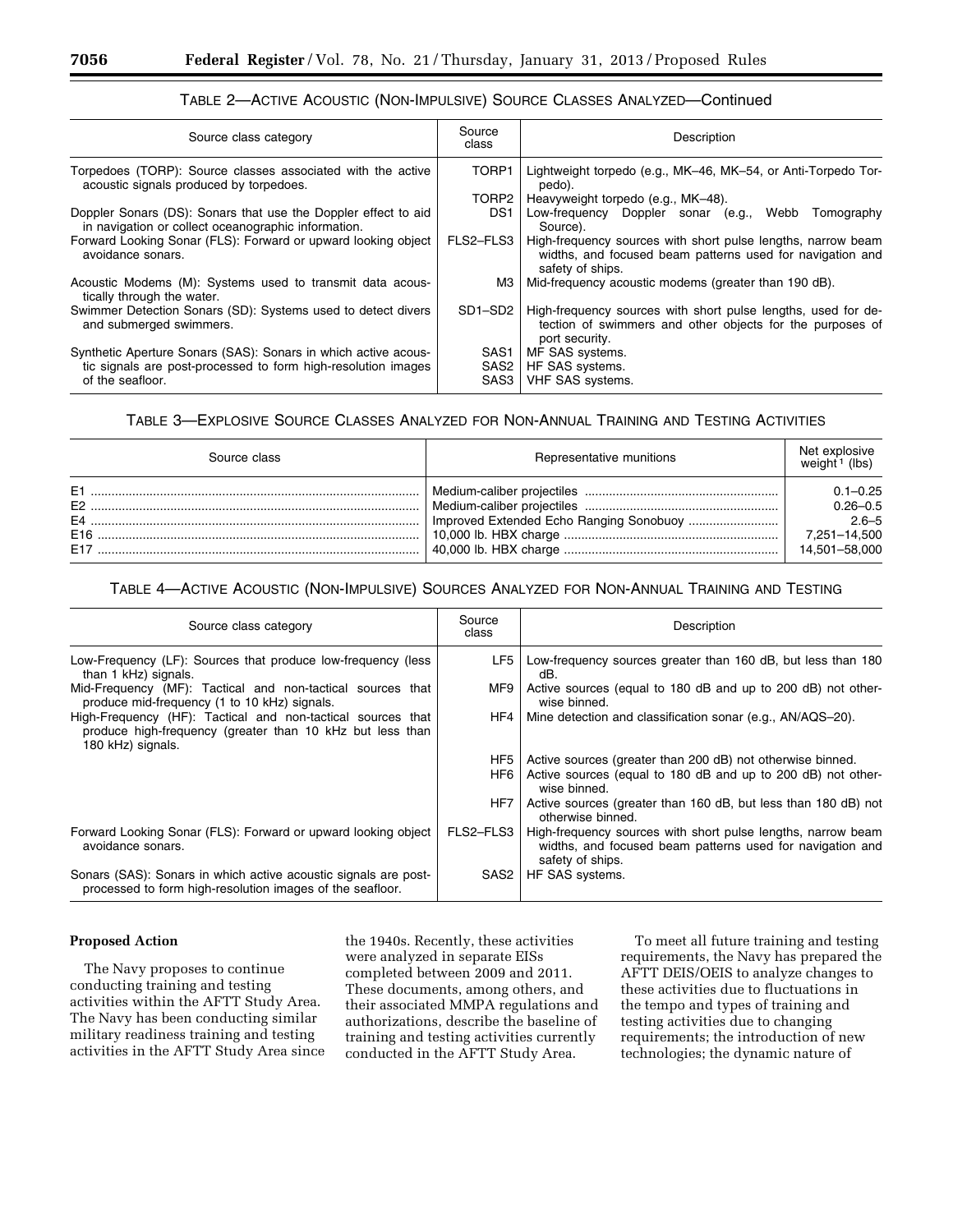international events; advances in warfighting doctrine and procedures; and changes in basing locations for ships, aircraft, and personnel (force structure changes). Such developments have influenced the frequency, duration, intensity, and location of required training and testing. In addition, the Study Area has expanded beyond the areas included in previous NMFS authorizations. The expansion of the Study Area does not represent an increase in areas where the Navy will train and test, but is merely an

expansion of the area to be included in the proposed incidental take authorization.

## *Training*

The Navy proposes to conduct training activities in the AFTT Study Area as described in Table 5 of this proposed rule. Detailed information about each proposed activity (stressor, training event, description, sound source, duration, and geographic location) can be found in Appendix A of the AFTT DEIS/OEIS. The Navy's proposed action is an adjustment to

existing baseline training activities to accommodate the following:

• Force structure changes including the relocation of ships, aircraft, and personnel to meet Navy needs. As forces are moved within the existing Navy structure, training needs will necessarily change as the location of forces change.

• Development and introduction of new ships, aircraft, and new weapons systems;

• Current training activities that were not addressed in previous documents.

## TABLE 5—TRAINING ACTIVITIES WITHIN THE STUDY AREA

| <b>Stressor</b> | Training event                                                                                                   | Description                                                                                                                                                                                                                                                             | Source class                                   | Number of<br>events per<br>year |
|-----------------|------------------------------------------------------------------------------------------------------------------|-------------------------------------------------------------------------------------------------------------------------------------------------------------------------------------------------------------------------------------------------------------------------|------------------------------------------------|---------------------------------|
|                 |                                                                                                                  | <b>Anti-Submarine Warfare (ASW)</b>                                                                                                                                                                                                                                     |                                                |                                 |
| Non-Impulsive   | Tracking Exercise/Torpedo Ex-<br>ercise-Submarine<br>(TRACKEX/TORPEX-Sub).                                       | Submarine crews search, track, and detect<br>submarines. Exercise torpedoes may be<br>used during this event.                                                                                                                                                           | ASW4; MF3; HF1;<br>TORP2.                      | 102                             |
| Non-Impulsive   | Tracking Exercise/Torpedo Ex-<br>ercise-Surface (TRACKEX/<br>TORPEX-Surface).                                    | Surface ship crews search, track and detect<br>submarines. Exercise torpedoes may be<br>used during this event.                                                                                                                                                         | ASW1,3,4;<br>MF1,2,3,4,5,11,12;<br>HF1; TORP1. | 764                             |
| Non-Impulsive   | Tracking Exercise/Torpedo Ex-<br>ercise-Helicopter<br>(TRACKEX/TORPEX-Helo).                                     | Helicopter crews search, detect and track sub-<br>marines. Recoverable air launched torpedoes<br>may be employed against submarine targets.                                                                                                                             | ASW4; MF4,5;<br>TORP1.                         | 432                             |
| Non-Impulsive   | Tracking Exercise/Torpedo Ex-<br>ercise-Maritime Patrol Air-<br>craft (TRACKEX/TORPEX-<br>MPA).                  | Maritime patrol aircraft crews search, detect,<br>and track submarines. Recoverable air<br>launched torpedoes may be employed<br>against submarine targets.                                                                                                             | MF5; TORP1                                     | 752                             |
| Non-Impulsive   | Exercise-Maritime<br>Tracking<br>Patrol Aircraft Extended Echo<br>Ranging<br>Sonobuoy<br>(TRACKEX-MPA sonobuoy). | Maritime patrol aircraft crews search, detect,<br>and track submarines with extended echo<br>ranging<br>sonobuoys.<br>Recoverable<br>air<br>launched torpedoes may be employed<br>against submarine targets.                                                            | ASW2                                           | 160                             |
| Non-Impulsive   | Anti-Submarine Warfare Tac-<br>tical Development Exercise.                                                       | Multiple ships, aircraft and submarines coordi-<br>nate their efforts to search, detect and track<br>submarines with the use of all sensors. Anti-<br>Submarine Warfare Tactical Development<br>Exercise is a dedicated ASW event.                                      | ASW3.4; HF1;<br>MF1,2,3,4,5.                   | 4                               |
| Non-Impulsive   | Integrated Anti-Submarine War-<br>fare Course (IAC).                                                             | Multiple ships, aircraft, and submarines coordi-<br>nate the use of their sensors, including<br>sonobuoys, to search, detect and track threat<br>submarines. IAC is an intermediate level<br>training event and can occur in conjunction<br>with other major exercises. | ASW 3,4; HF1;<br>MF1,2,3,4,5.                  | 5                               |
| Non-Impulsive   |                                                                                                                  | Multiple ships and helicopters integrate the use<br>of sensors, including sonobuoys, to search,<br>detect and track a threat submarine. Group<br>sails are not dedicated ASW events and in-<br>volve multiple warfare areas.                                            | ASW 2,3; HF1;<br>MF1,2,3,4,5.                  | 20                              |
| Non-Impulsive   | ASW for Composite Training<br>Unit Exercise (COMPTUEX).                                                          | Anti-Submarine Warfare activities conducted<br>during a COMPTUEX.                                                                                                                                                                                                       | ASW 2,3,4; HF1;<br>MF1,2,3,4,5,12.             | 5                               |
| Non-Impulsive   | ASW for Joint Task Force Ex-<br>ercise (JTFEX)/Sustainment<br>Exercise (SUSTAINEX).                              | Anti-Submarine Warfare activities conducted<br>during a JTFEX/SUSTAINEX.                                                                                                                                                                                                | ASW2,3,4; HF1;<br>MF1,2,3,4,5,12.              | 4                               |
|                 |                                                                                                                  | Mine Warfare (MIW)                                                                                                                                                                                                                                                      |                                                |                                 |
| Non-Impulsive   | Mine Countermeasures Exer-<br>cise (MCM)-Ship Sonar.                                                             | Littoral combat ship crews detect and avoid<br>mines while navigating restricted areas or<br>channels using active sonar.                                                                                                                                               | HF4                                            | 116                             |
| Non-Impulsive   | Mine Countermeasures—Mine<br>Detection.                                                                          | Ship crews and helicopter aircrews detect<br>mines using towed and laser mine detection                                                                                                                                                                                 | HF4                                            | 2.538                           |

systems (e.g., AN/AQS–20, ALMDS).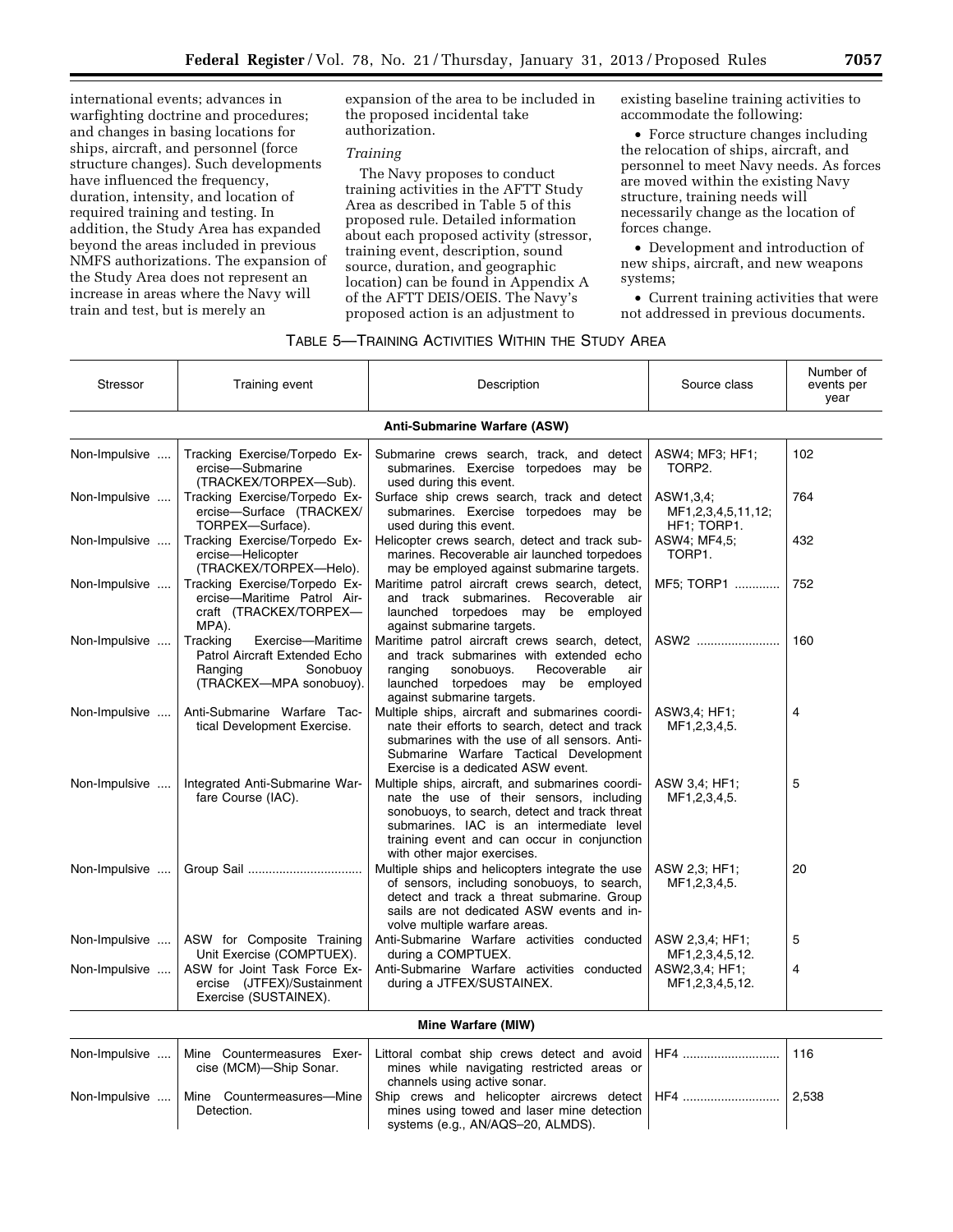| <b>Stressor</b>                | Training event                                                                                               | Description                                                                                                                                                                                                                                                                                                    | Source class                    | Number of<br>events per<br>year   |
|--------------------------------|--------------------------------------------------------------------------------------------------------------|----------------------------------------------------------------------------------------------------------------------------------------------------------------------------------------------------------------------------------------------------------------------------------------------------------------|---------------------------------|-----------------------------------|
| Non-Impulsive<br>Non-Impulsive | Coordinated Unit Level Heli-<br>copter Airborne Mine Coun-<br>termeasure Exercises.<br>Civilian Port Defense | Helicopters aircrew members train as a squad-<br>ron in the use of airborne mine counter-<br>measures, such as towed mine detection and<br>neutralization systems.<br>Maritime security operations for military and ci-<br>vilian ports and harbors. Marine mammal<br>systems may be used during the exercise. | HF4<br>HF4                      | 8<br>1 event every<br>other year. |
|                                |                                                                                                              | <b>Other Training Activities</b>                                                                                                                                                                                                                                                                               |                                 |                                   |
|                                |                                                                                                              |                                                                                                                                                                                                                                                                                                                |                                 |                                   |
| Non-Impulsive<br>Non-Impulsive | Submarine Navigational (SUB<br>NAV).<br>Submarine Navigation Under<br>Ice Certification.                     | Submarine crews locate underwater objects<br>and ships while transiting in and out of port.<br>Submarine crews train to operate under ice.<br>During training and certification other sub-                                                                                                                     | HF1; MF3<br>HF1                 | 282<br>24                         |
| Non-Impulsive                  | Surface Ship Object Detection                                                                                | marines and ships simulate ice.<br>Surface ship crews locate underwater objects<br>that may impede transit in and out of port.                                                                                                                                                                                 | MF1K; MF2K                      | 144                               |
| Non-Impulsive                  | Surface Ship Sonar Mainte-<br>nance.                                                                         | Pierside and at-sea maintenance of sonar sys-<br>tems.                                                                                                                                                                                                                                                         | MF1,2                           | 824                               |
| Non-Impulsive                  | Submarine Sonar Maintenance                                                                                  | Pierside and at-sea maintenance of sonar sys-<br>tems.                                                                                                                                                                                                                                                         | MF3                             | 220                               |
|                                |                                                                                                              | <b>Amphibious Warfare (AMW)</b>                                                                                                                                                                                                                                                                                |                                 |                                   |
| Impulsive                      | Naval Surface Fire Support Ex-<br>ercise-At Sea (FIREX [At<br>Sea]).                                         | Surface ship crews use large-caliber guns to<br>support forces ashore; however, the land tar-<br>get is simulated at sea. Rounds impact the<br>water and are scored by passive acoustic hy-<br>drophones located at or near the target area.                                                                   |                                 | 50                                |
|                                |                                                                                                              | Anti-Surface Warfare (ASUW)                                                                                                                                                                                                                                                                                    |                                 |                                   |
| Impulsive                      | Maritime Security Operations<br>(MSO)-Anti-swimmer Gre-<br>nades.                                            | Helicopter and surface ship crews conduct a<br>suite of Maritime Security Operations (e.g.,<br>Visit, Board, Search, and Seizure; Maritime<br>Interdiction Operations; Force Protection; and<br>Anti-Piracy Operation).                                                                                        | E2                              | 12                                |
| Impulsive                      | Gunnery Exercise (Surface-to-<br>Surface)<br>(Ship)-Medium-<br>Caliber<br>(GUNEX<br>$[S-S]$ -Ship).          | Ship crews engage surface targets with ship's<br>medium-caliber guns.                                                                                                                                                                                                                                          | E1; E2                          | 827                               |
| Impulsive                      | Gunnery Exercise (Surface-to-<br>Surface) (Ship)-Large-Cal-<br>(GUNEX<br>iber<br>$[S-S]$ -Ship).             | Ship crews engage surface targets with ship's<br>large-caliber guns.                                                                                                                                                                                                                                           | E3; E5                          | 294                               |
| Impulsive                      | Gunnery Exercise (Surface-to-<br>Surface) (Boat) (GUNEX [S-<br>S]—Boat).                                     | Small boat crews engage surface targets with<br>small and medium-caliber guns.                                                                                                                                                                                                                                 | E1; E2                          | 434                               |
| Impulsive                      | Missile Exercise (Surface-to-<br>Surface) (MISSILEX [S-S]).                                                  | Surface ship crews defend against threat mis-<br>siles and other surface ships with missiles.                                                                                                                                                                                                                  | E10                             | 20                                |
| Impulsive                      | Gunnery Exercise (Air-to-Sur-<br>face) (GUNEX [A-S]).                                                        | Fixed-wing and helicopter aircrews, including<br>embarked personnel, use small and medium-<br>caliber guns to engage surface targets.                                                                                                                                                                          | E1; E2                          | 715                               |
| Impulsive                      | Exercise<br>Missile<br>(Air-to-Sur-<br>(MISSILEX<br>face)—Rocket<br>$[A-S]$ .                                | Fixed-wing and helicopter aircrews fire both<br>precision-guided missiles and unguided rock-<br>ets against surface targets.                                                                                                                                                                                   | E5                              | 210                               |
| Impulsive                      | Missile Exercise<br>(Air-to-Sur-<br>face) (MISSILEX [A-S]).                                                  | Fixed-wing and helicopter aircrews fire both<br>precision-guided missiles and unguided rock-<br>ets against surface targets.                                                                                                                                                                                   | E6; E8                          | 248                               |
| Impulsive                      | Bombing Exercise (Air-to-Sur-<br>face) (BOMBEX [A-S]).                                                       | Fixed-wing aircrews deliver bombs against sur-<br>face targets.                                                                                                                                                                                                                                                | E8; E9; E10; E12                | 930                               |
| Impulsive                      | Sinking Exercise (SINKEX)                                                                                    | Aircraft, ship, and submarine crews deliver ord-<br>nance on a seaborne target, usually a deacti-<br>vated ship, which is deliberately sunk using<br>multiple weapon systems.                                                                                                                                  | E3; E5; E8; E9;<br>E10;E11;E12. | 1                                 |

## TABLE 5—TRAINING ACTIVITIES WITHIN THE STUDY AREA—Continued

Ξ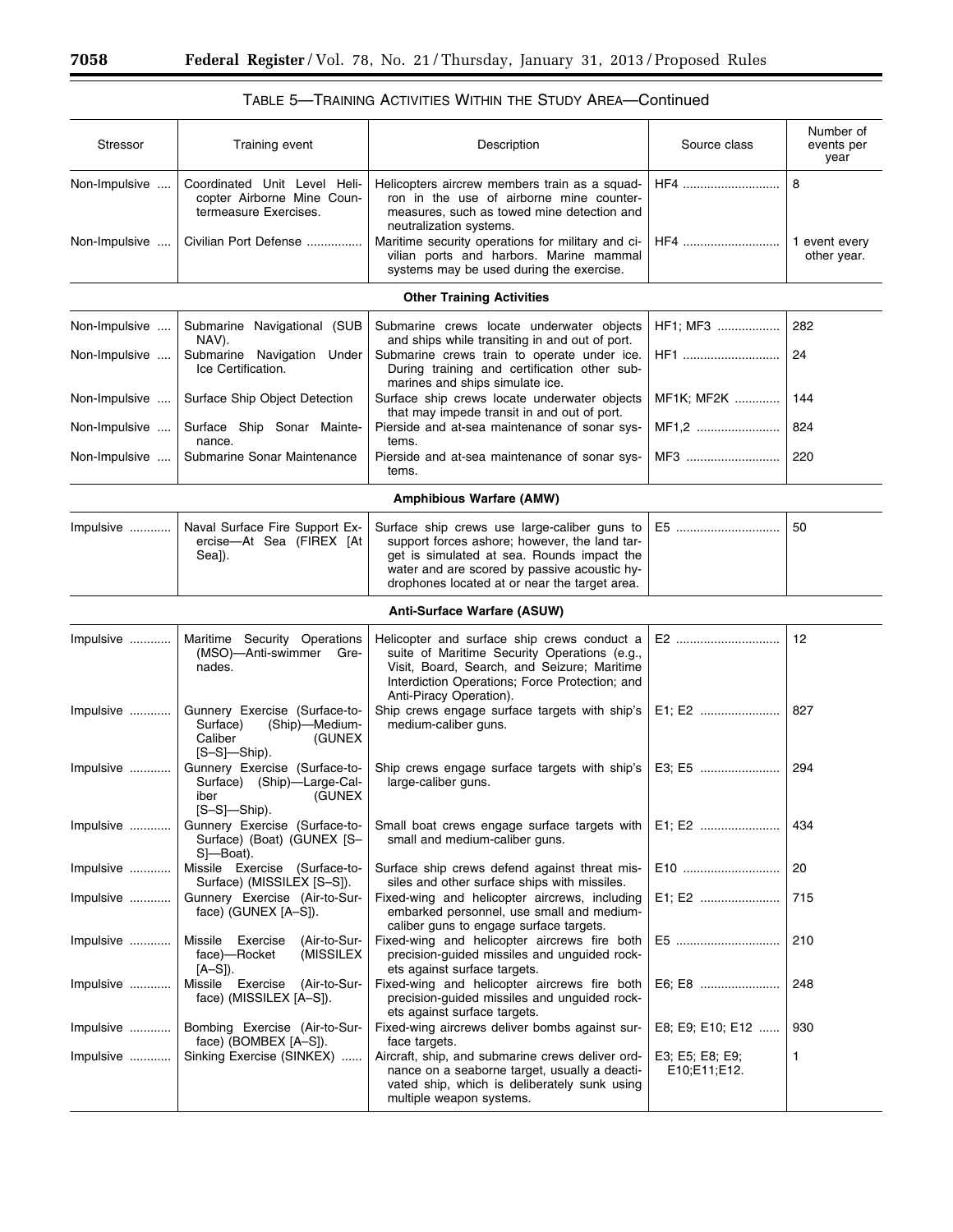## TABLE 5—TRAINING ACTIVITIES WITHIN THE STUDY AREA—Continued

| <b>Stressor</b>        | Training event                                                                                                    | Description                                                                                                                                                                                                                                                                                                                                                                                                                                                                                                                                                                                                                                                                                                                                                                                                                                  | Source class                     | Number of<br>events per<br>year |
|------------------------|-------------------------------------------------------------------------------------------------------------------|----------------------------------------------------------------------------------------------------------------------------------------------------------------------------------------------------------------------------------------------------------------------------------------------------------------------------------------------------------------------------------------------------------------------------------------------------------------------------------------------------------------------------------------------------------------------------------------------------------------------------------------------------------------------------------------------------------------------------------------------------------------------------------------------------------------------------------------------|----------------------------------|---------------------------------|
|                        |                                                                                                                   | <b>Anti-Submarine Warfare (ASW)</b>                                                                                                                                                                                                                                                                                                                                                                                                                                                                                                                                                                                                                                                                                                                                                                                                          |                                  |                                 |
| Impulsive              | Tracking<br>Exercise-Maritime<br>Patrol Aircraft Extended Echo<br>Ranging<br>Sonobuoy<br>(TRACKEX-MPA sonobuoy).  | Maritime patrol aircraft crews search, detect,<br>and track submarines with extended echo<br>sonobuoys.<br>Recoverable<br>ranging<br>air<br>launched torpedoes may be employed<br>against submarine targets                                                                                                                                                                                                                                                                                                                                                                                                                                                                                                                                                                                                                                  | E4                               | 160                             |
| Impulsive              |                                                                                                                   | Multiple ships and helicopters integrate the use<br>of sensors, including sonobuoys, to search,<br>detect and track a threat submarine. Group<br>sails are not dedicated ASW events and in-<br>volve multiple warfare areas.                                                                                                                                                                                                                                                                                                                                                                                                                                                                                                                                                                                                                 | E4                               | 20                              |
| $Impulsive$            | ASW for Composite Training<br>Unit Exercise (COMPTUEX).                                                           | Anti-Submarine Warfare activities conducted<br>during a COMPTUEX.                                                                                                                                                                                                                                                                                                                                                                                                                                                                                                                                                                                                                                                                                                                                                                            | E4                               | 4                               |
| Impulsive              | ASW for Joint Task Force Ex-<br>ercise (JTFEX)/Sustainment<br>Exercise (SUSTAINEX).                               | Anti-Submarine Warfare activities conducted<br>during a JTFEX/SUSTAINEX.                                                                                                                                                                                                                                                                                                                                                                                                                                                                                                                                                                                                                                                                                                                                                                     | E4                               | 4                               |
|                        |                                                                                                                   | Mine Warfare (MIW)                                                                                                                                                                                                                                                                                                                                                                                                                                                                                                                                                                                                                                                                                                                                                                                                                           |                                  |                                 |
| Impulsive<br>Impulsive | Explosive Ordnance Disposal<br>(EOD)/Mine Neutralization.<br>Mine Countermeasures-Mine<br>Neutralization-Remotely | Personnel disable threat mines. Explosive<br>charges may be used.<br>Ship crews and helicopter aircrews disable<br>mines using remotely operated underwater                                                                                                                                                                                                                                                                                                                                                                                                                                                                                                                                                                                                                                                                                  | E1; E4; E5; E6; E7;<br>E8.<br>E4 | 618<br>508                      |
| Impulsive              | Operated Vehicles.<br>Civilian Port Defense                                                                       | vehicles.<br>Maritime security operations for military and ci-<br>vilian ports and harbors. Marine mammal<br>systems may be used during the exercise.                                                                                                                                                                                                                                                                                                                                                                                                                                                                                                                                                                                                                                                                                        | E2; E4                           | 1 event every<br>other year.    |
|                        |                                                                                                                   | <b>Pile Driving and Pile Removal</b>                                                                                                                                                                                                                                                                                                                                                                                                                                                                                                                                                                                                                                                                                                                                                                                                         |                                  |                                 |
| Impulsive              | Elevated Causeway<br>System<br>(ELCAS).                                                                           | A temporary pier is constructed off the beach.<br>Supporting pilings are driven into the sand<br>and then later removed. The Elevated<br>Causeway System is a portion of a larger ac-<br>tivity Joint Logistics Over the Shore (JLOTS)<br>which is covered under separate documenta-<br>tion. Construction would involve intermittent<br>impact pile driving of 24-inch, uncapped,<br>steel pipe piles over approximately 2 weeks.<br>Crews work 24 hours a day and can drive<br>approximately 8 piles in that period. Each<br>pile takes about 10 minutes to drive. When<br>training events that use the elevated cause-<br>way system are complete, the piles would be<br>removed using vibratory methods over ap-<br>proximately 6 days. Crews can remove about<br>14 piles per 24-hour period, each taking<br>about 6 minutes to remove. |                                  | 1                               |

## *Testing*

The Navy's proposed testing activities are described in Tables 6 and 7. Detailed information about each proposed activity (stressor, testing event,

description, sound source, duration, and geographic location) can be found in Appendix A of the AFTT DEIS/OEIS. NMFS used the detailed information in Appendix A of the AFTT DEIS/OEIS to

analyze the potential impacts on marine mammals; however, the Navy's proposed action is summarized in the Tables based on the type of sound source.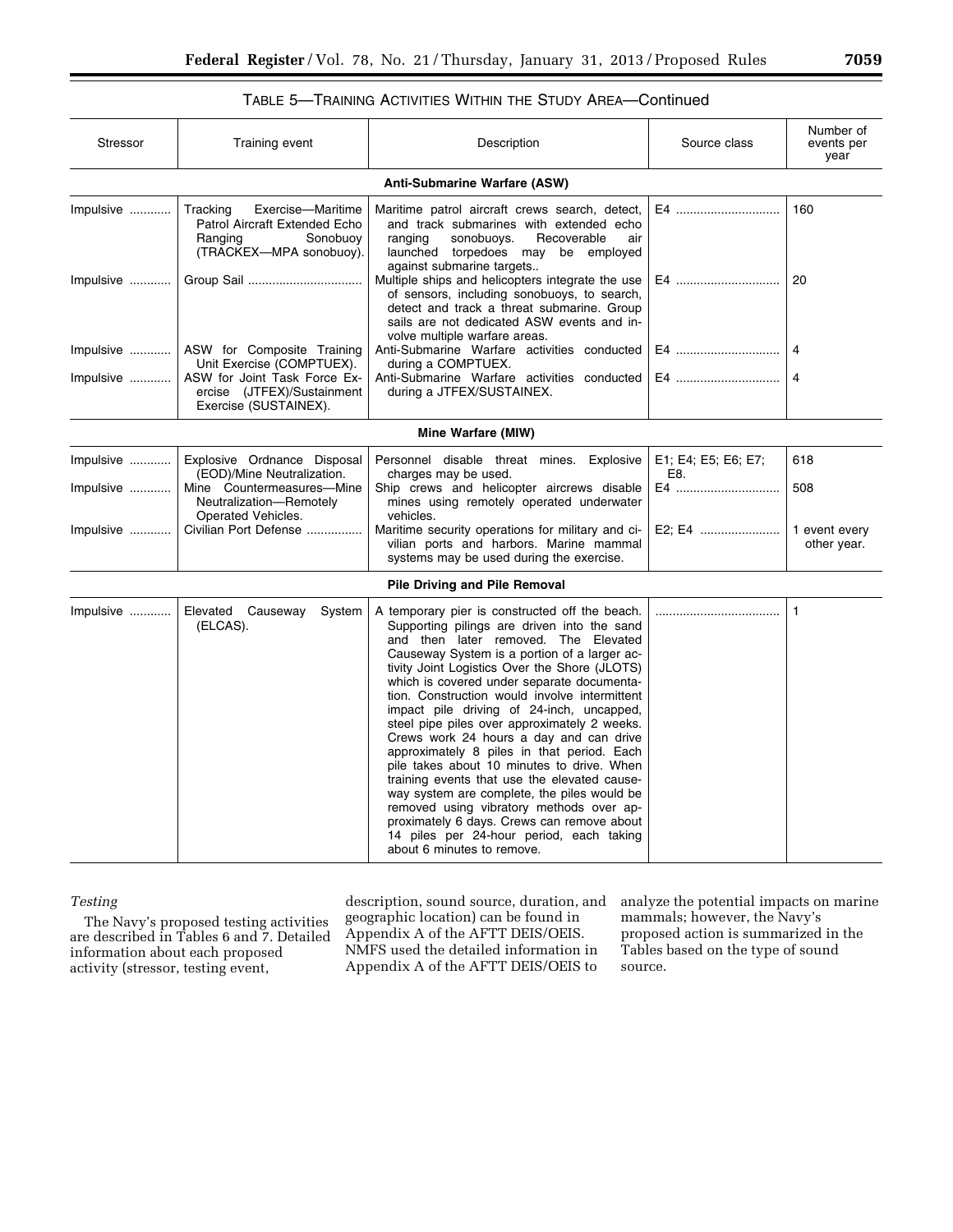٠

## TABLE 6—NAVAL AIR SYSTEMS COMMAND TESTING ACTIVITIES WITHIN THE STUDY AREA

| Stressor      | Testing event                                          | Description                                                                                                                                                                                                                                                                                                                                                                                        | Source class   | Number of<br>events per<br>year |
|---------------|--------------------------------------------------------|----------------------------------------------------------------------------------------------------------------------------------------------------------------------------------------------------------------------------------------------------------------------------------------------------------------------------------------------------------------------------------------------------|----------------|---------------------------------|
|               |                                                        | Anti-Submarine Warfare (ASW)                                                                                                                                                                                                                                                                                                                                                                       |                |                                 |
| Non-Impulsive | Anti-Submarine Warfare Torpedo<br>Test.                | This event is similar to the training event Tor-<br>pedo Exercise. The test evaluates anti-sub-<br>marine warfare systems onboard rotary wing<br>and fixed wing aircraft and the ability to<br>search for, detect, classify, localize, and<br>track a submarine or similar target.                                                                                                                 | TORP1          | 242                             |
| Non-Impulsive |                                                        | A kilo dip is the operational term used to de-<br>scribe a functional check of a helicopter de-<br>ployed dipping sonar system. The sonar<br>system is briefly activated to ensure all sys-<br>tems are functional. A kilo dip is simply a<br>precursor to more comprehensive testing.                                                                                                             | MF4            | 43                              |
| Non-Impulsive | Sonobuoy Lot Acceptance Test                           | Sonobuoys are deployed from surface vessels<br>and aircraft to verify the integrity and per-<br>formance of a lot, or group, of sonobuoys in<br>advance of delivery to the Fleet for oper-<br>ational use.                                                                                                                                                                                         | ASW2; MF5,6    | 39                              |
| Non-Impulsive | ASW Tracking Test-Helicopter                           | This event is similar to the training event anti-<br>submarine warfare Tracking Exercise-Heli-<br>copter. The test evaluates the sensors and<br>systems used to detect and track sub-<br>marines and to ensure that helicopter sys-<br>tems used to deploy the tracking systems<br>perform to specifications.                                                                                      | MF4,5          | 428                             |
| Non-Impulsive | ASW Tracking Test-Maritime Pa-<br>trol Aircraft.       | This event is similar to the training event anti-<br>submarine warfare Tracking Exercise-Mari-<br>time Patrol Aircraft. The test evaluates the<br>sensors and systems used by maritime pa-<br>trol aircraft to detect and track submarines<br>and to ensure that aircraft systems used to<br>deploy the tracking systems perform to<br>specifications and meet operational require-<br>ments.      | ASW2; MF5,6    | 75                              |
|               |                                                        | Mine Warfare (MIW)                                                                                                                                                                                                                                                                                                                                                                                 |                |                                 |
| Non-Impulsive | Airborne<br>Towed<br>Minehunting<br>Sonar System Test. | Tests of the Airborne Towed Minehunting<br>Sonar System to evaluate the search capa-<br>bilities of this towed, mine hunting, detec-<br>tion, and classification system. The sonar on<br>the Airborne Towed Minehunting Sonar Sys-<br>tem identifies mine-like objects in the deeper<br>parts of the water column.                                                                                 | HF4            | 155                             |
|               |                                                        | Anti-Surface Warfare (ASUW)                                                                                                                                                                                                                                                                                                                                                                        |                |                                 |
| Impulsive     | Air to Surface Missile Test                            | This event is similar to the training event Mis-<br>sile Exercise Air to Surface. Test may in-<br>volve both fixed wing and rotary wing air-<br>craft launching missiles at surface maritime<br>targets to evaluate the weapons system or<br>as part of another systems integration test.                                                                                                          | E6; E10        | 239                             |
| Impulsive     | Air to Surface Gunnery Test                            | This event is similar to the training event Gun-<br>nery Exercise Air to Surface. Strike fighter<br>and helicopter aircrews evaluate new or en-<br>hanced aircraft guns against surface mari-<br>time targets to test that the gun, gun ammu-<br>nition, or associated systems meet required<br>specifications or to train aircrew in the oper-<br>ation of a new or enhanced weapons sys-<br>tem. | E1             | 165                             |
| Impulsive     |                                                        | Rocket testing evaluates the integration, accu-<br>racy, performance, and safe separation of<br>laser-guided and unguided 2.75-in rockets<br>fired from a hovering or forward flying heli-<br>copter or from a fixed wing strike aircraft.                                                                                                                                                         | E <sub>5</sub> | 332                             |

 $\equiv$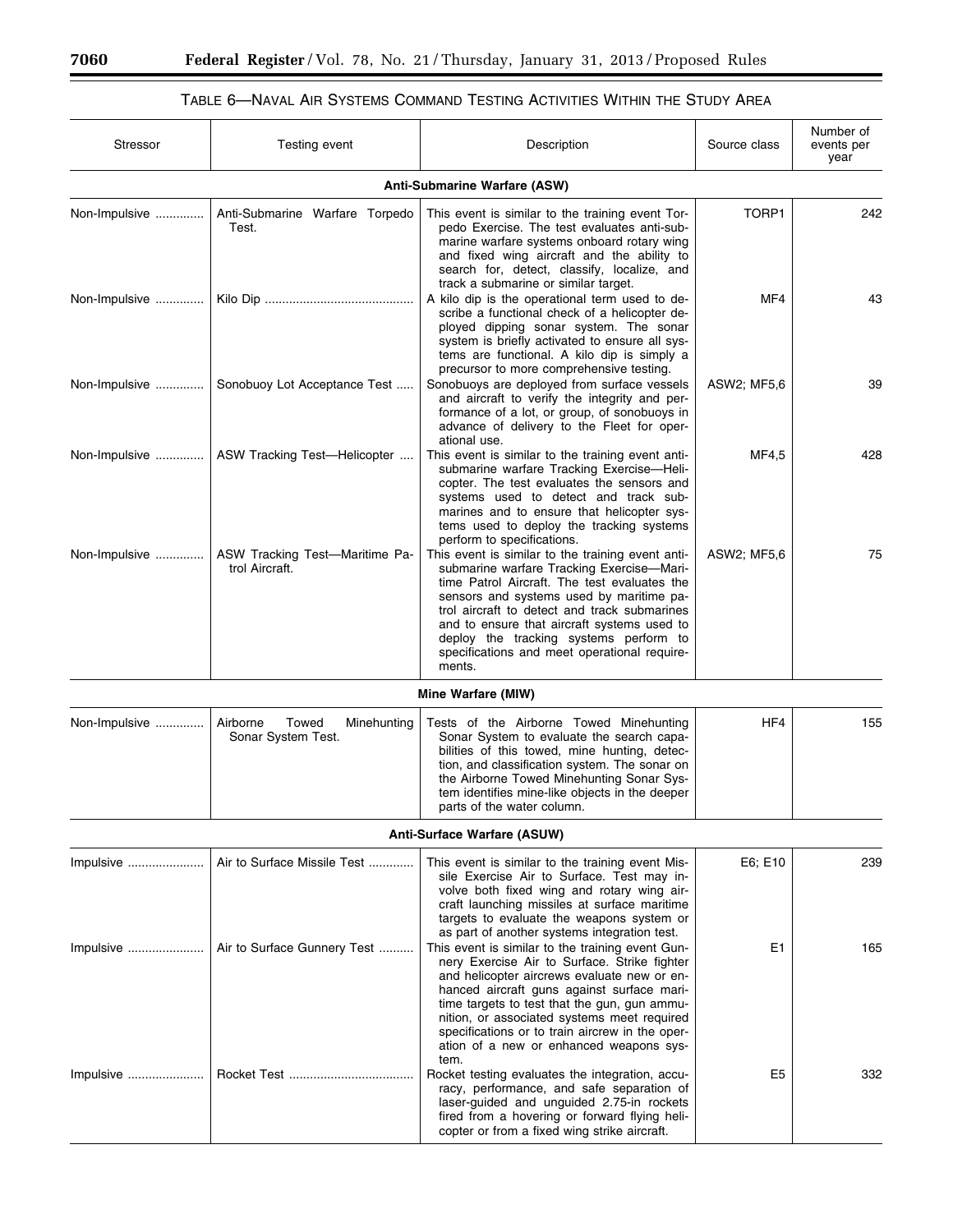## TABLE 6—NAVAL AIR SYSTEMS COMMAND TESTING ACTIVITIES WITHIN THE STUDY AREA—Continued

| Stressor  | Testing event                                          | Description                                                                                                                                                                                                                                                                                                                                                                                                                                        | Source class   | Number of<br>events per<br>year |
|-----------|--------------------------------------------------------|----------------------------------------------------------------------------------------------------------------------------------------------------------------------------------------------------------------------------------------------------------------------------------------------------------------------------------------------------------------------------------------------------------------------------------------------------|----------------|---------------------------------|
|           |                                                        | Anti-Submarine Warfare (ASW)                                                                                                                                                                                                                                                                                                                                                                                                                       |                |                                 |
| Impulsive | Sonobuoy Lot Acceptance Test                           | Sonobuoys are deployed from surface vessels<br>and aircraft to verify the integrity and per-<br>formance of a lot, or group, of sonobuoys in<br>advance of delivery to the Fleet for oper-<br>ational use.                                                                                                                                                                                                                                         | E3: E4         | 39                              |
| Impulsive | ASW Tracking Test-Helicopter                           | This event is similar to the training event anti-<br>submarine warfare Tracking Exercise-Heli-<br>copter. The test evaluates the sensors and<br>systems used to detect and track sub-<br>marines and to ensure that helicopter sys-<br>tems used to deploy the tracking systems<br>perform to specifications.                                                                                                                                      | E <sub>3</sub> | 428                             |
| Impulsive | ASW Tracking Test-Maritime Pa-<br>trol Aircraft.       | This event is similar to the training event anti-<br>submarine warfare Tracking Exercise-Mari-<br>time Patrol Aircraft. The test evaluates the<br>sensors and systems used by maritime pa-<br>trol aircraft to detect and track submarines<br>and to ensure that aircraft systems used to<br>deploy the tracking systems perform to<br>specifications and meet operational require-<br>ments.                                                      | E3; E4         | 75                              |
|           |                                                        | Mine Warfare (MIW)                                                                                                                                                                                                                                                                                                                                                                                                                                 |                |                                 |
| Impulsive | Airborne Mine Neutralization Sys-<br>tem Test.         | Airborne mine neutralization tests evaluate the<br>system's ability to detect and destroy mines.<br>The Airborne Mine Neutralization System<br>Test uses up to four unmanned underwater<br>vehicles equipped with HF sonar, video<br>cameras, and explosive neutralizers.                                                                                                                                                                          | E4; E11        | 165                             |
| Impulsive | Airborne Projectile-based<br>Mine<br>Clearance System. | An MH-60S helicopter uses a laser-based de-<br>tection system to search for mines and to fix<br>mine locations for neutralization with an air-<br>borne projectile-based mine clearance sys-<br>tem. The system neutralizes mines by firing<br>medium-caliber<br>small<br>or<br>inert,<br>a<br>supercavitating projectile from a hovering<br>helicopter.                                                                                           | E11            | 237                             |
| Impulsive | Airborne<br>Towed<br>Minesweeping<br>Test.             | Tests of the Airborne Towed Minesweeping<br>System would be conducted by a MH-60S<br>helicopter to evaluate the functionality of the<br>system and the MH-60S at sea. The system<br>is towed from a forward flying helicopter and<br>works by emitting an electromagnetic field<br>and mechanically generated underwater<br>sound to simulate the presence of a ship.<br>The sound and electromagnetic signature<br>cause nearby mines to explode. | E11            | 72                              |

## TABLE 7—NAVAL SEA SYSTEMS COMMAND TESTING ACTIVITIES WITHIN THE STUDY AREA

| Stressor      | Testing event                                                      | Description                                                                                                              | Source class          | Number of events<br>per year |
|---------------|--------------------------------------------------------------------|--------------------------------------------------------------------------------------------------------------------------|-----------------------|------------------------------|
|               |                                                                    | <b>New Ship Construction</b>                                                                                             |                       |                              |
| Non-Impulsive | Surface Combatant Sea<br>Trials-Pierside Sonar<br>Testina.         | Tests ship's sonar systems pierside to en-<br>sure proper operation.                                                     | MF1,9,10; MF1K        | 12.                          |
| Non-Impulsive | Surface Combatant Sea<br>Trials-Anti-Submarine<br>Warfare Testing. | Ships demonstrate capability of counter-<br>measure systems and underwater sur-<br>veillance and communications systems. | ASW3; MF 1,9,10; MF1K | 10.                          |
| Non-Impulsive | Submarine Sea Trials-<br>Pierside Sonar Testing.                   | Tests ship's sonar systems pierside to en-<br>sure proper operation.                                                     | M3: HF1: MF3.10       | 6                            |
| Non-Impulsive | Submarine Sea Trials-<br>Anti-Submarine Warfare<br>Testing.        | Submarines demonstrate capability of un-<br>derwater surveillance and communica-<br>tions systems.                       | M3; HF1; MF3,10       | 12.                          |

۰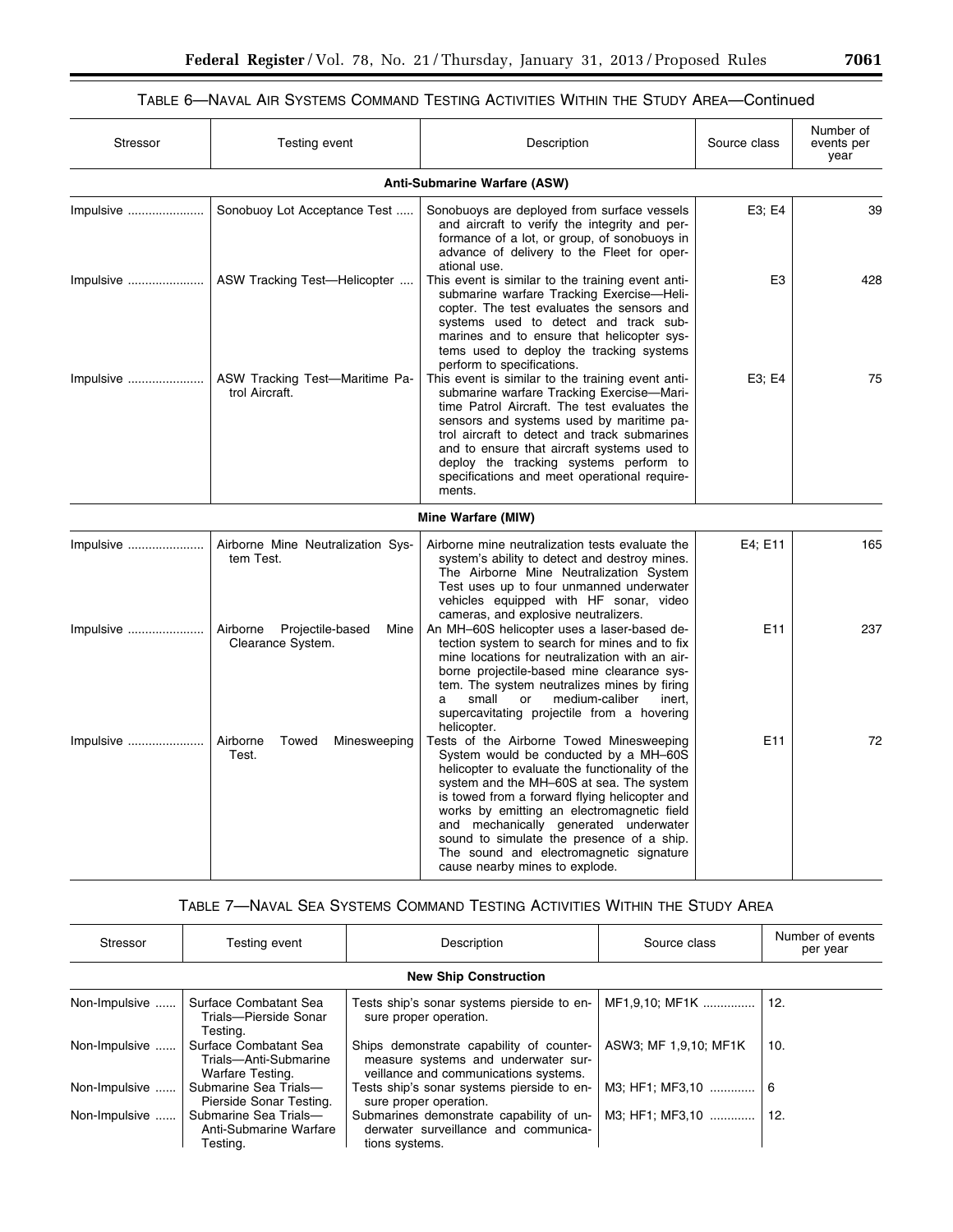## TABLE 7—NAVAL SEA SYSTEMS COMMAND TESTING ACTIVITIES WITHIN THE STUDY AREA—Continued

| Stressor      | Testing event                                                                                | Description                                                                                                                                                            | Source class                                   | Number of events<br>per year |
|---------------|----------------------------------------------------------------------------------------------|------------------------------------------------------------------------------------------------------------------------------------------------------------------------|------------------------------------------------|------------------------------|
| Non-Impulsive | Anti-submarine Warfare<br>Mission Package Test-<br>ing.                                      | Ships and their supporting platforms (e.g.,<br>helicopters, unmanned aerial vehicles)<br>detect, localize, and prosecute sub-<br>marines.                              | ASW1,3; MF4,5,12;<br>TORP1.                    | 24.                          |
| Non-Impulsive | Mine Countermeasure<br>Mission Package Test-<br>ing.                                         | Ships conduct mine countermeasure oper-<br>ations.                                                                                                                     |                                                | 8.                           |
|               |                                                                                              | <b>Life Cycle Activities</b>                                                                                                                                           |                                                |                              |
| Non-Impulsive | Surface Ship Sonar Test-<br>ing/Maintenance.                                                 | Pierside and at-sea testing of ship sys-<br>tems occurs periodically following major<br>maintenance periods and for routine<br>maintenance.                            | ASW3; MF1, 9,10; MF1K                          | 16.                          |
| Non-Impulsive | Submarine Sonar Testing/<br>Maintenance.                                                     | Pierside and at-sea testing of submarine<br>systems occurs periodically following<br>major maintenance periods and for rou-<br>tine maintenance.                       | HF1.3; M3; MF3                                 | 28.                          |
| Non-Impulsive | Combat System Ship<br><b>Qualification Trial</b><br>(CSSQT)-In-port Main-<br>tenance Period. | All combat systems are tested to ensure<br>they are functioning in a technically ac-<br>ceptable manner and are operationally<br>ready to support at-sea CSSQT events. | MF1                                            | 12.                          |
| Non-Impulsive | Combat System Ship<br><b>Qualification Trial</b><br>(CSSQT)-Undersea<br>Warfare (USW).       | Tests ships ability to track and defend<br>against undersea targets.                                                                                                   | HF4; MF1,2,4,5; TORP1                          | 9.                           |
|               |                                                                                              | <b>NAVSEA Range Activities</b>                                                                                                                                         |                                                |                              |
|               |                                                                                              | <b>Naval Surface Warfare Center, Panama City Division (NSWC PCD)</b>                                                                                                   |                                                |                              |
| Non-Impulsive | <b>Unmanned Underwater</b><br>Vehicles Demonstration.                                        | Testing and demonstrations of multiple<br>Unmanned Underwater Vehicles and as-<br>sociated acoustic, optical, and magnetic<br>sustams                                  | HF5,6,7; LF5; FLS2; MF9;<br>SAS <sub>2</sub> . | 1 per 5 year period.         |

|               |                                         | systems.                                                                                                                                                 |                                    |      |
|---------------|-----------------------------------------|----------------------------------------------------------------------------------------------------------------------------------------------------------|------------------------------------|------|
| Non-Impulsive | Mine Detection and Clas-                | Air, surface, and subsurface vessels de-   HF1,4; MF1K; SAS2    81.                                                                                      |                                    |      |
|               | sification Testing.                     | tect and classify mines and mine-like<br>obiects.                                                                                                        |                                    |      |
| Non-Impulsive | <b>Stationary Source Testing</b>        | Stationary equipment (including swimmer   LF4; MF8; SD1,2    11.<br>defense systems) is deployed to deter-<br>mine functionality.                        |                                    |      |
| Non-Impulsive | Special Warfare Testing                 | Testing of submersibles capable of insert- MF9<br>ing and extracting personnel and/or pay-<br>loads into denied areas from strategic<br>distances.       |                                    | 110. |
| Non-Impulsive | Unmanned Underwater<br>Vehicle Testing. | Unmanned Underwater Vehicles are de-<br>ployed to evaluate hydrodynamic pa-<br>rameters, to full mission, multiple vehicle<br>functionality assessments. | FLS2; HF 5.6.7; LF5;<br>MF9: SAS2. | 88.  |

## **Naval Undersea Warfare Center Division, Newport (NUWCDIVNPT)**

| Non-Impulsive | Torpedo Testing                                       | Non-explosive torpedoes are launched to<br>record operational data. All torpedoes<br>are recovered.                                                      | TORP1; TORP2                                   | 30.                  |
|---------------|-------------------------------------------------------|----------------------------------------------------------------------------------------------------------------------------------------------------------|------------------------------------------------|----------------------|
| Non-Impulsive | Towed Equipment Testing                               | Surface vessel or Unmanned Underwater<br>Vehicle deploys equipment to determine<br>functionality of towed systems.                                       | LF4: MF9: SAS1                                 | 33.                  |
| Non-Impulsive | Unmanned Underwater<br>Vehicle Testing.               | Unmanned Underwater Vehicles are de-<br>ployed to evaluate hydrodynamic pa-<br>rameters, to full mission, multiple vehicle<br>functionality assessments. | HF6.7; LF5; MF10; SAS2                         | 123.                 |
| Non-Impulsive | Semi-Stationary Equip-<br>ment Testing.               | Semi-stationary equipment (e.g., hydro-<br>phones) is deployed to determine<br>functionality.                                                            | ASW3,4; HF 5,6; LF 4,5;<br>MF9.10.             | 154.                 |
| Non-Impulsive | <b>Unmanned Underwater</b><br>Vehicle Demonstrations. | Testing and demonstrations of multiple<br>Unmanned Underwater Vehicles and as-<br>sociated acoustic, optical, and magnetic<br>systems.                   | FLS2; HF5,6,7; LF5; MF9;<br>SAS <sub>2</sub> . | 1 per 5 year period. |

-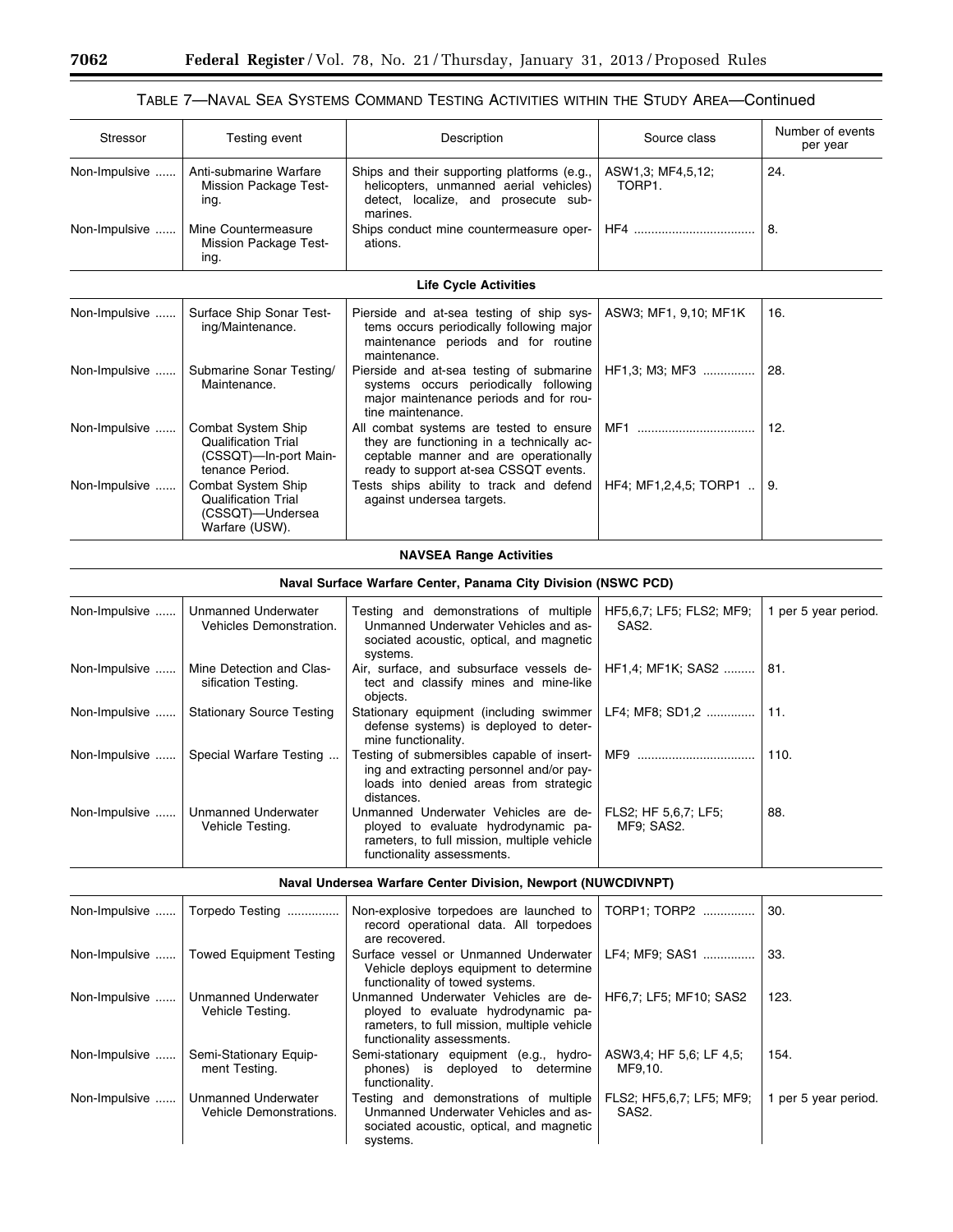## TABLE 7—NAVAL SEA SYSTEMS COMMAND TESTING ACTIVITIES WITHIN THE STUDY AREA—Continued

| Stressor      | Testing event                                               | Description                                                                                                                                                              | Source class                            | Number of events<br>per year |
|---------------|-------------------------------------------------------------|--------------------------------------------------------------------------------------------------------------------------------------------------------------------------|-----------------------------------------|------------------------------|
| Non-Impulsive | Pierside Integrated Swim-<br>mer Defense Testing.           | Swimmer defense testing ensures that<br>systems can effectively detect, charac-<br>terize, verify, and defend against swim-<br>mer/diver threats in harbor environments. | LF4; MF8; SD1                           | 6.                           |
|               |                                                             | South Florida Ocean Measurement Facility (SFOMF)                                                                                                                         |                                         |                              |
| Non-Impulsive | Signature Analysis Activi-<br>ties.                         | Testing of electromagnetic, acoustic, opti-<br>cal, and radar signature measurements<br>of surface ship and submarine.                                                   | ASW2; HF1,6; LF4; M3;<br>MF9.           | 18.                          |
| Non-Impulsive | Mine Testing                                                | Air, surface, and sub-surface systems de-<br>tect, counter, and neutralize ocean-de-<br>ployed mines.                                                                    |                                         | 33.                          |
| Non-Impulsive | Surface Testing                                             | Various surface vessels, moored equip-<br>ment and materials are testing to evalu-<br>ate performance in the marine environ-<br>ment.                                    | FLS2; HF5,6,7; LF5; MF9;<br>SAS2.       | 33.                          |
| Non-Impulsive | <b>Unmanned Underwater</b><br>Vehicles Demonstra-<br>tions. | Testing and demonstrations of multiple<br>Unmanned Underwater Vehicles and as-<br>sociated acoustic, optical, and magnetic<br>systems.                                   | FLS2; HF5,6,7; LF5; MF9;<br>SAS2.       | 1 per 5 year period.         |
|               |                                                             | <b>Additional Activities at Locations Outside of NAVSEA Ranges</b>                                                                                                       |                                         |                              |
|               |                                                             | Anti-Surface Warfare (ASUW)/Anti-Submarine Warfare (ASW) Testing                                                                                                         |                                         |                              |
| Non-Impulsive | Torpedo (Non-explosive)<br>Testing.                         | Air, surface, or submarine crews employ<br>inert torpedoes against submarines or<br>surface vessels. All torpedoes are re-<br>covered.                                   | ASW3,4; HF1; M3;<br>MF1,3,4,5; TORP1,2. | 26.                          |
| Non-Impulsive | Torpedo (Explosive) Test-<br>ing.                           | Air, surface, or submarine crews employ<br>explosive torpedoes against artificial tar-<br>gets or deactivated ships.                                                     | TORP1; TORP2                            | 2.                           |
| Non-Impulsive | Countermeasure Testing                                      | Towed sonar arrays and anti-torpedo tor-<br>pedo systems are employed to detect<br>and neutralize incoming weapons.                                                      | ASW3; HF5; TORP 1,2                     | 3.                           |
| Non-Impulsive | Pierside Sonar Testing                                      | Pierside testing to ensure systems are<br>fully functional in a controlled pierside<br>environment prior to at-sea test activities.                                      | ASW3; HF1,3; M3; MF1,3                  | 23.                          |
| Non-Impulsive | At-sea Sonar Testing                                        | At-sea testing to ensure systems are fully<br>functional in an open ocean environ-<br>ment.                                                                              | ASW4; HF1; M3; MF3                      | 15.                          |
|               |                                                             | Mine Warfare (MIW) Testing                                                                                                                                               |                                         |                              |
| Non-Impulsive | Mine Detection and Clas-<br>sification Testing.             | Air, surface, and subsurface vessels de-<br>tect and classify mines and mine-like<br>objects.                                                                            |                                         | 66.                          |
| Non-Impulsive | Mine Countermeasure/<br>Neutralization Testing.             | Air, surface, and subsurface vessels neu-<br>tralize threat mines that would otherwise<br>restrict passage through an area.                                              | HF4: M3                                 | 14.                          |
|               |                                                             | <b>Shipboard Protection Systems and Swimmer Defense Testing</b>                                                                                                          |                                         |                              |
| Non-Impulsive | Pierside Integrated Swim-<br>mer Defense Testing.           | Swimmer defense testing ensures that<br>systems can effectively detect, charac-<br>terize, verify, and defend against swim-<br>mer/diver threats in harbor environments. | LF4; MF8; SD1                           | 3.                           |
|               |                                                             | <b>Unmanned Vehicle Testing</b>                                                                                                                                          |                                         |                              |
| Non-Impulsive | Unmanned Vehicle Devel-<br>opment and Payload<br>Testing.   | Vehicle development involves the produc-<br>tion and upgrade of new unmanned<br>platforms on which to attach various<br>payloads used for different purposes.            | MF9: SAS2                               | 111.                         |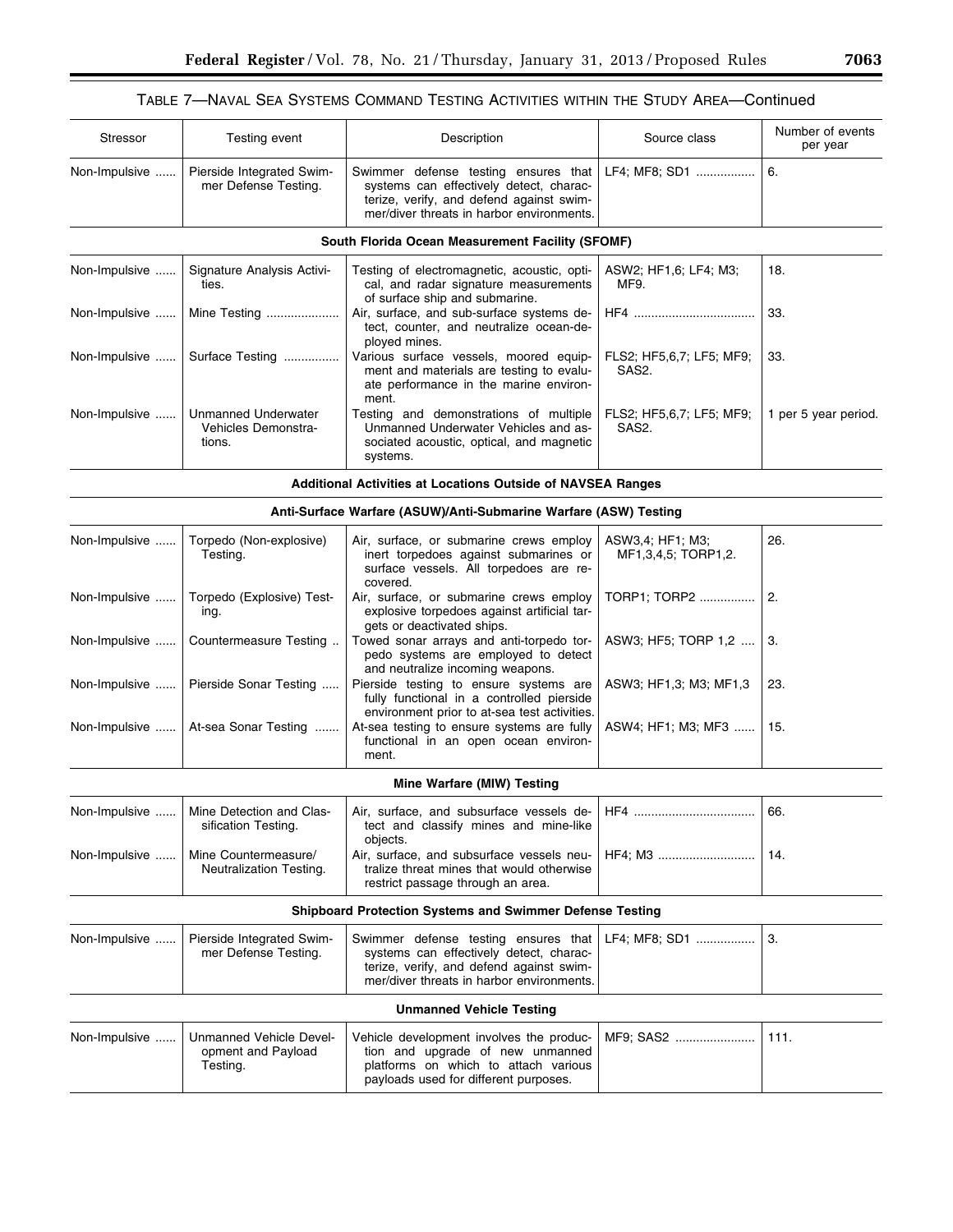## TABLE 7—NAVAL SEA SYSTEMS COMMAND TESTING ACTIVITIES WITHIN THE STUDY AREA—Continued

 $\equiv$ 

| <b>Stressor</b>                                                  | Testing event                                                                         | Description                                                                                                                                                                 | Source class | Number of events<br>per year                 |  |  |  |
|------------------------------------------------------------------|---------------------------------------------------------------------------------------|-----------------------------------------------------------------------------------------------------------------------------------------------------------------------------|--------------|----------------------------------------------|--|--|--|
|                                                                  |                                                                                       | <b>Other Testing Activities</b>                                                                                                                                             |              |                                              |  |  |  |
| Non-Impulsive                                                    | Special Warfare Testing                                                               | Special warfare includes testing<br>оf<br>submersibles capable of inserting and<br>extracting personnel and/or payloads<br>into denied areas from strategic dis-<br>tances. | HF1; M3; MF9 | 4.                                           |  |  |  |
|                                                                  |                                                                                       | <b>Ship Construction and Maintenance</b>                                                                                                                                    |              |                                              |  |  |  |
|                                                                  |                                                                                       | <b>New Ship Construction</b>                                                                                                                                                |              |                                              |  |  |  |
| Impulsive                                                        | Aircraft Carrier Sea<br>Trials-Gun Testing-<br>Medium-Caliber.                        | Medium-caliber gun systems are tested<br>using non-explosive and<br>explosive<br>rounds.                                                                                    |              | 410.                                         |  |  |  |
| Impulsive                                                        | Surface Warfare Mission<br>Package-Gun Testing-<br>Medium Caliber.                    | Ships defense against surface targets with<br>medium-caliber guns.                                                                                                          |              | 5.                                           |  |  |  |
| Impulsive                                                        | Surface Warfare Mission<br>Package-Gun Testing-<br>Large Caliber.                     | Ships defense against surface targets with<br>large-caliber guns.                                                                                                           |              | 5.                                           |  |  |  |
| Impulsive                                                        | Surface Warfare Mission<br>Package-Missile/Rock-<br>et Testing.                       | Ships defense against surface targets with<br>medium range missiles or rockets.                                                                                             |              | 15.                                          |  |  |  |
| Impulsive                                                        | Mine Countermeasure<br>Mission Package Test-<br>ing.                                  | Ships conduct mine countermeasure oper-<br>ations                                                                                                                           |              | 8.                                           |  |  |  |
|                                                                  |                                                                                       | <b>Ship Shock Trials</b>                                                                                                                                                    |              |                                              |  |  |  |
| Impulsive<br>Impulsive                                           | <b>Aircraft Carrier Full Ship</b><br>Shock Trial.<br>DDG 1000 Zumwalt Class           | Explosives are detonated<br>underwater<br>against surface ships.<br>Explosives are detonated<br>underwater                                                                  |              | 1 per 5 year period.<br>1 per 5 year period. |  |  |  |
| Impulsive                                                        | Destroyer Full Ship<br>Shock Trial.<br>Littoral Combat Ship Full<br>Ship Shock Trial. | against surface ships.<br>Explosives are detonated<br>underwater<br>against surface ships.                                                                                  |              | 2 per 5 year period.                         |  |  |  |
|                                                                  |                                                                                       | <b>NAVSEA Range Activities</b>                                                                                                                                              |              |                                              |  |  |  |
|                                                                  |                                                                                       | Naval Surface Warfare Center, Panama City Division (NSWC PCD)                                                                                                               |              |                                              |  |  |  |
| Impulsive                                                        | Mine Countermeasure/<br>Neutralization Testing.                                       | Air, surface, and subsurface vessels neu-<br>tralize threat mines and mine-like ob-<br>jects.                                                                               |              | 15.                                          |  |  |  |
| Impulsive                                                        | Ordnance Testing                                                                      | surface<br>defend<br>Airborne<br>and<br>crews<br>against surface targets with small-, me-<br>dium-, and large-caliber guns, as well as<br>line charge testing.              | E5; E14      | 37.                                          |  |  |  |
|                                                                  |                                                                                       | Additional Activities at Locations Outside of NAVSEA Ranges                                                                                                                 |              |                                              |  |  |  |
| Anti-Surface Warfare (ASUW)/Anti-Submarine Warfare (ASW) Testing |                                                                                       |                                                                                                                                                                             |              |                                              |  |  |  |
| Impulsive                                                        | Torpedo (Explosive) Test-<br>ing.                                                     | Air, surface, or submarine crews employ<br>explosive torpedoes against artificial tar-<br>gets or deactivated ships.                                                        | E8; E11      | 2.                                           |  |  |  |
|                                                                  |                                                                                       | Mine Warfare (MIW) Testing                                                                                                                                                  |              |                                              |  |  |  |
| Impulsive                                                        | Mine Countermeasure/<br>Neutralization Testing.                                       | Air, surface, and subsurface vessels neu-<br>tralize threat mines that would otherwise<br>restrict passage through an area.                                                 | E4: E8       | 14.                                          |  |  |  |
|                                                                  |                                                                                       | <b>Other Testing Activities</b>                                                                                                                                             |              |                                              |  |  |  |
| Impulsive                                                        | At-Sea Explosives Testing                                                             | Explosives are detonated at sea                                                                                                                                             |              | 4.                                           |  |  |  |

 $\equiv$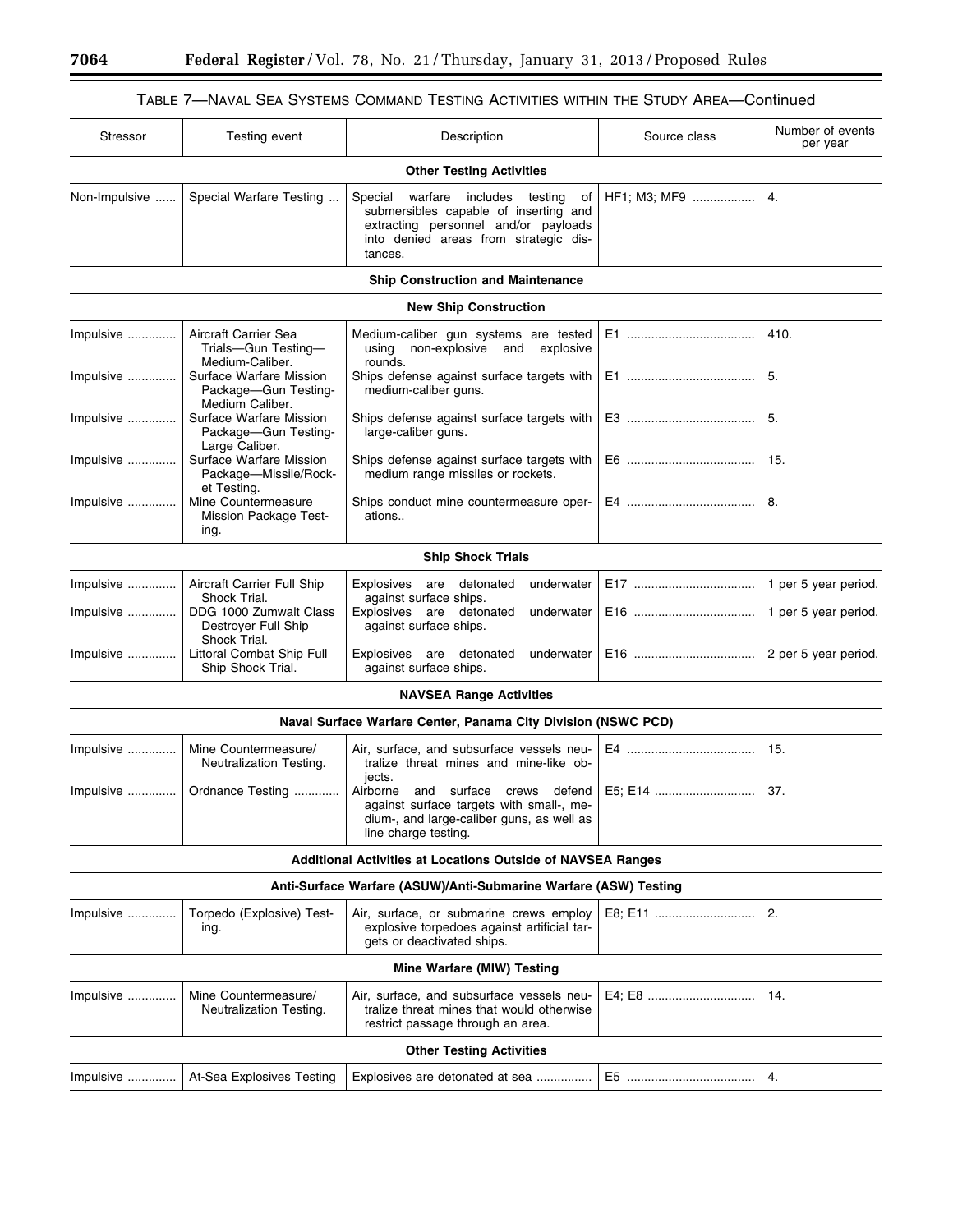## **Vessels**

Vessels used as part of the proposed action include ships, submarines, Unmanned Undersea Vehicles (UUVs), and boats ranging in size from small, 16 ft (5 m) Rigid Hull Inflatable Boats to 1,092-ft (333 m) long aircraft carriers. Representative Navy vessel types, lengths, and speeds used in both training and testing activities are shown in Table 5 of this proposed rule. While these speeds are representative, some vessels operate outside of these speeds

due to unique training, testing, or safety requirements for a given event. Examples include increased speeds needed for flight operations, full speed runs to test engineering equipment, time critical positioning needs, etc. Examples of decreased speeds include speeds less than 5 knots or completely stopped for launching small boats, certain tactical maneuvers, target launch or retrievals, UUVs, etc.

The number of Navy vessels in the Study Area varies based on training and testing schedules. These activities could be widely dispersed throughout the Study Area, but would be more concentrated near naval ports, piers, and range areas. Activities involving vessel movements occur intermittently and are variable in duration, ranging from a few hours up to 2 weeks. Navy vessel traffic would especially be concentrated near Naval Station Norfolk in Norfolk, VA and Naval Station Mayport in Jacksonville, FL. Surface and sub-surface vessel operations in the Study Area may result in marine mammal strikes.

| TABLE 8-TYPICAL NAVY BOAT AND VESSEL TYPES WITH LENGTH GREATER THAN 18 METERS USED WITHIN THE AFTT |  |  |  |  |  |  |  |  |
|----------------------------------------------------------------------------------------------------|--|--|--|--|--|--|--|--|
| <b>STUDY AREA</b>                                                                                  |  |  |  |  |  |  |  |  |

| <b>Vessel Type</b><br>$( > 18 \text{ m})$ | Example(s) (specifications in meters (m) for length, metric tons (mt)<br>for mass, and knots for speed)                     | Typical operating speed<br>(knots) |
|-------------------------------------------|-----------------------------------------------------------------------------------------------------------------------------|------------------------------------|
|                                           | length: 333 m beam: 41 m draft: 12 m displacement: 81,284 mt max.                                                           | 10 to 15.                          |
| Surface Combatants                        | speed: 30+ knots.                                                                                                           | 10 to 15.                          |
|                                           | length: 173 m beam: 17 m draft: 10 m displacement: 9,754 mt max.<br>speed: 30+ knots.                                       |                                    |
|                                           | Destroyer (DDG).<br>length: 155 m beam: 18 m draft: 9 m displacement: 9,648 mt max.<br>speed: 30+ knots.                    |                                    |
|                                           | Frigate (FFG).<br>length: 136 m beam: 14 m draft: 7 m displacement: 4,166 mt max.<br>speed: 30+ knots.                      |                                    |
|                                           | Littoral Combat Ship (LCS).<br>length: 115 m beam: 18 m draft: 4 m displacement: 3,000 mt max.<br>speed: 40+ knots.         |                                    |
| Amphibious Warfare Ships                  | length: 253 m beam: 32 m draft: 8 m displacement: 42,442 mt max.<br>speed: 20+knots.                                        | 10 to 15.                          |
|                                           | Amphibious Transport Dock (LPD).<br>length: 208 m beam: 32 m draft: 7 m displacement: 25,997 mt max.<br>speed: 20+knots.    |                                    |
|                                           | Dock Landing Ship (LSD).<br>length: 186 m beam: 26 m draft: 6 m displacement: 16,976 mt max.<br>speed: 20+knots.            |                                    |
| Mine Warship Ship                         | length: 68 m beam: 12 m draft: 4 m displacement: 1,333 max. speed:<br>14 knots.                                             | 5 to 8.                            |
|                                           | length: 115 m beam: 12 m draft: 9 m displacement: 12,353 mt max.<br>speed: 20+knots.<br>Guided Missile Submarine (SSGN).    | 8 to 13.                           |
|                                           | length: 171 m beam: 13 m draft: 12 m displacement: 19,000 mt max.<br>speed: 20+knots.                                       |                                    |
| Combat Logistics Force Ships              | length: 230 m beam: 33 m draft: 12 m displacement: 49,583 max.<br>speed: 25 knots.                                          | 8 to 12.                           |
|                                           | Dry Cargo/Ammunition Ship (T-AKE).<br>length: 210 m beam: 32 m draft: 9 m displacement: 41,658 mt max<br>speed: 20 knots.   |                                    |
|                                           | Fleet Replenishment Oilers (T-AO).<br>length: 206 m beam: 30 m draft: 11 m displacement: 42,674 mt max.<br>speed: 20 knots. |                                    |
|                                           | Fleet Ocean Tugs (T-ATF).<br>length: 69 m beam: 13 m draft: 5 m displacement: 2,297 max. speed:<br>14 knots.                |                                    |
| Support Craft/Other                       | length: 41m beam: 9 m draft: 2 m displacement: 381 mt max. speed:<br>11 knots.                                              | 3 to 5.                            |
|                                           | Landing Craft, Mechanized (LCM).<br>length: 23 m beam: 6 m draft: 1 m displacement: 107 mt max. speed:<br>11 knots.         |                                    |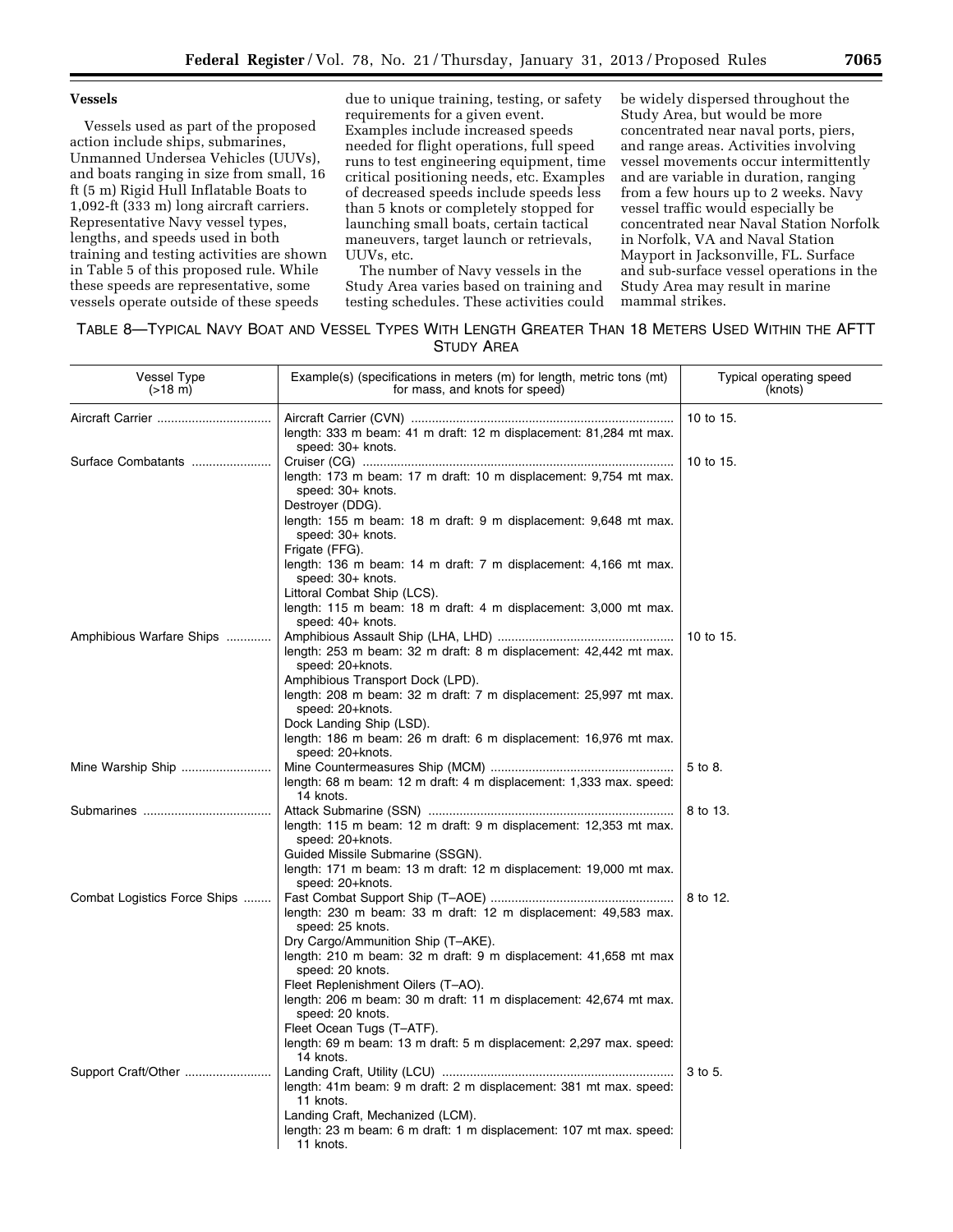TABLE 8—TYPICAL NAVY BOAT AND VESSEL TYPES WITH LENGTH GREATER THAN 18 METERS USED WITHIN THE AFTT STUDY AREA—Continued

| Vessel Type<br>$( > 18 \text{ m})$ | Example(s) (specifications in meters (m) for length, metric tons (mt)<br>for mass, and knots for speed) | Typical operating speed<br>(knots) |
|------------------------------------|---------------------------------------------------------------------------------------------------------|------------------------------------|
| High Speed.                        | length: 25 m beam: 5 m displacement: 52 mt max. speed: 50 knots                                         | Variable.                          |

## **Duration and Location**

Training and testing activities would be conducted in the AFTT Study Area throughout the year from January 2014 to January 2019. The AFTT Study Area is in the western Atlantic Ocean and encompasses the east coast of North America and the Gulf of Mexico. The Study Area has expanded slightly beyond the areas included in previous Navy authorizations. However, this expansion is not an increase in the Navy's training and testing area, but merely an increase in the area to be analyzed under an incidental take authorization in support of the AFTT EIS/OEIS. The Study Area includes several existing study areas, range complexes, and testing ranges: The Atlantic Fleet Active Sonar Training (AFAST) Study Area; Northeast Range Complexes; Naval Undersea Warfare Center Division, Newport (NUWCDIVNPT) Testing Range; Virginia Capes (VACAPES) Range Complex; Cherry Point (CHPT) Range Complex; Jacksonville (JAX) Range Complex; Naval Surface Warfare Center (NSWC) Carderock Division, South Florida Ocean Measurement Facility (SFOMF) Testing Range; Key West Range Complex; Gulf of Mexico (GOMEX); and Naval Surface Warfare

Center, Panama City Division (NSWC PCD) Testing Range. In addition, the Study Area includes Narragansett Bay, the lower Chesapeake Bay and St. Andrew Bay for training and testing activities. Ports included for Civilian Port Defense training events include Earle, New Jersey; Groton, Connecticut; Norfolk, Virginia; Morehead City, North Carolina; Wilmington, North Carolina; Kings Bay, Georgia; Mayport, Florida; Beaumont, Texas; and Corpus Christi, Texas.

The Study Area includes pierside locations where Navy surface ship and submarine sonar maintenance and testing occur. Pierside locations include channels and transit routes in ports and facilities associated with ports and shipyards. These locations in the AFTT Study Area are located at the following Navy ports and naval shipyards:

• Portsmouth Naval Shipyard, Kittery, Maine;

• Naval Submarine Base New London, Groton, Connecticut;

• Naval Station Norfolk, Norfolk, Virginia;

• Joint Expeditionary Base Little Creek—Fort Story, Virginia Beach, Virginia;

• Norfolk Naval Shipyard, Portsmouth, Virginia;

• Naval Submarine Base Kings Bay, Kings Bay, Georgia;

• Naval Station Mayport,

Jacksonville, Florida; and

• Port Canaveral, Cape Canaveral, Florida.

Navy-contractor shipyards in the following cities are also in the Study Area:

- Bath, Maine;
- Groton, Connecticut;
- Newport News, Virginia; and
- Pascagoula, Mississippi.

More detailed information is provided in the Navy's LOA application (*[http://](http://www.nmfs.noaa.gov/pr/permits/incidental.htm)  [www.nmfs.noaa.gov/pr/permits/](http://www.nmfs.noaa.gov/pr/permits/incidental.htm) [incidental.htm](http://www.nmfs.noaa.gov/pr/permits/incidental.htm)*).

## **Description of Marine Mammals in the Area of the Specified Activities**

There are 48 marine mammal species with possible or known occurrence in the AFTT Study Area, 45 of which are managed by NMFS. As indicated in Table 9, there are 39 cetacean species (8 mysticetes and 31 odontocetes) and six pinnipeds. Seven marine mammal species are listed under the Endangered Species Act: Bowhead whale, North Atlantic right whale, humpback whale, sei whale, fin whale, blue whale, and sperm whale.

| TABLE 9-MARINE MAMMAL OCCURRENCE WITHIN THE AFTT STUDY AREA |  |  |
|-------------------------------------------------------------|--|--|
|-------------------------------------------------------------|--|--|

| Common name                    |                              | ESA/MMPA                              |                              | Stock                                   | Occurrence in study area <sup>4</sup> |                                                                                                                                          |                                |
|--------------------------------|------------------------------|---------------------------------------|------------------------------|-----------------------------------------|---------------------------------------|------------------------------------------------------------------------------------------------------------------------------------------|--------------------------------|
|                                | Scientific name <sup>1</sup> | status <sup>2</sup>                   | Stock <sup>3</sup>           | abundance <sup>3</sup><br>best (CV)/min | Open ocean                            | Large marine<br>ecosystems                                                                                                               | Bays, rivers, and<br>estuaries |
| Order Cetacea                  |                              |                                       |                              |                                         |                                       |                                                                                                                                          |                                |
|                                |                              |                                       |                              | Suborder Mysticeti (baleen whales)      |                                       |                                                                                                                                          |                                |
|                                |                              |                                       |                              | Family Balaenidae (right whales)        |                                       |                                                                                                                                          |                                |
| North Atlantic right<br>whale. | Eubalaena<br>glacialis.      | Endangered, Stra-<br>tegic, Depleted. | Western North At-<br>lantic. | 361 (0)/361                             | Gulf Stream, Lab-<br>rador Current.   | Southeast U.S.<br>Continental<br>Shelf, Northeast<br>U.S. Continental<br>Shelf, Scotian<br>Shelf, New-<br>foundland-Lab-<br>rador Shelf. |                                |
| Bowhead whale                  | Balaena<br>mysticetus.       | Endangered, Stra-<br>tegic, Depleted. | West Greenland               | 1,230 5/490 - 2,940                     | Labrador Current                      | Newfoundland-<br>Labrador Shelf,<br>West Greenland<br>Shelf.                                                                             |                                |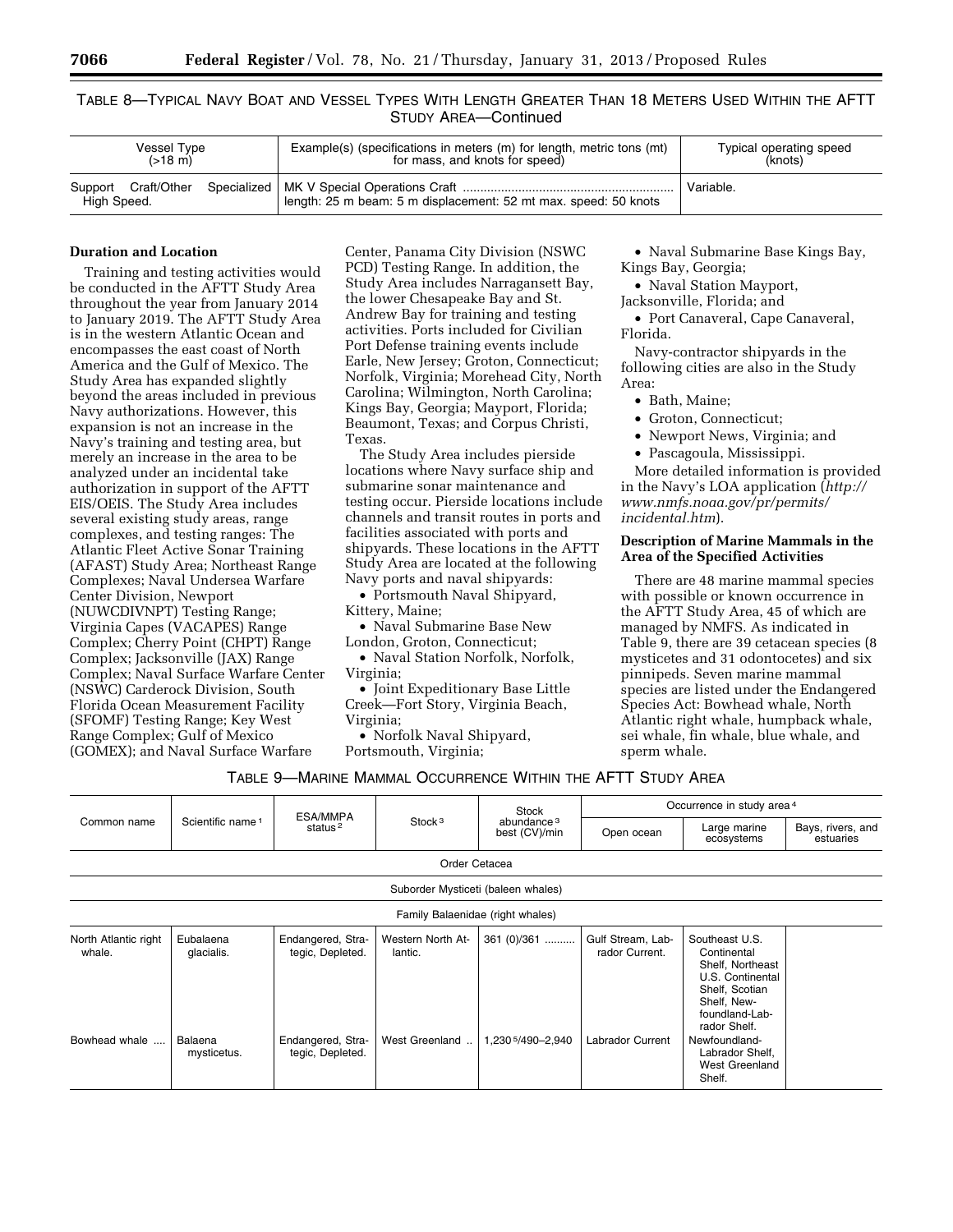|                |                                |                                                            |                                                          | Stock abun-                             |                                                              | Occurrence in study area <sup>4</sup>                                                                                                                                         |                                |
|----------------|--------------------------------|------------------------------------------------------------|----------------------------------------------------------|-----------------------------------------|--------------------------------------------------------------|-------------------------------------------------------------------------------------------------------------------------------------------------------------------------------|--------------------------------|
| Common name    | Scientific name <sup>1</sup>   | ESA/MMPA sta-<br>tus $2$                                   | Stock <sup>3</sup>                                       | dance $3$<br>best (CV)/min              | Open ocean                                                   | Large marine eco-<br>systems                                                                                                                                                  | Bays, rivers, and<br>estuaries |
|                |                                |                                                            | Family Balaenopteridae (rorquals)                        |                                         |                                                              |                                                                                                                                                                               |                                |
| Humpback whale | Megaptera<br>novaeangliae.     | Endangered, Stra-<br>tegic, Depleted.                      | Gulf of Maine                                            | 847 (0.55)/549                          | Gulf Stream,<br>North Atlantic<br>Gyre, Labrador<br>Current. | Gulf of Mexico,<br>Caribbean Sea.<br>Southeast U.S.<br>Continental<br>Shelf, Northeast<br>U.S. Continental<br>Shelf, Scotian<br>Shelf, New-<br>foundland-Lab-<br>rador Shelf. |                                |
| Minke whale    | Balaenoptera<br>acutorostrata. |                                                            | Canadian east<br>coast.                                  | 8,987 (0.32)/6,909                      | Gulf Stream,<br>North Atlantic<br>Gyre, Labrador<br>Current. | Caribbean Sea,<br>Southeast U.S.<br>Continental<br>Shelf, Northeast<br>U.S. Continental<br>Shelf, Scotian<br>Shelf, New-<br>foundland-Lab-<br>rador Shelf.                    |                                |
| Bryde's whale  | Balaenoptera<br>brydei/edeni.  |                                                            | <b>Gulf of Mexico</b><br>Oceanic.                        | $15(1.98)/5$                            | Gulf Stream,<br>North Atlantic<br>Gyre.                      | Gulf of Mexico,<br>Caribbean Sea,<br>Southeast U.S.<br>Continental<br>Shelf.                                                                                                  |                                |
| Sei whale      | Balaenoptera bo-<br>realis.    | Endangered, Stra-<br>tegic, Depleted.                      | Nova Scotia                                              | 386 (0.85)/208                          | Gulf Stream.<br>North Atlantic<br>Gyre, Labrador<br>Current. | Gulf of Mexico,<br>Caribbean Sea,<br>Southeast U.S.<br>Continental<br>Shelf, Northeast<br>U.S. Continental<br>Shelf, Scotian<br>Shelf, New-<br>foundland-Lab-<br>rador Shelf. |                                |
| Fin whale      | Balaenoptera<br>physalus.      | Endangered, Stra-<br>tegic, Depleted.                      | Western North At-<br>lantic.                             | 3,985 (0.24)/3,269                      | Gulf Stream,<br>North Atlantic<br>Gyre, Labrador<br>Current. | Caribbean Sea,<br>Southeast U.S.<br>Continental<br>Shelf, Northeast<br>U.S. Continental<br>Shelf, Scotian<br>Shelf, New-<br>foundland-Lab-<br>rador Shelf.                    |                                |
| Blue whale     | Balaenoptera<br>musculus.      | Endangered, Stra-<br>tegic, Depleted.                      | Western North At-<br>lantic.                             | NA/440 <sup>6</sup>                     | Gulf Stream.<br>North Atlantic<br>Gyre, Labrador<br>Current. | Northeast U.S.<br>Continental<br>Shelf, Scotian<br>Shelf, New-<br>foundland-Lab-<br>rador Shelf.                                                                              |                                |
|                |                                |                                                            | Suborder Odontoceti (toothed whales)                     |                                         |                                                              |                                                                                                                                                                               |                                |
|                |                                |                                                            | Family Physeteridae (sperm whale)                        |                                         |                                                              |                                                                                                                                                                               |                                |
| Sperm whale    | Physeter<br>macrocephalus.     | Endangered, Stra-<br>tegic, Depleted.<br>Endangered, Stra- | North Atlantic<br><b>Gulf of Mexico</b>                  | 4,804 (0.38)/3,539<br>1,665 (0.2)/1,409 | Gulf Stream,<br>North Atlantic<br>Gyre, Labrador<br>Current. | Southeast U.S.<br>Continental<br>Shelf, Northeast<br>U.S. Continental<br>Shelf, Scotian<br>Shelf, New-<br>foundland-Lab-<br>rador Shelf.<br>Gulf of Mexico.                   |                                |
|                |                                | tegic, Depleted.<br>Endangered, Stra-<br>tegic, Depleted.  | Oceanic.<br>Puerto Rico and<br>U.S. Virgin Is-<br>lands. | unknown                                 | North Atlantic<br>Gyre.                                      | Caribbean Sea.                                                                                                                                                                |                                |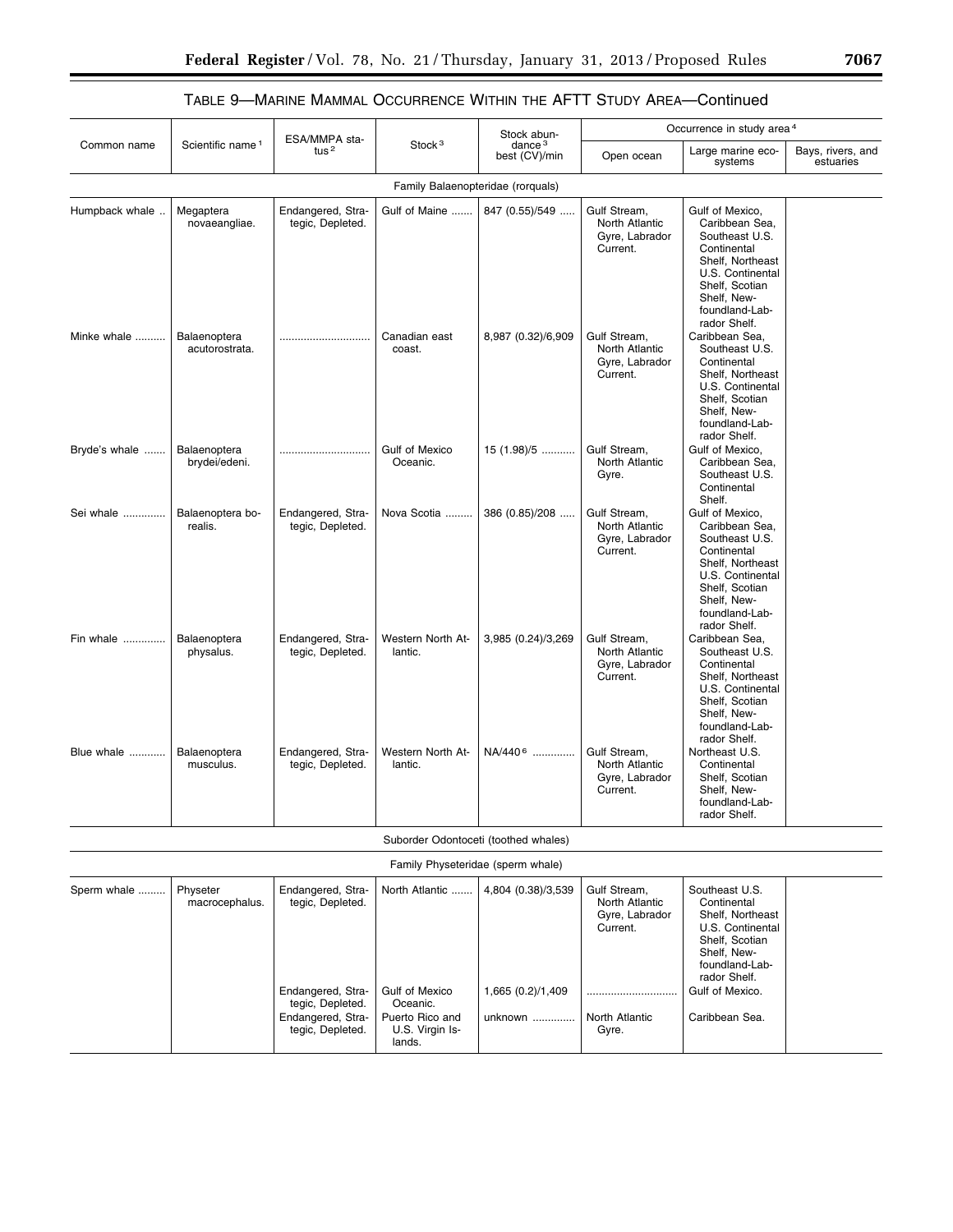## TABLE 9—MARINE MAMMAL OCCURRENCE WITHIN THE AFTT STUDY AREA—Continued

|                            |                              | ESA/MMPA<br>status <sup>2</sup> | Stock <sup>3</sup>                                                | Stock<br>abundance <sup>3</sup><br>best (CV)/min | Occurrence in study area <sup>4</sup>                        |                                                                                                                                          |                                |
|----------------------------|------------------------------|---------------------------------|-------------------------------------------------------------------|--------------------------------------------------|--------------------------------------------------------------|------------------------------------------------------------------------------------------------------------------------------------------|--------------------------------|
| Common name                | Scientific name <sup>1</sup> |                                 |                                                                   |                                                  | Open ocean                                                   | Large marine<br>ecosystems                                                                                                               | Bays, rivers, and<br>estuaries |
|                            |                              |                                 |                                                                   | Family Kogiidae (sperm whales)                   |                                                              |                                                                                                                                          |                                |
| Pygmy sperm<br>whale.      | Kogia breviceps              | Strategic                       | Western North At-<br>lantic.                                      | 395 (0.4)/2857                                   | Gulf Stream,<br>North Atlantic<br>Gyre.                      | Southeast U.S.<br>Continental<br>Shelf, Northeast<br>U.S. Continental<br>Shelf, Scotian<br>Shelf, New-<br>foundland-Lab-<br>rador Shelf. |                                |
| Dwarf sperm whale          | Kogia sima                   |                                 | <b>Gulf of Mexico</b><br>Oceanic.<br>Western North At-<br>lantic. | 453(0.35)/3407<br>395 $(0.4)/285$ <sup>7</sup>   | <br>Gulf Stream.<br>North Atlantic<br>Gyre.                  | Gulf of Mexico,<br>Caribbean Sea.<br>Southeast U.S.<br>Continental<br>Shelf, Northeast<br>U.S. Continental<br>Shelf, Scotian<br>Shelf.   |                                |
|                            |                              |                                 | Gulf of Mexico<br>Oceanic.                                        | $453(0.35)/340^7$                                |                                                              | Gulf of Mexico,<br>Caribbean Sea.                                                                                                        |                                |
|                            |                              |                                 |                                                                   | Family Monodontidae (beluga whale and narwhal)   |                                                              |                                                                                                                                          |                                |
| Beluga whale               | Delphinapterus               |                                 | NA8                                                               |                                                  |                                                              | Northeast U.S.                                                                                                                           |                                |
| Narwhal                    | leucas.<br>Monodon           |                                 | NA9                                                               | NA <sup>9</sup>                                  |                                                              | Continental<br>Shelf, Scotian<br>Shelf, New-<br>foundland-Lab-<br>rador Shelf.<br>Newfoundland-                                          |                                |
|                            | monoceros.                   |                                 |                                                                   |                                                  |                                                              | Labrador Shelf,<br>West Greenland<br>Shelf.                                                                                              |                                |
|                            |                              |                                 |                                                                   | Family Ziphiidae (beaked whales)                 |                                                              |                                                                                                                                          |                                |
| Cuvier's beaked<br>whale.  | Ziphius cavirostris          |                                 | Western North At-<br>lantic.                                      | 3,513(0.63)<br>$2,154^{10}$ .                    | Gulf Stream,<br>North Atlantic<br>Gyre, Labrador<br>Current. | Southeast U.S.<br>Continental<br>Shelf, Northeast<br>U.S. Continental<br>Shelf, Scotian<br>Shelf, New-<br>foundland-Lab-<br>rador Shelf. |                                |
|                            |                              |                                 | <b>Gulf of Mexico</b><br>Oceanic.                                 | 65 (0.67)/39                                     |                                                              | Gulf of Mexico,<br>Caribbean Sea.                                                                                                        |                                |
| True's beaked<br>whale.    | Mesoplodon mirus             |                                 | Western North At-<br>lantic.                                      | 3,513(0.63)<br>2,154 10.                         | Gulf Stream,<br>North Atlantic<br>Gyre, Labrador<br>Current. | Southeast U.S.<br>Continental<br>Shelf, Northeast<br>U.S. Continental<br>Shelf, Scotian<br>Shelf, New-<br>foundland-Lab-<br>rador Shelf. |                                |
| Gervais' beaked<br>whale.  | Mesoplodon<br>europaeus.     |                                 | Western North At-<br>lantic.                                      | 3,513(0.63)<br>2,154 10.                         | Gulf Stream,<br>North Atlantic<br>Gyre.                      | Southeast U.S.<br>Continental<br>Shelf, Northeast<br><b>United States</b><br>Continental<br>Shelf.                                       |                                |
|                            |                              |                                 | Gulf of Mexico<br>Oceanic.                                        | 57 $(1.4)/24$ <sup>11</sup>                      | Gulf Stream,<br>North Atlantic<br>Gyre.                      | Southeast U.S.<br>Continental<br>Shelf. Northeast<br>U.S. Continental<br>Shelf.                                                          |                                |
| Sowerby's beaked<br>whale. | Mesoplodon<br>bidens.        |                                 | Western North At-<br>lantic.                                      | 3,513(0.63)<br>$2,154^{10}$ .                    | Gulf Stream,<br>North Atlantic<br>Gyre.                      | Northeast U.S.<br>Continental<br>Shelf, Scotian<br>Shelf, New-<br>foundland-Lab-<br>rador Shelf.                                         |                                |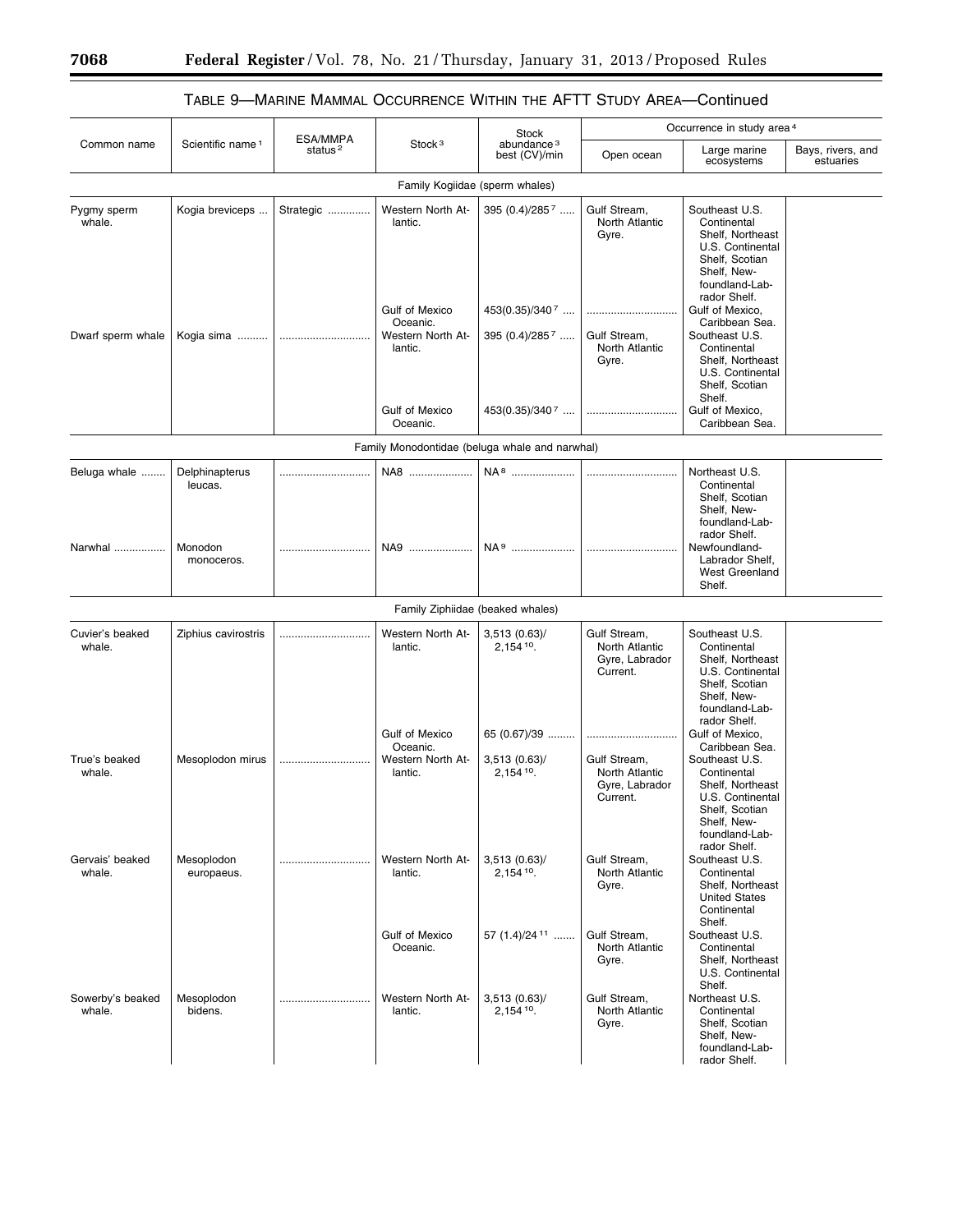|                               | Scientific name <sup>1</sup> | ESA/MMPA<br>status <sup>2</sup> | Stock <sup>3</sup>                                                      | Stock<br>abundance <sup>3</sup><br>best (CV)/min                      | Occurrence in study area <sup>4</sup>                        |                                                                                                                                                             |                                                                                                                                            |
|-------------------------------|------------------------------|---------------------------------|-------------------------------------------------------------------------|-----------------------------------------------------------------------|--------------------------------------------------------------|-------------------------------------------------------------------------------------------------------------------------------------------------------------|--------------------------------------------------------------------------------------------------------------------------------------------|
| Common name                   |                              |                                 |                                                                         |                                                                       | Open ocean                                                   | Large marine<br>ecosystems                                                                                                                                  | Bays, rivers, and<br>estuaries                                                                                                             |
| Blainville's beaked<br>whale. | Mesoplodon<br>densirostris.  |                                 | Western North At-<br>lantic.<br>Gulf of Mexico                          | 3,513(0.63)<br>$2,154$ <sup>10</sup> .<br>57 $(1.4)/24$ <sup>11</sup> | Gulf Stream,<br>North Atlantic<br>Gyre, Labrador<br>Current. | Southeast U.S.<br>Continental<br>Shelf, Northeast<br>U.S. Continental<br>Shelf, Scotian<br>Shelf, New-<br>foundland-Lab-<br>rador Shelf.<br>Gulf of Mexico. |                                                                                                                                            |
| Northern<br>bottlenose whale. | Hyperoodon<br>ampullatus.    |                                 | Oceanic.<br>Western North At-<br>lantic.                                | Unknown                                                               | Gulf Stream,<br>North Atlantic<br>Gyre, Labrador<br>Current. | Caribbean Sea.<br>Northeast U.S.<br>Continental<br>Shelf, Scotian<br>Shelf, New-<br>foundland-Lab-<br>rador Shelf.                                          |                                                                                                                                            |
|                               |                              |                                 | Family Delphinidae (dolphins)                                           |                                                                       |                                                              |                                                                                                                                                             |                                                                                                                                            |
| Rough-toothed dol-<br>phin.   | Steno<br>bredanensis.        |                                 | Western North At-<br>lantic.                                            | Unknown                                                               | Gulf Stream,<br>North Atlantic<br>Gyre.                      | Caribbean Sea,<br>Southeast U.S.<br>Continental<br>Shelf.                                                                                                   |                                                                                                                                            |
|                               |                              |                                 | <b>Gulf of Mexico</b><br>(Outer conti-<br>nental shelf and<br>Oceanic). | Unknown                                                               |                                                              | Gulf of Mexico.<br>Caribbean Sea.                                                                                                                           |                                                                                                                                            |
| Bottlenose dolphin            | Tursiops truncatus           | Strategic, De-<br>pleted.       | Western North At-<br>lantic, off-<br>shore 12.                          | 81,588 (0.17)/<br>70,775.                                             | Gulf Stream,<br>North Atlantic<br>Gyre.                      | Southeast U.S.<br>Continental<br>Shelf, Northeast<br>U.S. Continental<br>Shelf.                                                                             |                                                                                                                                            |
|                               |                              | Strategic, De-<br>pleted.       | Western North At-<br>lantic, coastal,<br>northern migra-<br>tory.       | 9,604 (0.36)/7,147                                                    |                                                              | Southeast U.S.<br>Continental<br>Shelf.                                                                                                                     | Island Sound,<br>Sandy Hook<br>Bay, Lower<br>Chesapeake<br>Bay, James<br>River, Elizabeth<br>River.                                        |
|                               |                              | Strategic, De-<br>pleted.       | Western North At-<br>lantic, coastal,<br>southern migra-<br>tory.       | 12,482 (0.32)/<br>9,591.                                              |                                                              | Southeast U.S.<br>Continental<br>Shelf.                                                                                                                     | Lower Chesa-<br>peake Bay,<br>James River,<br>Elizabeth River,<br>Beaufort Inlet,<br>Cape Fear<br>River, Kings<br>Bay, St. Johns<br>River. |
|                               |                              | Strategic, De-<br>pleted.       | Western North At-<br>lantic, coastal,<br>South Carolina/<br>Georgia.    | 7,738 (0.23)/6,399                                                    |                                                              | Southeast U.S.<br>Continental<br>Shelf.                                                                                                                     | Kings Bay, St.<br>Johns River.                                                                                                             |
|                               |                              | Strategic, De-<br>pleted.       | Western North At-<br>lantic, coastal,<br>Northern Florida.              | 3,064 (0.24)/2,511                                                    |                                                              | Southeast U.S.<br>Continental<br>Shelf.                                                                                                                     | Kings Bay, St.<br>Johns River.                                                                                                             |
|                               |                              | Strategic                       | Western North At-<br>lantic, coastal,<br>Central Florida.               | 6,318 (0.26)/5,094                                                    |                                                              | Southeast U.S.<br>Continental<br>Shelf.                                                                                                                     | Port Canaveral.                                                                                                                            |
|                               |                              | Strategic                       | Northern North<br>Carolina Estua-<br>rine System.                       | Unknown                                                               |                                                              | Southeast U.S.<br>Continental<br>Shelf.                                                                                                                     | Beaufort Inlet,<br>Cape Fear<br>River.                                                                                                     |
|                               |                              | Strategic                       | Southern North<br>Carolina Estua-<br>rine System.                       | 2,454 (0.53)/1,614                                                    |                                                              | Southeast U.S.<br>Continental<br>Shelf.<br>Southeast U.S.                                                                                                   | Beaufort Inlet,<br>Cape Fear<br>River.                                                                                                     |
|                               |                              | Strategic                       | Charleston Estua-<br>rine System.<br>Northern Georgia/                  | Unknown<br>Unknown                                                    |                                                              | Continental<br>Shelf.<br>Southeast U.S.                                                                                                                     |                                                                                                                                            |
|                               |                              | Strategic                       | Southern South<br>Carolina Estua-<br>rine System.                       |                                                                       |                                                              | Continental<br>Shelf.                                                                                                                                       |                                                                                                                                            |
|                               |                              | Strategic                       | Southern Georgia<br><b>Estuarine Sys-</b><br>tem.                       | Unknown                                                               |                                                              | Southeast U.S.<br>Continental<br>Shelf.                                                                                                                     | Kings Bay, St.<br>Johns River.                                                                                                             |
|                               |                              | Strategic                       | Jacksonville Estu-<br>arine System.                                     | Unknown                                                               |                                                              | Southeast U.S.<br>Continental<br>Shelf.                                                                                                                     | Kings Bay, St.<br>Johns River.                                                                                                             |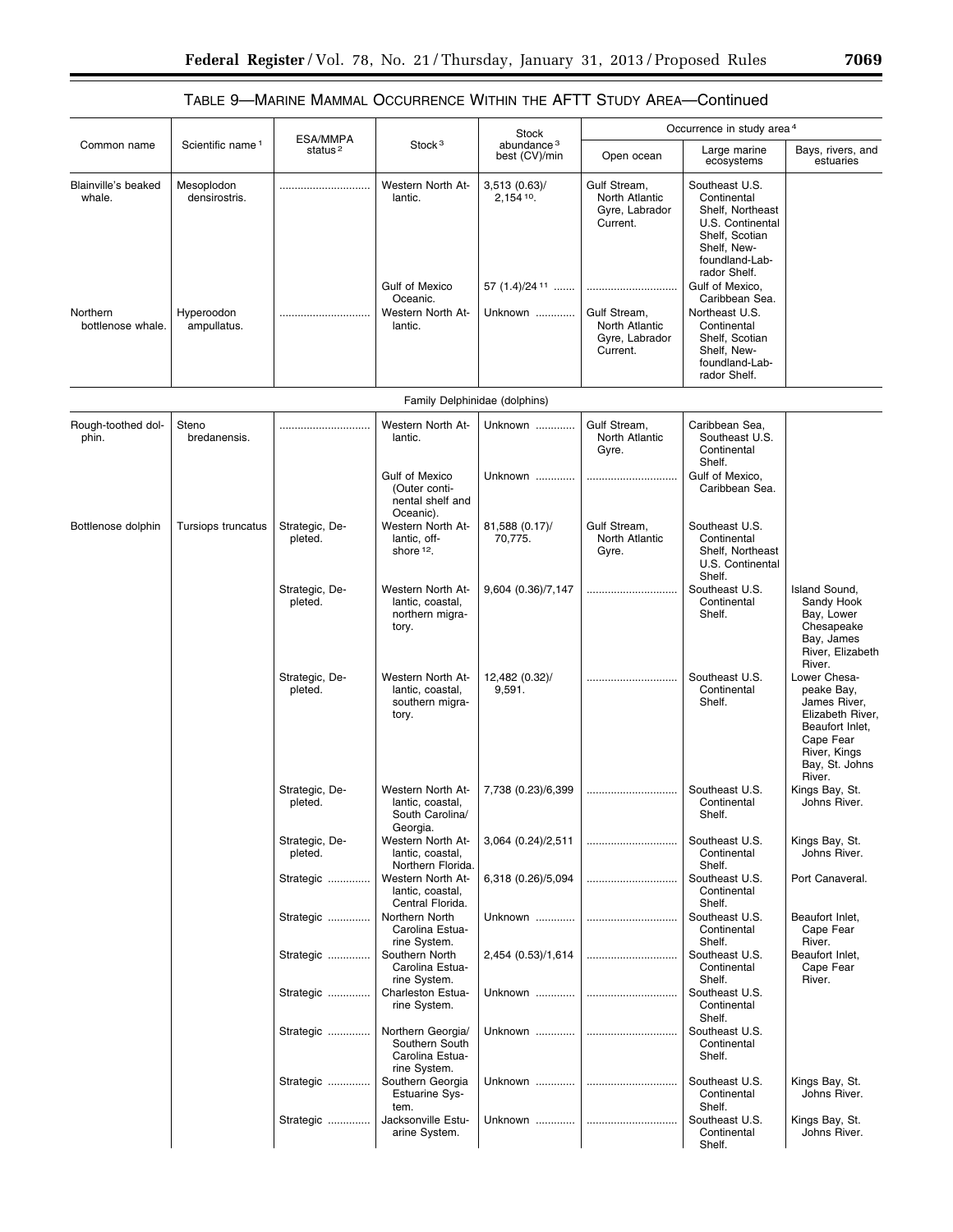|                                 |                              |                          |                                                            | Stock abun-                |                                         | Occurrence in study area <sup>4</sup>                                                                                                    |                                                                                                      |  |
|---------------------------------|------------------------------|--------------------------|------------------------------------------------------------|----------------------------|-----------------------------------------|------------------------------------------------------------------------------------------------------------------------------------------|------------------------------------------------------------------------------------------------------|--|
| Common name                     | Scientific name <sup>1</sup> | ESA/MMPA sta-<br>tus $2$ | Stock <sup>3</sup>                                         | dance $3$<br>best (CV)/min | Open ocean                              | Large marine eco-<br>systems                                                                                                             | Bays, rivers, and<br>estuaries                                                                       |  |
|                                 |                              | Strategic                | Indian River La-<br>goon Estuarine<br>System.              | Unknown                    |                                         | Southeast U.S.<br>Continental<br>Shelf.                                                                                                  | Port Canaveral.                                                                                      |  |
|                                 |                              | Strategic                | Biscayne Bay                                               | Unknown                    |                                         | Southeast U.S.<br>Continental<br>Shelf.                                                                                                  |                                                                                                      |  |
|                                 |                              |                          | Florida Bay<br>Gulf of Mexico<br>Continental<br>Shelf.     | $514(0.17)/447$<br>Unknown |                                         | Gulf of Mexico.<br>Gulf of Mexico.                                                                                                       |                                                                                                      |  |
|                                 |                              |                          | Gulf of Mexico,<br>eastern coastal.                        | 7,702 (0.19)/6,551         |                                         | Gulf of Mexico.                                                                                                                          |                                                                                                      |  |
|                                 |                              |                          | Gulf of Mexico,<br>northern coastal.                       | 2,473 (0.25)/2,004         |                                         | Gulf of Mexico                                                                                                                           | St. Andrew Bay,<br>Pascagoula<br>River.                                                              |  |
|                                 |                              | Strategic                | Gulf of Mexico,<br>western coastal.                        | Unknown                    |                                         | Gulf of Mexico                                                                                                                           | Corpus Christi<br>Bay, Galveston<br>Bay.                                                             |  |
|                                 |                              |                          | <b>Gulf of Mexico</b><br>Oceanic.                          | 3,708 (0.42)/2,641         |                                         | Gulf of Mexico.                                                                                                                          |                                                                                                      |  |
|                                 |                              | Strategic                | <b>Gulf of Mexico</b><br>bay, sound, and<br>estuarine.     | Unknown                    |                                         | Gulf of Mexico                                                                                                                           | St. Andrew Bay,<br>Pascagoula<br>River, Sabine<br>Lake, Corpus<br>Christi Bay, and<br>Galveston Bay. |  |
| Pantropical spotted<br>dolphin. | Stenella attenuata           |                          | Western North At-<br>lantic.                               | 4,439 (0.49)/3,010         | Gulf Stream,<br>North Atlantic<br>Gyre. | Southeast U.S.<br>Continental<br>Shelf, Northeast<br>U.S. Continental<br>Shelf.                                                          |                                                                                                      |  |
|                                 |                              |                          | Gulf of Mexico<br>Oceanic.                                 | 34,067 (0.18)/<br>29,311.  |                                         | Gulf of Mexico,<br>Caribbean Sea.                                                                                                        |                                                                                                      |  |
| Atlantic spotted<br>dolphin.    | Stenella frontalis           |                          | Western North At-<br>lantic.                               | 50,978 (0.42)/<br>36,235.  | Gulf Stream                             | Southeast U.S.<br>Continental<br>Shelf, Northeast<br>U.S. Continental<br>Shelf, Scotian<br>Shelf, New-<br>foundland-Lab-<br>rador Shelf. |                                                                                                      |  |
|                                 |                              |                          | Gulf of Mexico<br>(Continental<br>shelf and Oce-<br>anic). | Unknown                    |                                         | Gulf of Mexico,<br>Caribbean Sea.                                                                                                        |                                                                                                      |  |
| Spinner dolphin                 | Stenella<br>longirostris.    |                          | Western North At-<br>lantic.                               | Unknown                    | Gulf Stream,<br>North Atlantic<br>Gyre. | Southeast U.S.<br>Continental<br>Shelf, Northeast<br>U.S. Continental<br>Shelf.                                                          |                                                                                                      |  |
|                                 |                              |                          | Gulf of Mexico<br>Oceanic.                                 | 1,989 (0.48)/1,356         |                                         | Gulf of Mexico,<br>Caribbean Sea.                                                                                                        |                                                                                                      |  |
| Clymene dolphin                 | Stenella clymene             |                          | Western North At-<br>lantic.                               | Unknown                    | Gulf Stream                             | Southeast U.S.<br>Continental<br>Shelf.                                                                                                  |                                                                                                      |  |
|                                 |                              |                          | <b>Gulf of Mexico</b><br>Oceanic.                          | 6,575 (0.36)/4,901         |                                         | Gulf of Mexico,<br>Caribbean Sea.                                                                                                        |                                                                                                      |  |
| Striped dolphin                 | Stenella<br>coeruleoalba.    |                          | Western North At-<br>lantic.                               | 94,462 (0.4)/<br>68,558.   | Gulf Stream.                            |                                                                                                                                          |                                                                                                      |  |
|                                 |                              |                          | Gulf of Mexico<br>Oceanic.                                 | 3,325 (0.48)/2,266         |                                         | Gulf of Mexico,<br>Caribbean Sea.                                                                                                        |                                                                                                      |  |
| Fraser's dolphin                | Lagenodelphis<br>hosei.      |                          | Western North At-<br>lantic.                               | Unknown                    | North Atlantic<br>Gyre.                 | Southeast U.S.<br>Continental<br>Shelf.                                                                                                  |                                                                                                      |  |
|                                 |                              |                          | <b>Gulf of Mexico</b><br>Oceanic.                          | Unknown                    |                                         | Gulf of Mexico,<br>Caribbean Sea.                                                                                                        |                                                                                                      |  |
| Risso's dolphin                 | Grampus griseus              |                          | Western North At-<br>lantic.                               | 20,479 (0.59)/<br>12,920.  | Gulf Stream                             | Southeast U.S.<br>Continental<br>Shelf, Northeast<br>U.S. Continental<br>Shelf, Scotian                                                  |                                                                                                      |  |
|                                 |                              |                          | <b>Gulf of Mexico</b><br>Oceanic.                          | 1,589 (0.27)/1,271         |                                         | Shelf, New-<br>foundland-Lab-<br>rador Shelf.<br>Gulf of Mexico,<br>Caribbean Sea.                                                       |                                                                                                      |  |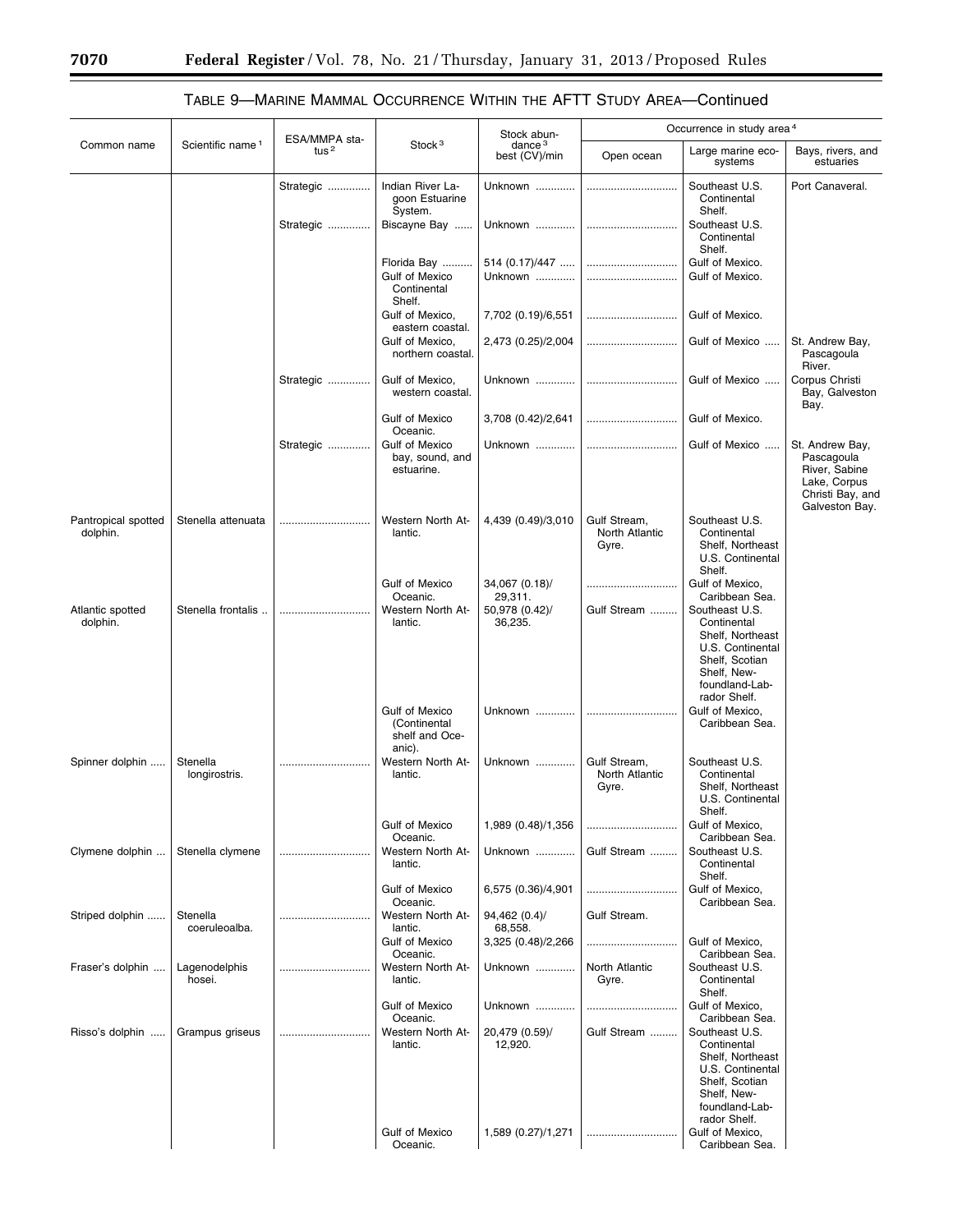|                                   | Scientific name <sup>1</sup>   | ESA/MMPA sta-<br>tus $2$ | Stock <sup>3</sup>                | Stock abun-<br>dance <sup>3</sup><br>best (CV)/min | Occurrence in study area <sup>4</sup>                        |                                                                                                                                          |                                |
|-----------------------------------|--------------------------------|--------------------------|-----------------------------------|----------------------------------------------------|--------------------------------------------------------------|------------------------------------------------------------------------------------------------------------------------------------------|--------------------------------|
| Common name                       |                                |                          |                                   |                                                    | Open ocean                                                   | Large marine eco-<br>systems                                                                                                             | Bays, rivers, and<br>estuaries |
| Atlantic white-sided<br>dolphin.  | Lagenorhynchus<br>acutus.      |                          | Western North At-<br>lantic.      | 63,368 (0.27)/<br>50,883.                          | <b>Labrador Current</b>                                      | Northeast U.S.<br>Continental<br>Shelf, Scotian<br>Shelf, New-<br>foundland-Lab-                                                         |                                |
| White-beaked dol-<br>phin.        | Lagenorhynchus<br>albirostris. |                          | Western North At-<br>lantic.      | 2,003 (0.94)/1,023                                 | Labrador Current                                             | rador Shelf.<br>Northeast U.S.<br>Continental<br>Shelf, Scotian<br>Shelf, New-<br>foundland-Lab-<br>rador Shelf.                         |                                |
| Long-beaked com-<br>mon dolphin.  | Delphinus<br>capensis.         |                          | NA <sup>13</sup>                  | Unknown <sup>13</sup>                              |                                                              | Caribbean Sea<br>13.                                                                                                                     |                                |
| Short-beaked com-<br>mon dolphin. | Delphinus delphis              |                          | Western North At-<br>lantic.      | 120,743 (0.23)/<br>99,975.                         | Gulf Stream                                                  | Southeast U.S.<br>Continental<br>Shelf, Northeast<br>U.S. Continental<br>Shelf, Scotian<br>Shelf. New-<br>foundland-Lab-<br>rador Shelf. |                                |
| Melon-headed<br>whale.            | Peponocephala<br>electra.      |                          | Western North At-<br>lantic.      | Unknown                                            | Gulf Stream,<br>North Atlantic<br>Gyre.                      | Southeast U.S.<br>Continental<br>Shelf.                                                                                                  |                                |
|                                   |                                |                          | <b>Gulf of Mexico</b><br>Oceanic. | 2,283 (0.76)/1,293                                 |                                                              | Gulf of Mexico,<br>Caribbean Sea.                                                                                                        |                                |
| Pygmy killer whale                | Feresa attenuata               |                          | Western North At-<br>lantic.      | Unknown                                            | Gulf Stream,<br>North Atlantic<br>Gyre.                      | Southeast U.S.<br>Continental<br>Shelf.                                                                                                  |                                |
|                                   |                                |                          | <b>Gulf of Mexico</b><br>Oceanic. | $323(0.6)/203$                                     |                                                              | Gulf of Mexico,<br>Caribbean Sea,<br>Southeast U.S.<br>Continental<br>Shelf.                                                             |                                |
| False killer whale                | Pseudorca<br>crassidens.       |                          | <b>Gulf of Mexico</b><br>Oceanic. | 777 (0.56)/501                                     | Gulf Stream,<br>North Atlantic<br>Gyre.                      | Gulf of Mexico,<br>Caribbean Sea,<br>Southeast U.S.<br>Continental<br>Shelf.                                                             |                                |
| Killer whale                      | Orcinus orca                   |                          | Western North At-<br>lantic.      | Unknown                                            | Gulf Stream,<br>North Atlantic<br>Gyre, Labrador<br>Current. | Southeast U.S.<br>Continental<br>Shelf, Northeast<br>U.S. Continental<br>shelf, Scotian<br>Shelf, New-<br>foundland-Lab-<br>rador Shelf. |                                |
|                                   |                                |                          | <b>Gulf of Mexico</b><br>Oceanic. | 49 (0.77)/28                                       |                                                              | Gulf of Mexico.<br>Caribbean Sea.                                                                                                        |                                |
| Long-finned pilot<br>whale.       | Globicephala<br>melas.         |                          | Western North At-<br>lantic.      | 12,619 (0.37)/<br>9,333.                           | Gulf Stream                                                  | Northeast U.S.<br>Continental<br>Shelf, Scotian<br>Shelf, New-<br>foundland-Lab-<br>rador Shelf.                                         |                                |
| Short-finned pilot<br>whale.      | Globicephala<br>macrorhynchus. |                          | Western North At-<br>lantic.      | 24,674 (0.45)/<br>17,190.                          | Gulf Stream                                                  | Northeast U.S.<br>Continental<br>Shelf, South-<br>east U.S. Conti-<br>nental Shelf.                                                      |                                |
|                                   |                                |                          | <b>Gulf of Mexico</b><br>Oceanic. | 716 (0.34)/542                                     |                                                              | Gulf of Mexico,<br>Caribbean Sea.                                                                                                        |                                |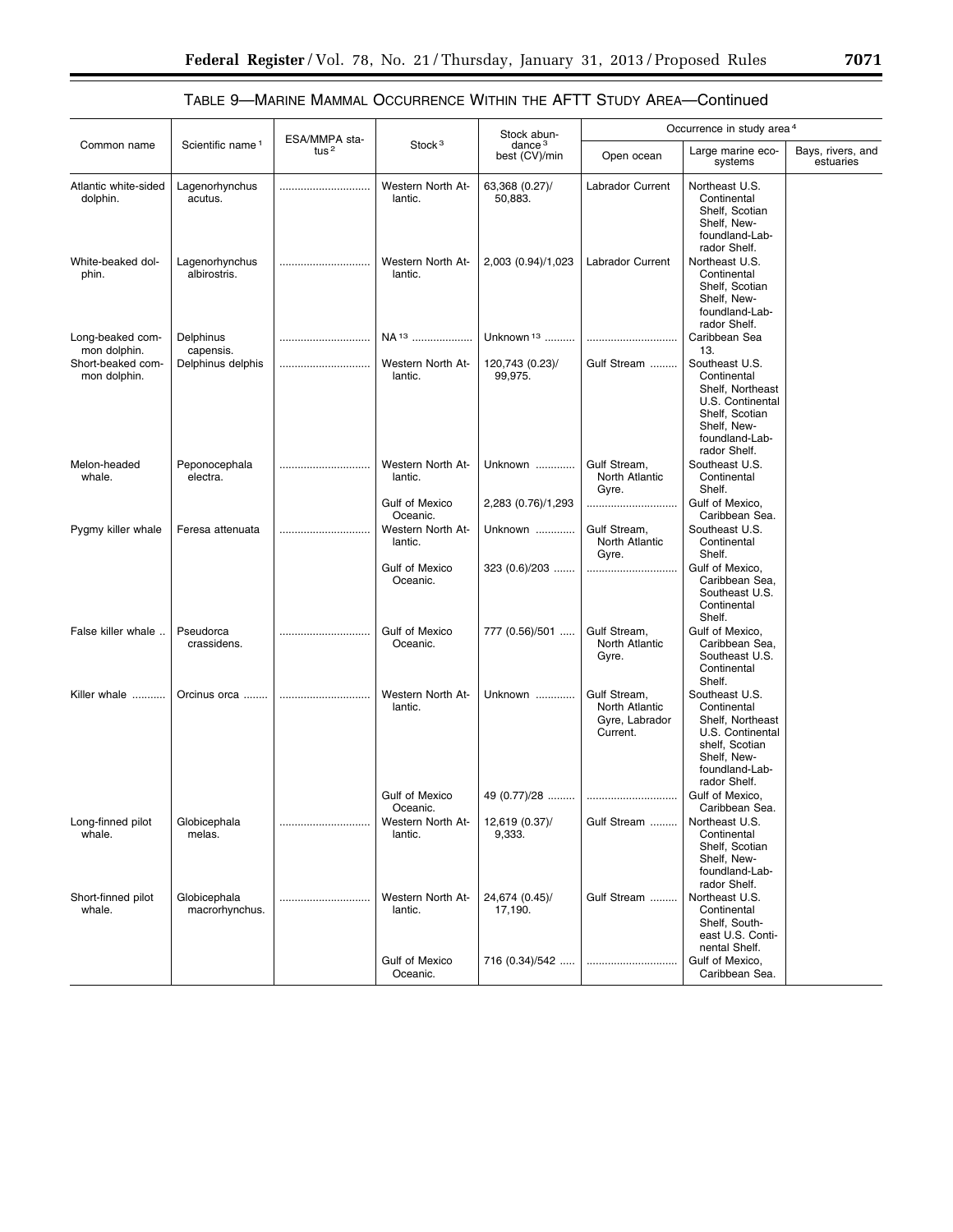## TABLE 9—MARINE MAMMAL OCCURRENCE WITHIN THE AFTT STUDY AREA—Continued

| Common name     | Scientific name <sup>1</sup> | ESA/MMPA<br>status <sup>2</sup> | Stock <sup>3</sup>             | Stock<br>abundance <sup>3</sup><br>best (CV)/min | Occurrence in study area 4 |                                                                                                                                                                             |                                                                                                                                                                                                   |
|-----------------|------------------------------|---------------------------------|--------------------------------|--------------------------------------------------|----------------------------|-----------------------------------------------------------------------------------------------------------------------------------------------------------------------------|---------------------------------------------------------------------------------------------------------------------------------------------------------------------------------------------------|
|                 |                              |                                 |                                |                                                  | Open ocean                 | Large marine<br>ecosystems                                                                                                                                                  | Bays, rivers, and<br>estuaries                                                                                                                                                                    |
|                 |                              |                                 | Family Phocoenidae (porpoises) |                                                  |                            |                                                                                                                                                                             |                                                                                                                                                                                                   |
| Harbor porpoise | Phocoena<br>phocoena.        |                                 | Gulf of Maine/Bay<br>of Fundy. | 89,054 (0.47)/<br>60,970.                        |                            | Northeast U.S.<br>Continental<br>Shelf, Scotian<br>Shelf, New-<br>foundland-Lab-<br>rador Shelf.                                                                            | Narragansett Bay,<br>Rhode Island<br>Sound, Block<br>Island Sound,<br>Buzzards Bay,<br>Vineyard<br>Sound, Long Is-<br>land Sound,<br>Piscataqua<br>River, Thames<br>River, Ken-<br>nebec River.   |
|                 |                              |                                 | Order Carnivora                |                                                  |                            |                                                                                                                                                                             |                                                                                                                                                                                                   |
|                 |                              |                                 | Suborder Pinnipedia            |                                                  |                            |                                                                                                                                                                             |                                                                                                                                                                                                   |
|                 |                              |                                 | Family Phocidae (true seals)   |                                                  |                            |                                                                                                                                                                             |                                                                                                                                                                                                   |
| Ringed seal     | Pusa hispida                 | Proposed <sup>15</sup>          | NA <sup>14</sup>               | Unknown                                          |                            | Newfoundland-<br>Labrador Shelf,<br><b>West Greenland</b><br>Shelf.                                                                                                         |                                                                                                                                                                                                   |
| Bearded seal    | Erignathus<br>barbatus.      |                                 | NA <sup>14</sup>               | Unknown                                          |                            | Scotian Shelf,<br>Newfoundland-<br>Labrador Shelf,<br><b>West Greenland</b><br>Shelf.                                                                                       |                                                                                                                                                                                                   |
| Hooded seal     | Cystophora<br>cristata.      |                                 | Western North At-<br>lantic.   | 592,100/512,000                                  |                            | Southeast U.S.<br>Continental<br>Shelf, Northeast<br>U.S. Continental<br>Shelf, Scotian<br>Shelf, New-<br>foundland-Lab-<br>rador Shelf,<br><b>West Greenland</b><br>Shelf. | Narragansett Bay,<br>Rhode Island<br>Sound, Block<br>Island Sound,<br>Buzzards Bay,<br>Vineyard<br>Sound, Long Is-<br>land Sound,<br>Piscataqua<br>River, Thames<br>River, Ken-<br>nebec River.   |
| Harp seal       | Pagophilus<br>groenlandicus. |                                 | Western North At-<br>lantic.   | Unknown                                          |                            | Northeast U.S.<br>Continental<br>Shelf, Scotian<br>Shelf, New-<br>foundland-Lab-<br>rador Shelf.                                                                            |                                                                                                                                                                                                   |
| Gray seal       | Halichoerus<br>grypus.       |                                 | Western North At-<br>lantic.   | Unknown                                          |                            | Northeast U.S.<br>Continental<br>Shelt, Scotian<br>Shelf, New-<br>foundland-Lab-<br>rador Shelf.                                                                            | Narragansett Bay,<br>Rhode Island<br>Sound, Block<br>Island Sound,<br>Buzzards Bay,<br>Vineyard<br>Sound, Long Is-<br>land Sound,<br>Piscataqua<br>River, Thames<br>River,<br>Kennebeck<br>River. |
| Harbor seal     | Phoca vitulina               |                                 | Western North At-<br>lantic.   | Unknown <sup>16</sup>                            |                            | Southeast U.S.<br>Continental<br>Shelf, Northeast<br>U.S. Continental<br>Shelf, Scotian<br>Shelf, New-<br>foundland-Lab-<br>rador Shelf.                                    | Narragansett Bay,<br>Rhode Island<br>Sound, Block<br>Island Sound,<br>Buzzards Bay,<br>Vineyard<br>Sound, Long Is-<br>land Sound,<br>Piscataqua<br>River, Thames<br>River,<br>Kennebeck<br>River. |

 $\equiv$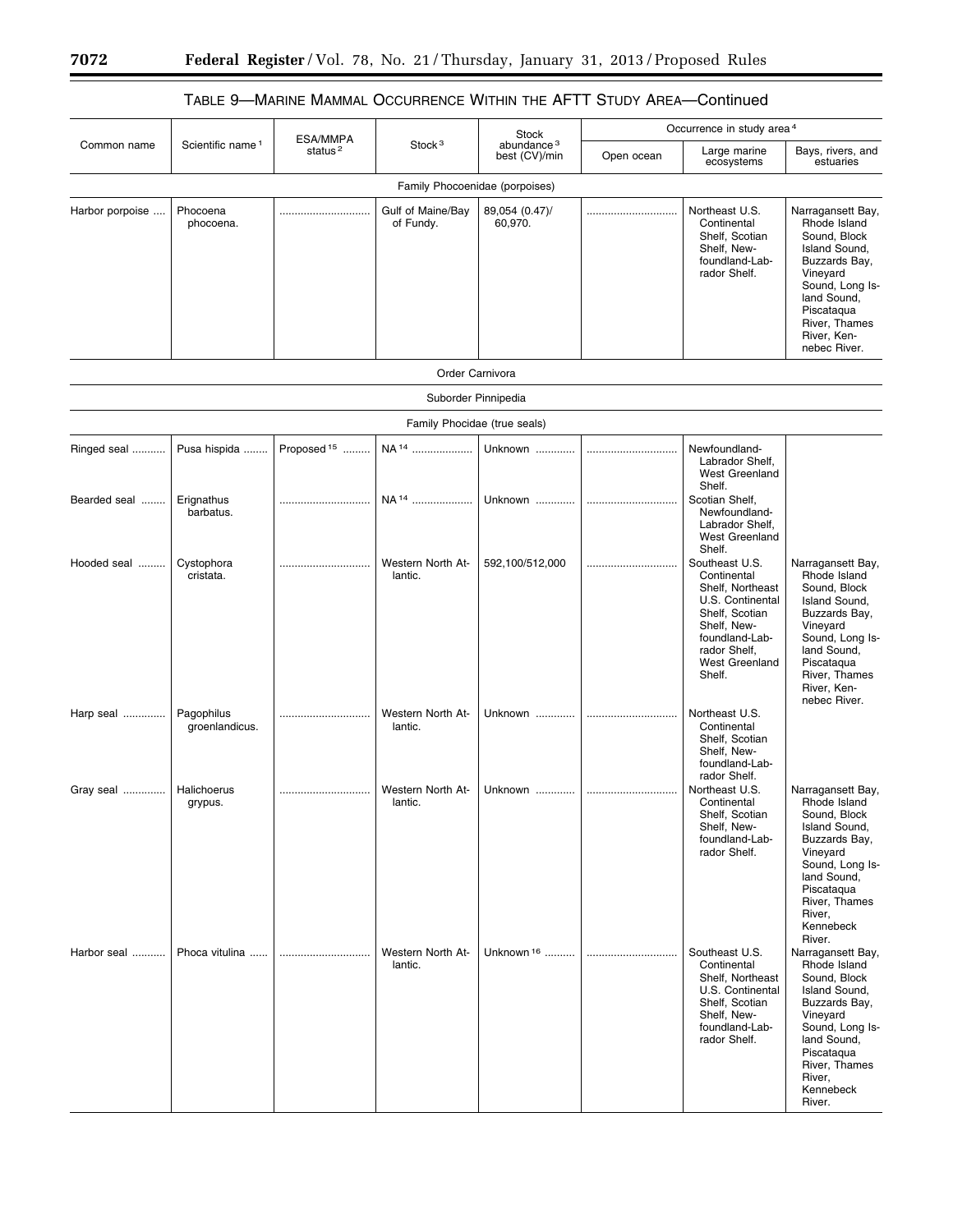1Taxonomy follows Perrin 2009.

FSA listing status. All marine mammals are protected under MMPA. Populations or stocks for which the level of direct human-caused mortality exceeds the poten-<br>tial biological removal level, which, based on the best availab within the foreseeable future, or is listed as a threatened or endangered species under the ESA, or is designated as depleted under the MMPA are considered "strategic'' under MMPA.<br><sup>3</sup>Best CV/Min is a statistic measurement used as an indicator of the accuracy of the estimate. Stock designations for the U.S. Exclusive Economic Zone and abun-

dance estimates from 2010 Stock Assessment Report (Waring *et al.* 2010).<br>4 Occurrence in the Study Area includes open ocean areas—Labrador Current, North Atlantic Gyre, and Gulf Stream, and coastal/shelf waters of seven L

rine Ecosystems—Gulf of Mexico, Southeast U.S. Continental Shelf, Northeast U.S. Continental Shelf, Caribbean Sea, Scotian Shelf, Newfoundland-Labrador Shelf,<br>West Greenland Shelf, and inland waters of—Kennebec River, Pisc St. Johns River, Port Canaveral, St. Andrew Bay, Pascagoula River, Sabine Lake, Corpus Christi Bay, and Galveston Bay.<br><sup>5</sup> This species occurs in the Atlantic outside of the U.S. Exclusive Economic Zone; and therefore has

subsections below for details of populations that may be found within the Study Area. Abundance and 95 percent confidence interval are provided by the International<br>Whaling Commission.

<sup>6</sup> Photo identification catalogue count of 440 recognizable blue whale individuals from the Gulf of St. Lawrence is considered to be a minimum population estimate for the western North Atlantic stock. for the western North Atlantic stock.<br><sup>7</sup> 7 Estimate may include both the pygmy and dwarf sperm whales.<br><sup>8</sup> This species occurs in the Atlantic outside of the U.S. Exclusive Economic Zone; and therefore has no associated

subsections below for details of populations that may be found within the Study Area.<br><sup>9</sup> Narwhals in the Atlantic are not managed by NMFS and have no associated Stock Assessment Report.<br><sup>10</sup> Estimate includes Gervais' and

<sup>12</sup> Estimate may include sightings of the coastal form.<br><sup>13</sup> Long-beaked common dolphins are only known in the western Atlantic from a discrete population off the east coast of South America.<br><sup>13</sup> Long-beaked common dolph subsections below for details of populations that may be found within the Study Area.<br><sup>15</sup> Arctic sub-species of ringed seal has been proposed as threatened under the ESA (75 **Federal Register** [FR] 77476).

sessment Report Report States on the the transfer indicated the calculate a minimum population estimate for this stock, however, the 2009 Stock Assessment Report indicated the "best" population estimate was 99,340 (CV = .0

NMFS has reviewed the information complied by the Navy on the abundance, behavior, status and distribution, and vocalizations of marine mammal species in the waters of the AFTT Study Area, which was derived from peer reviewed literature, the Navy Marine Resource Assessments, NMFS Stock Assessment Reports, and marine mammal surveys using acoustic or visual observations from aircraft or ships. NMFS considers this information to be the best available science with which we can conduct the analyses necessary to propose these regulations and future LOAs. This information may be viewed in the Navy's LOA application and the Navy's EIS for AFTT (*see* Availability). Additional information is available in the NMFS Stock Assessment Reports, which may be viewed at: *[http://](http://www.nmfs.noaa.gov/pr/sars/species.htm) [www.nmfs.noaa.gov/pr/sars/](http://www.nmfs.noaa.gov/pr/sars/species.htm) [species.htm](http://www.nmfs.noaa.gov/pr/sars/species.htm)*.

Bowhead whales, beluga whales, and narwhal are considered rare in the AFTT Study Area. Bowhead whales inhabit only the arctic and subarctic regions, often close to the ice edge. The St. Lawrence estuary is at the southern limit of the beluga whales' distribution (Lesage and Kingsley, 1998). Beluga distribution does not include the Gulf of Mexico or the southeastern Atlantic coast and they are considered extralimital in the Northeast. Narwhals inhabit Arctic waters, but populations from the Hudson Strait and Davis Strait—at the northwest extreme of the Study Area—may extend into the AFTT Study Area, but the possibility of narwhal actually occurring is considered remote. Based on the rare occurrence of these species in the AFTT Study Area, the Navy and NMFS do not anticipate any take of bowhead whales,

beluga whales, or narwhals; therefore, these species are not addressed further in this proposed rule.

#### *Important Areas*

NMFS identifies biologically important areas when considering an application to authorize the incidental take of marine mammals. The negligible impact finding necessary for the issuance of an MMPA authorization requires NMFS to consider areas where marine mammals are known to selectively breed or calve/pup. In addition, NMFS must prescribe regulations setting forth the permissible methods of taking and other means of effecting the least practicable adverse impact on marine mammals species or stocks by paying particular attention to rookeries, mating grounds, and other areas of similar significance. This section identifies and discusses known important reproductive and feeding areas within the AFTT Study Area. Little is known about the breeding

and calving behaviors of many of the marine mammals that occur within the AFTT Study Area. For rorquals (humpback whale, minke whale, Bryde's whale, sei whale, fin whale, and blue whale) and sperm whales, mating is generally thought to occur in tropical and sub-tropical waters between midwinter and mid-summer in deep offshore waters. Delphinids (Melonheaded whale, killer whale, pygmy killer whale, false killer whale, pilot whale, common dolphin, Atlantic spotted dolphin, clymene dolphin, pantropical spotted dolphin, spinner dolphin, striped dolphin, rough-toothed dolphin, bottlenose dolphin, Risso's dolphin, Fraser's dolphin, Atlantic white-sided dolphin, white-beaked dolphin) may mate throughout their distribution during any time of year. For

pinnipeds, mating and pupping typically occur in coastal waters near northeast rookeries. With one notable exception, no specific areas for breeding or calving/pupping have been identified in the AFTT Study Area for the species that occur there. However, under the Endangered Species Act (ESA), critical habitat has been designated for the North Atlantic right whale. Additional biologically important areas have been identified for humpback whales and sperm whales. Biologically important areas for all three species are discussed below.

## **North Atlantic Right Whale**

Most North Atlantic right whale sightings follow a well-defined seasonal migratory pattern through several consistently utilized habitats (Winn *et al.,* 1986). It should be noted, however, that some individuals may be sighted in these habitats outside of the typical time of year and that migration routes are not well known (there may be a regular offshore component). The population migrates as two separate components, although some whales may remain in the feeding grounds throughout the winter (Winn *et al.,* 1986, Kenney *et al.,*  2001). Pregnant females and some juveniles migrate from the feeding grounds to the calving grounds off the southeastern United States in late fall to winter. The cow-calf pairs return northward in late winter to early spring. The majority of the right whale population leaves the feeding grounds for unknown habitats in the winter but returns to the feeding grounds coinciding with the return of the cowcalf pairs. Some individuals as well as cow-calf pairs can be seen through the fall and winter on the feeding grounds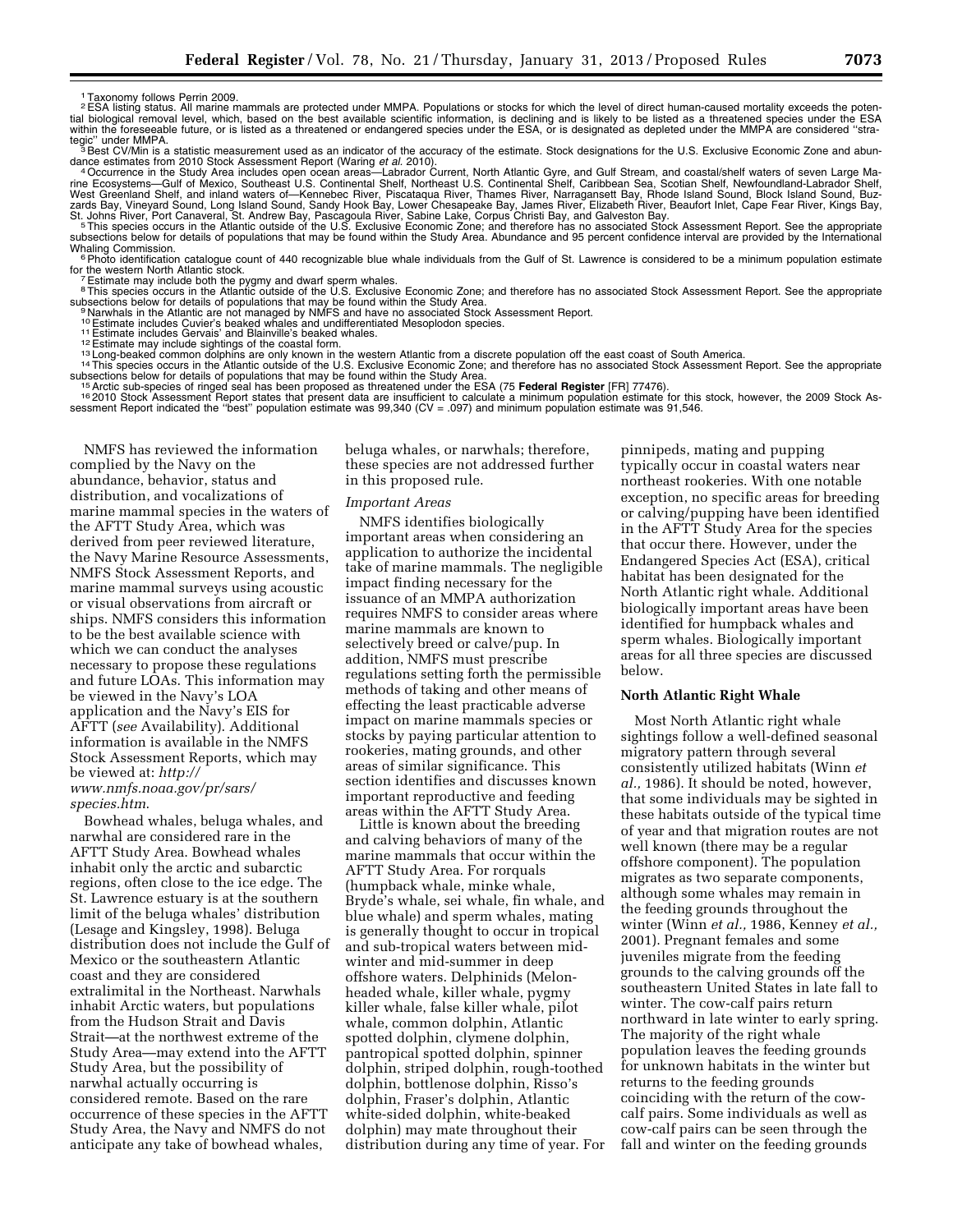with feeding being observed (e.g., Sardi *et al.,* 2005).

During the spring through early summer, North Atlantic right whales are found on feeding grounds off the northeastern United States and Canada. Individuals may be found in Cape Cod Bay in February through April (Winn *et al.,* 1986; Hamilton and Mayo, 1990) and in the Great South Channel east of Cape Cod in April through June (Winn *et al.,* 1986; Kenney *et al.,* 1995). Right whales are found throughout the remainder of summer and into fall (June through November) on two feeding grounds in Canadian waters (Gaskin, 1987 and 1991), with peak abundance in August, September, and early October. The majority of summer/fall sightings of mother/calf pairs occur east of Grand Manan Island (Bay of Fundy), although some pairs might move to other unknown locations (Schaeff *et al.,*  1993). Jeffreys Ledge appears to be important habitat for right whales, with extended whale residences; this area appears to be an important fall feeding area for right whales and an important nursery area during summer (Weinrich *et al.,* 2000). The second feeding area is off the southern tip of Nova Scotia in the Roseway Basin between Browns, Baccaro, and Roseway banks (Mitchell *et al.,* 1986; Gaskin, 1987; Stone *et al.,*  1988; Gaskin, 1991). The Cape Cod Bay and Great South Channel feeding grounds have been designated as critical habitat under the ESA (Silber and Clapham, 2001).

During the winter (as early as November and through March), North Atlantic right whales may be found in coastal waters off North Carolina, Georgia, and northern Florida (Winn *et al.,* 1986). The waters off Georgia and northern Florida are the only known calving ground for western North Atlantic right whales and they have been designated as critical habitat under the ESA. Calving occurs from December through March (Silber and Clapham, 2001). On 1 January 2005, the first observed birth on the calving grounds was reported (Zani *et al.,* 2005). The majority of the population is not accounted for on the calving grounds, and not all reproductively active females return to this area each year (Kraus *et al.,* 1986a).

The coastal waters of the Carolinas are suggested to be a migratory corridor for the right whale (Winn *et al.,* 1986). This area, consisting of coastal waters between North Carolina and northern Florida, was mainly a winter and early spring (January–March) right whaling ground during the late 1800s (Reeves and Mitchell, 1986). The whaling ground was centered along the coasts of

South Carolina and Georgia (Reeves and Mitchell, 1986). An examination of sighting records from all sources between 1950 and 1992 found that wintering right whales were observed widely along the coast from Cape Hatteras, North Carolina, to Miami, Florida (Kraus *et al.,* 1993). Sightings off the Carolinas were comprised of single individuals that appeared to be transients (Kraus *et al.,* 1993). These observations are consistent with the hypothesis that the coastal waters of the Carolinas are part of a migratory corridor for the North Atlantic right whale (Winn *et al.,* 1986). Knowlton *et al.* (2002) analyzed sightings data collected in the mid-Atlantic from northern Georgia to southern New England and found that the majority of North Atlantic right whale sightings occurred within approximately 30 NM (56 km) from shore. Critical habitat for the north Atlantic population of the North Atlantic right whale exists in portions of the JAX and Northeast OPAREAs (Figure 4–1 of the Navy's Application). The following three areas occur in U.S. waters and were designated by NMFS as critical habitat in June 1994 (NMFS, 2005):

• Coastal Florida and Georgia (Sebastian Inlet, Florida, to the Altamaha River, Georgia),

• The Great South Channel, east of Cape Cod, and

• Cape Cod and Massachusetts Bays.

The northern critical habitat areas serve as feeding and nursery grounds, while the southern area from the mid-Georgia coast extending southward along the Florida coast serves as calving grounds. A large portion of this habitat lies within the coastal waters of the JAX OPAREA. The physical features correlated with the distribution of right whales in the southern critical habitat area provide an optimum environment for calving. For example, the bathymetry of the inner and nearshore middle shelf area minimizes the effect of strong winds and offshore waves, limiting the formation of large waves and rough water. The average temperature of critical habitat waters is cooler during the time right whales are present due to a lack of influence by the Gulf Stream and cool freshwater runoff from coastal areas. The water temperatures may provide an optimal balance between offshore waters that are too warm for nursing mothers to tolerate, yet not too cool for calves that may only have minimal fatty insulation. On the calving grounds, the reproductive females and calves are expected to be concentrated near the critical habitat in the JAX OPAREA from December through April.

Two additional biologically important habitat areas are located in Canadian waters—Grand Manan Basin and Roseway Basin. These areas were identified in Canada's final recovery strategy for the North Atlantic right whale. On October 6, 2010, NMFS published a notice announcing 90-day finding and 12-month determination on a petition to revise critical habitat for the North Atlantic right whale (75 FR 61690). NMFS found that the petition, in addition with the information readily available, presents substantial scientific information indicating that the requested revision may be warranted. NMFS determined that we would proceed with the ongoing rulemaking process for revising critical habitat for the North Atlantic right whale.

#### **Humpback Whale**

In the North Atlantic Ocean, humpbacks are found from spring through fall on feeding grounds that are located from south of New England to northern Norway (NMFS, 1991). The Gulf of Maine is one of the principal summer feeding grounds for humpback whales in the North Atlantic. The largest numbers of humpback whales are present from mid-April to mid-November. Feeding locations off the northeastern United States include Stellwagen Bank, Jeffreys Ledge, the Great South Channel, the edges and shoals of Georges Bank, Cashes Ledge, Grand Manan Banks, the banks on the Scotian Shelf, the Gulf of St. Lawrence, and the Newfoundland Grand Banks (CETAP, 1982; Whitehead, 1982; Kenney and Winn, 1986; Weinrich *et al.,* 1997). Distribution in this region has been largely correlated to prey species and abundance, although behavior and bottom topography are factors in foraging strategy (Payne *et al.,* 1986; Payne et al., 1990b). Humpbacks typically return to the same feeding areas each year.

Feeding most often occurs in relatively shallow waters over the inner continental shelf and sometimes in deeper waters. Large multi-species feeding aggregations (including humpback whales) have been observed over the shelf break on the southern edge of Georges Bank (CETAP, 1982; Kenney and Winn, 1987) and in shelf break waters off the U.S. mid-Atlantic coast (Smith *et al.,* 1996).

## **Sperm Whale**

The region of the Mississippi River Delta (Desoto Canyon) has been recognized for high densities of sperm whales and may potentially represent an important calving and nursery, or feeding area for these animals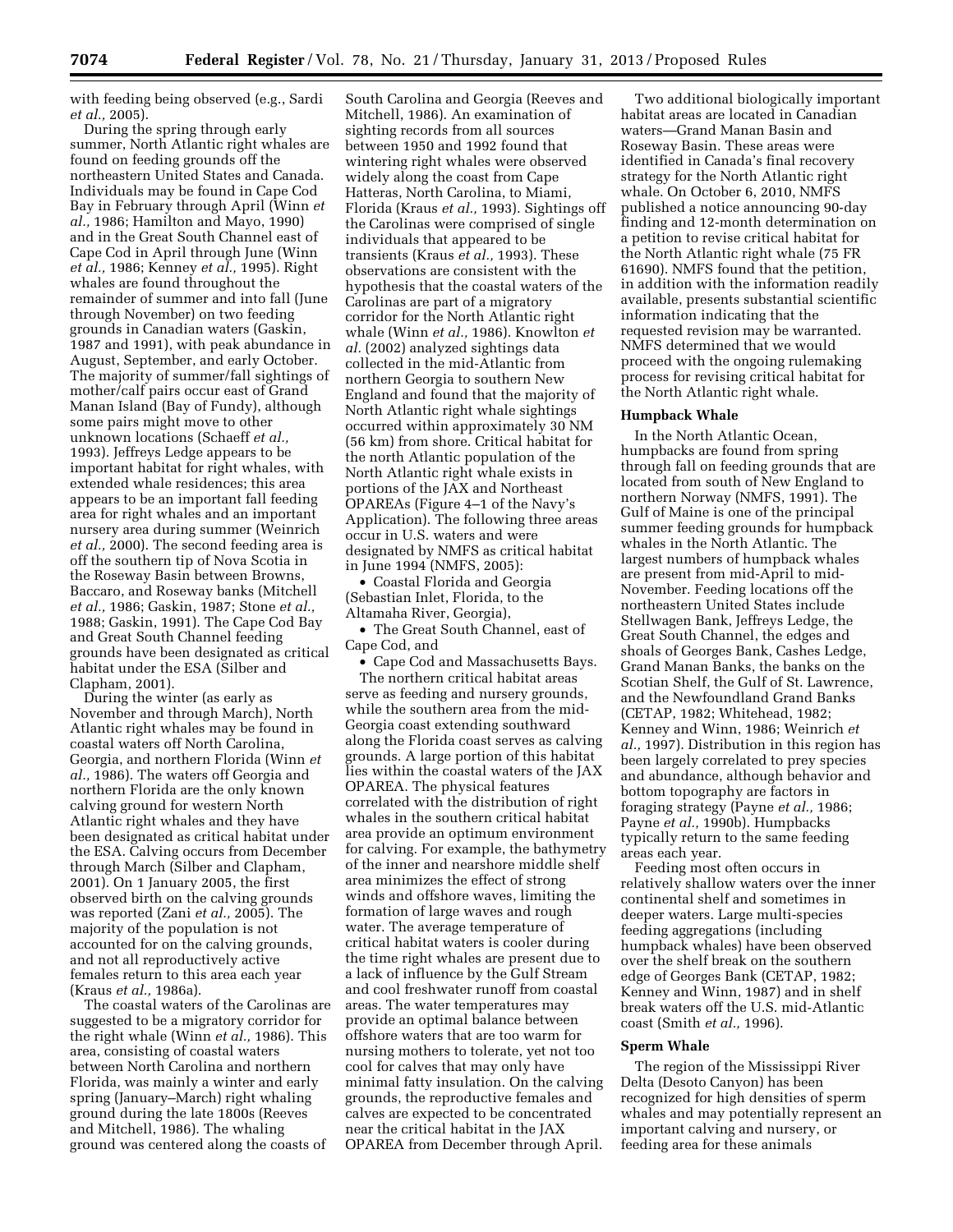(Townsend, 1935; Collum and Fritts, 1985; Mullin *et al.*, 1994a; Würsig *et al.*, 2000; Baumgartner *et al.,* 2001; Davis *et al.,* 2002; Mullin *et al.,* 2004; Jochens *et al.,* 2006). Sperm whales typically exhibit a strong affinity for deep waters beyond the continental shelf, though in the area of the Mississippi Delta they also occur on the outer continental shelf break.

#### *Marine Mammal Density Estimates*

A quantitative analysis of impacts on a species requires data on the abundance and distribution of the species population in the potentially impacted area. One metric for performing this type of analysis is density, which is the number of animals present per unit area. The Navy compiled existing, publically available density data for use in the quantitative acoustic impact analysis.

There is no single source of density data for every area of the world, species, and season because of the costs, resources, and effort required to provide adequate survey coverage to sufficiently estimate density. Therefore, to estimate the marine mammal densities for large areas like the AFTT Study Area, the Navy compiled data from several sources. To compile and structure the most appropriate database of marine species density data, the Navy developed a protocol to select the best available data sources based on species, area, and time (season). The resulting Geographic Information System database, called the Navy Marine Species Density Database, includes seasonal density values for every marine mammal species present within the AFTT Study Area (Navy, 2012).

The Navy Marine Species Density Database includes a compilation of the best available density data from several primary sources and published works including survey data from NMFS within the U.S. Exclusive Economic Zone.

Additional information on the density data sources and how the database was applied to the AFTT Study Area is detailed in the Navy Marine Species Density Database Technical Report (*aftteis.com/DocumentsandReferences/ AFTTDocuments/* 

## *SupportingTechnicalDocuments.aspx*).

## *Marine Mammal Hearing and Vocalizations*

Cetaceans have an auditory anatomy that follows the basic mammalian pattern, with some changes to adapt to the demands of hearing underwater. The typical mammalian ear is divided into an outer ear, middle ear, and inner ear. The outer ear is separated from the

inner ear by a tympanic membrane, or eardrum. In terrestrial mammals, the outer ear, eardrum, and middle ear transmit airborne sound to the inner ear, where the sound waves are propagated through the cochlear fluid. Since the impedance of water is close to that of the tissues of a cetacean, the outer ear is not required to transduce sound energy as it does when sound waves travel from air to fluid (inner ear). Sound waves traveling through the inner ear cause the basilar membrane to vibrate. Specialized cells, called hair cells, respond to the vibration and produce nerve pulses that are transmitted to the central nervous system. Acoustic energy causes the basilar membrane in the cochlea to vibrate. Sensory cells at different positions along the basilar membrane are excited by different frequencies of sound (Pickles, 1998).

Marine mammal vocalizations often extend both above and below the range of human hearing; vocalizations with frequencies lower than 20 Hz are labeled as infrasonic and those higher than 20 kHz as ultrasonic (National Research Council (NRC), 2003; Figure 4–1). Measured data on the hearing abilities of cetaceans are sparse, particularly for the larger cetaceans such as the baleen whales. The auditory thresholds of some of the smaller odontocetes have been determined in captivity. It is generally believed that cetaceans should at least be sensitive to the frequencies of their own vocalizations. Comparisons of the anatomy of cetacean inner ears and models of the structural properties and the response to vibrations of the ear's components in different species provide an indication of likely sensitivity to various sound frequencies. The ears of small toothed whales are optimized for receiving high-frequency sound, while baleen whale inner ears are best in low to infrasonic frequencies (Ketten, 1992; 1997; 1998).

Baleen whale vocalizations are composed primarily of frequencies below 1 kHz, and some contain fundamental frequencies as low as 16 Hz (Watkins *et al.,* 1987; Richardson *et al.,* 1995; Rivers, 1997; Moore *et al.,*  1998; Stafford *et al.,* 1999; Wartzok and Ketten, 1999) but can be as high as 24 kHz (humpback whale; Au *et al.,* 2006). Clark and Ellison (2004) suggested that baleen whales use low-frequency sounds not only for long-range communication, but also as a simple form of echo ranging, using echoes to navigate and orient relative to physical features of the ocean. Information on auditory function in baleen whales is extremely lacking. Sensitivity to low-

frequency sound by baleen whales has been inferred from observed vocalization frequencies, observed reactions to playback of sounds, and anatomical analyses of the auditory system. Although there is apparently much variation, the source levels of most baleen whale vocalizations lie in the range of  $150-190$  dB re 1 µPa at 1 m. Low-frequency vocalizations made by baleen whales and their corresponding auditory anatomy suggest that they have good low-frequency hearing (Ketten, 2000), although specific data on sensitivity, frequency or intensity discrimination, or localization abilities are lacking. Marine mammals, like all mammals, have typical Ushaped audiograms that begin with relatively low sensitivity (high threshold) at some specified low frequency with increased sensitivity (low threshold) to a species specific optimum followed by a generally steep rise at higher frequencies (high threshold) (Fay, 1988).

The toothed whales produce a wide variety of sounds, which include species-specific broadband ''clicks'' with peak energy between 10 and 200 kHz, individually variable ''burst pulse'' click trains, and constant frequency or frequency-modulated (FM) whistles ranging from 4 to 16 kHz (Wartzok and Ketten, 1999). The general consensus is that the tonal vocalizations (whistles) produced by toothed whales play an important role in maintaining contact between dispersed individuals, while broadband clicks are used during echolocation (Wartzok and Ketten, 1999). Burst pulses have also been strongly implicated in communication, with some scientists suggesting that they play an important role in agonistic encounters (McCowan and Reiss, 1995), while others have proposed that they represent ''emotive'' signals in a broader sense, possibly representing graded communication signals (Herzing, 1996). Sperm whales, however, are known to produce only clicks, which are used for both communication and echolocation (Whitehead, 2003). Most of the energy of toothed whale social vocalizations is concentrated near 10 kHz, with source levels for whistles as high as 100 to 180 dB re 1 µPa at 1 m (Richardson *et al.*, 1995). No odontocete has been shown audiometrically to have acute hearing  $\left( < 80 \text{ dB} \text{ re } 1 \mu \text{Pa} \right)$  below 500 Hz (Southall *et al.,* 2007). Sperm whales produce clicks, which may be used to echolocate (Mullins *et al.,* 1988), with a frequency range from less than 100 Hz to 30 kHz and source levels up to 230 dB re 1 µPa 1 m or greater (Mohl *et al.*, 2000).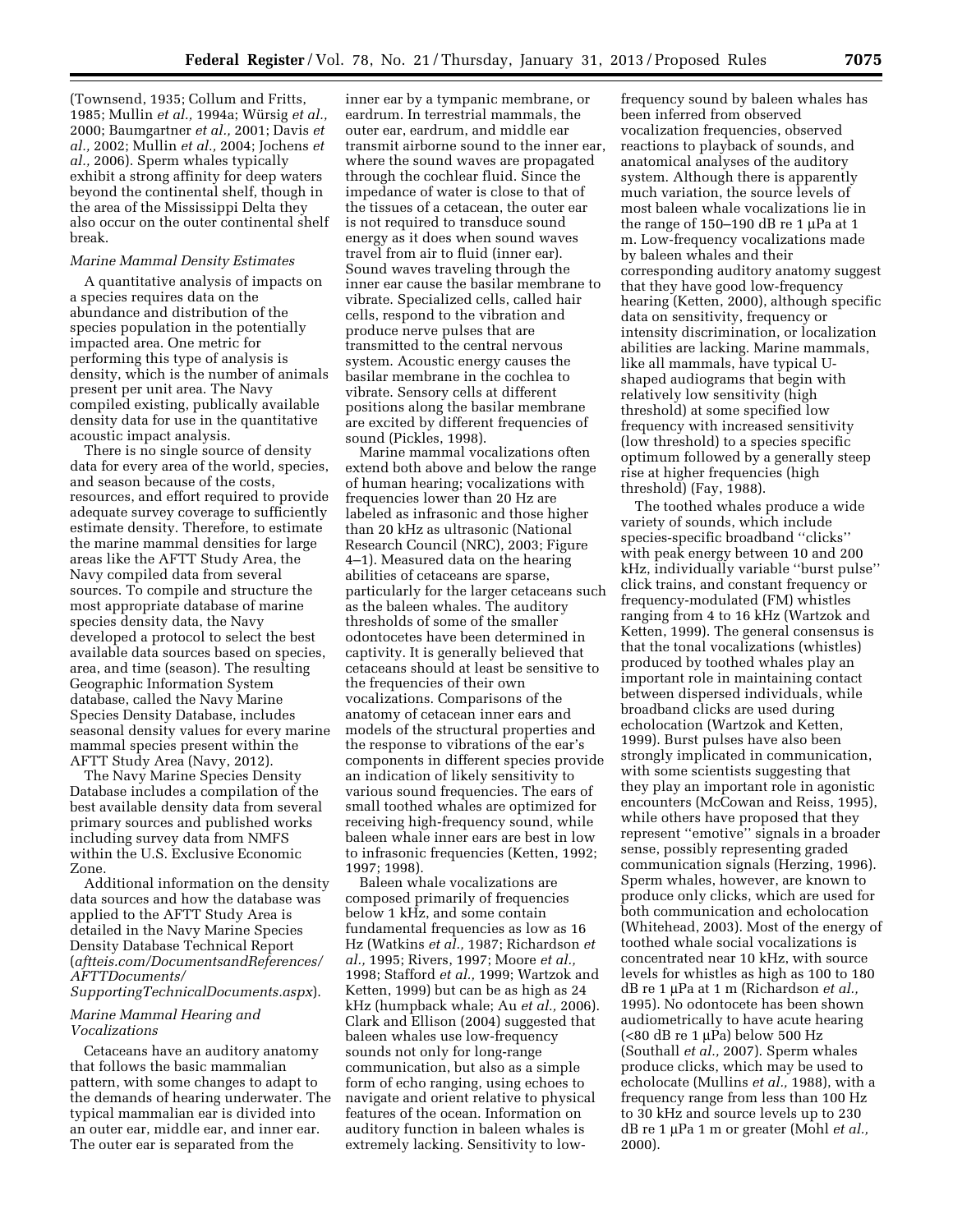## **Brief Background on Sound**

An understanding of the basic properties of underwater sound is necessary to comprehend many of the concepts and analyses presented in this document. A summary is included below.

Sound is a wave of pressure variations propagating through a medium (e.g., water). Sound measurements can be expressed in two forms: intensity and pressure. Acoustic intensity is the average rate of energy transmitted through a unit area in a specified direction and is expressed in watts per square meter  $(W/m<sup>2</sup>)$ . Acoustic intensity is rarely measured directly, but rather from ratios of pressures; the standard reference pressure for underwater sound is 1 microPascal ( $\mu$ Pa); for airborne sound, the standard reference pressure is 20 mPa (Richardson *et al.,* 1995).

Acousticians have adopted a logarithmic scale for sound intensities, which is denoted in decibels (dB). Decibel measurements represent the ratio between a measured pressure value and a reference pressure value (in this case  $1 \mu$ Pa or, for airborne sound, 20  $\mu$ Pa.). The logarithmic nature of the scale means that each 10-dB increase is a ten-fold increase in acoustic power (and a 20-dB increase is then a 100-fold increase in power; and a 30-dB increase is a 1,000-fold increase in power). A tenfold increase in acoustic power does not mean that the sound is perceived as being ten times louder. Humans perceive a 10-dB increase in sound level as a doubling of loudness, and a 10-dB decrease in sound level as a halving of loudness. The term ''sound pressure level'' implies a decibel measure and a reference pressure that is used as the denominator of the ratio. Throughout this document, NMFS uses 1 microPascal (denoted re: 1µPa) as a standard reference pressure unless noted otherwise.

It is important to note that decibels underwater and decibels in air are not the same and cannot be directly compared. To estimate a comparison between sound in air and underwater, because of the different densities of air and water and the different decibel standards (i.e., reference pressures) in air and water, a sound with the same intensity (i.e., power) in air and in water would be approximately 62 dB lower in air. Thus a sound that measures 160 dB (re 1mPa) underwater would have the same approximate effective level as a sound that is 98 dB (re  $20 \, 1\mu$ Pa) in air.

Sound frequency is measured in cycles per second, or Hertz (abbreviated Hz), and is analogous to musical pitch; high-pitched sounds contain high

frequencies and low-pitched sounds contain low frequencies. Natural sounds in the ocean span a huge range of frequencies: From earthquake noise at 5 Hz to harbor porpoise clicks at 150,000 Hz (150 kHz). These sounds are so low or so high in pitch that humans cannot even hear them; acousticians call these infrasonic (typically below 20 Hz) and ultrasonic (typically above 20,000 Hz) sounds, respectively. A single sound may be made up of many different frequencies together. Sounds made up of only a small range of frequencies are called ''narrowband,'' and sounds with a broad range of frequencies are called ''broadband''; tactical sonars are an example of a narrowband sound source and explosives are an example of a broadband sound source.

When considering the influence of various kinds of sound on the marine environment, it is necessary to understand that different kinds of marine life are sensitive to different frequencies of sound. Based on available behavioral data, audiograms derived using auditory evoked potential (AEP) techniques, anatomical modeling, and other data, Southall *et al.* (2007) designated ''functional hearing groups'' for marine mammals and estimated the lower and upper frequencies of functional hearing of the groups. Further, the frequency range in which each group's hearing is estimated as being most sensitive is represented in the flat part of the M-weighting functions (which are derived from the audiograms described above; see Figure 1 in Southall *et al.,* 2007) developed for each group. The functional groups and the associated frequencies are indicated below (though, again, animals are less sensitive to sounds at the outer edge of their functional range and most sensitive to sounds of frequencies within a smaller range somewhere in the middle of their functional hearing range):

• Low frequency cetaceans (13) species of mysticetes): functional hearing is estimated to occur between approximately 7 Hz and 30 kHz.

• Mid-frequency cetaceans (32 species of dolphins, six species of larger toothed whales, and 19 species of beaked and bottlenose whales): functional hearing is estimated to occur between approximately 150 Hz and 160 kHz.

• High frequency cetaceans (eight species of true porpoises, six species of river dolphins, *Kogia,* the franciscana, and four species of cephalorhynchids): functional hearing is estimated to occur between approximately 200 Hz and 180 kHz.

• Pinnipeds in Water: functional hearing is estimated to occur between approximately 75 Hz and 75 kHz, with the greatest sensitivity between approximately 700 Hz and 20 kHz.

The estimated hearing range for lowfrequency cetaceans has been slightly extended from previous analyses (from 22 to 30 kHz). This decision is based on data from Watkins *et al.* (1986) for numerous mysticete species, Au *et al.*  (2006) for humpback whales, and abstract from Frankel (2005) and a paper from Lucifredi and Stein (2007) on gray whales, and an unpublished report (Ketten and Mountain, 2009) and abstract (Tubelli *et al.,* 2012) for minke whales. As more data from additional species become available, these estimated hearing ranges may require modification.

When sound travels away (propagates) from its source, its loudness decreases as the distance traveled by the sound increases. Thus, the loudness of a sound at its source is higher than the loudness of that same sound a kilometer distant. Acousticians often refer to the loudness of a sound at its source (typically referenced to one meter from the source) as the source level and the loudness of sound elsewhere as the received level (i.e., typically the receiver). For example, a humpback whale 3 kilometers from a device that has a source level of 230 dB re 1 µPa may only be exposed to sound that is 160 dB re 1  $\mu$ Pa loud, depending on how the sound travels through the water (in this example, it is spherical spreading [3 dB reduction with doubling of distance]). As a result, it is important to understand the difference between source levels and received levels when discussing the loudness of sound in the ocean or its impacts on the marine environment.

As sound travels from a source, its propagation in water is influenced by various physical characteristics, including water temperature, depth, salinity, and surface and bottom properties that cause refraction, reflection, absorption, and scattering of sound waves. Oceans are not homogeneous and the contribution of each of these individual factors is extremely complex and interrelated. The physical characteristics that determine the sound's speed through the water will change with depth, season, geographic location, and with time of day (as a result, in actual sonar operations, crews will measure oceanic conditions, such as sea water temperature and depth, to calibrate models that determine the path the sonar signal will take as it travels through the ocean and how strong the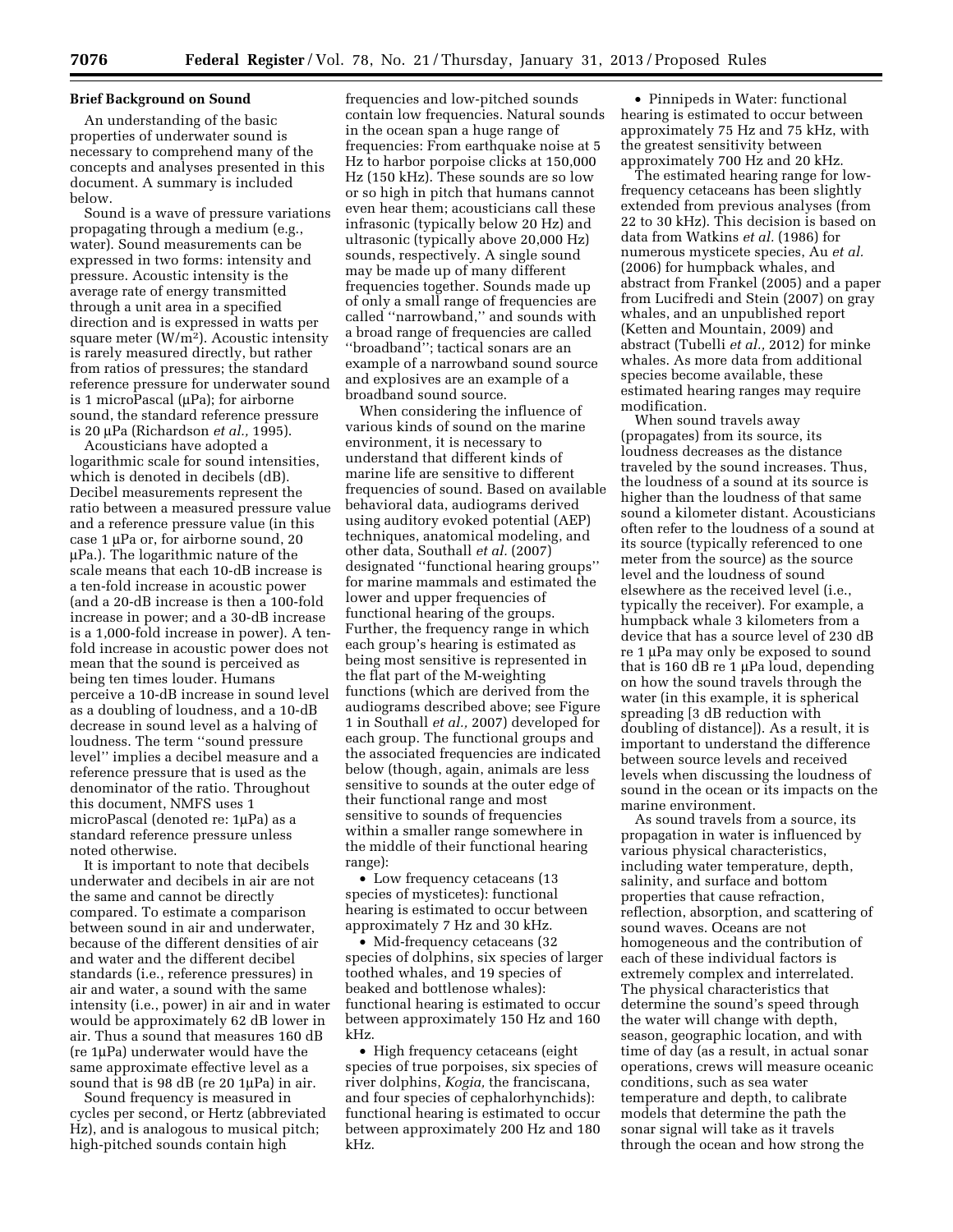sound signal will be at a given range along a particular transmission path). As sound travels through the ocean, the intensity associated with the wavefront diminishes, or attenuates. This decrease in intensity is referred to as propagation loss, also commonly called transmission loss.

#### *Metrics Used in This Document*

This section includes a brief explanation of the two sound measurements (sound pressure level (SPL) and sound exposure level (SEL)) frequently used to describe sound levels in the discussions of acoustic effects in this document.

#### **SPL**

Sound pressure is the sound force per unit area, and is usually measured in micropascals  $(\mu Pa)$ , where 1 Pa is the pressure resulting from a force of one newton exerted over an area of one square meter. SPL is expressed as the ratio of a measured sound pressure and a reference level.

SPL (in dB) = 20 log (pressure/reference pressure)

The commonly used reference pressure level in underwater acoustics is  $1 \mu$ Pa, and the units for SPLs are dB re: 1 µPa. SPL is an instantaneous measurement and can be expressed as the peak, the peak-to-peak, or the root mean square (rms). Root mean square, which is the square root of the arithmetic average of the squared instantaneous pressure values, is typically used in discussions of the effects of sounds on vertebrates and all references to SPL in this document refer to the root mean square. SPL does not take the duration of a sound into account. SPL is the applicable metric used in the Behavioral Response Function (BRF), which is used to estimate behavioral harassment takes.

## **SEL**

SEL is an energy metric that integrates the squared instantaneous sound pressure over a stated time interval. The units for SEL are dB re:  $1 \mu Pa^2 s$ .  $SEL = SPL + 10 log(duration in seconds)$ 

As applied to sonar and other active acoustic sources, the SEL includes both the SPL of a sonar ping and the total duration. Longer duration pings and/or pings with higher SPLs will have a higher SEL. If an animal is exposed to multiple pings, the SEL in each individual ping is summed to calculate the cumulative SEL. The cumulative SEL depends on the SPL, duration, and number of pings received. The thresholds that NMFS uses to indicate at what received level the onset of

temporary threshold shift (TTS) and permanent threshold shift (PTS) in hearing are likely to occur are expressed as cumulative SEL.

## *Potential Effects of Specified Activities on Marine Mammals*

The Navy has requested authorization for the take of marine mammals that may occur incidental to training and testing activities in the AFTT Study Area. The Navy has analyzed the potential impacts on marine mammals from impulsive and non-impulsive sound sources and vessel strikes.

Other potential impacts on marine mammals from AFTT training and testing activities were analyzed in the Navy's AFTT EIS/OEIS, in consultation with NMFS as a cooperating agency, and determined to be unlikely to result in marine mammal harassment. Therefore, the Navy has not requested authorization for take of marine mammals that might occur incidental to other components of their proposed activities. In this document, NMFS analyzes the potential effects on marine mammals from exposure to nonimpulsive (sonar and other active acoustic sources) and impulsive (underwater detonations, pile driving, and air guns) stressors, and vessel strikes.

For the purpose of MMPA authorizations, NMFS' effects assessments serve four primary purposes: (1) To prescribe the permissible methods of taking (i.e., Level B Harassment (behavioral harassment), Level A Harassment (injury), or mortality, including an identification of the number and types of take that could occur by harassment or mortality) and to prescribe other means of effecting the least practicable adverse impact on such species or stock and its habitat (i.e., mitigation); (2) to determine whether the specified activity would have a negligible impact on the affected species or stocks of marine mammals (based on the likelihood that the activity would adversely affect the species or stock through effects on annual rates of recruitment or survival); (3) to determine whether the specified activity would have an unmitigable adverse impact on the availability of the species or stock(s) for subsistence uses (however, there are no subsistence communities that would be affected in the AFTT Study Area, so this determination is inapplicable to the AFTT rulemaking); and (4) to prescribe requirements pertaining to monitoring and reporting.

More specifically, for activities involving non-impulsive or impulsive sources, NMFS' analysis will identify

the probability of lethal responses, physical trauma, sensory impairment (permanent and temporary threshold shifts and acoustic masking), physiological responses (particular stress responses), behavioral disturbance (that rises to the level of harassment), and social responses (effects to social relationships) that would be classified as a take and whether such take will have a negligible impact on such species or stocks. Vessel strikes, which have the potential to result in incidental take from direct injury and/or mortality, will be discussed in more detail in the Estimated Take of Marine Mammals Section. In this section, we will focus qualitatively on the different ways that non-impulsive and impulsive sources may affect marine mammals (some of which NMFS does not classify as harassment). Then, in the Estimated Take of Marine Mammals Section, we will relate the potential effects on marine mammals from non-impulsive and impulsive sources to the MMPA definitions of Level A and Level B Harassment, along with the potential effects from vessel strikes, and attempt to quantify those effects.

#### **Non-Impulsive Sources**

#### *Direct Physiological Effects*

Based on the literature, there are two basic ways that non-impulsive sources might directly result in direct physiological effects: Noise-induced loss of hearing sensitivity (more commonly-called ''threshold shift'') and acoustically mediated bubble growth. Separately, an animal's behavioral reaction to an acoustic exposure might lead to physiological effects that might ultimately lead to injury or death, which is discussed later in the Stranding Section.

## *Threshold Shift (Noise-Induced Loss of Hearing)*

When animals exhibit reduced hearing sensitivity (i.e., sounds must be received at a higher level for an animal to recognize them) following exposure to a sufficiently intense sound, it is referred to as a noise-induced threshold shift (TS). An animal can experience temporary threshold shift (TTS) or permanent threshold shift (PTS). TTS can last from minutes or hours to days (i.e., there is recovery), occurs in specific frequency ranges (i.e., an animal might only have a temporary loss of hearing sensitivity between the frequencies of 1 and 10 kHz)), and can be of varying amounts (for example, an animal's hearing sensitivity might be reduced by only 6 dB or reduced by 30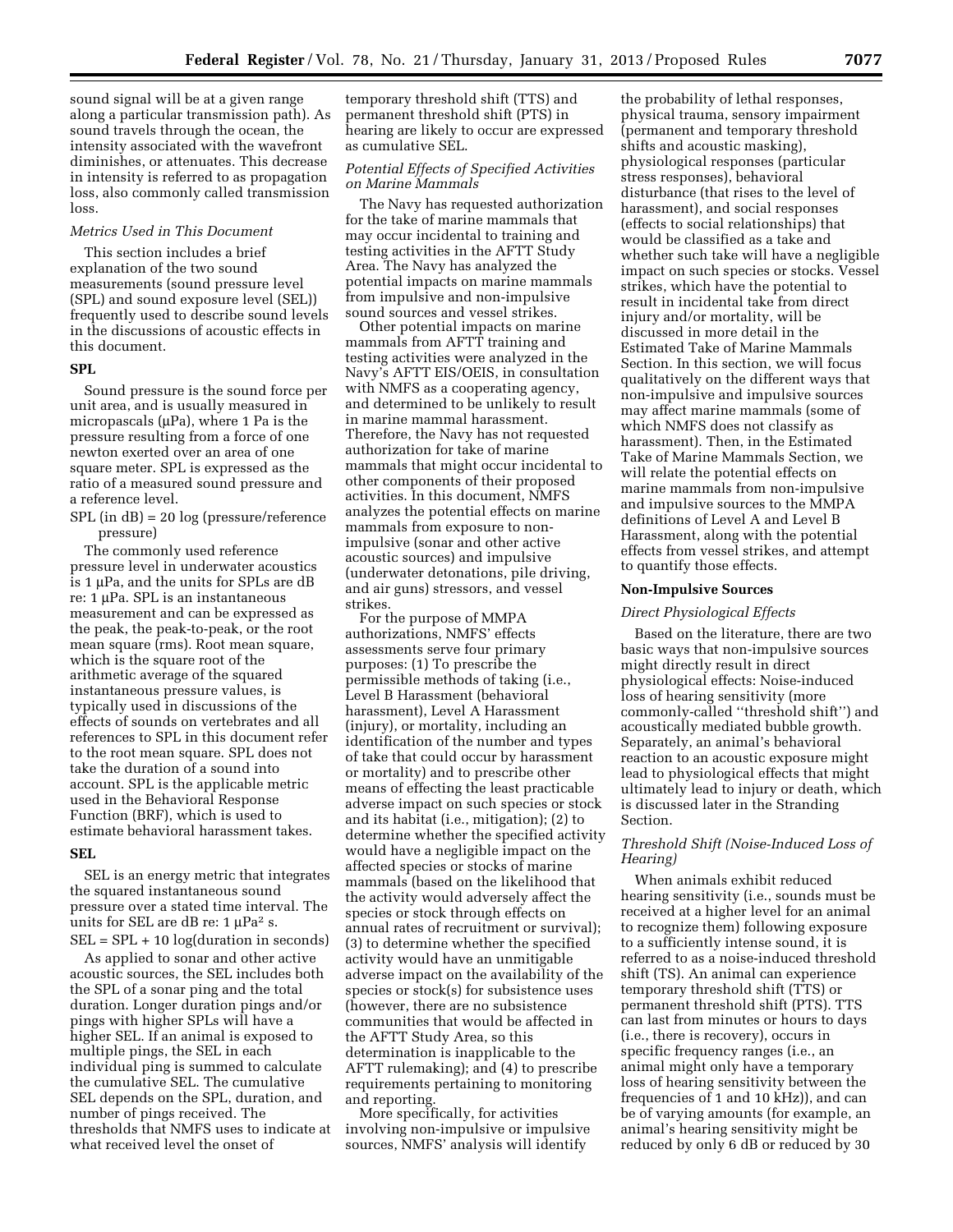dB). PTS is permanent, but some recovery is possible. PTS can also occurs in a specific frequency range and amount as mentioned above for TTS.

The following physiological mechanisms are thought to play a role in inducing auditory TSs: Effects on sensory hair cells in the inner ear that reduce their sensitivity, modification of the chemical environment within the sensory cells, residual muscular activity in the middle ear, displacement of certain inner ear membranes, increased blood flow, and post-stimulatory reduction in both efferent and sensory neural output (Southall *et al.,* 2007). The amplitude, duration, frequency, temporal pattern, and energy distribution of sound exposure all affect the amount of associated TS and the frequency range in which it occurs. As amplitude and duration of sound exposure increase, so, generally, does the amount of TS, along with the recovery time. For continuous sounds, exposures of equal energy (the same SEL) will lead to approximately equal effects. For intermittent sounds, less TS will occur than from a continuous exposure with the same energy (some recovery will occur between intermittent exposures) (Kryter *et al.,*  1966; Ward, 1997). For example, one short but loud (higher SPL) sound exposure may induce the same impairment as one longer but softer sound, which in turn may cause more impairment than a series of several intermittent softer sounds with the same total energy (Ward, 1997). Additionally, though TTS is temporary, very prolonged exposure to sound strong enough to elicit TTS, or shorter-term exposure to sound levels well above the TTS threshold, can cause PTS, at least in terrestrial mammals (Kryter, 1985). Although in the case of sonar and other active acoustic sources, animals are not expected to be exposed to levels high enough or durations long enough to result in PTS.

PTS is considered auditory injury (Southall *et al.,* 2007). Irreparable damage to the inner or outer cochlear hair cells may cause PTS, however, other mechanisms are also involved, such as exceeding the elastic limits of certain tissues and membranes in the middle and inner ears and resultant changes in the chemical composition of the inner ear fluids (Southall *et al.,*  2007).

Although the published body of scientific literature contains numerous theoretical studies and discussion papers on hearing impairments that can occur with exposure to a loud sound, only a few studies provide empirical information on the levels at which

noise-induced loss in hearing sensitivity occurs in nonhuman animals. For cetaceans, published data are limited to the captive bottlenose dolphin, beluga, harbor porpoise, and Yangtze finless porpoise (Finneran *et al.,* 2000, 2002b, 2003, 2005a, 2007, 2010a, 2010b; Finneran and Schlundt, 2010; Lucke et al, 2009; Mooney *et al.,* 2009a, 2009b; Popov *et al.,* 2011a, 2011b; Popov and Supin, 2012; Kastelein *et al.,* 2012a; Schlundt *et al.,* 2000; Nachtigall *et al.,*  2003, 2004). For pinnipeds in water, data are limited to measurement of TTS in harbor seals, one elephant seal, and California sea lions (Kastak *et al.,* 1999, 2005; Kastelien *et al.,* 2012b).

Marine mammal hearing plays a critical role in communication with conspecifics, and interpretation of environmental cues for purposes such as predator avoidance and prey capture. Depending on the degree (elevation of threshold in dB), duration (i.e., recovery time), and frequency range of TTS, and the context in which it is experienced, TTS can have effects on marine mammals ranging from discountable to serious (similar to those discussed in auditory masking, below). For example, a marine mammal may be able to readily compensate for a brief, relatively small amount of TTS in a non-critical frequency range that takes place during a time when the animal is traveling through the open ocean, where ambient noise is lower and there are not as many competing sounds present. Alternatively, a larger amount and longer duration of TTS sustained during time when communication is critical for successful mother/calf interactions could have more serious impacts. Also, depending on the degree and frequency range, the effects of PTS on an animal could range in severity, although it is considered generally more serious because it is a permanent condition. Of note, reduced hearing sensitivity as a simple function of aging has been observed in marine mammals, as well as humans and other taxa (Southall *et al.,*  2007), so we can infer that strategies exist for coping with this condition to some degree, though likely not without cost.

## *Acoustically Mediated Bubble Growth*

A suggested indirect cause of injury to marine mammals is rectified diffusion (Crum and Mao, 1996), the process of increasing the size of a bubble by exposing it to a sound field. The process depends on many factors, including the sound pressure level and duration. Under this hypothesis, microscopic bubbles assumed to exist in the tissues of marine mammals may experience one of three things: (1) Bubbles grow to the

extent that tissue hemorrhage (injury) occurs; (2) bubbles develop to the extent that an immune response is triggered or nervous system tissue is subjected to enough localized pressure that pain or dysfunction occurs (a stress response without injury); or (3) the bubbles are cleared by the lung without negative consequence to the animal. The probability of rectified diffusion, or any other indirect tissue effect, will necessarily be based on what is known about the specific process involved. Rectified diffusion is facilitated if the environment in which the ensonified bubbles exist is supersaturated with gas. Repetitive diving by marine mammals can cause the blood and some tissues to accumulate nitrogen gas to a greater degree than is supported by the surrounding environmental pressure (Ridgway and Howard, 1979). The dive patterns of some marine mammals (for example, beaked whales) are theoretically predicted to induce greater nitrogen gas supersaturation (Houser *et al.,* 2001). If rectified diffusion were possible in marine mammals exposed to a high level of sound, conditions of tissue supersaturation could theoretically speed the rate and increase the size of bubble growth. Subsequent effects due to tissue trauma and emboli would presumably mirror those observed in humans suffering from decompression sickness (e.g., nausea, disorientation, localized pain, breathing problems, etc.).

It is unlikely that the short duration of sonar or explosion sounds would last long enough to drive bubble growth to any substantial size, if such a phenomenon occurs. However, an alternative but related hypothesis is also suggested: stable microbubbles could be destabilized by high-level sound exposures so bubble growth would occur through static diffusion of gas out of the tissues. In such a scenario, the marine mammal would need to be in a gas-supersaturated state for a long enough time for bubbles to become a problematic size. Recent research with *ex vivo* supersaturated bovine tissues suggests that for a 37 kHz signal, a sound exposure of approximately 215  $dB$  re 1 µPa would be required before microbubbles became destabilized and grew (Crum *et al.,* 2005). Assuming spherical spreading loss and a nominal sonar source level of 235 dB re  $1 \mu Pa$ , a whale would need to be within 33 ft. (10 m) of the sonar dome to be exposed to such sound levels. Furthermore, tissues in the study were supersaturated by exposing them to pressures of 400 to 700 kiloPascals (kPa) for periods of hours and then releasing them to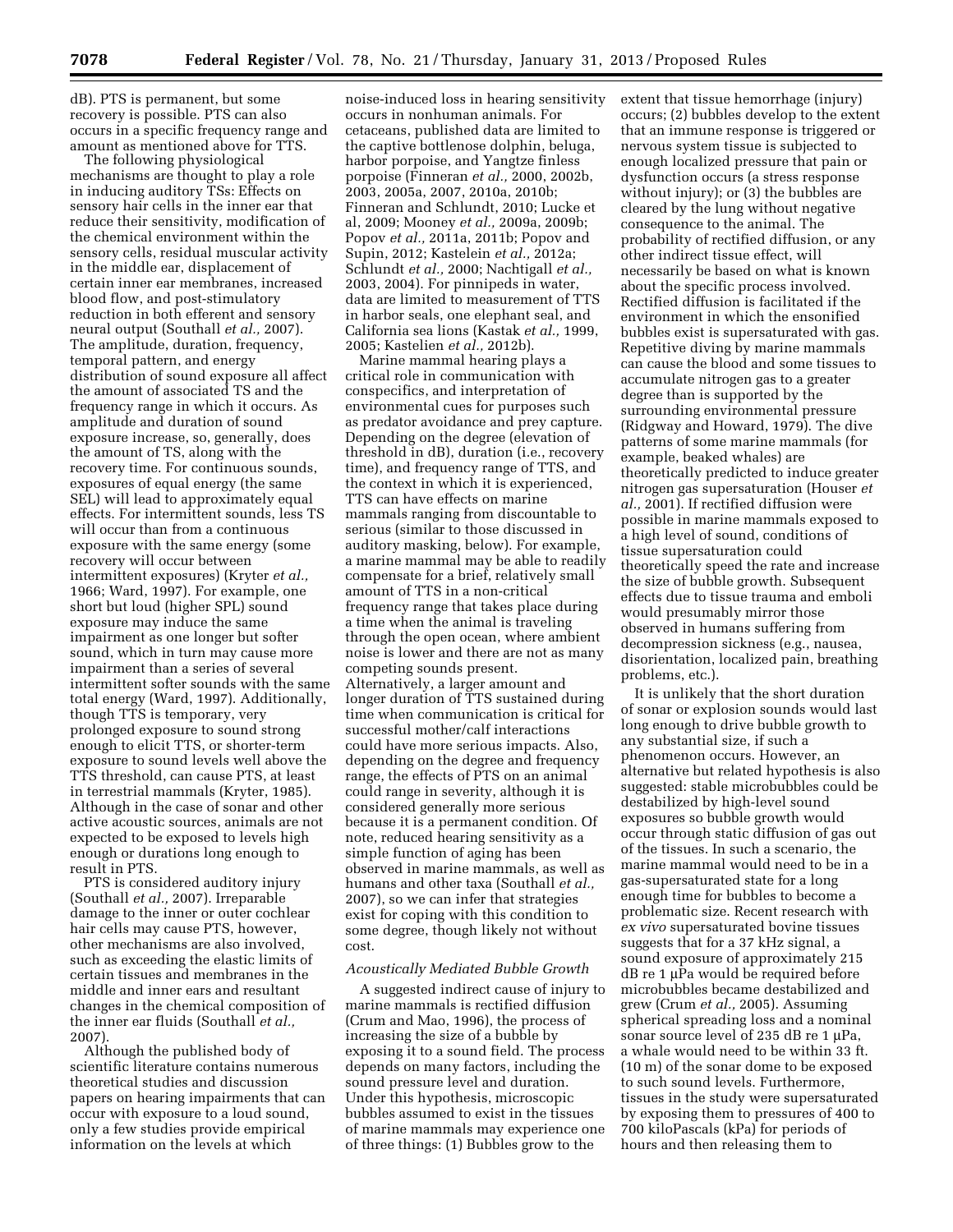ambient pressures. Assuming the equilibration of gases with the tissues occurred when the tissues were exposed to the high pressures, levels of supersaturation in the tissues could have been as high as 400 to 700 percent. These levels of tissue supersaturation are substantially higher than model predictions for marine mammals (Houser *et al.,* 2001). It is improbable that this mechanism would be responsible for stranding events or traumas associated with beaked whale strandings. Both the degree of supersaturation and exposure levels observed to cause microbubble destabilization are unlikely to occur, either alone or in concert.

There is considerable disagreement among scientists as to the likelihood of bubble formation in diving marine mammals (Evans and Miller, 2003; Piantadosi and Thalmann, 2004). Although it has been argued that traumas from recent beaked whale strandings are consistent with gas emboli and bubble-induced tissue separations (Fernández et al., 2005; Jepson *et al.,* 2003), nitrogen bubble formation as the cause of the traumas has not been verified. The presence of bubbles postmortem, particularly after decompression, is not necessarily indicative of bubble pathology. Prior experimental work demonstrates that the postmortem presence of bubbles following decompression in laboratory animals can occur as a result of invasive investigative procedures (Stock *et al.,*  1980). Also, variations in diving behavior or avoidance responses can possibly result in nitrogen tissue supersaturation and nitrogen offgassing, possibly to the point of deleterious vascular bubble formation (Jepson *et al.,* 2003). The mechanism for bubble formation would be different from rectified diffusion, but the effects would be similar. Although hypothetical, the potential process is under debate in the scientific community. The hypothesis speculates that if exposure to a startling sound elicits a rapid ascent to the surface, tissue gas saturation sufficient for the evolution of nitrogen bubbles might result (Ferna´ndez *et al.,* 2005; Jepson *et al.,* 2003). In this scenario, the rate of ascent would need to be sufficiently rapid to compromise behavioral or physiological protections against nitrogen bubble formation.

Recent modeling suggests that even unrealistically rapid rates of ascent from normal dive behaviors are unlikely to result in supersaturation to the extent that bubble formation would be expected in beaked whales (Zimmer and Tyack, 2007). Tyack *et al.* (Tyack *et al.,* 

2006) suggested that emboli observed in animals exposed to mid-frequency active sonar (Fernández *et al.*, 2005; Jepson *et al.,* 2003) could stem instead from a behavioral response that involves repeated dives, shallower than the depth of lung collapse. A bottlenose dolphin was trained to repetitively dive to specific depths to elevate nitrogen saturation to the point that asymptomatic nitrogen bubble formation was predicted to occur. However, inspection of the vascular system of the dolphin via ultrasound did not demonstrate the formation of any nitrogen gas bubbles (Houser *et al.,*  2009).

More recently, modeling has suggested that the long, deep dives performed regularly by beaked whales over a lifetime could result in the saturation of long-halftime tissues (e.g. fat, bone lipid) to the point that they are supersaturated when the animals are at the surface (Hooker *et al.* 2009). Proposed adaptations for prevention of bubble formation under conditions of persistent tissue saturation have been suggested (Fahlman *et al.,* 2006; Hooker *et al.,* 2009), while the condition of supersaturation required for bubble formation has been demonstrated in bycatch animals drowned at depth and brought to the surface (Moore *et al.,*  2009). Since bubble formation is facilitated by compromised blood flow, it has been suggested that rapid stranding may lead to bubble formation in animals with supersaturated, longhalftime tissues because of the stress of stranding and the cardiovascular collapse that can accompany it (Houser *et al.,* 2009).

A fat embolic syndrome was identified by Ferna´ndez *et al.* (2005) coincident with the identification of bubble emboli in stranded beaked whales. The fat embolic syndrome was the first pathology of this type identified in marine mammals, and was thought to possibly arise from the formation of bubbles in fat bodies, which subsequently resulted in the release of fat emboli into the blood stream. Recently, Dennison *et al.* (2011) reported on investigations of dolphins stranded in 2009–2010 and, using ultrasound, identified gas bubbles in kidneys of 21 of 22 live-stranded dolphins and in the liver of two of 22. The authors postulated that stranded animals are unable to recompress by diving, and thus may retain bubbles that are otherwise re-absorbed in animals that can continue to dive. The researchers concluded that the minor bubble formation observed can be tolerated since the majority of stranded dolphins released did not re-strand. As

a result, no marine mammals addressed in this analysis are given differential treatment due to the possibility for acoustically mediated bubble growth.

## *Acoustic Masking*

Marine mammals use acoustic signals for a variety of purposes, which differ among species, but include communication between individuals, navigation, foraging, reproduction, and learning about their environment (Erbe and Farmer 2000, Tyack 2000). Masking, or auditory interference, generally occurs when sounds in the environment are louder than and of a similar frequency to, auditory signals an animal is trying to receive. Masking is a phenomenon that affects animals that are trying to receive acoustic information about their environment, including sounds from other members of their species, predators, prey, and sounds that allow them to orient in their environment. Masking these acoustic signals can disturb the behavior of individual animals, groups of animals, or entire populations.

The extent of the masking interference depends on the spectral, temporal, and spatial relationships between the signals an animal is trying to receive and the masking noise, in addition to other factors. In humans, significant masking of tonal signals occurs as a result of exposure to noise in a narrow band of similar frequencies. As the sound level increases, though, the detection of frequencies above those of the masking stimulus decreases also. This principle is expected to apply to marine mammals as well because of common biomechanical cochlear properties across taxa.

Richardson *et al.* (1995b) argued that the maximum radius of influence of an industrial noise (including broadband low frequency sound transmission) on a marine mammal is the distance from the source to the point at which the noise can barely be heard. This range is determined by either the hearing sensitivity of the animal or the background noise level present. Industrial masking is most likely to affect some species' ability to detect communication calls and natural sounds (i.e., surf noise, prey noise, etc.; Richardson *et al.,* 1995).

The echolocation calls of toothed whales are subject to masking by high frequency sound. Human data indicate low-frequency sound can mask highfrequency sounds (i.e., upward masking). Studies on captive odontocetes by Au *et al.* (1974, 1985, 1993) indicate that some species may use various processes to reduce masking effects (e.g., adjustments in echolocation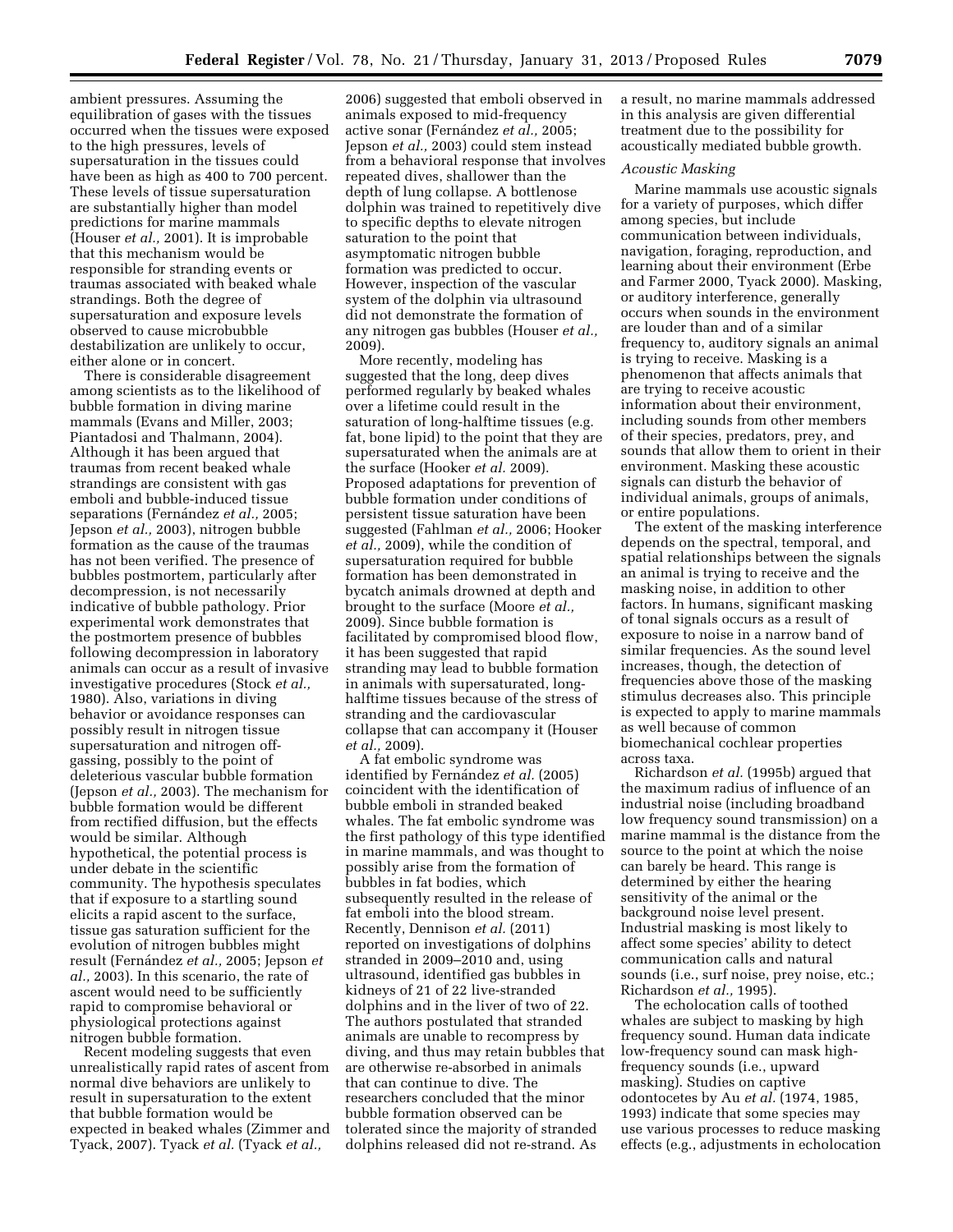call intensity or frequency as a function of background noise conditions). There is also evidence that the directional hearing abilities of odontocetes are useful in reducing masking at the highfrequencies these cetaceans use to echolocate, but not at the low-tomoderate frequencies they use to communicate (Zaitseva *et al.,* 1980). A recent study by Nachtigall and Supin (2008) showed that false killer whales adjust their hearing to compensate for ambient sounds and the intensity of returning echolocation signals.

As mentioned previously, the functional hearing ranges of mysticetes, odontocetes, and pinnipeds underwater all encompass the frequencies of the sonar sources used in the Navy's training exercises. Additionally, almost all species, vocal repertoires span across the frequencies of these sonar sources used by the Navy. The closer the characteristics of the masking signal to the signal of interest, the more likely masking is to occur. For hull-mounted sonar, the duty cycle of the signal makes it less likely that masking will occur as a result.

## *Impaired Communication*

In addition to making it more difficult for animals to perceive acoustic cues in their environment, anthropogenic sound presents separate challenges for animals that are vocalizing. When they vocalize, animals are aware of environmental conditions that affect the ''active space'' of their vocalizations, which is the maximum area within which their vocalizations can be detected before it drops to the level of ambient noise (Brenowitz, 2004; Brumm *et al.,* 2004; Lohr *et al.,* 2003). Animals are also aware of environment conditions that affect whether listeners can discriminate and recognize their vocalizations from other sounds, which is more important than simply detecting that a vocalization is occurring (Brenowitz, 1982; Brumm *et al.,* 2004; Dooling, 2004, Marten and Marler, 1977; Patricelli *et al.,* 2006). Most animals that vocalize have evolved with an ability to make adjustments to their vocalizations to increase the signal-to-noise ratio, active space, and recognizability/ distinguishability of their vocalizations in the face of temporary changes in background noise (Brumm *et al.,* 2004; Patricelli *et al.,* 2006). Vocalizing animals can make adjustments to vocalization characteristics such as the frequency structure, amplitude, temporal structure, and temporal delivery.

Many animals will combine several of these strategies to compensate for high levels of background noise.

Anthropogenic sounds that reduce the signal-to-noise ratio of animal vocalizations, increase the masked auditory thresholds of animals listening for such vocalizations, or reduce the active space of an animal's vocalizations impair communication between animals. Most animals that vocalize have evolved strategies to compensate for the effects of short-term or temporary increases in background or ambient noise on their songs or calls. Although the fitness consequences of these vocal adjustments remain unknown, like most other trade-offs animals must make, some of these strategies probably come at a cost (Patricelli *et al.,* 2006). For example, vocalizing more loudly in noisy environments may have energetic costs that decrease the net benefits of vocal adjustment and alter a bird's energy budget (Brumm, 2004; Wood and Yezerinac, 2006). Shifting songs and calls to higher frequencies may also impose energetic costs (Lambrechts, 1996).

#### *Stress Responses*

Classic stress responses begin when an animal's central nervous system perceives a potential threat to its homeostasis. That perception triggers stress responses regardless of whether a stimulus actually threatens the animal; the mere perception of a threat is sufficient to trigger a stress response (Moberg, 2000; Sapolsky *et al.,* 2005; Seyle, 1950). Once an animal's central nervous system perceives a threat, it mounts a biological response or defense that consists of a combination of the four general biological defense responses: Behavioral responses, autonomic nervous system responses, neuroendocrine responses, or immune response.

In the case of many stressors, an animal's first and most economical (in terms of biotic costs) response is behavioral avoidance of the potential stressor or avoidance of continued exposure to a stressor. An animal's second line of defense to stressors involves the sympathetic part of the autonomic nervous system and the classical ''fight or flight'' response which includes the cardiovascular system, the gastrointestinal system, the exocrine glands, and the adrenal medulla to produce changes in heart rate, blood pressure, and gastrointestinal activity that humans commonly associate with ''stress.'' These responses have a relatively short duration and may or may not have significant long-term effect on an animal's welfare.

An animal's third line of defense to stressors involves its neuroendocrine or sympathetic nervous systems; the

system that has received the most study has been the hypothalmus-pituitaryadrenal system (also known as the HPA axis in mammals or the hypothalamuspituitary-interrenal axis in fish and some reptiles). Unlike stress responses associated with the autonomic nervous system, virtually all neuro-endocrine functions that are affected by stress including immune competence, reproduction, metabolism, and behavior—are regulated by pituitary hormones. Stress-induced changes in the secretion of pituitary hormones have been implicated in failed reproduction (Moberg, 1987; Rivier, 1995) and altered metabolism (Elasser *et al.,* 2000), reduced immune competence (Blecha, 2000) and behavioral disturbance. Increases in the circulation of glucocorticosteroids (cortisol, corticosterone, and aldosterone in marine mammals; see Romano *et al.,*  2004) have been equated with stress for many years.

The primary distinction between stress (which is adaptive and does not normally place an animal at risk) and distress is the biotic cost of the response. During a stress response, an animal uses glycogen stores that can be quickly replenished once the stress is alleviated. In such circumstances, the cost of the stress response would not pose a risk to the animal's welfare. However, when an animal does not have sufficient energy reserves to satisfy the energetic costs of a stress response, energy resources must be diverted from other biotic function, which impairs those functions that experience the diversion. For example, when mounting a stress response diverts energy away from growth in young animals, those animals may experience stunted growth. When mounting a stress response diverts energy from a fetus, an animal's reproductive success and its fitness will suffer. In these cases, the animals will have entered a pre-pathological or pathological state which is called ''distress'' (sensu Seyle 1950) or ''allostatic loading'' (sensu McEwen and Wingfield, 2003). This pathological state will last until the animal replenishes its biotic reserves sufficient to restore normal function. Note that these examples involved a long-term (days or weeks) stress response exposure to stimuli.

Relationships between these physiological mechanisms, animal behavior, and the costs of stress responses have also been documented fairly well through controlled experiment; because this physiology exists in every vertebrate that has been studied, it is not surprising that stress responses and their costs have been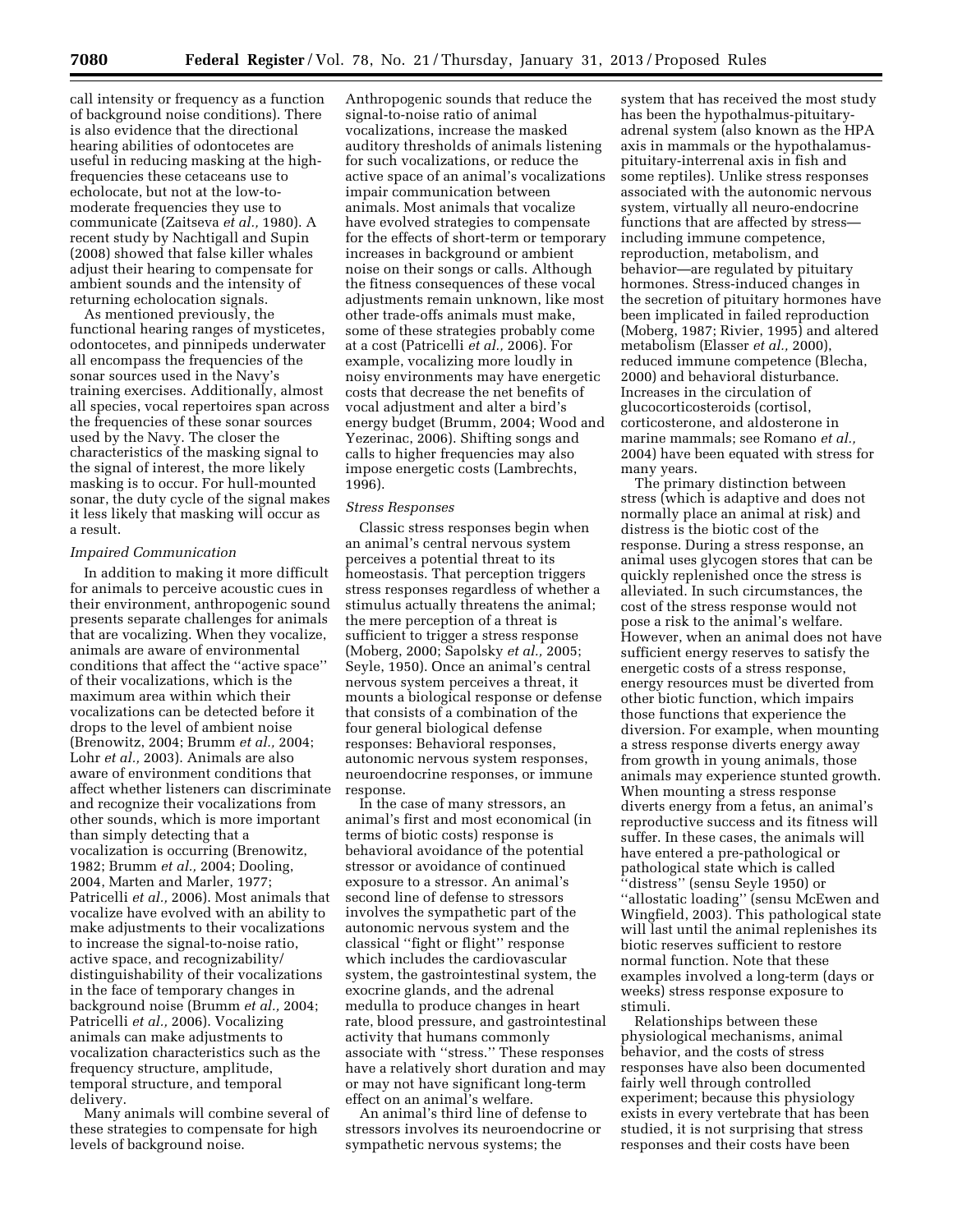documented in both laboratory and freeliving animals (for examples see, Holberton *et al.,* 1996; Hood *et al.,* 1998; Jessop *et al.,* 2003; Krausman *et al.,*  2004; Lankford *et al.,* 2005; Reneerkens *et al.,* 2002; Thompson and Hamer, 2000). Information has also been collected on the physiological responses of marine mammals to exposure to anthropogenic sounds (Fair and Becker, 2000; Romano *et al.,* 2002; Wright *et al.,*  2008). For example, Rolland *et al.*  (2012) found that noise reduction from reduced ship traffic in the Bay of Fundy was associated with decreased stress in North Atlantic right whales. In a conceptual model developed by the Population Consequences of Acoustic Disturbance (PCAD) working group, serum hormones were identified as possible indicators of behavioral effects that translated into altered rates of reproduction and mortality. The Office of Naval Research hosted a workshop (Effects of Stress on Marine Mammals Exposed to Sound) in 2009 that focused on this very topic (ONR, 2009).

Studies of other marine animals and terrestrial animals would lead us to expect some marine mammals to experience physiological stress responses and, perhaps, physiological responses that would be classified as ''distress'' upon exposure to high frequency, mid-frequency and lowfrequency sounds. For example, Jansen (1998) reported on the relationship between acoustic exposures and physiological responses that are indicative of stress responses in humans (for example, elevated respiration and increased heart rates). Jones (1998) reported on reductions in human performance when faced with acute, repetitive exposures to acoustic disturbance. Trimper *et al.* (1998) reported on the physiological stress responses of osprey to low-level aircraft noise while Krausman *et al.* (2004) reported on the auditory and physiology stress responses of endangered Sonoran pronghorn to military overflights. Smith *et al.* (2004a, 2004b) identified noiseinduced physiological transient stress responses in hearing-specialist fish (i.e., goldfish) that accompanied short- and long-term hearing losses. Welch and Welch (1970) reported physiological and behavioral stress responses that accompanied damage to the inner ears of fish and several mammals.

Hearing is one of the primary senses marine mammals use to gather information about their environment and to communicate with conspecifics. Although empirical information on the relationship between sensory impairment (TTS, PTS, and acoustic masking) on marine mammals remains

limited, it seems reasonable to assume that reducing an animal's ability to gather information about its environment and to communicate with other members of its species would be stressful for animals that use hearing as their primary sensory mechanism. Therefore, we assume that acoustic exposures sufficient to trigger onset PTS or TTS would be accompanied by physiological stress responses because terrestrial animals exhibit those responses under similar conditions (NRC, 2003). More importantly, marine mammals might experience stress responses at received levels lower than those necessary to trigger onset TTS. Based on empirical studies of the time required to recover from stress responses (Moberg, 2000), we also assume that stress responses are likely to persist beyond the time interval required for animals to recover from TTS and might result in pathological and pre-pathological states that would be as significant as behavioral responses to TTS.

## **Behavioral Disturbance**

Behavioral responses to sound are highly variable and context-specific. Many different variables can influence an animal's perception of and response to (nature and magnitude) an acoustic event. An animal's prior experience with a sound or sound source effects whether it is less likely (habituation) or more likely (sensitization) to respond to certain sounds in the future (animals can also be innately pre-disposed to respond to certain sounds in certain ways) (Southall *et al.,* 2007). Related to the sound itself, the perceived nearness of the sound, bearing of the sound (approaching vs. retreating), similarity of a sound to biologically relevant sounds in the animal's environment (i.e., calls of predators, prey, or conspecifics), and familiarity of the sound may affect the way an animal responds to the sound (Southall *et al.,*  2007). Individuals (of different age, gender, reproductive status, etc.) among most populations will have variable hearing capabilities, and differing behavioral sensitivities to sounds that will be affected by prior conditioning, experience, and current activities of those individuals. Often, specific acoustic features of the sound and contextual variables (i.e., proximity, duration, or recurrence of the sound or the current behavior that the marine mammal is engaged in or its prior experience), as well as entirely separate factors such as the physical presence of a nearby vessel, may be more relevant to the animal's response than the received level alone.

Exposure of marine mammals to sound sources can result in no response or responses including, but not limited to increased alertness; orientation or attraction to a sound source; vocal modifications; cessation of feeding; cessation of social interaction; alteration of movement or diving behavior; habitat abandonment (temporary or permanent); and, in severe cases, panic, flight, stampede, or stranding, potentially resulting in death (Southall *et al.,* 2007). A review of marine mammal responses to anthropogenic sound was first conducted by Richardson and others in 1995. A review by Nowacek *et al.* (2007) addresses studies conducted since 1995 and focuses on observations where the received sound level of the exposed marine mammal(s) was known or could be estimated. The following subsections provide examples of behavioral responses that provide an idea of the variability in behavioral responses that would be expected given the differential sensitivities of marine mammal species to sound and the wide range of potential acoustic sources to which a marine mammal may be exposed.

*Flight Response*—A flight response is a dramatic change in normal movement to a directed and rapid movement away from the perceived location of a sound source. Relatively little information on flight responses of marine mammals to anthropogenic signals exist, although observations of flight responses to the presence of predators have occurred (Connor and Heithaus, 1996). Flight responses have been speculated as being a component of marine mammal strandings associated with sonar activities (Evans and England, 2001).

*Response to Predator*—Evidence suggests that at least some marine mammals have the ability to acoustically identify potential predators. For example, harbor seals that reside in the coastal waters off British Columbia are frequently targeted by certain groups of killer whales, but not others. The seals discriminate between the calls of threatening and non-threatening killer whales (Deecke *et al.,* 2002), a capability that should increase survivorship while reducing the energy required for attending to and responding to all killer whale calls. The occurrence of masking or hearing impairment provides a means by which marine mammals may be prevented from responding to the acoustic cues produced by their predators. Whether or not this is a possibility depends on the duration of the masking/hearing impairment and the likelihood of encountering a predator during the time that predator cues are impeded.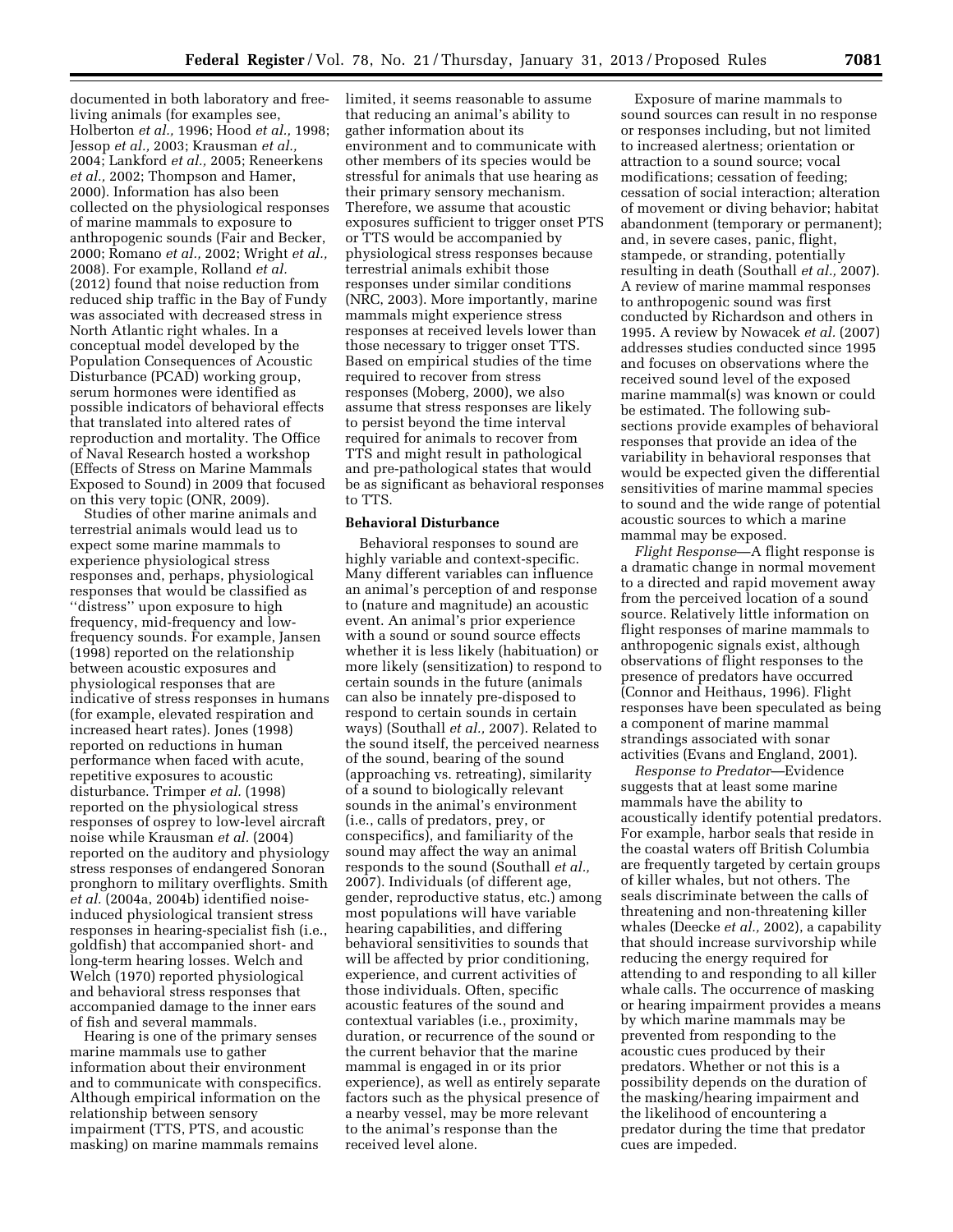*Diving*—Changes in dive behavior can vary widely. They may consist of increased or decreased dive times and surface intervals as well as changes in the rates of ascent and descent during a dive. Variations in dive behavior may reflect interruptions in biologically significant activities (e.g., foraging) or they may be of little biological significance. Variations in dive behavior may also expose an animal to potentially harmful conditions (e.g., increasing the chance of ship-strike) or may serve as an avoidance response that enhances survivorship. The impact of a variation in diving resulting from an acoustic exposure depends on what the animal is doing at the time of the exposure and the type and magnitude of the response.

Nowacek *et al.* (2004) reported disruptions of dive behaviors in foraging North Atlantic right whales when exposed to an alerting stimulus, an action, they noted, that could lead to an increased likelihood of ship strike. However, the whales did not respond to playbacks of either right whale social sounds or vessel noise, highlighting the importance of the sound characteristics in producing a behavioral reaction. Conversely, Indo-Pacific humpback dolphins have been observed to dive for longer periods of time in areas where vessels were present and/or approaching (Ng and Leung, 2003). In both of these studies, the influence of the sound exposure cannot be decoupled from the physical presence of a surface vessel, thus complicating intepretations of the relative contribution of each stimulus to the response. Indeed, the presence of surface vessels, their approach and speed of approach, seemed to be significant factors in the response of the Indo-Pacific humpback dolphins (Ng and Leung, 2003). Low frequency signals of the Acoustic Thermometry of Ocean Climate (ATOC) sound source were not found to affect dive times of humpback whales in Hawaiian waters (Frankel and Clark, 2000) or to overtly affect elephant seal dives (Costa *et al.,*  2003). They did, however, produce subtle effects that varied in direction and degree among the individual seals, illustrating the equivocal nature of behavioral effects and consequent difficulty in defining and predicting them.

Due to past incidents of beaked whale strandings associated with sonar operations, feedback paths are provided between avoidance and diving and indirect tissue effects. This feedback accounts for the hypothesis that variations in diving behavior and/or avoidance responses can possibly result

in nitrogen tissue supersaturation and nitrogen off-gassing, possibly to the point of deleterious vascular bubble formation (Jepson *et al.,* 2003). Although hypothetical, discussions surrounding this potential process are controversial.

*Foraging*—Disruption of feeding behavior can be difficult to correlate with anthropogenic sound exposure, so it is usually inferred by observed displacement from known foraging areas, the appearance of secondary indicators (e.g., bubble nets or sediment plumes), or changes in dive behavior. Noise from seismic surveys was not found to impact the feeding behavior in western grey whales off the coast of Russia (Yazvenko *et al.,* 2007) and sperm whales engaged in foraging dives did not abandon dives when exposed to distant signatures of seismic airguns (Madsen *et al.,* 2006). Balaenopterid whales exposed to moderate lowfrequency signals similar to the ATOC sound source demonstrated no variation in foraging activity (Croll *et al.,* 2001), whereas five out of six North Atlantic right whales exposed to an acoustic alarm interrupted their foraging dives (Nowacek *et al.,* 2004). Although the received sound pressure level at the animals was similar in the latter two studies, the frequency, duration, and temporal pattern of signal presentation were different. These factors, as well as differences in species sensitivity, are likely contributing factors to the differential response. A determination of whether foraging disruptions incur fitness consequences will require information on or estimates of the energetic requirements of the individuals and the relationship between prey availability, foraging effort and success, and the life history stage of the animal.

*Breathing*—Variations in respiration naturally vary with different behaviors and variations in respiration rate as a function of acoustic exposure can be expected to co-occur with other behavioral reactions, such as a flight response or an alteration in diving. However, respiration rates in and of themselves may be representative of annoyance or an acute stress response. Mean exhalation rates of gray whales at rest and while diving were found to be unaffected by seismic surveys conducted adjacent to the whale feeding grounds (Gailey *et al.,* 2007). Studies with captive harbor porpoises showed increased respiration rates upon introduction of acoustic alarms (Kastelein *et al.,* 2001; Kastelein *et al.,*  2006a) and emissions for underwater data transmission (Kastelein *et al.,*  2005). However, exposure of the same

acoustic alarm to a striped dolphin under the same conditions did not elicit a response (Kastelein *et al.,* 2006a), again highlighting the importance in understanding species differences in the tolerance of underwater noise when determining the potential for impacts resulting from anthropogenic sound exposure.

*Social relationships*—Social interactions between mammals can be affected by noise via the disruption of communication signals or by the displacement of individuals. Disruption of social relationships therefore depends on the disruption of other behaviors (e.g., caused avoidance, masking, etc.) and no specific overview is provided here. However, social disruptions must be considered in context of the relationships that are affected. Longterm disruptions of mother/calf pairs or mating displays have the potential to affect the growth and survival or reproductive effort/success of individuals, respectively.

*Vocalizations* (also see Masking Section)—Vocal changes in response to anthropogenic noise can occur across the repertoire of sound production modes used by marine mammals, such as whistling, echolocation click production, calling, and singing. Changes may result in response to a need to compete with an increase in background noise or may reflect an increased vigilance or startle response. For example, in the presence of lowfrequency active sonar, humpback whales have been observed to increase the length of their ''songs'' (Miller *et al.,*  2000; Fristrup *et al.,* 2003), possibly due to the overlap in frequencies between the whale song and the low-frequency active sonar. A similar compensatory effect for the presence of low frequency vessel noise has been suggested for right whales; right whales have been observed to shift the frequency content of their calls upward while reducing the rate of calling in areas of increased anthropogenic noise (Parks *et al.,* 2007). Killer whales off the northwestern coast of the United States have been observed to increase the duration of primary calls once a threshold in observing vessel density (e.g., whale watching) was reached, which has been suggested as a response to increased masking noise produced by the vessels (Foote *et al.,*  2004). In contrast, both sperm and pilot whales potentially ceased sound production during the Heard Island feasibility test (Bowles *et al.,* 1994), although it cannot be absolutely determined whether the inability to acoustically detect the animals was due to the cessation of sound production or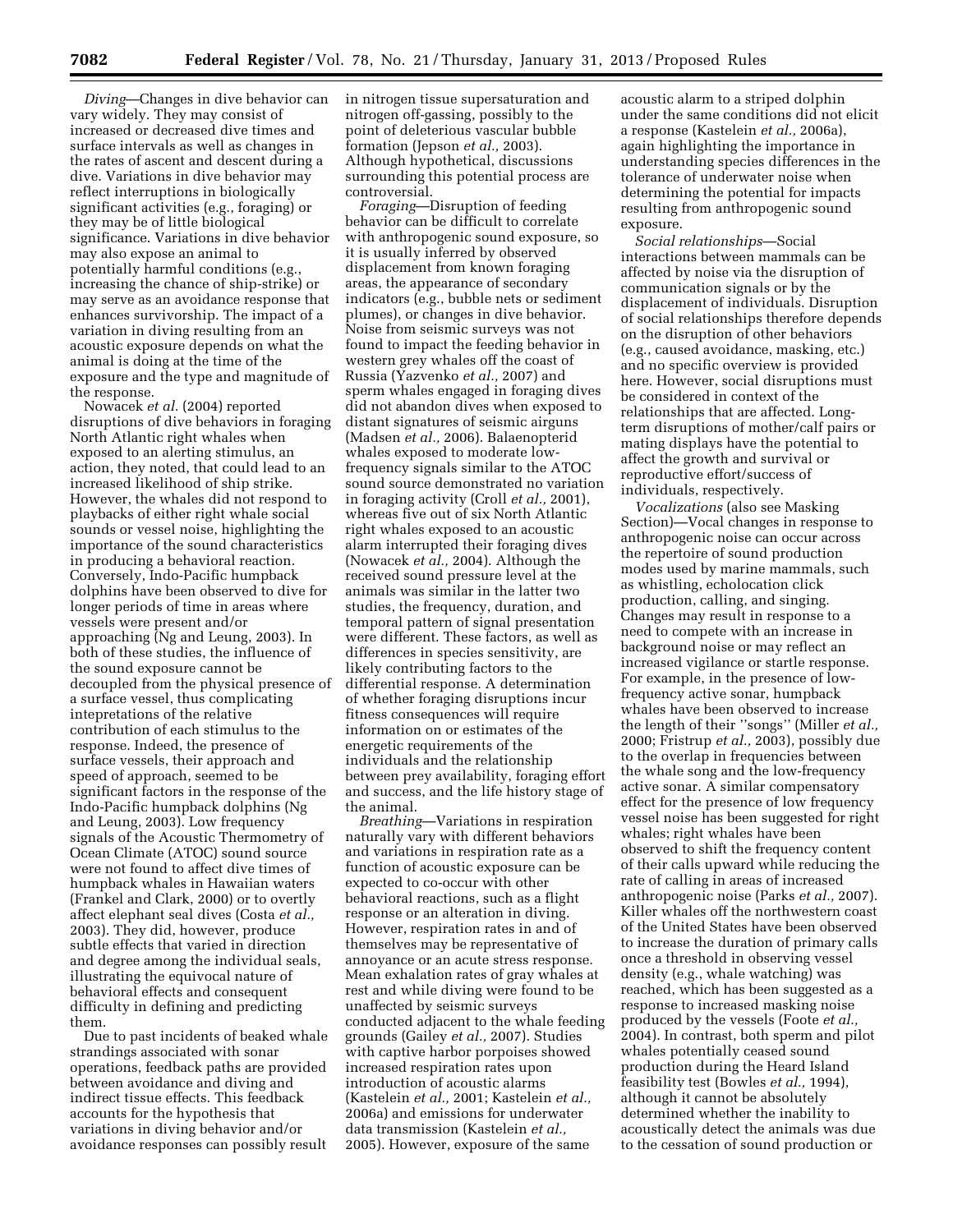the displacement of animals from the area.

*Avoidance*—Avoidance is the displacement of an individual from an area as a result of the presence of a sound. Richardson *et al.,* (1995) noted that avoidance reactions are the most obvious manifestations of disturbance in marine mammals. It is qualitatively different from the flight response, but also differs in the magnitude of the response (i.e., directed movement, rate of travel, etc.). Oftentimes avoidance is temporary, and animals return to the area once the noise has ceased. Longer term displacement is possible, however, which can lead to changes in abundance or distribution patterns of the species in the affected region if they do not become acclimated to the presence of the sound (Blackwell *et al.,* 2004; Bejder *et al.,* 2006; Teilmann *et al.,* 2006). Acute avoidance responses have been observed in captive porpoises and pinnipeds exposed to a number of different sound sources (Kastelein *et al.,*  2001; Finneran *et al.,* 2003; Kastelein *et al.,* 2006a; Kastelein *et al.,* 2006b). Short term avoidance of seismic surveys, low frequency emissions, and acoustic deterrants has also been noted in wild populations of odontocetes (Bowles *et al.,* 1994; Goold, 1996; 1998; Stone *et al.,* 2000; Morton and Symonds, 2002) and to some extent in mysticetes (Gailey *et al.,* 2007), while longer term or repetitive/chronic displacement for some dolphin groups and for manatees has been suggested to be due to the presence of chronic vessel noise (Haviland-Howell *et al.,* 2007; Miksis-Olds *et al.,* 2007).

Maybaum (1993) conducted sound playback experiments to assess the effects of MFAS on humpback whales in Hawaiian waters. Specifically, she exposed focal pods to sounds of a 3.3 kHz sonar pulse, a sonar frequency sweep from 3.1 to 3.6 kHz, and a control (blank) tape while monitoring behavior, movement, and underwater vocalizations. The two types of sonar signals (which both contained mid- and low-frequency components) differed in their effects on the humpback whales, but both resulted in avoidance behavior. The whales responded to the pulse by increasing their distance from the sound source and responded to the frequency sweep by increasing their swimming speeds and track linearity. In the Caribbean, sperm whales avoided exposure to mid-frequency submarine sonar pulses, in the range of 1000 Hz to 10,000 Hz (IWC 2005).

Kvadsheim *et al.,* (2007) conducted a controlled exposure experiment in which killer whales fitted with D-tags were exposed to mid-frequency active

sonar (Source A: a 1.0 second upsweep 209 dB @ 1–2 kHz every 10 seconds for 10 minutes; Source B: with a 1.0 second upsweep 197 dB @ 6–7 kHz every 10 seconds for 10 minutes). When exposed to Source A, a tagged whale and the group it was traveling with did not appear to avoid the source. When exposed to Source B, the tagged whales along with other whales that had been carousel feeding, ceased feeding during the approach of the sonar and moved rapidly away from the source. When exposed to Source B, Kvadsheim and his co-workers reported that a tagged killer whale seemed to try to avoid further exposure to the sound field by the following behaviors: Immediately swimming away (horizontally) from the source of the sound; engaging in a series of erratic and frequently deep dives that seemed to take it below the sound field; or swimming away while engaged in a series of erratic and frequently deep dives. Although the sample sizes in this study are too small to support statistical analysis, the behavioral responses of the orcas were consistent with the results of other studies.

In 2007, the first in a series of behavioral response studies conducted by NMFS and other scientists showed one beaked whale (*Mesoplodon densirostris*) responding to an MFAS playback. The BRS–07 cruise report indicates that the playback began when the tagged beaked whale was vocalizing at depth (at the deepest part of a typical feeding dive), following a previous control with no sound exposure. The whale appeared to stop clicking significantly earlier than usual, when exposed to mid-frequency signals in the 130–140 dB (rms) received level range. After a few more minutes of the playback, when the received level reached a maximum of 140–150 dB, the whale ascended on the slow side of normal ascent rates with a longer than normal ascent, at which point the exposure was terminated. The results are from a single experiment and that a greater sample size is needed before robust and definitive conclusions can be drawn.

Studies on the Atlantic Undersea Test and Evaluation Center instrumented range in the Bahamas have shown that some Blainville's beaked whales may be resident during all or part of the year in the area, and that individuals may move off of the range for several days during and following a sonar event. However, animals are thought to continue feeding at short distances (a few kilometers) from the range out of the louder sound fields (less than  $157$  dB re  $1 \mu Pa$ ) (McCarthy *et al.,* 2011; Tyack *et al.,*  2011). With these studies, there are now

statistically strong data suggesting that beaked whales tend to avoid both actual naval mid-frequency sonar in real antisubmarine training scenarios as well as sonar-like signals and other signals used during controlled sound exposure studies in the same area.

Results from a 2007–2008 study conducted near the Bahamas showed a change in diving behavior of an adult Blainville's beaked whale to playback of mid-frequency source and predator sounds (Boyd *et al.,* 2008; Tyack *et al.,*  2011). Reaction to mid-frequency sounds included premature cessation of clicking and termination of a foraging dive, and a slower ascent rate to the surface. Preliminary results from a similar behavioral response study in southern California waters have been presented for the 2010–2011 field season (Southall *et al.* 2011). Cuvier's beaked whale responses suggested particular sensitivity to sound exposure as consistent with results for Blainville's beaked whale. Similarly, beaked whales exposed to sonar during British training exercises stopped foraging (DSTL 2007), and preliminary results of controlled playback of sonar may indicate feeding/ foraging disruption of killer whales and sperm whales (Miller *et al.* 2011).

*Orientation*—A shift in an animal's resting state or an attentional change via an orienting response represent behaviors that would be considered mild disruptions if occurring alone. As previously mentioned, the responses may co-occur with other behaviors; for instance, an animal may initially orient toward a sound source, and then move away from it. Thus, any orienting response should be considered in context of other reactions that may occur.

There are few empirical studies of avoidance responses of free-living cetaceans to mid-frequency sonars. Much more information is available on the avoidance responses of free-living cetaceans to other acoustic sources, such as seismic airguns and low frequency tactical sonar, than midfrequency active sonar.

## *Behavioral Responses (Southall et al. (2007))*

Southall *et al.,* (2007) reports the results of the efforts of a panel of experts in acoustic research from behavioral, physiological, and physical disciplines that convened and reviewed the available literature on marine mammal hearing and physiological and behavioral responses to human-made sound with the goal of proposing exposure criteria for certain effects. This peer-reviewed compilation of literature is very valuable, though Southall *et al.*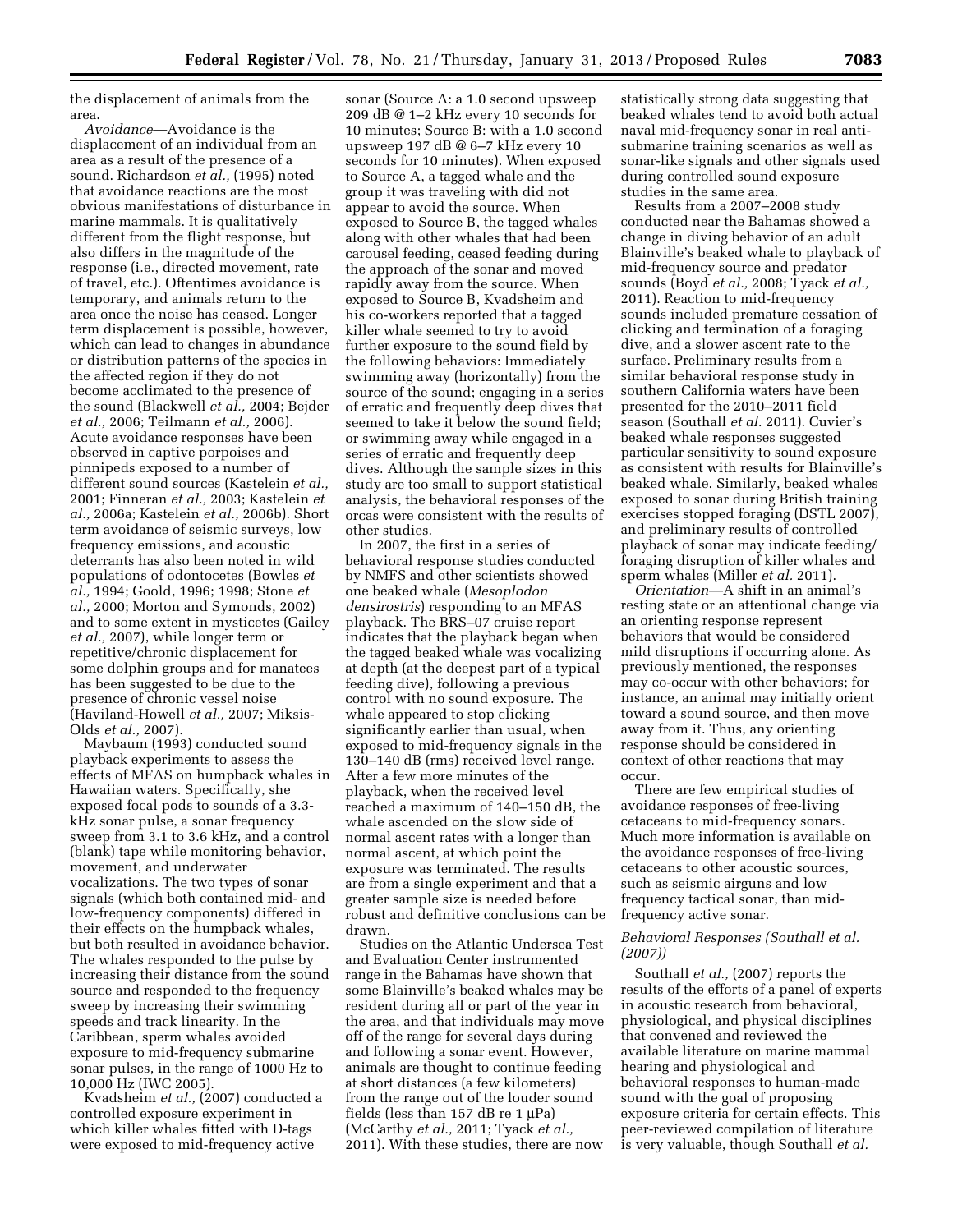(2007) note that not all data are equal, some have poor statistical power, insufficient controls, and/or limited information on received levels, background noise, and other potentially important contextual variables—such data were reviewed and sometimes used for qualitative illustration but were not included in the quantitative analysis for the criteria recommendations. All of the studies considered, however, contain an estimate of the received sound level when the animal exhibited the indicated response.

In the Southall *et al.,* (2007) publication, for the purposes of analyzing responses of marine mammals to anthropogenic sound and developing critieria, the authors differentiate between single pulse sounds, multiple pulse sounds, and non-pulse sounds. Sonar and other active acoustic sources are considered a non-pulse sound. Southall *et al.*, (2007) summarize the studies associated with low-frequency, mid-frequency, and high-frequency cetacean and pinniped responses to non-pulse sounds, based strictly on received level, in Appendix C of their article (incorporated by reference and summarized in the three paragraphs below).

The studies that address responses of low frequency cetaceans to non-pulse sounds include data gathered in the field and related to several types of sound sources (of varying similarity to sonar and other active acoustic sources) including: vessel noise, drilling and machinery playback, low-frequency Msequences (sine wave with multiple phase reversals) playback, tactical lowfrequency active sonar playback, drill ships, Acoustic Thermometry of Ocean Climate (ATOC) source, and non-pulse playbacks. These studies generally indicate no (or very limited) responses to received levels in the 90 to 120 dB  $re: 1 \mu Pa$  range and an increasing likelihood of avoidance and other behavioral effects in the 120 to 160 dB range. As mentioned earlier, though, contextual variables play a very important role in the reported responses and the severity of effects are not linear when compared to received level. Also, few of the laboratory or field datasets had common conditions, behavioral contexts or sound sources, so it is not surprising that responses differ.

The studies that address responses of mid-frequency cetaceans to non-pulse sounds include data gathered both in the field and the laboratory and related to several different sound sources (of varying similarity to sonar and other active acoustic sources) including: pingers, drilling playbacks, ship and ice-breaking noise, vessel noise,

Acoustic Harassment Devices (AHDs), Acoustic Deterrent Devices (ADDs), MFAS, and non-pulse bands and tones. Southall *et al.* (2007) were unable to come to a clear conclusion regarding the results of these studies. In some cases, animals in the field showed significant responses to received levels between 90 and 120 dB, while in other cases these responses were not seen in the 120 to 150 dB range. The disparity in results was likely due to contextual variation and the differences between the results in the field and laboratory data (animals typically responded at lower levels in the field).

The studies that address responses of high frequency cetaceans to non-pulse sounds include data gathered both in the field and the laboratory and related to several different sound sources (of varying similarity to sonar and other active acoustic sources) including: pingers, AHDs, and various laboratory non-pulse sounds. All of these data were collected from harbor porpoises. Southall *et al.* (2007) concluded that the existing data indicate that harbor porpoises are likely sensitive to a wide range of anthropogenic sounds at low received levels (∼90–120 dB), at least for initial exposures. All recorded exposures above 140 dB induced profound and sustained avoidance behavior in wild harbor porpoises (Southall *et al.,* 2007). Rapid habituation was noted in some but not all studies. There is no data to indicate whether other high frequency cetaceans are as sensitive to anthropogenic sound as harbor porpoises are.

The studies that address the responses of pinnipeds in water to non-pulse sounds include data gathered both in the field and the laboratory and related to several different sound sources (of varying similarity to sonar and other active acoustic sources) including: AHDs, ATOC, various non-pulse sounds used in underwater data communication; underwater drilling, and construction noise. Few studies exist with enough information to include them in the analysis. The limited data suggested that exposures to non-pulse sounds between 90 and 140 dB generally do not result in strong behavioral responses in pinnipeds in water, but no data exist at higher received levels.

In addition to summarizing the available data, the authors of Southall *et al.* (2007) developed a severity scaling system with the intent of ultimately being able to assign some level of biological significance to a response. Following is a summary of their scoring system, a comprehensive list of the

behaviors associated with each score may be found in the report:

• 0–3 (Minor and/or brief behaviors) includes, but is not limited to: no response; minor changes in speed or locomotion (but with no avoidance); individual alert behavior; minor cessation in vocal behavior; minor changes in response to trained behaviors (in laboratory).

• 4–6 (Behaviors with higher potential to affect foraging, reproduction, or survival) includes, but is not limited to: moderate changes in speed, direction, or dive profile; brief shift in group distribution; prolonged cessation or modification of vocal behavior (duration > duration of sound), minor or moderate individual and/or group avoidance of sound; brief cessation of reproductive behavior; or refusal to initiate trained tasks (in laboratory).

• 7–9 (Behaviors considered likely to affect the aforementioned vital rates) includes, but is not limited to: extensive of prolonged aggressive behavior; moderate, prolonged or significant separation of females and dependent offspring with disruption of acoustic reunion mechanisms; long-term avoidance of an area; outright panic, stampede, stranding; threatening or attacking sound source (in laboratory).

## *Potential Effects of Behavioral Disturbance*

The different ways that marine mammals respond to sound are sometimes indicators of the ultimate effect that exposure to a given stimulus will have on the well-being (survival, reproduction, etc.) of an animal. There is little marine mammal data quantitatively relating the exposure of marine mammals to sound to effects on reproduction or survival, though data exists for terrestrial species to which we can draw comparisons for marine mammals.

Attention is the cognitive process of selectively concentrating on one aspect of an animal's environment while ignoring other things (Posner, 1994). Because animals (including humans) have limited cognitive resources, there is a limit to how much sensory information they can process at any time. The phenomenon called ''attentional capture'' occurs when a stimulus (usually a stimulus that an animal is not concentrating on or attending to) ''captures'' an animal's attention. This shift in attention can occur consciously or unconsciously (for example, when an animal hears sounds that it associates with the approach of a predator) and the shift in attention can be sudden (Dukas, 2002; van Rij, 2007).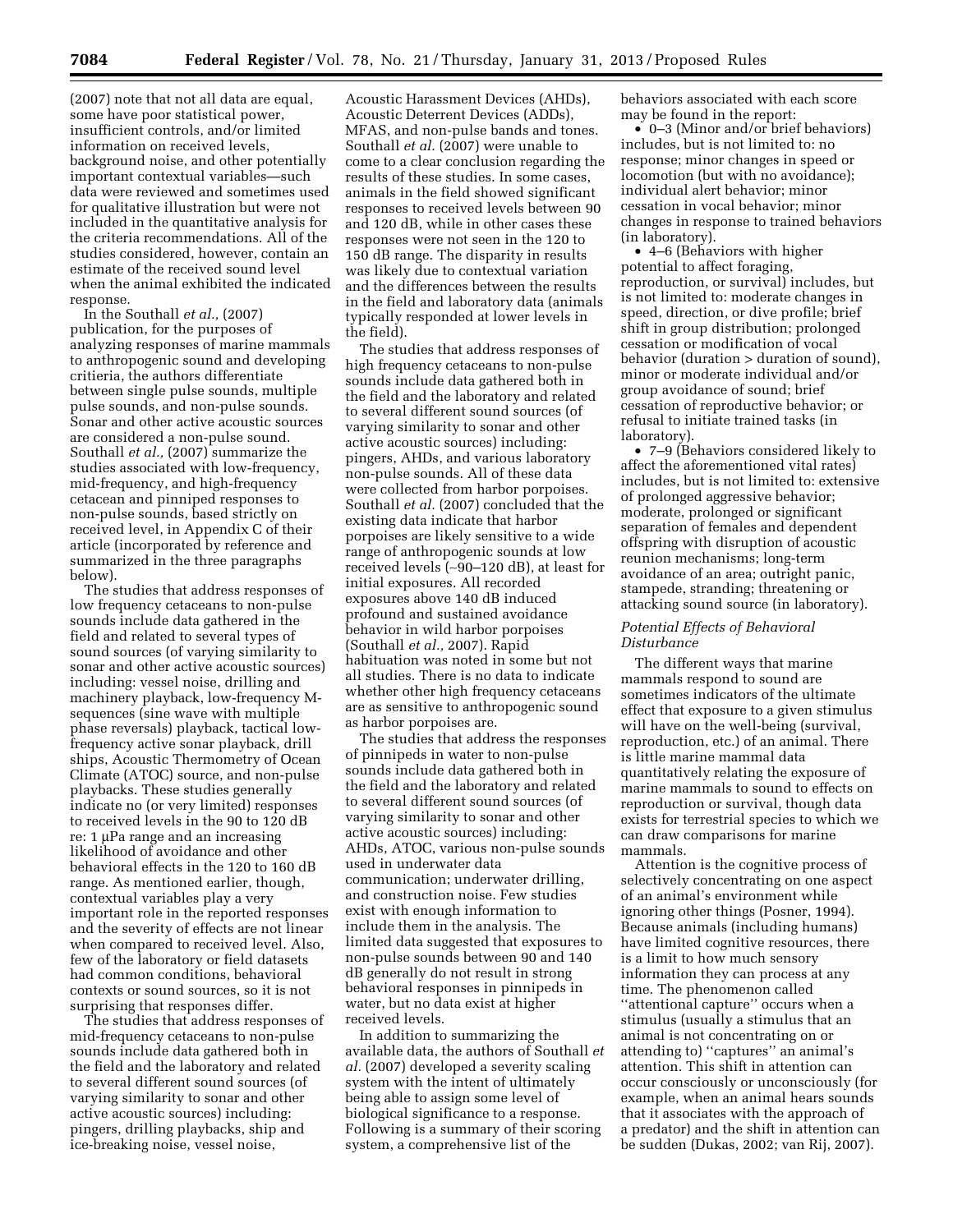Once a stimulus has captured an animal's attention, the animal can respond by ignoring the stimulus, assuming a ''watch and wait'' posture, or treat the stimulus as a disturbance and respond accordingly, which includes scanning for the source of the stimulus or ''vigilance'' (Cowlishaw *et al.,* 2004).

Vigilance is normally an adaptive behavior that helps animals determine the presence or absence of predators, assess their distance from conspecifics, or to attend cues from prey (Bednekoff and Lima, 1998; Treves, 2000). Despite those benefits, however, vigilance has a cost of time: when animals focus their attention on specific environmental cues, they are not attending to other activities such as foraging. These costs have been documented best in foraging animals, where vigilance has been shown to substantially reduce feeding rates (Saino, 1994; Beauchamp and Livoreil, 1997; Fritz *et al.,* 2002).

Animals will spend more time being vigilant, which may translate to less time foraging or resting, when disturbance stimuli approach them more directly, remain at closer distances, have a greater group size (for example, multiple surface vessels), or when they co-occur with times that an animal perceives increased risk (for example, when they are giving birth or accompanied by a calf). Most of the published literature, however, suggests that direct approaches will increase the amount of time animals will dedicate to being vigilant. For example, bighorn sheep and Dall's sheep dedicated more time being vigilant, and less time resting or foraging, when aircraft made direct approaches over them (Frid, 2001; Stockwell *et al.,* 1991).

Several authors have established that long-term and intense disturbance stimuli can cause population declines by reducing the body condition of individuals that have been disturbed, followed by reduced reproductive success, reduced survival, or both (Daan *et al.,* 1996; Madsen, 1994; White, 1983). For example, Madsen (1994) reported that pink-footed geese in undisturbed habitat gained body mass and had about a 46-percent reproductive success rate compared with geese in disturbed habitat (being consistently scared off the fields on which they were foraging) which did not gain mass and had a 17 percent reproductive success rate. Similar reductions in reproductive success have been reported for mule deer (Odocoileus hemionus) disturbed by all-terrain vehicles (Yarmoloy *et al.,*  1988), caribou disturbed by seismic exploration blasts (Bradshaw *et al.,*  1998), caribou disturbed by lowelevation jet fights (Luick *et al.,* 1996; Harrington and Veitch, 1992. Similarly, a study of elk that were disturbed experimentally by pedestrians concluded that the ratio of young to mothers was inversely related to disturbance rate (Phillips and Alldredge, 2000).

The primary mechanism by which increased vigilance and disturbance appear to affect the fitness of individual animals is by disrupting an animal's time budget and, as a result, reducing the time they might spend foraging and resting (which increases an animal's activity rate and energy demand). For example, a study of grizzly bears reported that bears disturbed by hikers reduced their energy intake by an average of 12 kcal/minute  $(50.2 \times 10^3 \text{ kJ})$ minute), and spent energy fleeing or acting aggressively toward hikers (White *et al.* 1999). Alternately, Ridgway *et al.*  (2006) reported that increased vigilance in bottlenose dolphins exposed to sound over a 5-day period did not cause any sleep deprivation or stress effects such as changes in cortisol or epinephrine levels.

On a related note, many animals perform vital functions, such as feeding, resting, traveling, and socializing, on a diel cycle (24-hour cycle). Substantive behavioral reactions to noise exposure (such as disruption of critical life functions, displacement, or avoidance of important habitat) are more likely to be significant if they last more than one diel cycle or recur on subsequent days (Southall *et al.,* 2007). Consequently, a behavioral response lasting less than one day and not recurring on subsequent days is not considered particularly severe unless it could directly affect reproduction or survival (Southall *et al.,* 2007).

In response to the National Research Council of the National Academies (2005) review, the Office of Naval Research founded a working group to formalize the Population Consequences of Acoustic Disturbance (PCAD) framework. The PCAD model connects observable data through a series of transfer functions using a case study approach. The long-term goal is to improve the understanding of how effects of sound on marine mammals transfer between behavior and life functions and between life functions and vital rates of individuals. Then, this understanding of how disturbance can affect the vital rates of individuals will facilitate the further assessment of the population level effects of anthropogenic sound on marine mammals by providing a quantitative approach to evaluate effects and the relationship between takes and possible

changes to adult survival and/or annual recruitment.

#### **Stranding and Mortality**

When a live or dead marine mammal swims or floats onto shore and becomes ''beached'' or incapable of returning to sea, the event is termed a ''stranding'' (Geraci *et al.,* 1999; Perrin and Geraci, 2002; Geraci and Lounsbury, 2005; NMFS, 2007). The legal definition for a stranding within the United States is that (A) ''a marine mammal is dead and is (i) on a beach or shore of the United States; or (ii) in waters under the jurisdiction of the United States (including any navigable waters); or (B) a marine mammal is alive and is (i) on a beach or shore of the United States and is unable to return to the water; (ii) on a beach or shore of the United States and, although able to return to the water, is in need of apparent medical attention; or (iii) in the waters under the jurisdiction of the United States (including any navigable waters), but is unable to return to its natural habitat under its own power or without assistance.'' (16 U.S.C. 1421h).

Marine mammals are known to strand for a variety of reasons, such as infectious agents, biotoxicosis, starvation, fishery interaction, ship strike, unusual oceanographic or weather events, sound exposure, or combinations of these stressors sustained concurrently or in series. However, the cause or causes of most stranding are unknown (Geraci *et al.,*  1976; Eaton, 1979, Odell *et al.,* 1980; Best, 1982). Numerous studies suggest that the physiology, behavior, habitat relationships, age, or condition of cetaceans may cause them to strand or might pre-dispose them to strand when exposed to another phenomenon. These suggestions are consistent with the conclusions of numerous other studies that have demonstrated that combinations of dissimilar stressors commonly combine to kill an animal or dramatically reduce its fitness, even though one exposure without the other does not produce the same result (Chroussos, 2000; Creel, 2005; DeVries *et al.,* 2003; Fair and Becker, 2000; Foley *et al.,* 2001; Moberg, 2000; Relyea, 2005a; 2005b, Romero, 2004; Sih *et al.,*  2004). For reference, between 2001– 2009, there was an annual average of approximately 1,400 cetacean strandings and 4,300 pinniped strandings along the coasts of the continental United States and Alaska (NMFS, 2011).

Several sources have published lists of mass stranding events of cetaceans during attempts to identify relationships between those stranding events and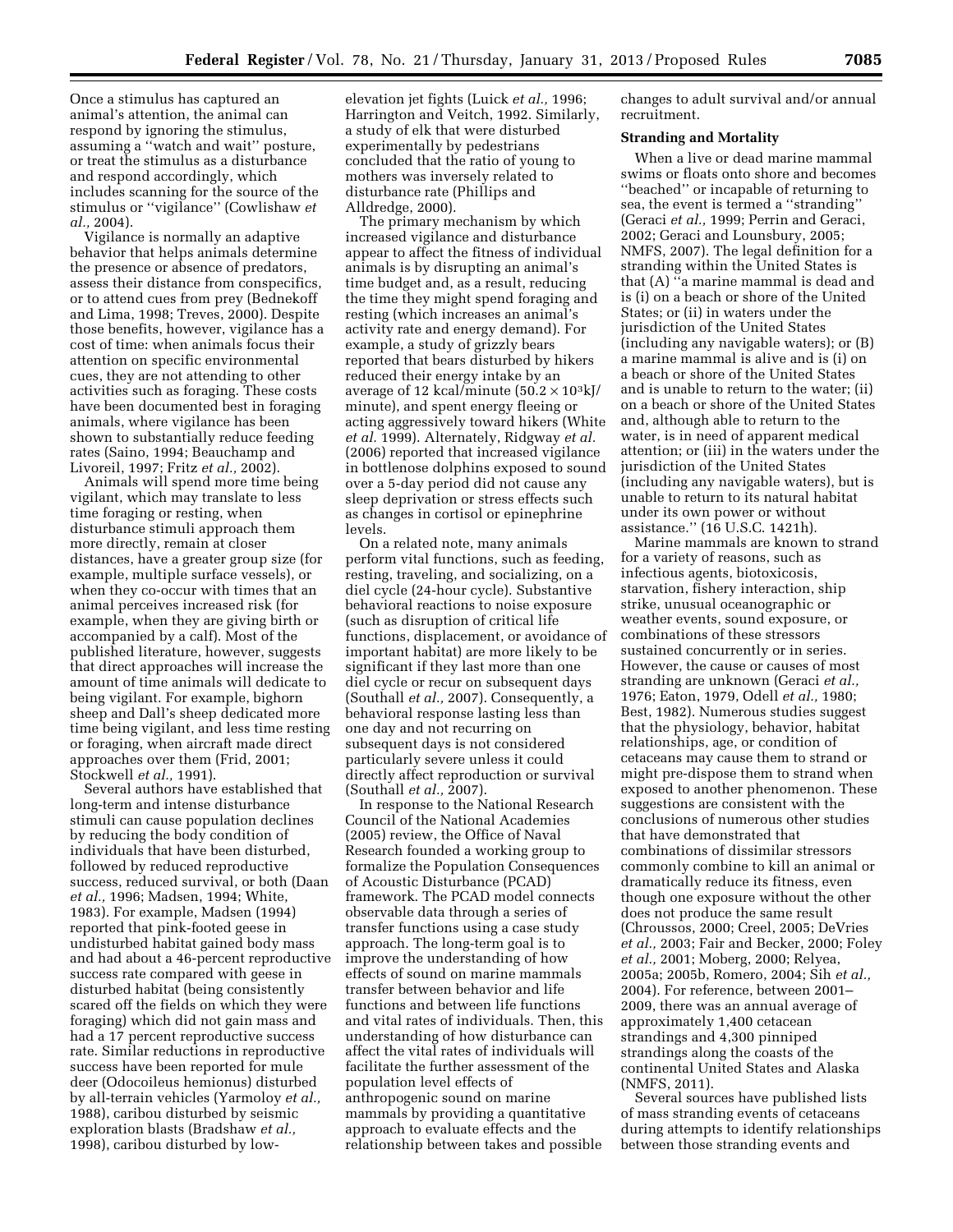military sonar (Hildebrand, 2004; IWC, 2005; Taylor *et al.,* 2004). For example, based on a review of stranding records between 1960 and 1995, the International Whaling Commission (2005) identified ten mass stranding events of Cuvier's beaked whales had been reported and one mass stranding of four Baird's beaked whale. The IWC concluded that, out of eight stranding events reported from the mid-1980s to the summer of 2003, seven had been coincident with the use of tactical midfrequency sonar, one of those seven had been associated with the use of tactical low-frequency sonar, and the remaining stranding event had been associated with the use of seismic airguns.

Most of the stranding events reviewed by the International Whaling Commission involved beaked whales. A mass stranding of Cuvier's beaked whales in the eastern Mediterranean Sea occurred in 1996 (Franzis, 1998) and mass stranding events involving Gervais' beaked whales, Blainville's beaked whales, and Cuvier's beaked whales occurred off the coast of the Canary Islands in the late 1980s (Simmonds and Lopez-Jurado, 1991). The stranding events that occurred in the Canary Islands and Kyparissiakos Gulf in the late 1990s and the Bahamas in 2000 have been the most intensivelystudied mass stranding events and have been associated with naval maneuvers involving the use of tactical sonar.

Between 1960 and 2006, 48 strandings (68 percent) involved beaked whales, 3 (4 percent) involved dolphins, and 14 (20 percent) involved whale species. Cuvier's beaked whales were involved in the greatest number of these events (48 or 68 percent), followed by sperm whales (7 or 10 percent), and Blainville's and Gervais' beaked whales (4 each or 6 percent). Naval activities (not just activities conducted by the U.S. Navy) that might have involved active sonar are reported to have coincided with 9 (13 percent) or 10 (14 percent) of those stranding events. Between the mid-1980s and 2003 (the period reported by the International Whaling Commission), we identified reports of 44 mass cetacean stranding events of which at least seven were coincident with naval exercises that were using mid-frequency sonar.

# *Strandings Associated With Impulse Sound*

During a Navy training event on March 4, 2011 at the Silver Strand Training Complex in San Diego, California, three or possibly four dolphins were killed in an explosion. During an underwater detonation training event, a pod of 100 to 150 long-

beaked common dolphins were observed moving towards the 700-yd (640.1–m) exclusion zone around the explosive charge, monitored by personnel in a safety boat and participants in a dive boat. Approximately 5 minutes remained on a time-delay fuse connected to a single 8.76 lb. (3.97 kg) explosive charge (C– 4 and detonation cord). Although the dive boat was placed between the pod and the explosive in an effort to guide the dolphins away from the area, that effort was unsuccessful and three longbeaked common dolphins near the explosion died. In addition to the three dolphins found dead on March 4, the remains of a fourth dolphin were discovered on March 7, 2011 near Ocean Beach, California (3 days later and approximately 11.8 mi. [19 km] from Silver Strand where the training event occurred), which might also have been related to this event. Association of the fourth stranding with the training event is uncertain because dolphins strand on a regular basis in the San Diego area. Details such as the dolphins' depth and distance from the explosive at the time of the detonation could not be estimated from the 250 yd (228.6 m) standoff point of the observers in the dive boat or the safety boat.

These dolphin mortalities are the only known occurrence of a U.S. Navy training or testing event involving impulse energy (underwater detonation) that caused mortality or injury to a marine mammal. Despite this being a rare occurrence, the Navy has reviewed training requirements, safety procedures, and possible mitigation measures and implemented changes to reduce the potential for this to occur in the future. Discussions of procedures associated with these and other training and testing events are presented in the Mitigation section.

## *Strandings Associated With MFAS*

Over the past 16 years, there have been five stranding events coincident with military mid-frequency sonar use in which exposure to sonar is believed to have been a contributing factor: Greece (1996); the Bahamas (2000); Madeira (2000); Canary Islands (2002); and Spain (2006). Additionally, during the 2004 Rim of the Pacific (RIMPAC) exercises, between 150 and 200 usually pelagic melon-headed whales occupied the shallow waters of Hanalei Bay, Kaua'i, Hawaii for over 28 hours. NMFS determined that MFAS was a plausible, if not likely, contributing factor in what may have been a confluence of events that led to the stranding. A number of other stranding events coincident with the operation of mid-frequency sonar

including the death of beaked whales or other species (minke whales, dwarf sperm whales, pilot whales) have been reported; however, the majority have not been investigated to the degree necessary to determine the cause of the stranding and only one of these stranding events, the Bahamas (2000), was associated with exercises conducted by the U.S. Navy.

#### **Greece (1996)**

Twelve Cuvier's beaked whales stranded atypically (in both time and space) along a 38.2-kilometer strand of the coast of the Kyparissiakos Gulf on May 12 and 13, 1996 (Frantzis, 1998). From May 11 through May 15, the NATO research vessel *Alliance* was conducting sonar tests with signals of 600 Hz and 3 kHz and source levels of 228 and 226 dB re: 1µPa, respectively (D'Amico and Verboom, 1998; D'Spain *et al.,* 2006). The timing and the location of the testing encompassed the time and location of the whale strandings (Frantzis, 1998).

Necropsies of eight of the animals were performed but were limited to basic external examination and sampling of stomach contents, blood, and skin. No ears or organs were collected, and no histological samples were preserved. No apparent abnormalities or wounds were found (Frantzis, 2004). Examination of photos of the animals, taken soon after their death, revealed that the eyes of at least four of the individuals were bleeding. Photos were taken soon after their death (Frantzis, 2004). Stomach contents contained the flesh of cephalopods, indicating that feeding had recently taken place (Frantzis, 1998).

All available information regarding the conditions associated with this stranding event were compiled, and many potential causes were examined including major pollution events, prominent tectonic activity, unusual physical or meteorological events, magnetic anomalies, epizootics, and conventional military activities (International Council for the Exploration of the Sea, 2005a). However, none of these potential causes coincided in time or space with the mass stranding, or could explain its characteristics (International Council for the Exploration of the Sea, 2005a). The robust condition of the animals, plus the recent stomach contents, is inconsistent with pathogenic causes (Frantzis, 2004). In addition, environmental causes can be ruled out as there were no unusual environmental circumstances or events before or during this time period and within the general proximity (Frantzis, 2004).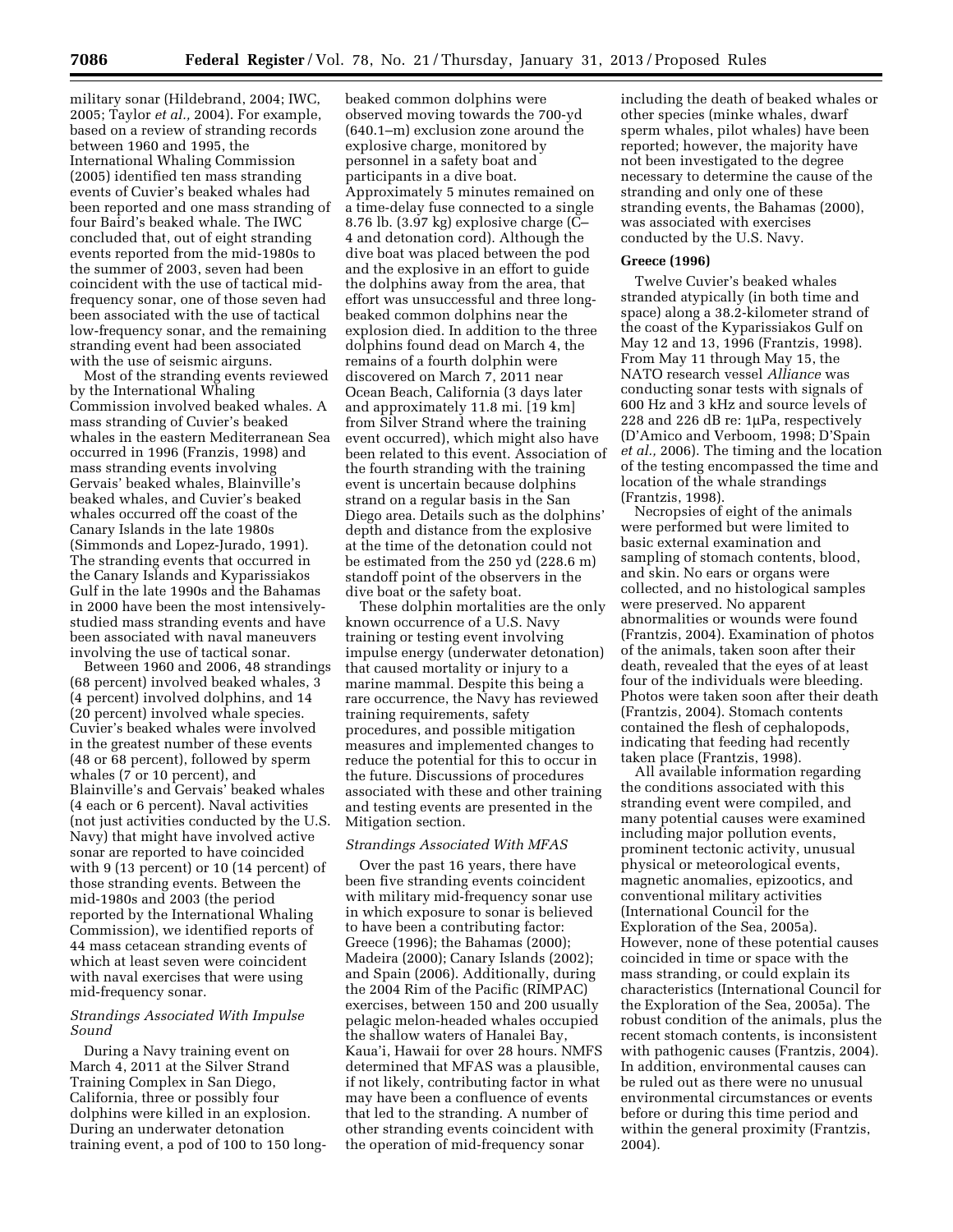Because of the rarity of this mass stranding of Cuvier's beaked whales in the Kyparissiakos Gulf (first one in history), the probability for the two events (the military exercises and the strandings) to coincide in time and location, while being independent of each other, was extremely low (Frantzis, 1998). However, because full necropsies had not been conducted, and no abnormalities were noted, the cause of the strandings could not be precisely determined (Cox *et al.,* 2006). A Bioacoustics Panel convened by NATO concluded that the evidence available did not allow them to accept or reject sonar exposures as a causal agent in these stranding events. The analysis of this stranding event provided support for, but no clear evidence for, the causeand-effect relationship of tactical sonar training activities and beaked whale strandings (Cox *et al.,* 2006).

# **Bahamas (2000)**

NMFS and the Navy prepared a joint report addressing the multi-species stranding in the Bahamas in 2000, which took place within 24 hours of U.S. Navy ships using MFAS as they passed through the Northeast and Northwest Providence Channels on March 15–16, 2000. The ships, which operated both AN/SQS–53C and AN/ SQS–56, moved through the channel while emitting sonar pings approximately every 24 seconds. Of the 17 cetaceans that stranded over a 36-hr period (Cuvier's beaked whales, Blainville's beaked whales, Minke whales, and a spotted dolphin), seven animals died on the beach (5 Cuvier's beaked whales, 1 Blainville's beaked whale, and the spotted dolphin), while the other 10 were returned to the water alive (though their ultimate fate is unknown). As discussed in the Bahamas report (DOC/DON, 2001), there is no likely association between the minke whale and spotted dolphin strandings and the operation of MFAS.

Necropsies were performed on five of the stranded beaked whales. All five necropsied beaked whales were in good body condition, showing no signs of infection, disease, ship strike, blunt trauma, or fishery related injuries, and three still had food remains in their stomachs. Auditory structural damage was discovered in four of the whales, specifically bloody effusions or hemorrhaging around the ears. Bilateral intracochlear and unilateral temporal region subarachnoid hemorrhage, with blood clots in the lateral ventricles, were found in two of the whales. Three of the whales had small hemorrhages in their acoustic fats (located along the jaw and in the melon).

A comprehensive investigation was conducted and all possible causes of the stranding event were considered, whether they seemed likely at the outset or not. Based on the way in which the strandings coincided with ongoing naval activity involving tactical MFAS use, in terms of both time and geography, the nature of the physiological effects experienced by the dead animals, and the absence of any other acoustic sources, the investigation team concluded that MFAS aboard U.S. Navy ships that were in use during the sonar exercise in question were the most plausible source of this acoustic or impulse trauma to beaked whales. This sound source was active in a complex environment that included the presence of a surface duct, unusual and steep bathymetry, a constricted channel with limited egress, intensive use of multiple, active sonar units over an extended period of time, and the presence of beaked whales that appear to be sensitive to the frequencies produced by these sonars. The investigation team concluded that the cause of this stranding event was the confluence of the Navy MFAS and these contributory factors working together, and further recommended that the Navy avoid operating MFAS in situations where these five factors would be likely to occur. This report does not conclude that all five of these factors must be present for a stranding to occur, nor that beaked whales are the only species that could potentially be affected by the confluence of the other factors. Based on this, NMFS believes that the operation of MFAS in situations where surface ducts exist, or in marine environments defined by steep bathymetry and/or constricted channels may increase the likelihood of producing a sound field with the potential to cause cetaceans (especially beaked whales) to strand, and therefore, suggests the need for increased vigilance while operating MFAS in these areas, especially when beaked whales (or potentially other deep divers) are likely present.

## **Madeira, Spain (2000)**

From May 10–14, 2000, three Cuvier's beaked whales were found atypically stranded on two islands in the Madeira archipelago, Portugal (Cox *et al.,* 2006). A fourth animal was reported floating in the Madeiran waters by fisherman but did not come ashore (Woods Hole Oceanographic Institution, 2005). Joint NATO amphibious training peacekeeping exercises involving participants from 17 countries 80 warships, took place in Portugal during May 2–15, 2000.

The bodies of the three stranded whales were examined post mortem (Woods Hole Oceanographic Institution, 2005), though only one of the stranded whales was fresh enough (24 hours after stranding) to be necropsied (Cox *et al.,*  2006). Results from the necropsy revealed evidence of hemorrhage and congestion in the right lung and both kidneys (Cox *et al.,* 2006). There was also evidence of intercochlear and intracranial hemorrhage similar to that which was observed in the whales that stranded in the Bahamas event (Cox *et al.,* 2006). There were no signs of blunt trauma, and no major fractures (Woods Hole Oceanographic Institution, 2005). The cranial sinuses and airways were found to be clear with little or no fluid deposition, which may indicate good preservation of tissues (Woods Hole Oceanographic Institution, 2005).

Several observations on the Madeira stranded beaked whales, such as the pattern of injury to the auditory system, are the same as those observed in the Bahamas strandings. Blood in and around the eyes, kidney lesions, pleural hemorrhages, and congestion in the lungs are particularly consistent with the pathologies from the whales stranded in the Bahamas, and are consistent with stress and pressure related trauma. The similarities in pathology and stranding patterns between these two events suggest that a similar pressure event may have precipitated or contributed to the strandings at both sites (Woods Hole Oceanographic Institution, 2005).

Even though no definitive causal link can be made between the stranding event and naval exercises, certain conditions may have existed in the exercise area that, in their aggregate, may have contributed to the marine mammal strandings (Freitas, 2004): exercises were conducted in areas of at least 547 fathoms (1000 m) depth near a shoreline where there is a rapid change in bathymetry on the order of 547 to 3,281 fathoms (1000–6000 m) occurring a cross a relatively short horizontal distance (Freitas, 2004); multiple ships were operating around Madeira, though it is not known if MFA sonar was used, and the specifics of the sound sources used are unknown (Cox *et al.,* 2006, Freitas, 2004); and exercises took place in an area surrounded by landmasses separated by less than 35 nm (65 km) and at least 10 nm (19 km) in length, or in an embayment. Exercises involving multiple ships employing MFA near land may produce sound directed towards a channel or embayment that may cut off the lines of egress for marine mammals (Freitas, 2004).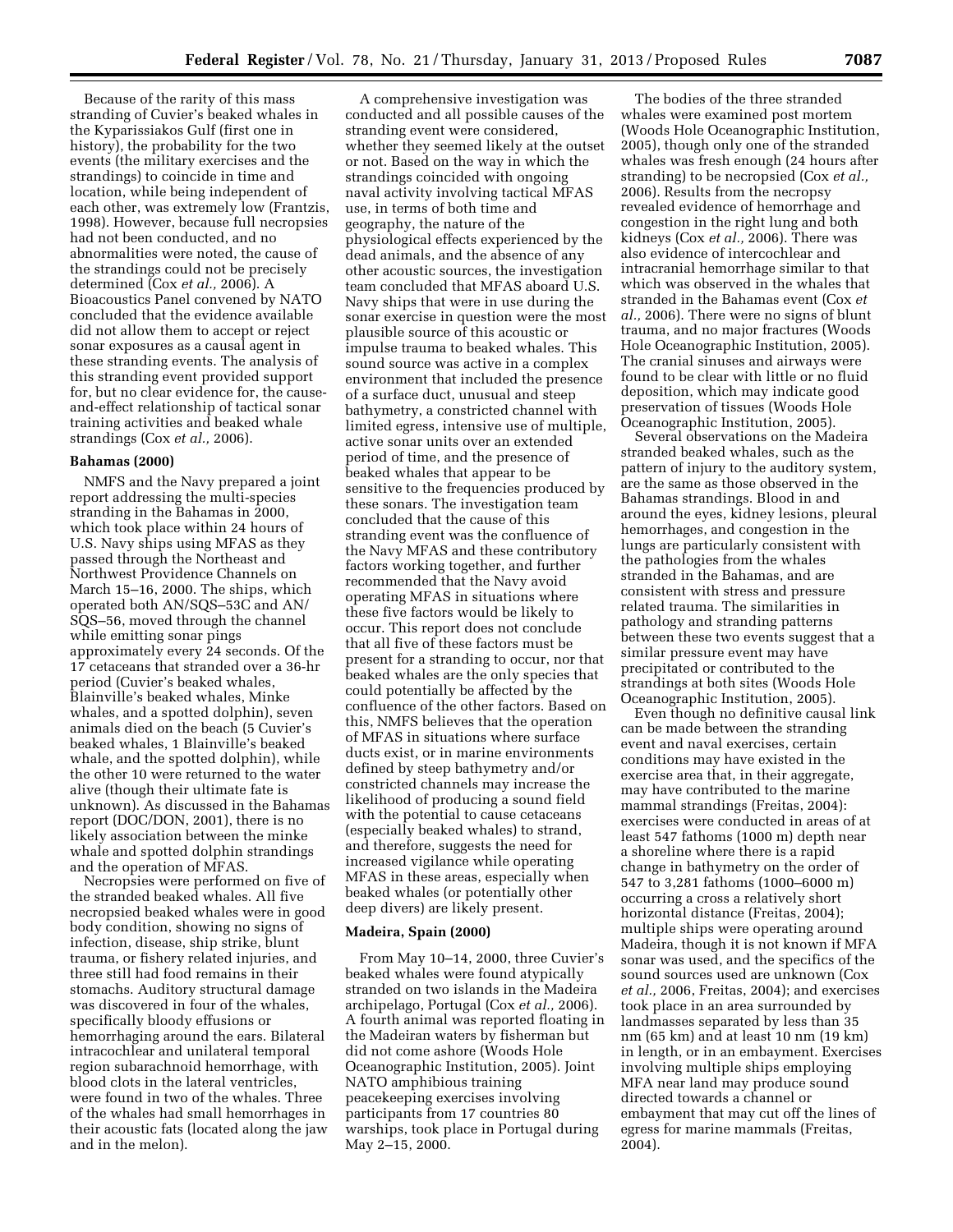## **Canary Islands, Spain (2002)**

The southeastern area within the Canary Islands is well known for aggregations of beaked whales due to its ocean depths of greater than 547 fathoms (1,000 m) within a few hundred meters of the coastline (Fernandez *et al.,*  2005). On September 24, 2002, 14 beaked whales were found stranded on Fuerteventura and Lanzarote Islands in the Canary Islands (International Council for Exploration of the Sea, 2005a). Seven whales died, while the remaining seven live whales were returned to deeper waters (Fernandez *et al.,* 2005). Four beaked whales were found stranded dead over the next 3 days either on the coast or floating offshore. These strandings occurred within near proximity of an international naval exercise that utilized MFAS and involved numerous surface warships and several submarines. Strandings began about 4 hours after the onset of MFA sonar activity (International Council for Exploration of the Sea, 2005a; Fernandez *et al.,* 2005).

Eight Cuvier's beaked whales, one Blainville's beaked whale, and one Gervais' beaked whale were necropsied, six of them within 12 hours of stranding (Fernandez *et al.,* 2005). No pathogenic bacteria were isolated from the carcasses (Jepson *et al.,* 2003). The animals displayed severe vascular congestion and hemorrhage especially around the tissues in the jaw, ears, brain, and kidneys, displaying marked disseminated microvascular hemorrhages associated with widespread fat emboli (Jepson *et al.,*  2003; International Council for Exploration of the Sea, 2005a). Several organs contained intravascular bubbles, although definitive evidence of gas embolism in vivo is difficult to determine after death (Jepson *et al.,*  2003). The livers of the necropsied animals were the most consistently affected organ, which contained macroscopic gas-filled cavities and had variable degrees of fibrotic encapsulation. In some animals, cavitary lesions had extensively replaced the normal tissue (Jepson *et al.,*  2003). Stomachs contained a large amount of fresh and undigested contents, suggesting a rapid onset of disease and death (Fernandez *et al.,*  2005). Head and neck lymph nodes were enlarged and congested, and parasites were found in the kidneys of all animals (Fernandez *et al.,* 2005).

The association of NATO MFAS use close in space and time to the beaked whale strandings, and the similarity between this stranding event and previous beaked whale mass strandings

coincident with sonar use, suggests that a similar scenario and causative mechanism of stranding may be shared between the events. Beaked whales stranded in this event demonstrated brain and auditory system injuries, hemorrhages, and congestion in multiple organs, similar to the pathological findings of the Bahamas and Madeira stranding events. In addition, the necropsy results of Canary Islands stranding event lead to the hypothesis that the presence of disseminated and widespread gas bubbles and fat emboli were indicative of nitrogen bubble formation, similar to what might be expected in decompression sickness (Jepson *et al.,*  2003; Fernández et al., 2005).

## **Hanalei Bay (2004)**

On July 3 and 4, 2004, approximately 150 to 200 melon-headed whales occupied the shallow waters of the Hanalei Bay, Kaua'i, Hawaii for over 28 hours. Attendees of a canoe blessing observed the animals entering the Bay in a single wave formation at 7 a.m. on July 3, 2004. The animals were observed moving back into the shore from the mouth of the Bay at 9 a.m. The usually pelagic animals milled in the shallow bay and were returned to deeper water with human assistance beginning at 9:30 a.m. on July 4, 2004, and were out of sight by 10:30 a.m.

Only one animal, a calf, was known to have died following this event. The animal was noted alive and alone in the Bay on the afternoon of July 4, 2004 and was found dead in the Bay the morning of July 5, 2004. A full necropsy, magnetic resonance imaging, and computerized tomography examination were performed on the calf to determine the manner and cause of death. The combination of imaging, necropsy and histological analyses found no evidence of infectious, internal traumatic, congenital, or toxic factors. Cause of death could not be definitively determined, but it is likely that maternal separation, poor nutritional condition, and dehydration contributed to the final demise of the animal. Although we do not know when the calf was separated from its mother, the animals' movement into the Bay and subsequent milling and re-grouping may have contributed to the separation or lack of nursing, especially if the maternal bond was weak or this was a primiparous calf.

Environmental factors, abiotic and biotic, were analyzed for any anomalous occurrences that would have contributed to the animals entering and remaining in Hanalei Bay. The Bay's bathymetry is similar to many other sites within the Hawaiian Island chain

and dissimilar to sites that have been associated with mass strandings in other parts of the U.S. The weather conditions appeared to be normal for that time of year with no fronts or other significant features noted. There was no evidence of unusual distribution, occurrence of predator or prey species, or unusual harmful algal blooms, although Mobley *et al.,* 2007 suggested that the full moon cycle that occurred at that time may have influenced a run of squid into the Bay. Weather patterns and bathymetry that have been associated with mass strandings elsewhere were not found to occur in this instance.

The Hanalei event was spatially and temporally correlated with RIMPAC. Official sonar training and tracking exercises in the Pacific Missile Range Facility (PMRF) warning area did not commence until approximately 8 a.m. on July 3 and were thus ruled out as a possible trigger for the initial movement into the Bay. However, six naval surface vessels transiting to the operational area on July 2 intermittently transmitted active sonar (for approximately 9 hours total from 1:15 p.m. to 12:30 a.m.) as they approached from the south. The potential for these transmissions to have triggered the whales' movement into Hanalei Bay was investigated. Analyses with the information available indicated that animals to the south and east of Kaua'i could have detected active sonar transmissions on July 2, and reached Hanalei Bay on or before 7 a.m. on July 3. However, data limitations regarding the position of the whales prior to their arrival in the Bay, the magnitude of sonar exposure, behavioral responses of melon-headed whales to acoustic stimuli, and other possible relevant factors preclude a conclusive finding regarding the role of sonar in triggering this event. Propagation modeling suggest that transmissions from sonar use during the July 3 exercise in the PMRF warning area may have been detectable at the mouth of the Bay. If the animals responded negatively to these signals, it may have contributed to their continued presence in the Bay. The U.S. Navy ceased all active sonar transmissions during exercises in this range on the afternoon of July 3. Subsequent to the cessation of sonar use, the animals were herded out of the Bay.

While causation of this stranding event may never be unequivocally determined, we consider the active sonar transmissions of July 2–3, 2004, a plausible, if not likely, contributing factor in what may have been a confluence of events. This conclusion is based on the following: (1) The evidently anomalous nature of the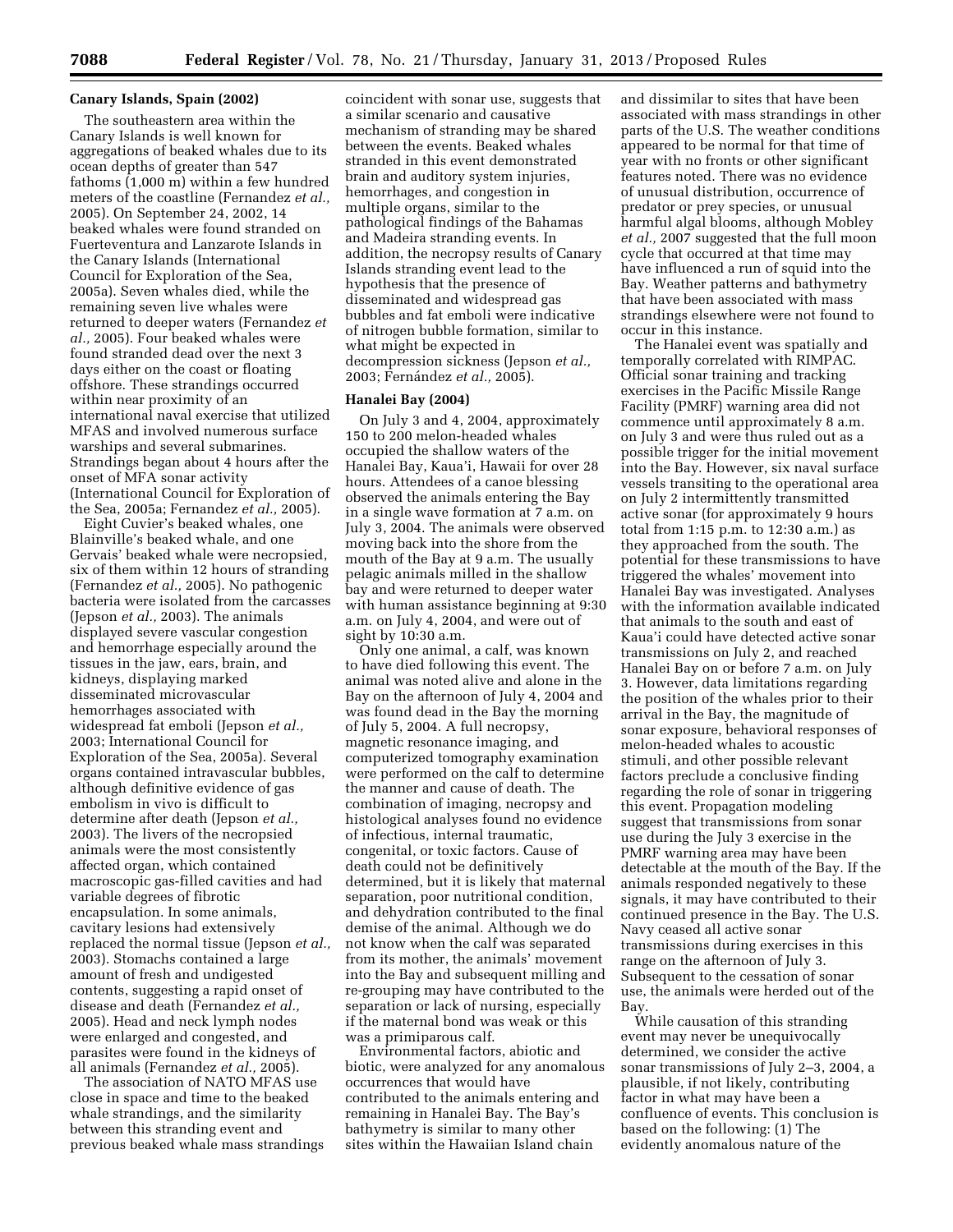stranding; (2) its close spatiotemporal correlation with wide-scale, sustained use of sonar systems previously associated with stranding of deep-diving marine mammals; (3) the directed movement of two groups of transmitting vessels toward the southeast and southwest coast of Kauai; (4) the results of acoustic propagation modeling and an analysis of possible animal transit times to the Bay; and (5) the absence of any other compelling causative explanation. The initiation and persistence of this event may have resulted from an interaction of biological and physical factors. The biological factors may have included the presence of an apparently uncommon, deep-diving cetacean species (and possibly an offshore, non-resident group), social interactions among the animals before or after they entered the Bay, and/or unknown predator or prey conditions. The physical factors may have included the presence of nearby deep water, multiple vessels transiting in a directed manner while transmitting active sonar over a sustained period, the presence of surface sound ducting conditions, and/or intermittent and random human interactions while the animals were in the Bay.

A separate event involving melonheaded whales and rough-toothed dolphins took place over the same period of time in the Northern Mariana Islands (Jefferson *et al.,* 2006), which is several thousand miles from Hawaii. Some 500 to 700 melon-headed whales came into Sasanhaya Bay on July 4, 2004 near the island of Rota and then left of their own accord after 5.5 hours; no known active sonar transmissions occurred in the vicinity of that event. The Rota incident led to scientific debate regarding what, if any, relationship the event had to the simultaneous events in Hawaii and whether they might be related by some common factor (e.g., there was a full moon on July 2, 2004 as well as during other melon-headed whale strandings and nearshore aggregations (Brownell *et al.,* 2009; Lignon *et al.,* 2007; Mobley *et al.,* 2007). Brownell *et al.* (2009) compared the two incidents, along with one other stranding incident at Nuka Hiva in French Polynesia and normal resting behaviors observed at Palmyra Island, in regard to physical features in the areas, melon-headed whale behavior, and lunar cycles. Brownell *et al.,* (2009) concluded that the rapid entry of the whales into Hanalei Bay, their movement into very shallow water far from the 100-m contour, their milling behavior (typical pre-stranding behavior), and their reluctance to leave

the bay constituted an unusual event that was not similar to the events that occurred at Rota (but was similar to the events at Palmyra), which appear to be similar to observations of melon-headed whales resting normally at Palmyra Island. Additionally, there was no correlation between lunar cycle and the types of behaviors observed in the Brownell *et al.* (2009) examples.

#### **Spain (2006)**

The Spanish Cetacean Society reported an atypical mass stranding of four beaked whales that occurred January 26, 2006, on the southeast coast of Spain, near Mojacar (Gulf of Vera) in the Western Mediterranean Sea. According to the report, two of the whales were discovered the evening of January 26 and were found to be still alive. Two other whales were discovered during the day on January 27, but had already died. The first three animals were located near the town of Mojacar and the fourth animal was found dead, a few kilometers north of the first three animals. From January 25–26, 2006, Standing North Atlantic Treaty Organization (NATO) Response Force Maritime Group Two (five of seven ships including one U.S. ship under NATO Operational Control) had conducted active sonar training against a Spanish submarine within 50 nm (93 km) of the stranding site.

Veterinary pathologists necropsied the two male and two female Cuvier's beaked whales. According to the pathologists, the most likely primary cause of this type of beaked whale mass stranding event was anthropogenic acoustic activities, most probably antisubmarine MFAS used during the military naval exercises. However, no positive acoustic link was established as a direct cause of the stranding. Even though no causal link can be made between the stranding event and naval exercises, certain conditions may have existed in the exercise area that, in their aggregate, may have contributed to the marine mammal strandings (Freitas, 2004): Exercises were conducted in areas of at least 547 fathoms (1,000 m) depth near a shoreline where there is a rapid change in bathymetry on the order of 547 to 3,281 fathoms (1,000–6,000 m) occurring across a relatively short horizontal distance (Freitas, 2004); multiple ships (in this instance, five) were operating MFAS in the same area over extended periods of time (in this case, 20 hours) in close proximity; and exercises took place in an area surrounded by landmasses, or in an embayment. Exercises involving multiple ships employing MFAS near land may have produced sound directed towards a channel or embayment that may have cut off the lines of egress for the affected marine mammals (Freitas, 2004).

# *Association Between Mass Stranding Events and Exposure to MFAS*

Several authors have noted similarities between some of these stranding incidents: They occurred in islands or archipelagoes with deep water nearby, several appeared to have been associated with acoustic waveguides like surface ducting, and the sound fields created by ships transmitting MFAS (Cox *et al.,* 2006, D'Spain *et al.,* 2006). Although Cuvier's beaked whales have been the most common species involved in these stranding events (81 percent of the total number of stranded animals), other beaked whales (including *Mesoplodon europeaus, M. densirostris,* and *Hyperoodon ampullatus*) comprise 14 percent of the total. Other species (*Stenella coeruleoalba, Kogia breviceps*  and *Balaenoptera acutorostrata*) have stranded, but in much lower numbers and less consistently than beaked whales.

Based on the evidence available, however, we cannot determine whether: (a) Cuvier's beaked whale is more prone to injury from high-intensity sound than other species; (b) their behavioral responses to sound makes them more likely to strand; or (c) they are more likely to be exposed to MFAS than other cetaceans (for reasons that remain unknown). Because the association between active sonar exposures and marine mammals mass stranding events is not consistent—some marine mammals strand without being exposed to sonar and some sonar transmissions are not associated with marine mammal stranding events despite their cooccurrence—other risk factors or a groupings of risk factors probably contribute to these stranding events.

# *Behaviorally Mediated Responses to MFAS That May Lead to Stranding*

Although the confluence of Navy MFAS with the other contributory factors noted in the report was identified as the cause of the Bahamas (2000) stranding event, the specific mechanisms that led to that stranding (or the others) are not understood, and there is uncertainty regarding the ordering of effects that led to the stranding. It is unclear whether beaked whales were directly injured by sound (acoustically mediated bubble growth, addressed above) prior to stranding or whether a behavioral response to sound occurred that ultimately caused the beaked whales to be injured and strand.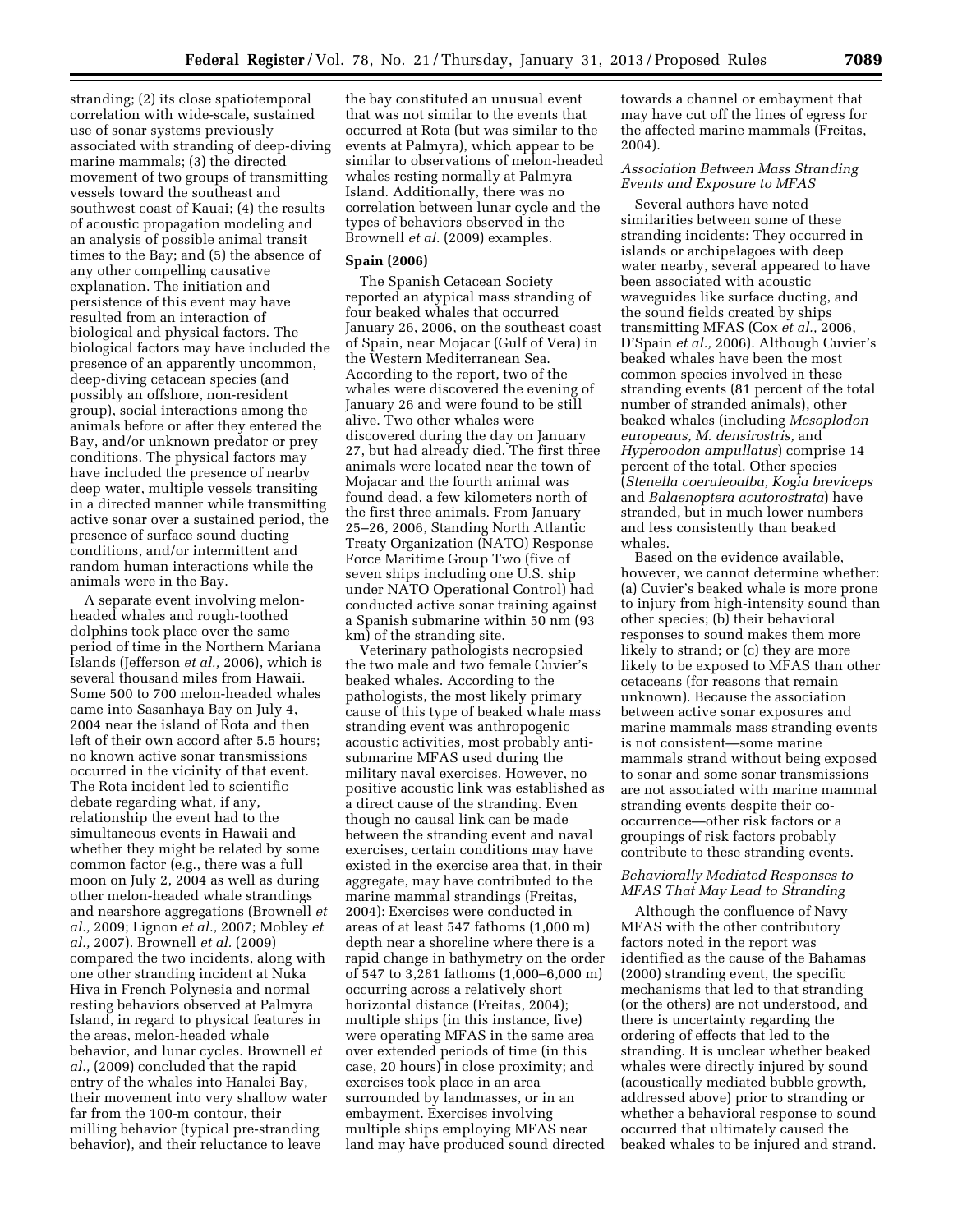Although causal relationships between beaked whale stranding events and active sonar remain unknown, several authors have hypothesized that stranding events involving these species in the Bahamas and Canary Islands may have been triggered when the whales changed their dive behavior in a startled response to exposure to active sonar or to further avoid exposure (Cox *et al.,*  2006, Rommel *et al.,* 2006). These authors proposed three mechanisms by which the behavioral responses of beaked whales upon being exposed to active sonar might result in a stranding event. These include the following: gas bubble formation caused by excessively fast surfacing; remaining at the surface too long when tissues are supersaturated with nitrogen; or diving prematurely when extended time at the surface is necessary to eliminate excess nitrogen. More specifically, beaked whales that occur in deep waters that are in close proximity to shallow waters (for example, the ''canyon areas'' that are cited in the Bahamas stranding event; see D'Spain and D'Amico, 2006), may respond to active sonar by swimming into shallow waters to avoid further exposures and strand if they were not able to swim back to deeper waters. Second, beaked whales exposed to active sonar might alter their dive behavior. Changes in their dive behavior might cause them to remain at the surface or at depth for extended periods of time which could lead to hypoxia directly by increasing their oxygen demands or indirectly by increasing their energy expenditures (to remain at depth) and increase their oxygen demands as a result. If beaked whales are at depth when they detect a ping from an active sonar transmission and change their dive profile, this could lead to the formation of significant gas bubbles, which could damage multiple organs or interfere with normal physiological function (Cox *et al.,* 2006; Rommel *et al.,* 2006; Zimmer and Tyack, 2007). Baird *et al.* (2005) found that slow ascent rates from deep dives and long periods of time spent within 50 m of the surface were typical for both Cuvier's and Blainville's beaked whales, the two species involved in mass strandings related to naval sonar. These two behavioral mechanisms may be necessary to purge excessive dissolved nitrogen concentrated in their tissues during their frequent long dives (Baird *et al.,* 2005). Baird *et al.* (2005) further suggests that abnormally rapid ascents or premature dives in response to highintensity sonar could indirectly result in physical harm to the beaked whales, through the mechanisms described

above (gas bubble formation or nonelimination of excess nitrogen).

Because many species of marine mammals make repetitive and prolonged dives to great depths, it has long been assumed that marine mammals have evolved physiological mechanisms to protect against the effects of rapid and repeated decompressions. Although several investigators have identified physiological adaptations that may protect marine mammals against nitrogen gas supersaturation (alveolar collapse and elective circulation; Kooyman *et al.,* 1972; Ridgway and Howard, 1979), Ridgway and Howard (1979) reported that bottlenose dolphins that were trained to dive repeatedly had muscle tissues that were substantially supersaturated with nitrogen gas. Houser *et al.* (2001) used these data to model the accumulation of nitrogen gas within the muscle tissue of other marine mammal species and concluded that cetaceans that dive deep and have slow ascent or descent speeds would have tissues that are more supersaturated with nitrogen gas than other marine mammals. Based on these data, Cox *et al.* (2006) hypothesized that a critical dive sequence might make beaked whales more prone to stranding in response to acoustic exposures. The sequence began with (1) very deep (to depths as deep as 2 kilometers) and long (as long as 90 minutes) foraging dives with (2) relatively slow, controlled ascents, followed by (3) a series of ''bounce'' dives between 100 and 400 meters in depth (also see Zimmer and Tyack, 2007). They concluded that acoustic exposures that disrupted any part of this dive sequence (for example, causing beaked whales to spend more time at surface without the bounce dives that are necessary to recover from the deep dive) could produce excessive levels of nitrogen supersaturation in their tissues, leading to gas bubble and emboli formation that produces pathologies similar to decompression sickness.

Zimmer and Tyack (2007) modeled nitrogen tension and bubble growth in several tissue compartments for several hypothetical dive profiles and concluded that repetitive shallow dives (defined as a dive where depth does not exceed the depth of alveolar collapse, approximately 72 m for Ziphius), perhaps as a consequence of an extended avoidance reaction to sonar sound, could pose a risk for decompression sickness and that this risk should increase with the duration of the response. Their models also suggested that unrealistically rapid ascent rates from normal dive behaviors

are unlikely to result in supersaturation to the extent that bubble formation would be expected. Tyack *et al.* (2006) suggested that emboli observed in animals exposed to mid-frequency range sonar (Jepson *et al.,* 2003; Fernandez *et al.,* 2005) could stem from a behavioral response that involves repeated dives shallower than the depth of lung collapse. Given that nitrogen gas accumulation is a passive process (i.e. nitrogen is metabolically inert), a bottlenose dolphin was trained to repetitively dive a profile predicted to elevate nitrogen saturation to the point that nitrogen bubble formation was predicted to occur. However, inspection of the vascular system of the dolphin via ultrasound did not demonstrate the formation of asymptomatic nitrogen gas bubbles (Houser *et al.,* 2007). Baird *et al.*  (2008), in a beaked whale tagging study off Hawaii, showed that deep dives are equally common during day or night, but ''bounce dives'' are typically a daytime behavior, possibly associated with visual predator avoidance. This may indicate that ''bounce dives'' are associated with something other than behavioral regulation of dissolved nitrogen levels, which would be necessary day and night.

If marine mammals respond to a Navy vessel that is transmitting active sonar in the same way that they might respond to a predator, their probability of flight responses should increase when they perceive that Navy vessels are approaching them directly, because a direct approach may convey detection and intent to capture (Burger and Gochfeld, 1981, 1990; Cooper, 1997, 1998). The probability of flight responses should also increase as received levels of active sonar increase (and the ship is, therefore, closer) and as ship speeds increase (that is, as approach speeds increase). For example, the probability of flight responses in Dall's sheep (*Ovis dalli dalli*) (Frid 2001a, b), ringed seals (*Phoca hispida*) (Born *et al.,* 1999), Pacific brant (*Branta bernic nigricans*) and Canada geese (*B. Canadensis*) increased as a helicopter or fixed-wing aircraft approached groups of these animals more directly (Ward *et al.,* 1999). Bald eagles (*Haliaeetus leucocephalus*) perched on trees alongside a river were also more likely to flee from a paddle raft when their perches were closer to the river or were closer to the ground (Steidl and Anthony, 1996).

Despite the many theories involving bubble formation (both as a direct cause of injury (see Acoustically Mediated Bubble Growth Section) and an indirect cause of stranding (See Behaviorally Mediated Bubble Growth Section),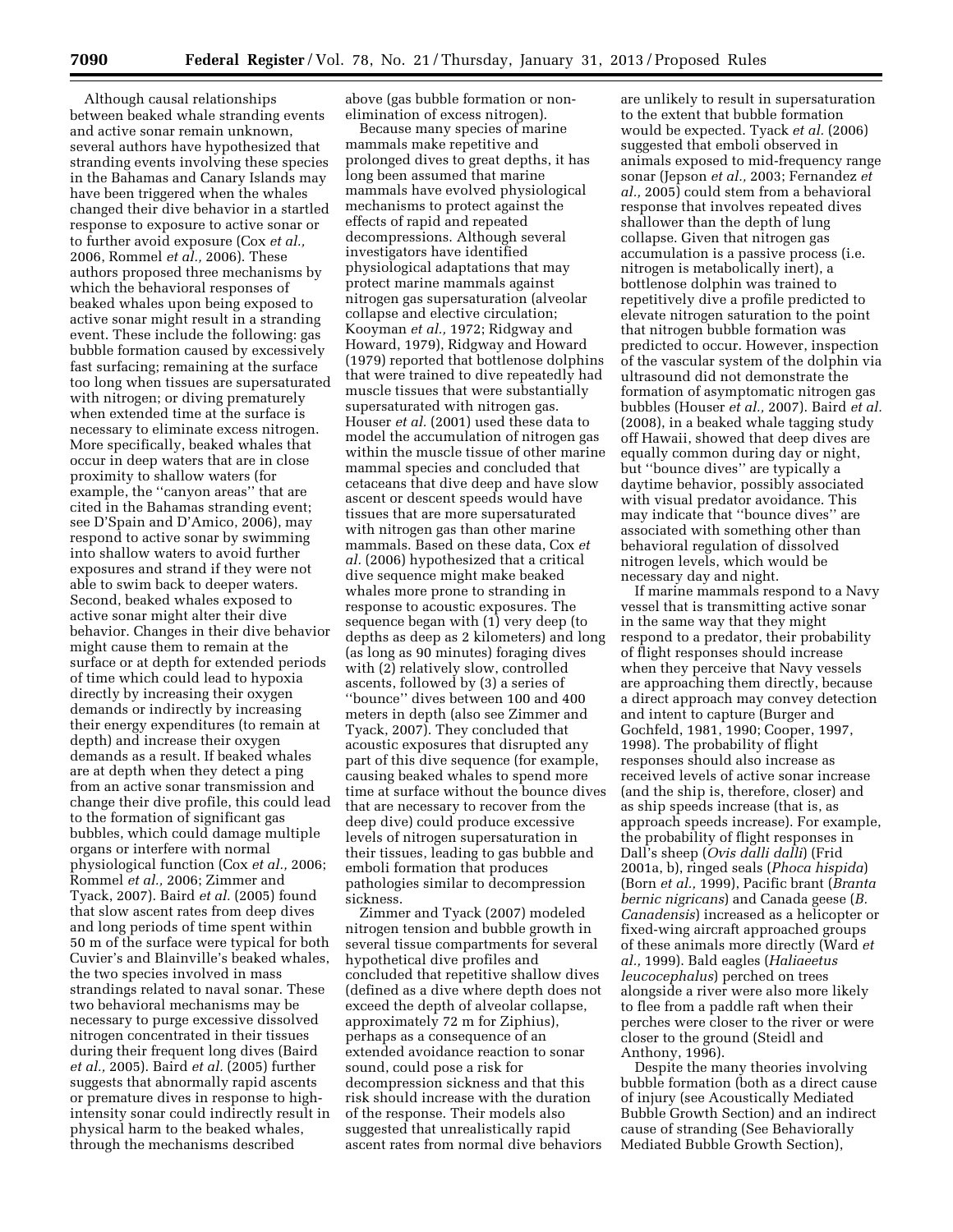Southall *et al.,* (2007) summarizes that there is either scientific disagreement or a lack of information regarding each of the following important points: (1) Received acoustical exposure conditions for animals involved in stranding events; (2) pathological interpretation of observed lesions in stranded marine mammals; (3) acoustic exposure conditions required to induce such physical trauma directly; (4) whether noise exposure may cause behavioral reactions (such as atypical diving behavior) that secondarily cause bubble formation and tissue damage; and (5) the extent the post mortem artifacts introduced by decomposition before sampling, handling, freezing, or necropsy procedures affect interpretation of observed lesions.

During AFTT exercises there will be use of multiple sonar units in areas where six species of beaked whale species may be present. A surface duct may be present in a limited area for a limited period of time. Although most of the ASW training events will take place in the deep ocean, some will occur in areas of high bathymetric relief. However, none of the training events will take place in a location having a constricted channel with limited egress similar to the Bahamas (because none exist in the AFTT Study Area). None of the AFTT exercise areas will have a convergence of all five of the environmental factors believed to contribute to the Bahamas stranding (mid-frequency sonar, beaked whale presence, surface ducts, steep bathymetry, and constricted channels with limited egress). However, as mentioned previously, NMFS recommends caution when steep bathymetry, surface ducting conditions, or a constricted channel is present when mid-frequency tactical sonar is employed and cetaceans (especially beaked whales) are present.

## **Impulsive Sources**

Underwater explosive detonations send a shock wave and sound energy through the water and can release gaseous by-products, create an oscillating bubble, or cause a plume of water to shoot up from the water surface. The shock wave and accompanying noise are of most concern to marine animals. Depending on the intensity of the shock wave and size, location, and depth of the animal, an animal can be injured, killed, suffer non-lethal physical effects, experience hearing related effects with or without behavioral responses, or exhibit temporary behavioral responses or tolerance from hearing the blast sound. Generally, exposures to higher levels of

impulse and pressure levels would result in greater impacts on an individual animal.

Injuries resulting from a shock wave take place at boundaries between tissues of different densities. Different velocities are imparted to tissues of different densities, and this can lead to their physical disruption. Blast effects are greatest at the gas-liquid interface (Landsberg, 2000). Gas-containing organs, particularly the lungs and gastrointestinal tract, are especially susceptible (Goertner, 1982; Hill, 1978; Yelverton *et al.,* 1973). In addition, gascontaining organs including the nasal sacs, larynx, pharynx, trachea, and lungs may be damaged by compression/ expansion caused by the oscillations of the blast gas bubble (Reidenberg and Laitman, 2003). Intestinal walls can bruise or rupture, with subsequent hemorrhage and escape of gut contents into the body cavity. Less severe gastrointestinal tract injuries include contusions, petechiae (small red or purple spots caused by bleeding in the skin), and slight hemorrhaging (Yelverton *et al.,* 1973).

Because the ears are the most sensitive to pressure, they are the organs most sensitive to injury (Ketten, 2000). Sound-related damage associated with sound energy from detonations can be theoretically distinct from injury from the shock wave, particularly farther from the explosion. If an animal is able to hear a noise, at some level it can damage its hearing by causing decreased sensitivity (Ketten, 1995). Sound-related trauma can be lethal or sublethal. Lethal impacts are those that result in immediate death or serious debilitation in or near an intense source and are not, technically, pure acoustic trauma (Ketten, 1995). Sublethal impacts include hearing loss, which is caused by exposures to perceptible sounds. Severe damage (from the shock wave) to the ears includes tympanic membrane rupture, fracture of the ossicles, damage to the cochlea, hemorrhage, and cerebrospinal fluid leakage into the middle ear. Moderate injury implies partial hearing loss due to tympanic membrane rupture and blood in the middle ear. Permanent hearing loss also can occur when the hair cells are damaged by one very loud event, as well as by prolonged exposure to a loud noise or chronic exposure to noise. The level of impact from blasts depends on both an animal's location and, at outer zones, on its sensitivity to the residual noise (Ketten, 1995).

There have been fewer studies addressing the behavioral effects of explosives on marine mammals compared to sonar and other active

acoustic sources. However, though the nature of the sound waves emitted from an explosion are different (in shape and rise time) from sonar and other active acoustic sources, we still anticipate the same sorts of behavioral responses to result from repeated explosive detonations (a smaller range of likely less severe responses (i.e., not rising to the level of MMPA harassment) would be expected to occur as a result of exposure to a single explosive detonation that was not powerful enough or close enough to the animal to cause TTS or injury).

## **Vessel Strike**

Commercial and Navy ship strikes of cetaceans can cause major wounds, which may lead to the death of the animal. An animal at the surface could be struck directly by a vessel, a surfacing animal could hit the bottom of a vessel, or an animal just below the surface could be cut by a vessel's propeller. The severity of injuries typically depends on the size and speed of the vessel (Knowlton and Kraus, 2001; Laist *et al.,* 2001; Vanderlaan and Taggart, 2007).

The most vulnerable marine mammals are those that spend extended periods of time at the surface in order to restore oxygen levels within their tissues after deep dives (e.g., the sperm whale). In addition, some baleen whales, such as the North Atlantic right whale, seem generally unresponsive to vessel sound, making them more susceptible to vessel collisions (Nowacek *et al.,* 2004). These species are primarily large, slow moving whales. Smaller marine mammals (e.g., bottlenose dolphin) move quickly through the water column and are often seen riding the bow wave of large ships. Marine mammal responses to vessels may include avoidance and changes in dive pattern (NRC, 2003).

An examination of all known ship strikes from all shipping sources (civilian and military) indicates vessel speed is a principal factor in whether a vessel strike results in death (Knowlton and Kraus, 2001; Laist *et al.,* 2001; Jensen and Silber, 2003; Vanderlaan and Taggart, 2007). In assessing records in which vessel speed was known, Laist *et al.* (2001) found a direct relationship between the occurrence of a whale strike and the speed of the vessel involved in the collision. The authors concluded that most deaths occurred when a vessel was traveling in excess of 13 knots.

Jensen and Silber (2003) detailed 292 records of known or probable ship strikes of all large whale species from 1975 to 2002. Of these, vessel speed at the time of collision was reported for 58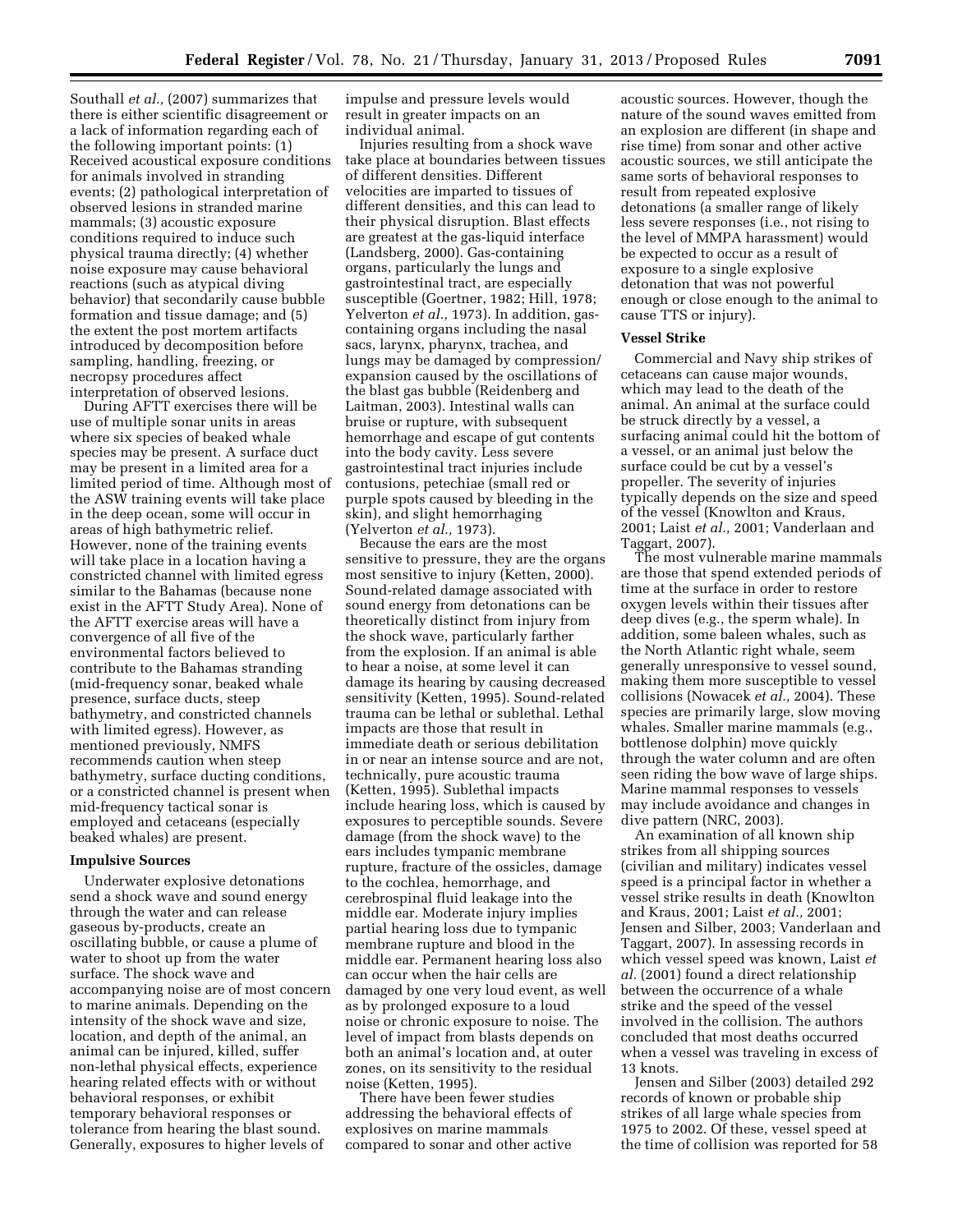cases. Of these cases, 39 (or 67 percent) resulted in serious injury or death (19 of those resulted in serious injury as determined by blood in the water, propeller gashes or severed tailstock, and fractured skull, jaw, vertebrae, hemorrhaging, massive bruising or other injuries noted during necropsy and 20 resulted in death). Operating speeds of vessels that struck various species of large whales ranged from 2 to 51 knots. The majority (79 percent) of these strikes occurred at speeds of 13 knots or greater. The average speed that resulted in serious injury or death was 18.6 knots. Pace and Silber (2005) found that the probability of death or serious injury increased rapidly with increasing vessel speed. Specifically, the predicted probability of serious injury or death increased from 45 to 75 percent as vessel speed increased from 10 to 14 knots, and exceeded 90 percent at 17 knots. Higher speeds during collisions result in greater force of impact, but higher speeds also appear to increase the chance of severe injuries or death by pulling whales toward the vessel. Computer simulation modeling showed that hydrodynamic forces pulling whales toward the vessel hull increase with increasing speed (Clyne, 1999; Knowlton *et al.,* 1995).

The Jensen and Silber (2003) report notes that the database represents a minimum number of collisions, because the vast majority probably goes undetected or unreported. In contrast, Navy vessels are likely to detect any strike that does occur, and they are required to report all ship strikes involving marine mammals. Overall, the percentages of Navy traffic relative to overall reported large shipping traffic are very small (on the order of 2 percent).

Over a period of 18 years from 1995 to 2012 there have been a total of 19 Navy vessel strikes in the Study Area. Eight of the strikes resulted in a confirmed death; but in 11 of the 19 strikes, the fate of the animal was unknown. It is possible that some of the 11 reported strikes resulted in recoverable injury or were not marine mammals at all, but another large marine species (e.g., basking shark). However, it is prudent to consider that all of the strikes could have resulted in the death of a marine mammal. The maximum number of strikes in any given year was three strikes, which occurred in 2001 and 2004. The highest average number of strikes over any five year period was two strikes per year from 2001 to 2005. The average number of strikes for the entire 18-year period is

1.055 strikes per year. Since the implementation of the Navy's Marine Species Awareness Training in 2007, strikes in the Study Area have decreased to an average of 0.5 per year. Over the last five years on the east coast, the Navy was involved in two strikes, with no confirmed marine mammal deaths as a result of the vessel strike.

# **Mitigation**

In order to issue an incidental take authorization (ITA) under Section 101(a)(5)(A) of the MMPA, NMFS must set forth the ''permissible methods of taking pursuant to such activity, and other means of effecting the least practicable adverse impact on such species or stock and its habitat, paying particular attention to rookeries, mating grounds, and areas of similar significance.'' The NDAA of 2004 amended the MMPA as it relates to military-readiness activities and the incidental take authorization process such that ''least practicable adverse impact'' shall include consideration of personnel safety, practicality of implementation, and impact on the effectiveness of the ''military readiness activity.'' The training and testing activities described in the AFTT application are considered military readiness activities.

NMFS reviewed the proposed activities and the proposed mitigation measures as described in the Navy's LOA application to determine if they would result in the least practicable adverse effect on marine mammals, which includes a careful balancing of the likely benefit of any particular measure to the marine mammals with the likely effect of that measure on personnel safety, practicality of implementation, and impact on the effectiveness of the ''military readiness activity.'' Included below are the mitigation measures the Navy proposed in its LOA application.

## **Proposed Mitigation Measures**

In general, mitigation measures are modifications to the proposed activities that are implemented for the sole purpose of reducing a specific potential environmental impact on a particular resource. These do not include standard operating procedures, which are established for reasons other than environmental benefit. Most of the following proposed mitigation measures are currently implemented, and the remainder were developed where there was no mitigation for new systems. The Navy's overall approach to assessing potential mitigation measures is provided in Section 5.2.2 of the AFTT

DEIS/OEIS. It may be necessary for NMFS to require additional mitigation or monitoring beyond those presented below based on information and comments received during the public comment period as well as through the consultation process required under section 7 of the ESA.

## *Lookouts*

The use of lookouts is a critical component of Navy procedural measures and implementation of mitigation zones. Navy lookouts are highly qualified and experienced observers of the marine environment. Their duties require that they report all objects sighted in the water to the Officer of the Deck (OOD) (e.g., trash, a periscope, marine mammals, sea turtles) and all disturbances (e.g., surface disturbance, discoloration) that may be indicative of a threat to the vessel and its crew. There are personnel standing watch on station at all times (day and night) when a ship or surfaced submarine is moving through the water.

The Navy would have two types of lookouts for purposes of conducting visual observations: (1) Those positioned on surface ships, and (2) those positioned in aircraft or on boats. Lookouts positioned on surface ships would be dedicated solely to diligent observation of the air and surface of the water. They would have multiple observation objectives, which include but are not limited to detecting the presence of biological resources and recreational or fishing boats, observing mitigation zones, and monitoring for vessel and personnel safety concerns.

Due to aircraft and boat manning and space restrictions, lookouts positioned in aircraft or on boats would consist of the aircraft crew, pilot, or boat crew. Lookouts positioned in aircraft and boats may necessarily be responsible for tasks in addition to observing the air or surface of the water (for example, navigation of a helicopter or rigid hull inflatable boat). However, aircraft and boat lookouts would, to the maximum extent practicable and consistent with aircraft and boat safety and training and testing requirements, comply with the observation objectives described above for lookouts positioned on surface ships.

The Navy proposes to use at least one lookout during the training and testing activities provided in Table 10. Additional details on lookout procedures are provided in Chapter 11 of the Navy's LOA application (*[http://](http://www.nmfs.noaa.gov/pr/permits/incidental.htm#applications) [www.nmfs.noaa.gov/pr/permits/](http://www.nmfs.noaa.gov/pr/permits/incidental.htm#applications) [incidental.htm#applications](http://www.nmfs.noaa.gov/pr/permits/incidental.htm#applications)*).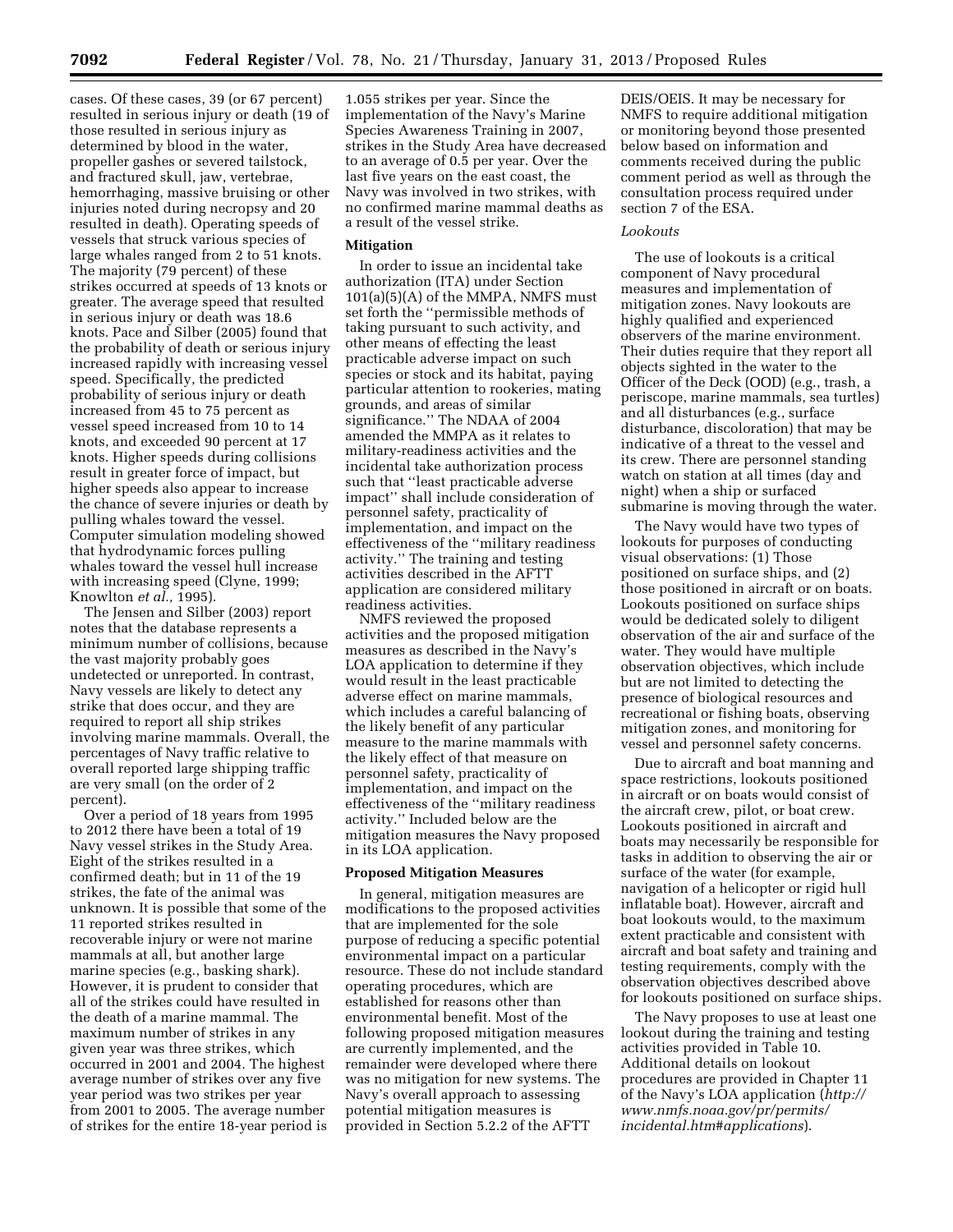| Number of lookouts | Training and testing activities                                                                                                                                                                                                                                                                                                                                                                                                                                                                                                                                                                                                                                              | <b>Benefit</b>                                                                                                                                                                                                                                                                                                                                                                                                                                                                                                                                                                                                                                                                                                                                                                                                                                                                                                                          |
|--------------------|------------------------------------------------------------------------------------------------------------------------------------------------------------------------------------------------------------------------------------------------------------------------------------------------------------------------------------------------------------------------------------------------------------------------------------------------------------------------------------------------------------------------------------------------------------------------------------------------------------------------------------------------------------------------------|-----------------------------------------------------------------------------------------------------------------------------------------------------------------------------------------------------------------------------------------------------------------------------------------------------------------------------------------------------------------------------------------------------------------------------------------------------------------------------------------------------------------------------------------------------------------------------------------------------------------------------------------------------------------------------------------------------------------------------------------------------------------------------------------------------------------------------------------------------------------------------------------------------------------------------------------|
| 2 to 4 ………………………   | Mine countermeasure and neutralization activities using<br>time delay would use 4 lookouts. If applicable, aircrew<br>and divers would report sightings of marine mammals.<br>Ship shock trials would have a minimum of 2-4 look-<br>outs depending on the size of the charge.                                                                                                                                                                                                                                                                                                                                                                                               | Lookouts can visually detect marine mammals so that po-<br>tentially harmful impacts from explosives use can be<br>avoided.<br>Trained lookouts can more quickly and effectively relay<br>sighting information so that corrective action can be<br>taken. Support from aircrew and divers, if they are in-<br>volved, would increase the probability of sightings, re-<br>ducing the potential for impacts.                                                                                                                                                                                                                                                                                                                                                                                                                                                                                                                             |
| 1 to 2             | Vessels using low-frequency active sonar or hull-mounted<br>mid-frequency active sonar associated with ASW activi-<br>ties would have either one or two lookouts, depending<br>on the size of the vessel and the status/location of the<br>vessel.                                                                                                                                                                                                                                                                                                                                                                                                                           | Lookouts can visually detect marine mammals so that po-<br>tentially harmful impacts from Navy sonar and explo-<br>sives use can be avoided. Trained lookouts can more<br>quickly and effectively relay sighting information so that<br>corrective action can be taken. Support from aircrew<br>and divers, if they are involved, would increase the<br>probability of sightings, reducing the potential for im-<br>pacts.<br>Mine countermeasure and neutralization activities with<br>positive control would use one or two lookouts (de-<br>pending on net explosive weight), with at least one on<br>each support vessel. If applicable, aircrew and divers<br>would also report the presence of marine mammals.<br>Mine neutralization activities involving diver placed<br>charges of up to 100 lb (45 kg) net explosive weight<br>detonation would use two lookouts.<br>Sinking exercises would use two lookouts (one in an air- |
|                    | Surface ships and aircraft conducting ASW, ASUW, or<br>MIW activities using high-frequency active sonar; non-<br>hull mounted mid-frequency active sonar; helicopter<br>dipping mid-frequency active sonar; anti-swimmer gre-<br>nades; IEER sonobuoys; line charge testing; surface<br>gunnery activities using a surface target; surface mis-<br>sile activities using a surface target; bombing activities;<br>explosive torpedo testing; elevated causeway system<br>pile driving; towed in-water devices; full power propul-<br>sion testing of surface vessels; vessel movements; and<br>activities using non-explosive practice munitions, would<br>have one lookout. | craft and one on a vessel).<br>At sea explosives testing would have at least one lookout.<br>Lookouts can visually detect marine mammals so that po-<br>tentially harmful impacts from Navy sonar; explosives;<br>sonobuoys; gunnery rounds and missiles using a sur-<br>face target; explosive torpedoes; pile driving; towed<br>systems; surface vessel propulsion; vessel movements;<br>and non-explosive munitions can be avoided.<br>A trained lookout can more quickly and effectively relay<br>sighting information so that corrective action can be<br>taken.                                                                                                                                                                                                                                                                                                                                                                   |

## TABLE 10—LOOKOUT MITIGATION MEASURES FOR TRAINING AND TESTING ACTIVITIES WITHIN THE AFTT STUDY AREA

Personnel standing watch on the bridge, Commanding Officers, Executive Officers, maritime patrol aircraft aircrews, anti-submarine warfare helicopter crews, civilian equivalents, and lookouts would complete the NMFS-approved Marine Species Awareness Training (MSAT) prior to standing watch or serving as a lookout. Additional details on the Navy's MSAT program are provided in Chapter 5 of the AFTT Draft EIS/OEIS.

# *Mitigation Zones*

The Navy proposes to use mitigation zones to reduce the potential impacts on marine mammals from training and testing activities. Mitigation zones are measured as the radius from a source and represent a distance that the Navy would monitor. Mitigation zones are applied to acoustic stressors (i.e., nonimpulsive and impulsive sound), and physical strike and disturbance (e.g., vessel movement and bombing exercises). In each instance, visual detections of marine mammals would be

communicated immediately to a watch station for information dissemination and appropriate action. Acoustic detections would be communicated to lookouts posted in aircraft and on surface vessels.

Most of the current mitigation zones for activities that involve the use of impulsive and non-impulsive sources were originally designed to reduce the potential for onset of TTS. The Navy updated their acoustic modeling to incorporate new hearing threshold metrics (i.e., upper and lower frequency limits), new marine mammal density data, and factors such as an animal's likely presence at various depths. An explanation of the acoustic modeling process can be found in the Marine Species Modeling Team Technical Report (U.S. Department of the Navy, 2012a).

As a result of updates to the acoustic modeling, some of the ranges to effects are larger than previous model outputs. Due to the ineffectiveness associated with mitigating such large areas, the

Navy is unable to mitigate for onset of TTS during every activity. However, some ranges to effects are smaller than previous models estimated, and the mitigation zones were adjusted accordingly to provide consistency across the measures. The Navy developed each proposed mitigation zone to avoid or reduce the potential for onset of the lowest level of injury, permanent threshold shift (PTS), out to the predicted maximum range (except for shock trials; a detailed discussion of how shock trial mitigation zones were developed is presented in Chapter 6.1.7.1 of the Navy's LOA application). Mitigating to the predicted maximum range to PTS also mitigates to the predicted maximum range to onset mortality (1 percent mortality), onset slight lung injury, and onset slight gastrointestinal tract injury, since the maximum range to effects for these criteria are shorter than for PTS. Furthermore, in most cases, the predicted maximum range to PTS also covers the predicted average range to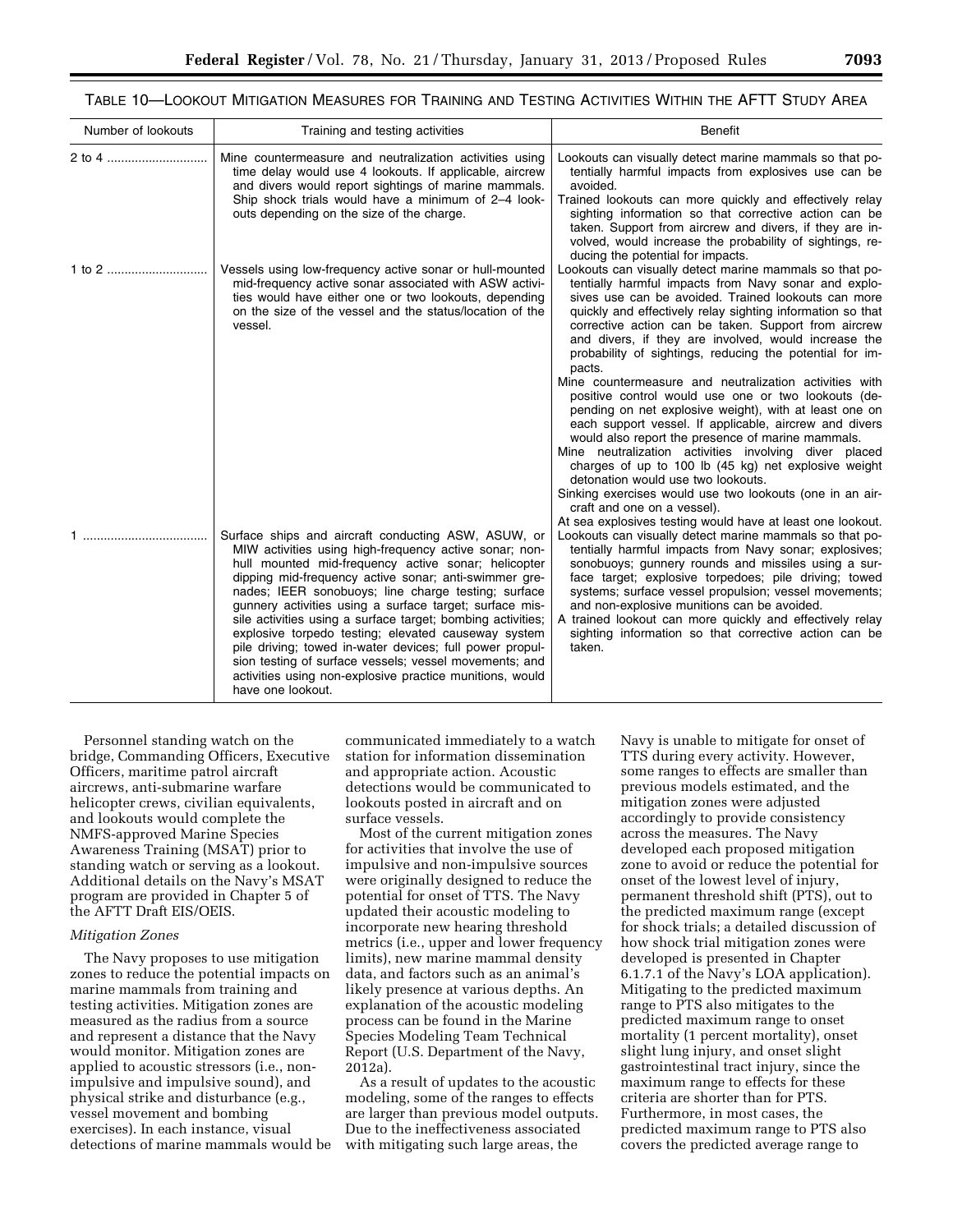TTS. Tables 11 and 12 summarize the predicted average range to TTS, average range to PTS, maximum range to PTS, and recommended mitigation zone for each activity category, based on the Navy's acoustic propagation modeling results. It is important for the Navy to have standardized mitigation zones wherever training and testing may be conducted. The information in Tables 11 and 12 was developed in consideration of both Atlantic and Pacific Ocean conditions, marine mammal species, environmental factors,

effectiveness, and operational assessments. Therefore, the ranges to effects in Tables 11 and 12 provide effective values that ensure appropriate mitigation ranges for both Atlantic Fleet and Pacific Fleet activities, and may not align with range to effects values found in other tables of the Navy's LOA application.

The Navy's proposed mitigation zones are based on the longest range for all the marine mammal and sea turtle functional hearing groups. Most mitigation zones were driven by the

high-frequency cetaceans or sea turtles functional hearing group. Therefore, the mitigation zones are more conservative for the remaining functional hearing groups (low-frequency and midfrequency cetaceans, and pinnipeds), and likely cover a larger portion of the potential range to onset of TTS. Additional information on the estimated range to effects for each acoustic stressor is detailed in Chapter 11 of the Navy's LOA application (*[http://](http://www.nmfs.noaa.gov/pr/permits/incidental.htm#applications)  [www.nmfs.noaa.gov/pr/permits/](http://www.nmfs.noaa.gov/pr/permits/incidental.htm#applications) [incidental.htm#applications](http://www.nmfs.noaa.gov/pr/permits/incidental.htm#applications)*).

# TABLE 11—PREDICTED AVERAGE RANGE TO TTS AND AVERAGE AND MAXIMUM RANGE TO PTS AND RECOMMENDED **MITIGATION ZONES**

| Activity category                                                                                             | Representative<br>source<br>(bin) $*$         | Predicted average<br>range to TTS    | Predicted average<br>range to PTS | Predicted maximum<br>range to PTS | Recommended<br>mitigation zone                                                                                            |  |
|---------------------------------------------------------------------------------------------------------------|-----------------------------------------------|--------------------------------------|-----------------------------------|-----------------------------------|---------------------------------------------------------------------------------------------------------------------------|--|
|                                                                                                               |                                               | <b>Non-Impulsive Sound</b>           |                                   |                                   |                                                                                                                           |  |
| Low-Frequency and<br>Hull-Mounted Mid-<br><b>Frequency Active</b><br>Sonar.                                   | SQS-53 ASW hull-<br>mounted sonar<br>(MF1).   | 4,251 yd. (3,887 m)                  | 281 yd. (257 m)                   | <292 yd. (<267 m)                 | 6 dB power down at<br>1,000 yd. (914 m);<br>4 dB power down at<br>500 yd. (457 m);<br>and shutdown at<br>200 yd. (183 m). |  |
| High-Frequency and<br>Non-Hull Mounted<br>Mid-Frequency Ac-<br>tive Sonar.                                    | AQS-22 ASW dip-<br>ping sonar (MF4).          | 226 yd. (207 m)                      | $<$ 55 yd. ( $<$ 50 m)            | $<$ 55 yd. ( $<$ 50 m)            | 200 yd. (183 m).                                                                                                          |  |
|                                                                                                               |                                               | <b>Explosive and Impulsive Sound</b> |                                   |                                   |                                                                                                                           |  |
| Improved Extended<br>Echo Ranging<br>Sonobuoys.                                                               | Explosive sonobuoy<br>(E4).                   | 434 yd. (397 m)                      | 156 yd. (143 m)                   | 563 yd. (515 m)                   | 600 vd. (549 m).                                                                                                          |  |
| <b>Explosive Sonobuoys</b><br>using 0.6-2.5 lb.<br>NEW.                                                       | Explosive sonobuoy<br>$(E3)$ .                | 290 yd. (265 m)                      | 113 yd. (103 m)                   | 309 yd. (283 m)                   | 350 yd. (320 m).                                                                                                          |  |
| Anti-Swimmer Gre-<br>nades.                                                                                   | Up to 0.5 lb. NEW<br>(E2).                    | 190 yd. (174 m)                      | 83 yd. (76 m)                     | 182 yd. (167 m)                   | 200 yd. (183 m).                                                                                                          |  |
| Mine Countermeasure<br>and Neutralization<br><b>Activities Using</b><br>Positive Control Fir-<br>ing Devices. | Dependent on charge size (see Table 12)       |                                      |                                   |                                   |                                                                                                                           |  |
| <b>Mine Neutralization</b><br><b>Diver Placed Mines</b><br>Using Time-Delay<br>Firing Devices.                | Up to 20 lb. NEW<br>$(E6)$ .                  | 647 yd. (592 m)                      | 232 yd. (212 m)                   | 469 yd. (429 m)                   | 1,000 yd. (915 m).                                                                                                        |  |
| <b>Ordnance Testing</b><br>(Line Charge Test-<br>ing).                                                        | Numerous 5 lb.<br>charges (E4).               | 434 yd. (397 m)                      | 156 yd. (143 m)                   | 563 yd. (515 m)                   | 900 yd. (823 m).**                                                                                                        |  |
| Gunnery Exercises-<br>Small- and Medium-<br>Caliber (Surface<br>Target).                                      | 40 mm projectile (E2)                         | 190 yd. (174 m)                      | 83 yd. (76 m)                     | 182 yd. (167 m)                   | 200 yd. (183 m).                                                                                                          |  |
| Gunnery Exercises-<br>Large-Caliber (Sur-<br>face Target).                                                    | 5 in. projectiles (E5 at<br>the surface ***). | 453 yd. (414 m)                      | 186 yd. (170 m)                   | 526 yd. (481 m)                   | 600 yd. (549 m).                                                                                                          |  |
| Missile Exercises up to<br>250 lb. NEW (Sur-<br>face Target).                                                 | Maverick missile (E9)                         | 949 yd. (868 m)                      | 398 yd. (364 m)                   | 699 yd. (639 m)                   | 900 yd. (823 m).                                                                                                          |  |
| Missile Exercises up to<br>500 lb. NEW (Sur-<br>face Target).                                                 | Harpoon missile<br>$(E10)$ .                  | 1,832 yd. (1,675 m)                  | 731 yd. (668 m)                   | 1,883 yd. (1,721 m)               | 2,000 yd. (1.8 km).                                                                                                       |  |
| Bombing Exercises                                                                                             | MK-84 2,000 lb.<br>bomb $(E12)$ .             | 2,513 yd. (2.3 km)                   | 991 yd. (906 m)                   | 2,474 yd. (2.3 km)                | 2,500 yd. (2.3 km).**                                                                                                     |  |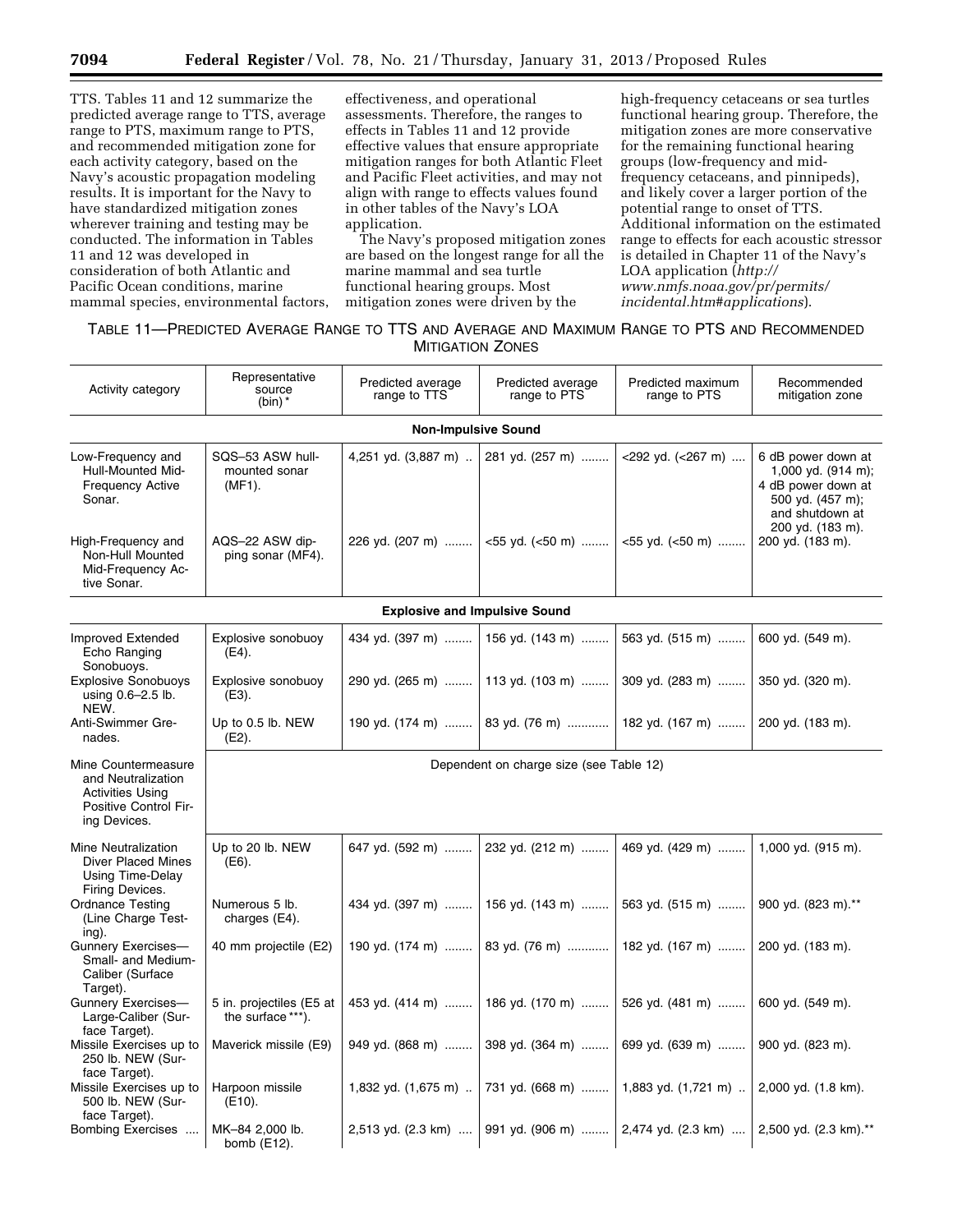# TABLE 11—PREDICTED AVERAGE RANGE TO TTS AND AVERAGE AND MAXIMUM RANGE TO PTS AND RECOMMENDED MITIGATION ZONES—Continued

| Activity category                                        | Representative<br>source<br>(bin) $*$                                    | Predicted average<br>range to TTS | Predicted average<br>range to PTS                                              | Predicted maximum<br>range to PTS | Recommended<br>mitigation zone |
|----------------------------------------------------------|--------------------------------------------------------------------------|-----------------------------------|--------------------------------------------------------------------------------|-----------------------------------|--------------------------------|
| Torpedo (Explosive)<br>Testing.                          | MK-48 torpedo (E11)                                                      |                                   | 1,632 yd. (1.5 km)    697 yd. (637 m)    2,021 yd. (1.8 km)                    |                                   | 2,100 yd. (1.9 km).            |
| Sinking Exercises                                        | Various sources up to<br>the MK-84 2,000<br>Ib. bomb $(E12)$ .           |                                   | 2,513 yd. (2.3 km)  991 yd. (906 m)  2,474 yd. (2.3 km)  2.5 nm (4.6 km).**    |                                   |                                |
| Ship Shock Trials in<br>JAX Range Com-<br>plex.          | 10,000 lb. charge<br>(HBX).                                              |                                   | 5.8 nm (10.8 km)  2.7 nm (4.9 km)  4.8 nm (8.9 km)  3.5 nm (6.5 km).           |                                   |                                |
|                                                          | 40,000 lb. charge<br>(HBX).                                              |                                   | 9.2 nm (17 km)  3.6 nm (6.6 km)  6.4 nm (11.9 km)  3.5 nm (6.5 km).            |                                   |                                |
| Ship Shock Trials in<br><b>VACAPES Range</b><br>Complex. | 10,000 lb. charge<br>(HBX).                                              |                                   | 9 nm (16.7 km)  2 nm (3.6 km)  4.7 nm (8.7 km)  3.5 nm (6.5 km).               |                                   |                                |
|                                                          | 40,000 lb. charge<br>(HBX).                                              |                                   | 10.3 nm (19.2 km)    3.7 nm (6.8 km)    7.6 nm (14 km)    3.5 nm (6.5 km).     |                                   |                                |
| At-Sea Explosive Test-<br>ing.                           | Various sources less<br>than 10 lb. NEW<br>(E5 at various<br>depths***). |                                   | 525 yd. (480 m)    204 yd. (187 m)    649 yd. (593 m)    1,600 yd. (1.4 km).** |                                   |                                |
| <b>Elevated Causeway</b><br>System-Pile Driv-<br>ing.    | 24 in. steel impact<br>hammer.                                           |                                   | 1,094 yd. (1,000 m) $\ldots$ 51 yd. (46 m)  51 yd. (46 m)                      |                                   | 60 yd. (55 m).                 |

ASW: Anti-submarine warfare; JAX: Jacksonville; NEW: Net explosive weight; PTS: Permanent threshold shift; TTS: Temporary threshold shift; \* This table does not provide an inclusive list of source bins; bins presented here represent the source bin with the largest range to effects within the given activity category.

\*\* Recommended mitigation zones are larger than the modeled injury zones to account for multiple types of sources or charges being used. \*\*\* The representative source bin E5 has different range to effects depending on the depth of activity occurrence (at the surface or at various depths).

| TABLE 12-PREDICTED RANGE TO EFFECTS AND MITIGATION ZONE RADIUS FOR MINE COUNTERMEASURE AND |
|--------------------------------------------------------------------------------------------|
| <b>NEUTRALIZATION ACTIVITIES USING POSITIVE CONTROL FIRING DEVICES</b>                     |

| Charge size net            | General mine countermeasure and neutralization activities using posi-<br>tive control firing devices* |                                         |                                               | Mine countermeasure and neutralization activities using diver placed<br>charges under positive control** |                                               |                                                |                                         |                                |
|----------------------------|-------------------------------------------------------------------------------------------------------|-----------------------------------------|-----------------------------------------------|----------------------------------------------------------------------------------------------------------|-----------------------------------------------|------------------------------------------------|-----------------------------------------|--------------------------------|
| explosive<br>weight (bins) | <b>Predicted aver-</b><br>age range to<br>TTS                                                         | Predicted aver-<br>age range to<br>PTS. | Predicted max-<br>imum range to<br><b>PTS</b> | Recommended<br>mitigation zone                                                                           | Predicted aver-<br>age range to<br><b>TTS</b> | <b>Predicted aver-</b><br>age range to<br>PTS. | Predicted max-<br>imum range to<br>PTS. | Recommended<br>mitigation zone |
| $2.6 - 5$ lb. $(E4)$       | 434 yd. (474                                                                                          | 197 yd. (180                            | 563 yd. (515                                  | 600 yd. (549                                                                                             | 545 yd. (498                                  | 169 yd. (155                                   | 301 yd. (275                            | 350 yd. (320                   |
|                            | m).                                                                                                   | m).                                     | m).                                           | m).                                                                                                      | m).                                           | m).                                            | m).                                     | m).                            |
| 6-10 lb. (E5)              | 525 yd. (480                                                                                          | 204 yd. (187                            | 649 vd. (593                                  | 800 vd. (732)                                                                                            | 587 yd. (537                                  | 203 yd. (185                                   | 464 yd. (424                            | 500 yd. (457                   |
|                            | m).                                                                                                   | m).                                     | m).                                           | m).                                                                                                      | m).                                           | m).                                            | m).                                     | m).                            |
| 11-20 lb. (E6)             | 766 yd. (700                                                                                          | 288 yd. (263                            | 648 yd. (593                                  | 800 yd. (732                                                                                             | 647 yd. (592                                  | 232 yd. (212                                   | 469 yd. (429                            | 500 yd. (457                   |
|                            | m).                                                                                                   | m).                                     | m).                                           | m).                                                                                                      | m).                                           | m).                                            | m).                                     | m).                            |
| $21 - 60$ lb.              | 1,670 yd.                                                                                             | 581 yd. (531                            | 964 vd. (882                                  | 1,200 yd. (1.1)                                                                                          | 1,532 yd.                                     | 473 yd. (432                                   | 789 yd. (721                            | 800 yd. (732)                  |
| (E7) ***.                  | $(1,527 \text{ m}).$                                                                                  | m).                                     | m).                                           | km).                                                                                                     | $(1,401 \text{ m}).$                          | m).                                            | m).                                     | m).                            |
| $61 - 100$ lb.             | 878 yd. (802                                                                                          | 383 yd. (351                            | 996 vd. (911                                  | 1,600 yd. (1.4                                                                                           | 969 vd. (886                                  | 438 yd. (400                                   | 850 yd. (777                            | 850 yd. (777                   |
| $(E8)$ ****.               | m).                                                                                                   | m).                                     | m).                                           | m).                                                                                                      | m).                                           | m).                                            | m).                                     | m).                            |
| 250-500 lb.<br>(E10).      | 1,832 yd.<br>$(1,675 \text{ m})$ .                                                                    | 731 vd. (668<br>m).                     | 1,883 yd.<br>$(1,721 \text{ m}).$             | 2,000 yd. (1.8)<br>km).                                                                                  |                                               |                                                |                                         | Not Applica-<br>ble.           |
| 501-650 lb.<br>(E11).      | 1,632 yd.<br>$(1,492 \text{ m}).$                                                                     | 697 yd. (637<br>m).                     | 2,021 yd.<br>$(1,848 \text{ m}).$             | 2,100 yd. (1.9<br>km).                                                                                   |                                               |                                                |                                         | Not Applica-<br>ble.           |

PTS: Permanent threshold shift; TTS: Temporary threshold shift.

\* These mitigation zones are applicable to all mine countermeasure and neutralization activities conducted in all locations that Tables 2.8–1 through 2.8–5 in the AFTT DEIS/OEIS specifies.

\*\* These mitigation zones are only applicable to mine countermeasure and neutralization activities involving the use of diver placed charges. These activities are<br>Conducted in shallow-water and the mitigation zones are bas cetaceans and sea turtles).

\*\*\*The E7 bin was only modeled in shallow-water locations so there is no difference for the diver placed charges category.<br>\*\*\*\*The E8 bin was only modeled for surface explosions, so some of the ranges are shorter than for

When mine neutralization activities using diver placed charges (up to a 20 lb. NEW) are conducted with a timedelay firing device, the detonation is fused with a specified time-delay by the personnel conducting the activity and is

not authorized until the area is clear at the time the fuse is initiated. During these activities, the detonation cannot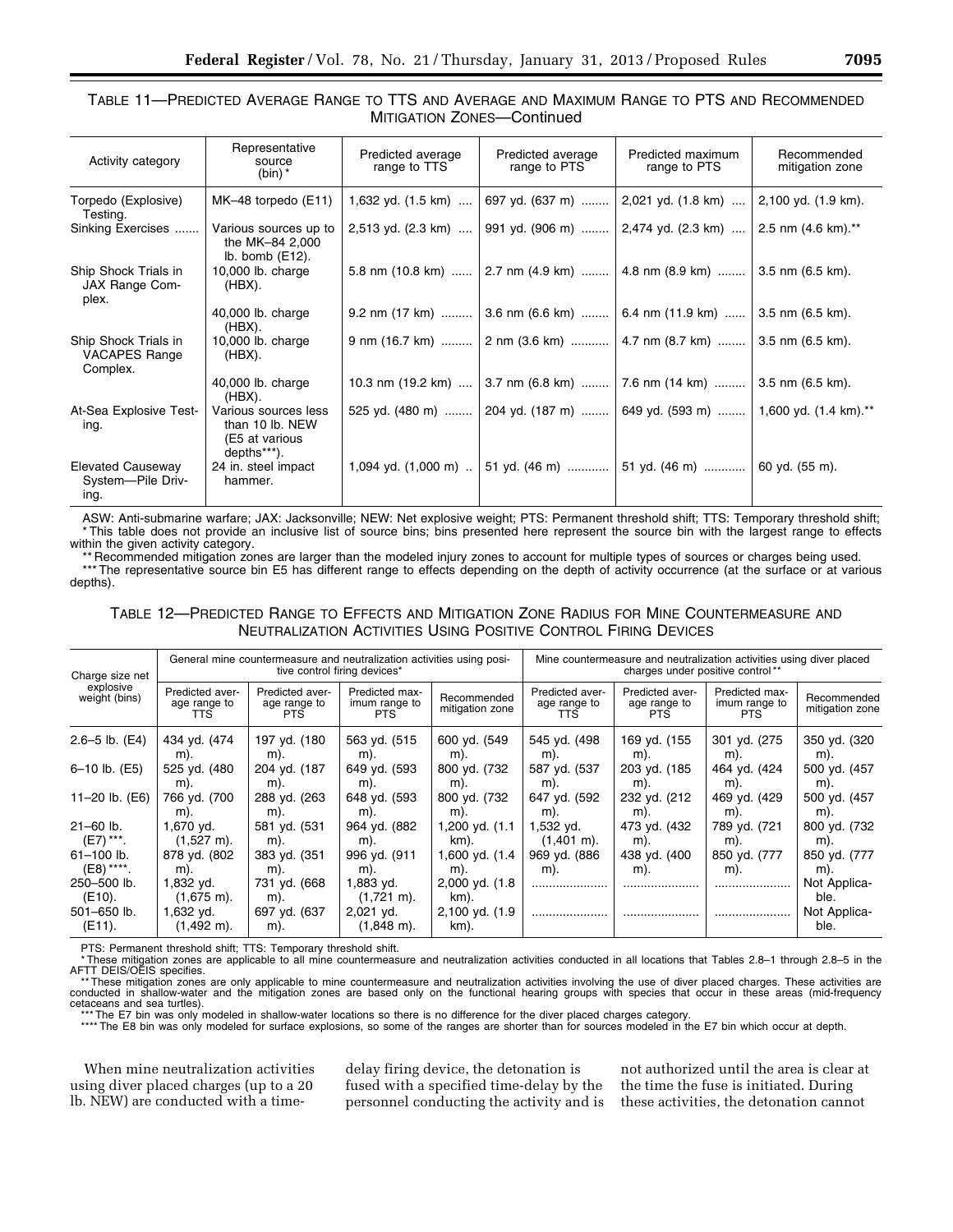be terminated once the fuse is initiated due to human safety concerns. The Navy is proposing to modify the number of lookouts currently used for mine neutralization activities using diverplaced time-delay firing devices. As a reference, the current mitigation involves the use of six lookouts and three small rigid hull inflatable boats (two lookouts positioned in each of the three boats) for mitigation zones equal to or larger than 1,400 yd. (1,280 m), or four lookouts and two boats for mitigation zones smaller than 1,400 yd. (1,280 m), which was incorporated into the current Silver Strand Training Complex IHA to minimize the possibility of take by serious injury or mortality (which is not authorized under an IHA). The Navy has determined that using six lookouts and three boats in the long-term is impracticable to implement from an operational standpoint due to the impact that it is causing on resource requirements (i.e., limited personnel resources and boat availability). During activities using up to a 20 lb. NEW (bin E6) detonation, the Navy is proposing to have four lookouts and two small rigid hull inflatable boats (two lookouts positioned in each of the two boats). In addition, when aircraft are used, the pilot or member of the aircrew will serve as an additional lookout.

NMFS believes that the Navy's proposed modification to this mitigation measure will still reduce the potential for injury or mortality for several reasons: (1) The Navy's acoustic propagation modeling results show that the predicted ranges to TTS and PTS for mine neutralization diver place mines using time-delay firing devices do not exceed 647 yd (592 m), which is well within the proposed 1,000-yd (915-m) mitigation zone; (2) the number of lookouts for a 1,000-yd (915-m) mitigation zone would not change; (3) the maximum net explosive weight would decrease from 29 lb (currently) to 20 lb (proposed); (4) the Navy would continue to monitor the mitigation zone for 30 minutes before, during, and 30 after the activity to ensure that the area is clear of marine mammals; and (5) time-delay firing device activities are only conducted during daylight hours.

#### *Mitigation Areas*

The Navy proposes to implement several mitigation measures within predefined habitat areas in the AFTT Study Area. NMFS and the Navy refer to these areas as ''mitigation areas.'' It is important to note that the mitigation measures proposed for implementation only apply within each area as described.

# **North Atlantic Right Whale Mitigation Area Off the Southeast United States**

Several mitigation measures are proposed for implementation within pre-defined boundaries of a North Atlantic right whale mitigation area off the southeast United States annually during calving season between November 15 and April 15. The southeast United States mitigation area is defined as follows (and depicted in Figure 4–1 of the LOA application): A 5 nm (9.3 km) buffer around the coastal waters between 31°15′ North and 30°15′ North from the coast out 15 nm (27.8 km); and the coastal waters between 30°15′ North and 28°00′ North from the  $\cos t$  out 5 nm  $(9.3 \text{ km})$ .

The Navy would not conduct the following activities within the mitigation area:

• High-frequency and non-hull mounted mid-frequency active sonar (excluding helicopter dipping)

• Missile activities (explosive and non-explosive)

• Bombing exercises (explosive and non-explosive)

• Underwater detonations

• Improved extended echo ranging sonobuoy exercises

• Torpedo exercises (explosive)

• Small-, medium-, and large-caliber gunnery exercises

The Navy would minimize, to the maximum extent practicable, the use of the following systems within the mitigation area:

• Helicopter dipping using active sonar

• Low-frequency and hull-mounted mid-frequency active sonar used for navigation training

• Low-frequency and hull-mounted mid-frequency active sonar used for object detection exercises Before transiting through or conducting any training or testing activities within the mitigation area, the Navy would communicate with the Fleet Area Control and Surveillance Facility, Jacksonville to obtain Early Warning System North Atlantic right whale sightings data. The Fleet Area Control and Surveillance Facility, Jacksonville, would advise ships of all reported whale sightings in the vicinity of the mitigation area to help ships and aircraft reduce potential interactions with North Atlantic right whales. Commander Submarine Force United States Atlantic Fleet would coordinate any submarine operations that may require approval from the Fleet Area Control and Surveillance Facility, Jacksonville. When transiting within the mitigation area, all Navy vessels would exercise extreme caution and proceed at the

slowest speed that is consistent with safety, mission, training, and operations. Vessels would implement speed reductions under any of the following conditions: (1) After they observe a North Atlantic right whale; (2) if they are within 5 nm (9 km) of a sighting reported within the past 12 hours.; or (3) when operating at night or during periods of poor visibility. The Navy would minimize to the maximum extent practicable north-south transits through the mitigation area. The Navy may periodically travel in a north-south direction during training and testing activities due to operational requirements. If north-south directional travel is required during training or testing activities, the Navy would implement the increased caution and speed reductions described above when applicable.

## **North Atlantic Right Whale Mitigation Area Off the Northeast United States**

Two important North Atlantic right whale foraging habitats, the Great South Channel and Cape Cod Bay, are located off the northeast United States. These two areas comprise the northeast United States mitigation area, which apply year-round and are defined as follows:

• Great South Channel: The area bounded by 41°40′ North/69°45′ West; 41°00′ North/69°05′ West; 41°38′ North/ 68°13′ West; and 42°10′ North/68°31′ West

• Cape Cod Bay: The area bounded by 42°04.8′ North/70°10′ West; 42°12′ North/70°15′ West; 42°12′ North/70°30′ West; 41°46.8′ North/70°30′ West and on the south and east by the interior shoreline of Cape Cod, Massachusetts The Navy would not conduct the following activities within the boundaries of the mitigation area or within additional specified distances from the mitigation area:

• Improved extended echo ranging sonobuoy exercises in or within 3 nm (5.6 km) of the mitigation area

• Bombing exercises (explosive and non-explosive)

• Underwater detonations

• Torpedo exercises (explosive) The Navy would minimize to the maximum extent practicable the use of the following systems within the boundaries of the mitigation area:

• Low-frequency and hull-mounted active sonar

• High-frequency and non-hull mounted mid-frequency active sonar, including helicopter dipping Before transiting the mitigation area with a surface vessel, the Navy would conduct a prior web query or email inquiry to the NMFS Northeast U.S.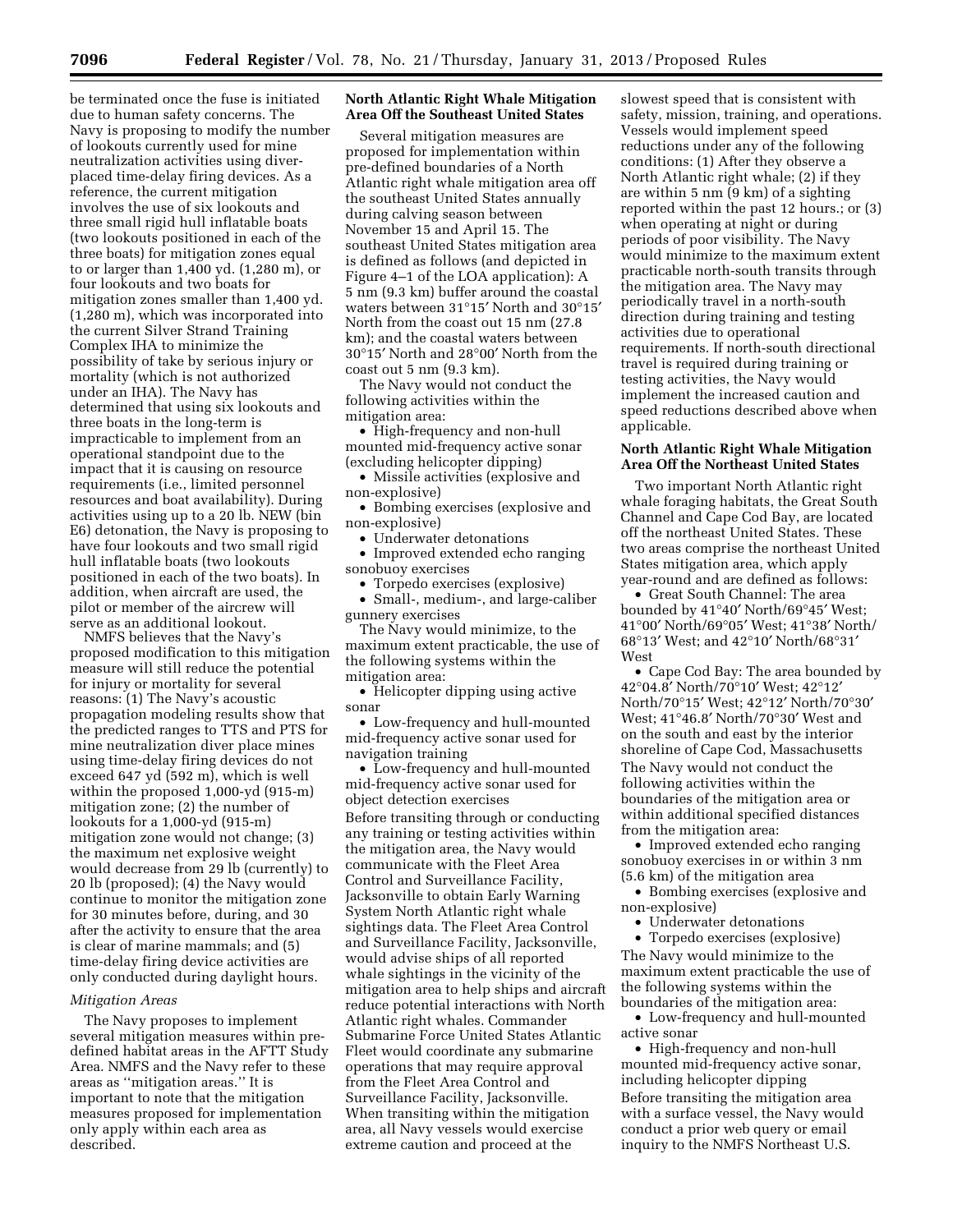Right Whale Sighting Advisory System in order to obtain the latest North Atlantic right whale sighting information. When transiting within the mitigation area, Navy vessels would exercise extreme caution and proceed at the slowest speed that is consistent with safety, mission, training, and operations. Vessels would implement speed reductions under the following conditions: (1) After they observe a North Atlantic right whale; (2) if they are within 5 nm (9 km) of a sighting reported within the past week; or (3) when operating at night or during periods of poor visibility. These additional speed reductions shall be implemented according to Rule 6 of the International Navigation Rules ((COLREGS, 1972).

Additional mitigation would be required when conducting Torpedo Exercises (TORPEXs) in the Northeast Right Whale Mitigation Area. Surface vessels and submarines would maintain a speed of no more than 10 knots (19 km/hr.) during transit; and torpedo exercise firing vessel speeds would range from 10 knots (19 km/hr.) during normal firing, 18 knots (33.3 km/hr.) during submarine target firing, and in excess of 18 knots (33.3 km/hr.) during surface vessel target firing (speeds in excess of 18 knots would occur for a short time [e.g., 10–15 min.]).

The Navy would conduct all nonexplosive torpedo testing during daylight hours in Beaufort sea states of 3 or less to increase the probability of marine mammal detection. Mitigation would include visual observation immediately before and during the exercise within the immediate vicinity of the activity. During the conduct of the test, visual surveys of the test area would be conducted by all vessels and aircraft involved in the exercise to detect the presence of marine mammals. The test scenario would not commence if concentrations of floating vegetation (*Sargassum* or kelp patties) are observed in the immediate vicinity of the activity. The test scenario would cease if a North Atlantic right whale is visually detected within the immediate vicinity of the activity. The test scenario would recommence if any one of the following conditions are met: (1) The animal is observed exiting the immediate vicinity of the activity, (2) the animal is thought to have exited the immediate vicinity of the activity based on its course and speed, or (3) the immediate vicinity of the activity has been clear from any additional sightings for a period of 30 minutes.

## **North Atlantic Right Whale Mid-Atlantic Mitigation Area**

A North Atlantic right whale migratory route is located off the mid-Atlantic coast of the United States. When transiting within the mitigation area, the Navy would practice increased vigilance, exercise extreme caution, and proceed at the slowest speed that is consistent with safety, mission, and training and testing objectives. This mitigation area would apply from November 1 through April 30 and would be defined as follows:

• Block Island Sound: The area bounded by 40°51′53.7″ North/ 070°36′44.9″ West; 41°20′14.1″ North/ 070°49′44.1″ West

• New York and New Jersey: 20 nm (37 km) seaward of the line between 40°29′42.2″ North/073°55′57.6″ West

• Delaware Bay: 38°52′27.4″ North/ 075°01′32.1″ West

• Chesapeake Bay: 37°00′36.9″ North/ 075°57″50.5″ West

• Morehead City, North Carolina: 34°41′32.0″ North/076°40′08.3″ West

• Wilmington, North Carolina, through South Carolina, and to Brunswick, Georgia: Within a continuous area 20 nm from shore and west back to shore bounded by 34°10′30″ North/077°49′12″ West; 33°56′42″ North/077°31′30″ West; 33°36′30″ North/077°47′06″ West; 33°28′24″ North/078°32′30″ West; 32°59′06″ North/078°50′18″ West; 31°50′00″North/080°33′12″ West; 31°27′00″ North/080°51′36″ West

## **Planning Awareness Areas**

The Navy has designated several planning awareness areas (PAAs) based on locations of high productivity that have been correlated with high concentrations of marine mammals (such as persistent oceanographic features like upwellings associated with the Gulf Stream front where it is deflected off the east coast near the Outer Banks), and areas of steep bathymetric contours that are frequented by deep diving marine mammals such as beaked whales and sperm whales.

For events involving active sonar, the Navy would avoid planning major exercises in planning awareness areas (Figure 11–1 in the LOA application) when feasible. To the extent operationally feasible, the Navy would not conduct more than one of the five major exercises or similar scale events per year in the Gulf of Mexico planning awareness area. If national security needs require the conduct of more than five major exercises or similar scale events in the planning awareness areas

per year, or more than one within the Gulf of Mexico planning awareness area per year, the Navy would provide NMFS with prior notification and include the information in any associated afteraction or monitoring reports.

#### **Cetacean and Sound Mapping**

NMFS Office of Protected Resources standardly considers available information about marine mammal habitat use to inform discussions with applicants regarding potential spatiotemporal limitations of their activities that might help effect the least practicable adverse impact (e.g., Planning Awareness Areas). Through the Cetacean and Sound Mapping effort (*[www.cetsound.noaa.gov](http://www.cetsound.noaa.gov)*), NOAA's Cetacean Density and Distribution Mapping Working Group (CetMap) is currently involved in a process to compile available literature and solicit expert review to identify areas and times where species are known to concentrate for specific behaviors (e.g., feeding, breeding/calving, or migration) or be range-limited (e.g., small resident populations). These areas, called Biologically Important Areas (BIAs), are useful tools for planning and impact assessments and are being provided to the public via the CetSound Web site, along with a summary of the supporting information. While these BIAs are useful tools for analysts, any decisions regarding protective measures based on these areas must go through the normal MMPA evaluation process (or any other statutory process that the BIAs are used to inform)—the designation of a BIA does not pre-suppose any specific management decision associated with those areas. Additionally, the BIA process is iterative and the areas will be updated as new information becomes available. Currently, NMFS has published BIAs for the Arctic Slope and some in Hawaii. The BIAs in other regions, such as the Atlantic and West Coast of the continental U.S. are still in development. We have indicated to the Navy that once these BIAs are complete and put on the Web site, we may need to discuss whether (in the context of the nature and scope of any Navy activities planned in and around the BIAs, what impacts might be anticipated, and practicability) additional protective measures might be appropriate.

## *Stranding Response Plan*

NMFS and the Navy developed Stranding Response Plans for the Study Areas and Range Complexes that make up the AFTT Study Area in 2009 as part of the previous incidental take authorization process. The Stranding Response Plans are specifically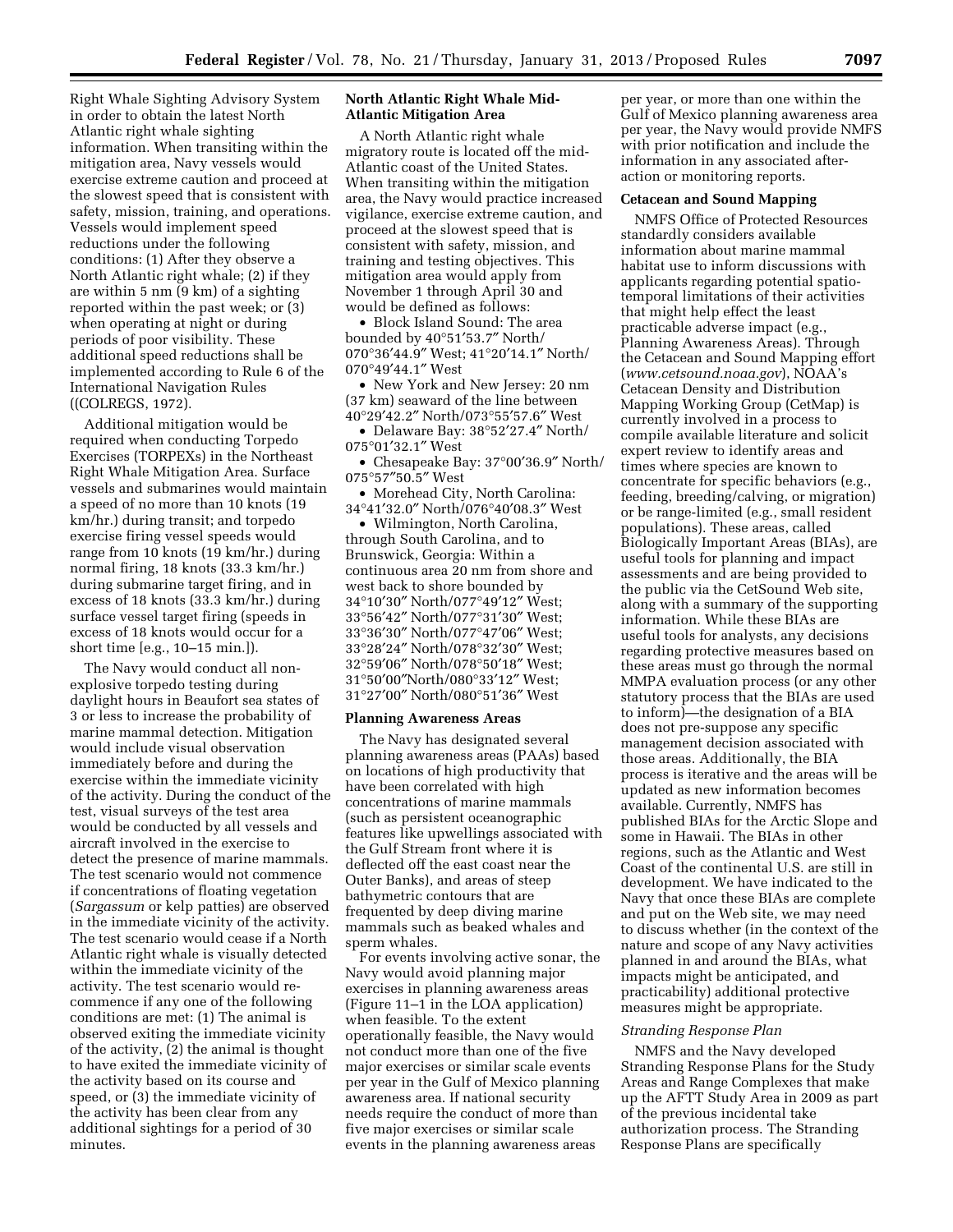intended to outline the applicable requirements the authorizations are conditioned upon in the event that a marine mammal stranding is reported in the east coast Range Complexes and AFAST Study Area during a major training exercise. NMFS considers all plausible causes within the course of a stranding investigation and these plans in no way presume that any strandings in a Navy range complex are related to, or caused by, Navy training and testing activities, absent a determination made during investigation. The plans are designed to address mitigation, monitoring, and compliance. The Navy is currently working with NMFS to refine these plans for the new AFTT Study Area. The current Stranding Response Plans are available for review here: *[http://www.nmfs.noaa.gov/pr/](http://www.nmfs.noaa.gov/pr/permits/incidental.htm#applications)  [permits/incidental.htm#applications](http://www.nmfs.noaa.gov/pr/permits/incidental.htm#applications)*.

# *Mitigation Conclusions*

NMFS has carefully evaluated the Navy's proposed mitigation measures and considered a broad range of other measures in the context of ensuring that NMFS prescribes the means of effecting the least practicable adverse impact on the affected marine mammal species and stocks and their habitat. Our evaluation of potential measures included consideration of the following factors in relation to one another: the manner in which, and the degree to which, the successful implementation of the measure is expected to minimize adverse impacts on marine mammals; the proven or likely efficacy of the specific measure to minimize adverse impacts as planned; and the practicability of the measure for applicant implementation, including consideration of personnel safety, practicality of implementation, and impact on the effectiveness of the military readiness activity.

In some cases, additional mitigation measures are required beyond those that the applicant proposes. Any mitigation measure(s) prescribed by NMFS should be able to accomplish, have a reasonable likelihood of accomplishing (based on current science), or contribute to the accomplishment of one or more of the general goals listed below:

(a) Avoidance or minimization of injury or death of marine mammals wherever possible (goals b, c, and d may contribute to this goal).

(b) A reduction in the numbers of marine mammals (total number or number at biologically important time or location) exposed to received levels of sonar and other active acoustic sources, underwater detonations, or other activities expected to result in the take of marine mammals (this goal may

contribute to a, above, or to reducing harassment takes only).

(c) A reduction in the number of times (total number or number at biologically important time or location) individuals would be exposed to received levels of sonar and other active acoustic sources, underwater detonations, or other activities expected to result in the take of marine mammals (this goal may contribute to a, above, or to reducing harassment takes only).

(d) A reduction in the intensity of exposures (either total number or number at biologically important time or location) to received levels of sonar and other active acoustic sources, underwater detonations, or other activities expected to result in the take of marine mammals (this goal may contribute to a, above, or to reducing the severity of harassment takes only).

(e) Avoidance or minimization of adverse effects to marine mammal habitat, paying special attention to the food base, activities that block or limit passage to or from biologically important areas, permanent destruction of habitat, or temporary destruction/ disturbance of habitat during a biologically important time.

(f) For monitoring directly related to mitigation—an increase in the probability of detecting marine mammals, thus allowing for more effective implementation of the mitigation (shut-down zone, etc.).

Based on our evaluation of the Navy's proposed measures, as well as other measures considered by NMFS or recommended by the public, NMFS has determined preliminarily that the Navy's proposed mitigation measures (especially when the adaptive management component is taken into consideration (see Adaptive Management, below)) are adequate means of effecting the least practicable adverse impacts on marine mammals species or stocks and their habitat, paying particular attention to rookeries, mating grounds, and areas of similar significance, while also considering personnel safety, practicality of implementation, and impact on the effectiveness of the military readiness activity. Further detail is included below.

The proposed rule comment period will afford the public an opportunity to submit recommendations, views, and/or concerns regarding this action and the proposed mitigation measures. While NMFS has determined preliminarily that the Navy's proposed mitigation measures would effect the least practicable adverse impact on the affected species or stocks and their habitat, NMFS will consider all public

comments to help inform our final decision. Consequently, the proposed mitigation measures may be refined, modified, removed, or added to prior to the issuance of the final rule based on public comments received, and where appropriate, further analysis of any additional mitigation measures.

## **Monitoring**

In order to issue an ITA for an activity, Section 101(a)(5)(A) of the MMPA states that NMFS must set forth ''requirements pertaining to the monitoring and reporting of such taking.'' The MMPA implementing regulations at 50 CFR 216.104 (a)(13) indicate that requests for LOAs must include the suggested means of accomplishing the necessary monitoring and reporting that will result in increased knowledge of the species and of the level of taking or impacts on populations of marine mammals that are expected to be present.

Monitoring measures prescribed by NMFS should accomplish one or more of the following general goals:

(1) An increase in the probability of detecting marine mammals, both within the safety zone (thus allowing for more effective implementation of the mitigation) and in general to generate more data to contribute to the analyses mentioned below

(2) An increase in our understanding of how many marine mammals are likely to be exposed to levels of sonar and other active acoustic sources (or explosives or other stimuli) that we associate with specific adverse effects, such as behavioral harassment, TTS, or PTS.

(3) An increase in our understanding of how marine mammals respond to sonar and other active acoustic sources (at specific received levels), explosives, or other stimuli expected to result in take and how anticipated adverse effects on individuals (in different ways and to varying degrees) may impact the population, species, or stock (specifically through effects on annual rates of recruitment or survival) through any of the following methods:

• Behavioral observations in the presence of sonar and other active acoustic sources compared to observations in the absence of sonar (need to be able to accurately predict received level and report bathymetric conditions, distance from source, and other pertinent information)

• Physiological measurements in the presence of sonar and other active acoustic sources compared to observations in the absence of tactical sonar (need to be able to accurately predict received level and report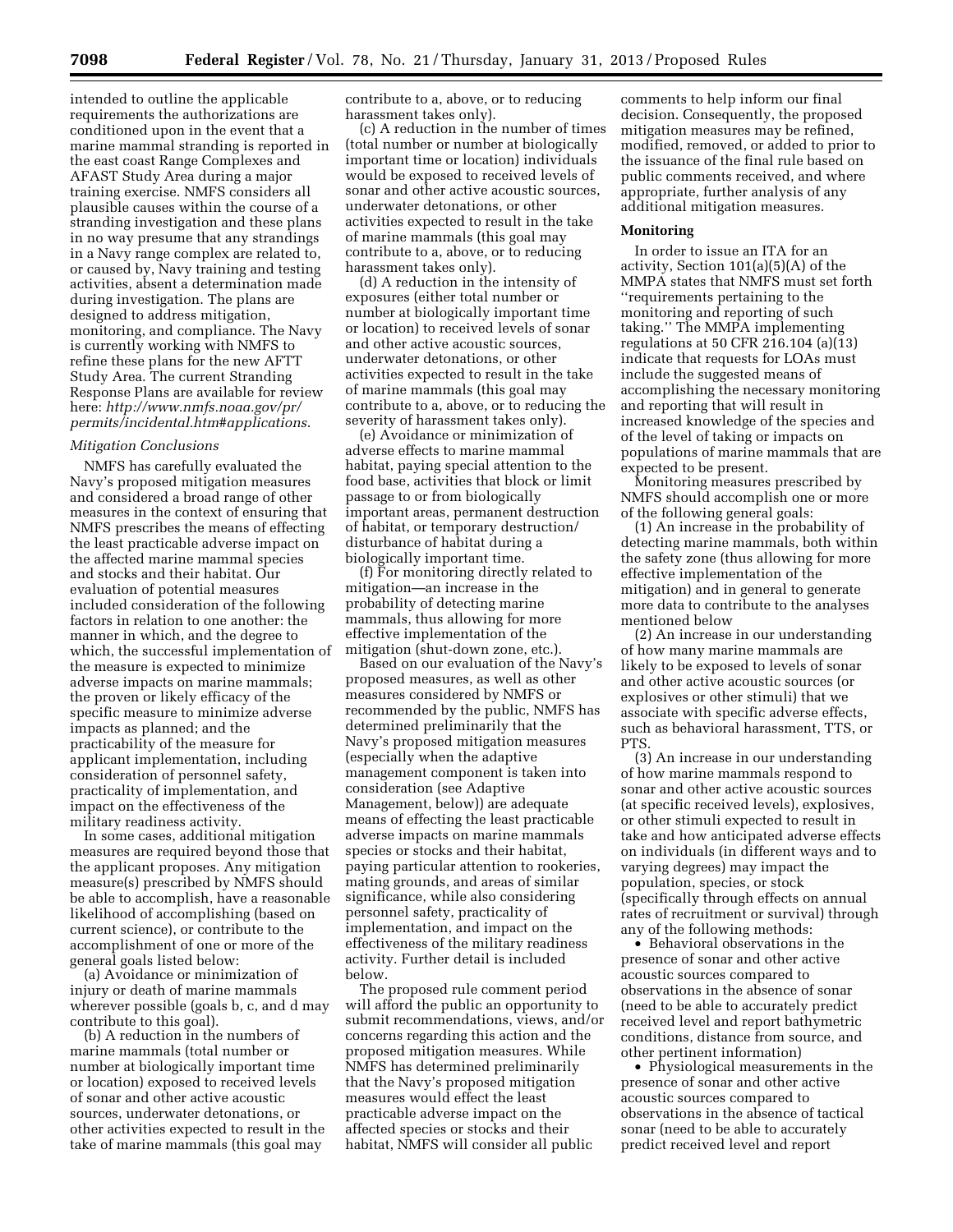bathymetric conditions, distance from source, and other pertinent information) • Pre-planned and thorough

investigation of stranding events that occur coincident to naval activities

• Distribution and/or abundance comparisons in times or areas with concentrated sonar and other active acoustic sources versus times or areas without sonar and other active acoustic sources

• An increased knowledge of the affected species

• An increase in our understanding of the effectiveness of certain mitigation and monitoring measures.

## **Overview of Navy Monitoring Program**

The current Navy monitoring program is composed of a collection of ''rangespecific'' monitoring plans, each developed individually as part of the previous MMPA/ESA authorization processes. These individual plans established specific monitoring requirements for each range complex based on a set of effort-based metrics (e.g., 20 days of aerial survey). Concurrent with implementation of the initial range-specific monitoring plans, the Navy and NMFS began development of the Integrated Comprehensive Monitoring Program (ICMP). The ICMP has been developed in direct response to Navy permitting requirements established in various MMPA final rules, ESA consultations, Biological Opinions, and applicable regulations. The ICMP is intended to coordinate monitoring efforts across all regions and to allocate the most appropriate level and type of effort for each range complex based on a set of standardized objectives, and in acknowledgement of regional expertise and resource availability. The ICMP is designed to be flexible, scalable, and adaptable plan, through the adaptive management and strategic planning processes to periodically assess progress, and reevaluate objectives.

Although the ICMP does not specify actual monitoring field work or projects, it does establish top-level goals that have been developed in coordination with NMFS. As the ICMP is implemented, detailed and specific studies will be developed which support the Navy's top-level monitoring goals. In essence, the ICMP directs that monitoring activities relating to the effects of Navy training and testing activities on marine species should be designed to accomplish one or more of the following top-level goals:

• An increase in our understanding of the likely occurrence of marine mammals and/or ESA-listed marine species in the vicinity of the action (i.e.,

presence, abundance, distribution, and/ or density of species);

• An increase in our understanding of the nature, scope, or context of the likely exposure of marine mammals and/or ESA-listed species to any of the potential stressor(s) associated with the action (e.g., tonal and impulsive sound), through better understanding of one or more of the following: (1) The action and the environment in which it occurs (e.g., sound source characterization, propagation, and ambient noise levels); (2) the affected species (e.g., life history or dive patterns); (3) the likely cooccurrence of marine mammals and/or ESA-listed marine species with the action (in whole or part) associated with specific adverse effects, and/or; (4) the likely biological or behavioral context of exposure to the stressor for the marine mammal and/or ESA-listed marine species (e.g., age class of exposed animals or known pupping, calving or feeding areas);

• An increase in our understanding of how individual marine mammals or ESA-listed marine species respond (behaviorally or physiologically) to the specific stressors associated with the action (in specific contexts, where possible, e.g., at what distance or received level);

• An increase in our understanding of how anticipated individual responses, to individual stressors or anticipated combinations of stressors, may impact either: (1) The long-term fitness and survival of an individual; or (2) the population, species, or stock (e.g., through effects on annual rates of recruitment or survival);

• An increase in our understanding of the effectiveness of mitigation and monitoring measures;

• A better understanding and record of the manner in which the authorized entity complies with the ITA and Incidental Take Statement;

• An increase in the probability of detecting marine mammals (through improved technology or methods), both specifically within the safety zone (thus allowing for more effective implementation of the mitigation) and in general, to better achieve the above goals; and

• A reduction in the adverse impact of activities to the least practicable level, as defined in the MMPA.

While the ICMP only directly applies to monitoring activities under applicable MMPA and ESA authorizations, it also serves to facilitate coordination among the Navy's marine species monitoring program and the basic and applied research programs discussed in the Research Section of this document.

An October 2010 Navy monitoring meeting initiated a process to critically evaluate current Navy monitoring plans and begin development of revisions to existing range-specific monitoring plans and associated updates to the ICMP. Discussions at that meeting and through the Navy/NMFS adaptive management process established a way ahead for continued refinement of the Navy's monitoring program. This process included establishing a Scientific Advisory Group (SAG) composed of technical experts to provide objective scientific guidance for Navy consideration. The Navy established the SAG in early 2011 with the initial task of evaluating current Navy monitoring approaches under the ICMP and existing LOAs and developing objective scientific recommendations that would serve as the basis for a Strategic Planning Process for Navy monitoring to be incorporated as a major component of the ICMP. The SAG convened in March 2011, composed of leading academic and civilian scientists with significant expertise in marine species monitoring, acoustics, ecology, and modeling. The SAG's final report laid out both over-arching and range-specific recommendations for the Navy's Marine Species Monitoring program and is available through the US Navy Marine Species Monitoring web portal at *[http://](http://www.navymarinespeciesmonitoring.us/)* 

*[www.navymarinespeciesmonitoring.us/](http://www.navymarinespeciesmonitoring.us/)*. Adaptive management discussions between the Navy and NMFS established a way ahead for continued refinement of the Navy's monitoring program. Consensus was that the ICMP and associated implementation components would continue the evolution of Navy marine species monitoring towards a single integrated program, incorporate SAG recommendations when appropriate and logistically feasible, and establish a more collaborative framework for evaluating, selecting, and implementing future monitoring across the all Navy range complexes through the adaptive management and strategic planning process.

## *Past and Current Monitoring in the AFTT Study Area*

NMFS has received multiple years' worth of annual exercise and monitoring reports addressing active sonar use and explosive detonations within the AFTT Study Area. The data and information contained in these reports have been considered in developing mitigation and monitoring measures for the proposed training and testing activities within the AFTT Study Area. The Navy's annual exercise and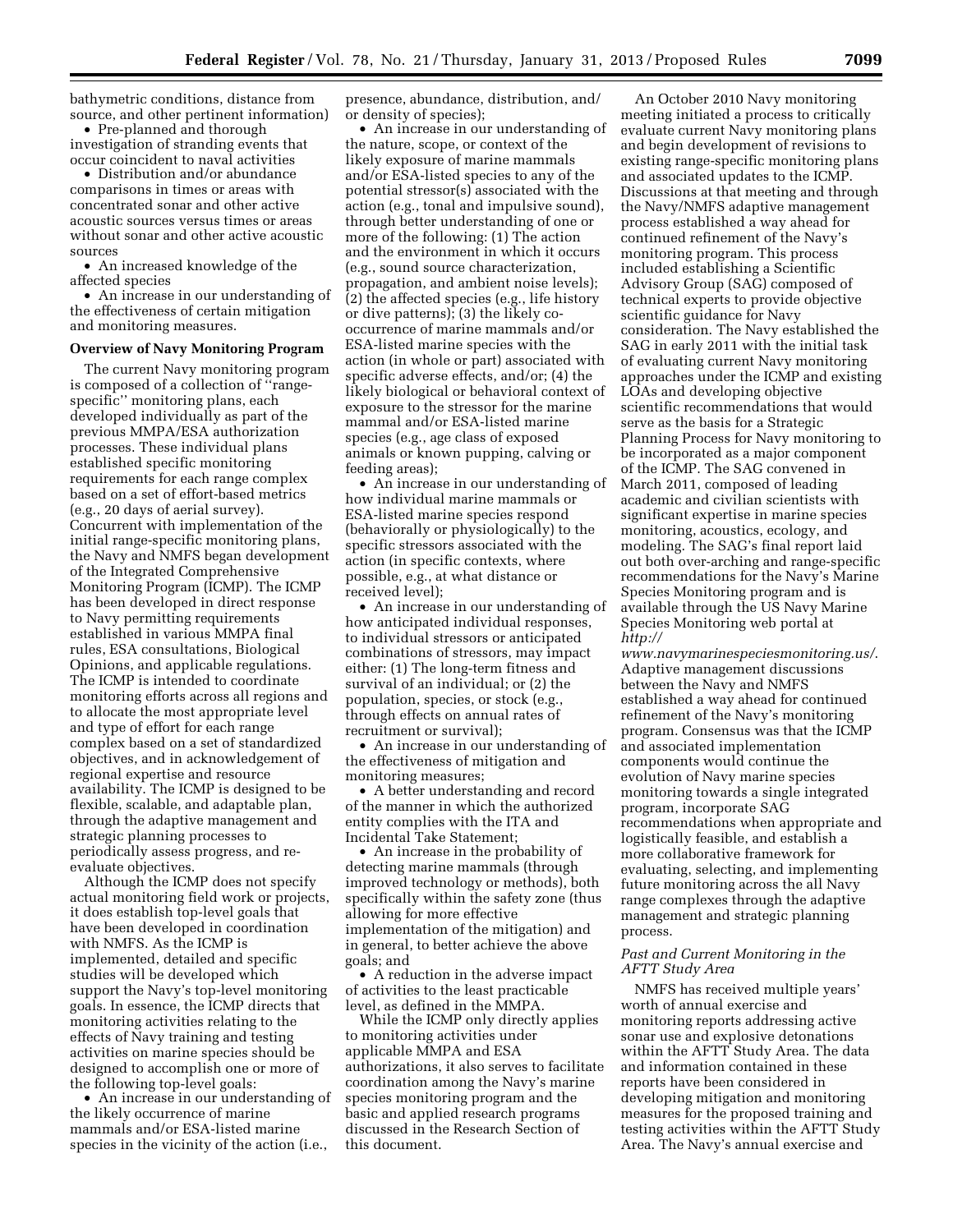monitoring reports may be viewed at: *[http://www.nmfs.noaa.gov/pr/permits/](http://www.nmfs.noaa.gov/pr/permits/incidental.htm#applications)  [incidental.htm#applications](http://www.nmfs.noaa.gov/pr/permits/incidental.htm#applications)*; or at the Navy's marine species monitoring Web site: *[http://](http://www.navymarinespeciesmonitoring.us/)* 

*[www.navymarinespeciesmonitoring.us/](http://www.navymarinespeciesmonitoring.us/)*. NMFS has reviewed these reports and summarized the results, as related to marine mammal monitoring, below.

(1) The Navy has shown significant initiative in developing its marine species monitoring program and made considerable progress toward reaching goals and objectives of the ICMP.

(2) Observation data from watchstanders aboard Navy vessels is generally useful to indicate the presence or absence of marine mammals within the mitigation zones (and sometimes without) and to document the implementation of mitigation measures, but does not provide useful speciesspecific information or behavioral data.

(3) Data gathered by experienced marine mammal observers can provide very valuable information at a level of detail not possible with watchstanders.

(4) Though it is by no means conclusive, it is worth noting that no instances of obvious behavioral disturbance have been observed by Navy watchstanders or experienced marine mammal observers conducting visual monitoring.

(5) Visual surveys generally provide suitable data for addressing questions of distribution and abundance of marine mammals but are much less effective at providing information on movements and behavior, with a few notable exceptions where sightings are most frequent.

(6) Passive acoustics and animal tagging have significant potential for applications addressing animal movements and behavioral response to Navy training activities but require a longer time horizon and heavy investment in analysis to produce relevant results.

(7) NMFS and the Navy should more carefully consider what and how information should be gathered during training exercises and monitoring events, as some reports contain different information, making cross-report comparisons difficult.

The Navy has invested over \$10M in monitoring activities in the AFAST and east coast range complex portions of AFTT Study Area since 2009 and has accomplished the following:

• Covered over 150,000 km of visual survey effort;

• Sighted over 30,000 individual marine mammals;

• Monitored 20 individual training exercise events;

• Taken over 23,000 digital photos;

• Collected over 100 biopsy samples;

• Deployed 11 DTags and conducted 6 playback exposures on short finned pilot whales;

• Made 23 HARP deployments and collected over 28,000 hours of passive acoustic recordings;

• Deployed 3 temporary bottommounted passive acoustic arrays during training exercises.

In addition, 518 sightings for an estimated 2,645 marine mammals were reported by watchstanders aboard navy ships within the AFTT Study Area from 2009 to 2012. These observations were mainly during major at-sea training events and there were no reported observations of adverse reactions by marine mammals and no dead or injured animals reported associated with navy training activities.

# *Proposed Monitoring for the AFTT Study Area*

Based on discussions between the Navy and NMFS, future monitoring would address the ICMP top-level goals through a collection of specific regional and ocean basin studies based on scientific objectives. Quantitative metrics of monitoring effort (e.g., 20 days of aerial survey) would not be a specific requirement. The adaptive management process and reporting requirements would serve as the basis for evaluating performance and compliance, primarily considering the quality of the work and results produced as well as peer review and publications, and public dissemination of information, reports, and data. The strategic planning process (see below) would be used to set intermediate scientific objectives, identify potential species of interest at a regional scale, and evaluate and select specific monitoring projects to fund or continue supporting for a given fiscal year. The strategic planning process would also address relative investments to different range complexes based on goals across all range complexes, and monitoring would leverage multiple techniques for data acquisition and analysis whenever possible.

# **Research**

# *Overview*

The Navy is working towards a better understanding of marine mammals and sound in ways that are not directly related to the MMPA process. The Navy highlights some of those ways in the section below. Further, NMFS is working on a long-term stranding study that will be supported by the Navy by way of a funding and information sharing component (see below).

# *Navy Research*

The Navy is one of the world's leading organizations in assessing the effects of human activities on the marine environment, and provides a significant amount of funding and support to marine research. They also develop approaches to ensure that these resources are minimally impacted by current and future Navy operations. Navy scientists work cooperatively with other government researchers and scientists, universities, industry, and non-governmental conservation organizations in collecting, evaluating, and modeling information on marine resources, including working towards a better understanding of marine mammals and sound. From 2004 to 2012, the Navy has provided over \$230 million for marine species research. The U.S. Navy sponsors 70 percent of all U.S. research concerning the effects of human-generated sound on marine mammals and 50 percent of such research conducted worldwide. Major topics of Navy-supported marine species research directly applicable to AFTT activities include the following:

• Better understanding of marine species distribution and important habitat areas;

• Developing methods to detect and monitor marine species before and during training;

• Understanding the impacts of sound on marine mammals, sea turtles, fish, and birds;

• Developing tools to model and estimate potential impacts of sound.

It is imperative that the Navy's research and development (R&D) efforts related to marine mammals are conducted in an open, transparent manner with validated study needs and requirements. The goal of the Navy's R&D program is to enable collection and publication of scientifically valid research as well as development of techniques and tools for Navy, academic, and commercial use. The two Navy organizations that account for most funding and oversight of the Navy marine mammal research program are the Office of Naval Research (ONR) Marine Mammals and Biology (MMB) Program, and the Office of the Chief of Naval Operations (CNO) Energy and Environmental Readiness Division (N45) Living Marine Resources (LMR) Program. The primary focus of these programs has been on understanding the effects of sound on marine mammals, including physiological, behavioral and ecological effects.

The ONR Marine Mammals and Biology program supports basic and applied research and technology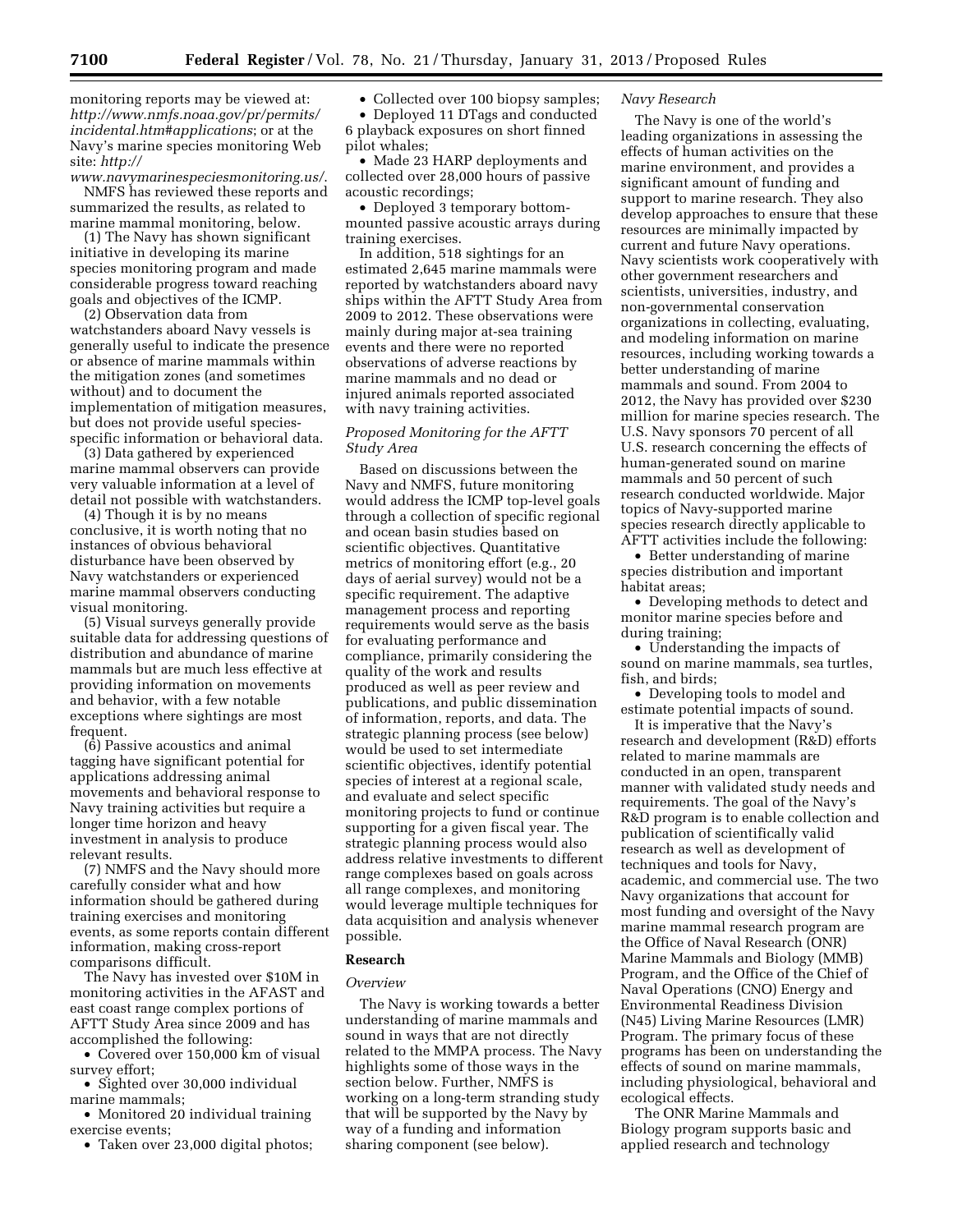development related to understanding the effects of sound on marine mammals, including physiological, behavioral, ecological effects and population-level effects. Current program thrusts include, but are not limited to:

• Monitoring and detection;

• Integrated ecosystem research including sensor and tag development;

• Effects of sound on marine life [including hearing, behavioral response studies, diving and stress, physiology, and Population Consequences of Acoustic Disturbance (PCAD); and

• Models and databases for environmental compliance.

The mission of the LMR program is to develop, demonstrate, and assess information and technology solutions to protect living marine resources by minimizing the environmental risks of Navy at-sea training and testing activities while preserving core Navy readiness capabilities. This mission is accomplished by:

• Providing science-based information to support Navy environmental effects assessments for research, development, acquisition, testing and evaluation (RDAT&E) as well as Fleet at-sea training, exercises, maintenance and support activities;

• Improving knowledge of the status and trends of marine species of concern and the ecosystems of which they are a part;

• Developing the scientific basis for the criteria and thresholds to measure the effects of Navy generated sound;

• Improving understanding of underwater sound and sound field characterization unique to assessing the biological consequences resulting from underwater sound (as opposed to tactical applications of underwater sound or propagation loss modeling for military communications or tactical applications); and

• Developing technologies and methods to monitor and, where possible, mitigate biologically significant consequences to living marine resources resulting from naval activities, emphasizing those consequences that are most likely to be biologically significant.

The program is focused on three primary objectives that influence program management priorities and directly affect the program's success in accomplishing its mission:

(1) Collect, Validate and Rank R&D Needs: Expand awareness of R&D program opportunities within the Navy marine resource community to encourage and facilitate the submittal of well-defined and appropriate needs statements.

(2) Address High Priority Needs: Ensure that program investments and the resulting projects maintain a direct and consistent link to the defined user needs.

(3) Transition Solutions and Validate Benefits: Maximize the number of program-derived solutions that are successfully transitioned to the Fleet and system commands (SYSCOMs). The LMR program primarily invests in the following areas:

• Developing Data to Support Risk Threshold Criteria;

• Improved Data Collection on Protected Species, Critical Habitat within Navy Ranges;

• New Monitoring and Mitigation Technology Demonstrations;

• Database and Model Development;

• Education and Outreach, Emergent Opportunities.

The Navy has also developed the technical reports and supporting data referenced used for analysis in the AFTT EIS/OEIS and this proposed rule, which include the Navy Marine Species Density Database (NMSDD), Acoustic Criteria and Thresholds, and Determination of Acoustic Effects on Marine Mammals and Sea Turtles. Furthermore, research cruises by the NMFS and by academic institutions have received funding from the U.S. Navy. For instance, the ONR contributed financially to the Sperm Whale Seismic Study (SWSS) in the Gulf of Mexico, and CNO–N45 currently supports the Atlantic Marine Assessment Program for Protected Species (AMAPPS). Both the ONR and CNO–N45 programs are partners in the multi-year Southern California Behavioral Response Study (SOCAL– BRS). All of this research helps in understanding the marine environment and the effects that may arise from underwater noise in the oceans. Further, NMFS is working on a long-term stranding study that will be supported by the Navy by way of a funding and information sharing component (see below).

# **Adaptive Management and Strategic Planning Process**

The final regulations governing the take of marine mammals incidental to Navy training and testing exercises in the AFTT Study Area would continue to contain an adaptive management component carried over from previous authorizations. Although better than five years ago, our understanding of the effects of Navy training and testing (e.g., sonar and other active acoustic sources and explosives) on marine mammals is still relatively limited, and yet the science in this field is evolving fairly

quickly. These circumstances make the inclusion of an adaptive management component both valuable and necessary within the context of 5-year regulations for activities that have been associated with marine mammal mortality in certain circumstances and locations (though not the AFTT Study Area). The proposed reporting requirements are designed to provide NMFS with monitoring data from the previous year, which allows NMFS to consider whether any changes are appropriate. NMFS and the Navy would meet to discuss the monitoring reports, Navy R&D developments, and current science and whether mitigation or monitoring modifications are appropriate. The use of adaptive management would allow the Navy and NMFS to consider new data from different sources to determine if modified mitigation or monitoring measures are warranted (including possible additions or deletions). Mitigation and monitoring measures could be modified, added, or deleted if new data suggests that such modifications would have a reasonable likelihood of reducing adverse effects on marine mammals and if the measures are practicable.

The following are some of the possible sources of applicable data to be considered through the adaptive management process: (1) Results from monitoring and exercises reports; (2) compiled results of Navy funded research and development (R&D) studies; (3) results from specific stranding investigations; (4) results from general marine mammal and sound research; and (5) any information which reveals that marine mammals may have been taken in a manner, extent or number not authorized by these regulations or subsequent LOAs.

The Navy is currently establishing a strategic planning process under the ICMP in coordination with NMFS. The objective of the strategic planning process is to guide the continued evolution of Navy marine species monitoring towards a single integrated program, incorporating expert review and recommendations, and establishing a more structured and collaborative framework for evaluating, selecting, and implementing future monitoring across the all Navy range complexes. The Strategic Plan is intended to be a primary component of the ICMP and provide a ''vision'' for Navy monitoring across geographic regions—serving as guidance for determining how to most efficiently and effectively invest the marine species monitoring resources to address ICMP top-level goals and satisfy MMPA monitoring requirements.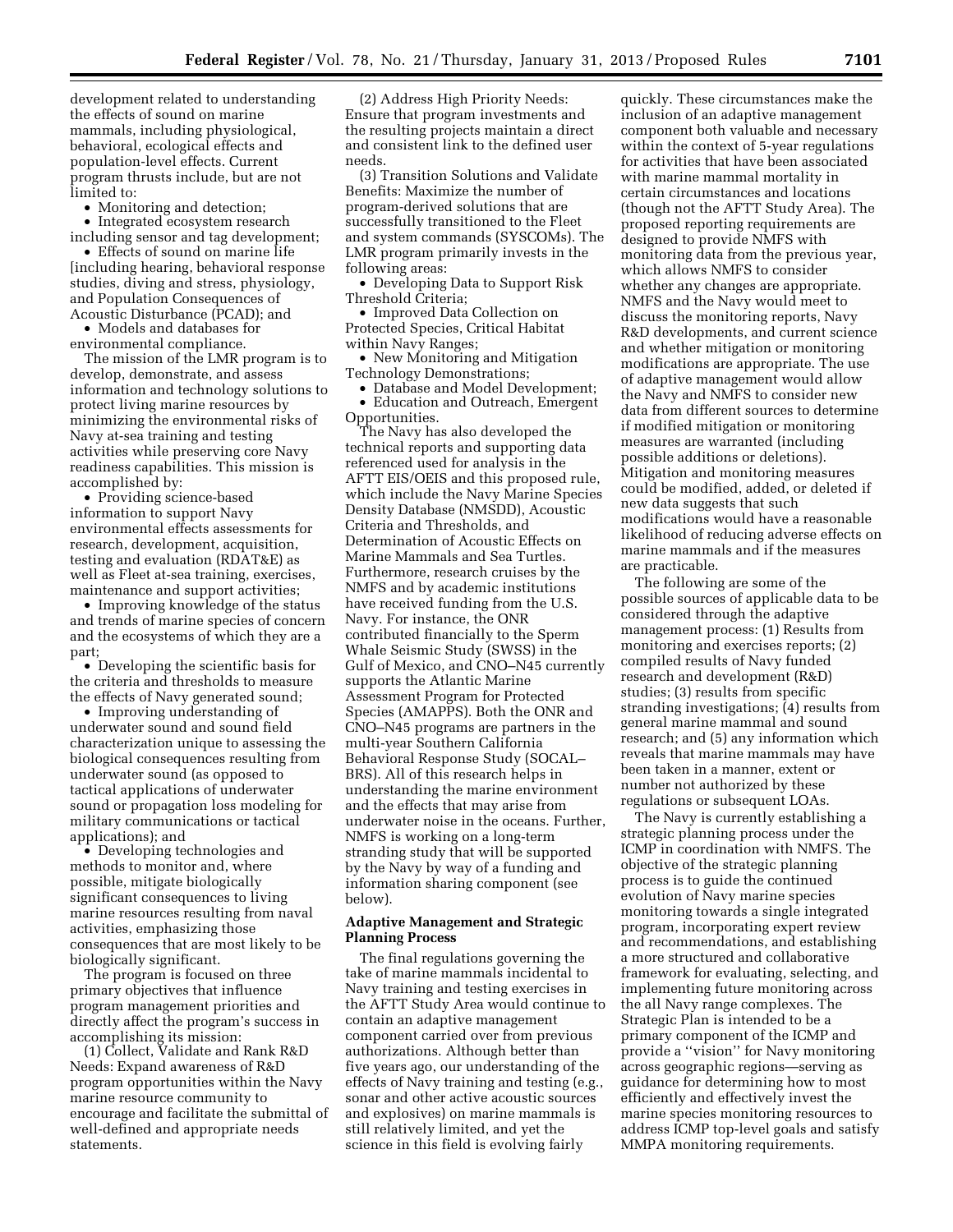This process is being designed to integrate various elements including:

• Integrated Comprehensive monitoring Program top-level goals;

• Scientific Advisory Group recommendations;

• Integration of regional scientific expert input;

• Ongoing adaptive management review dialog between NMFS and Navy;

• Lessons learned from past and future monitoring at Navy training and testing ranges;

• Leveraged research and lessons learned from other Navy funded marine science programs

NMFS and the Navy continue to coordinate on the strategic planning process through the regulatory process of this proposed rule; however, these discussions are still ongoing and we anticipate that more specific details will be available by the time it is finalized in advance of the issuance of the final rule. Additionally, the process and associated monitoring requirements may be modified or supplemented based on comments or new information received from the public during the public comment period.

# **Reporting**

In order to issue an ITA for an activity, Section 101(a)(5)(A) of the MMPA states that NMFS must set forth ''requirements pertaining to the monitoring and reporting of such taking.'' Effective reporting is critical both to compliance as well as ensuring that the most value is obtained from the required monitoring. Some of the reporting requirements are still in development and the final rule may contain additional details not contained in the proposed rule. Additionally, proposed reporting requirements may be modified, eliminated, or added based on information or comments received during the public comment period. Reports from individual monitoring events, results of analyses, publications, and periodic progress reports for specific monitoring projects will be posted to the U.S. Navy Marine Species Monitoring web portal as they become available. Currently, there are several specific reporting requirements pursuant to these proposed regulations:

# *General Notification of Injured or Dead Marine Mammals*

Navy personnel would ensure that NMFS (regional stranding coordinator) is notified immediately (or as soon as clearance procedures allow) if an injured or dead marine mammal is found during or shortly after, and in the vicinity of, any Navy training exercise utilizing MFAS, HFAS, or underwater

explosive detonations. The Navy would provide NMFS with species identification or description of the animal(s), the condition of the animal(s) (including carcass condition if the animal is dead), location, time of first discovery, observed behaviors (if alive), and photographs or video (if available). The AFTT Stranding Response Plan would contain more specific reporting requirements for specific circumstances.

#### *Annual Monitoring and Exercise Report*

As noted above, reports from individual monitoring events, results of analyses, publications, and periodic progress reports for specific monitoring projects would be posted to the Navy's Marine Species Monitoring web portal as they become available. Progress and results from all monitoring activity conducted within the AFTT Study Area, as well as required Major Training Event exercise activity, would be summarized in an annual report. A draft of this report would be submitted to NMFS for review by April 15 of each year. NMFS would review the report and provide comments for incorporation within 3 months.

# *Comprehensive Monitoring and Exercise Summary Report*

The Navy would submit to NMFS a draft report that analyzes, compares, and summarizes all multi-year marine mammal data gathered during training and testing exercises for which individual annual reports are required under the proposed regulations. This report would be submitted at the end of the fourth year of the rule (December 2018), covering activities that have occurred through June 1, 2018. The Navy would respond to NMFS comments on the draft comprehensive report if submitted within 3 months of receipt. The report will be considered final after the Navy has addressed NMFS' comments, or 3 months after the submittal of the draft if NMFS does not provide comments.

## **Estimated Take of Marine Mammals**

In the potential effects section, NMFS' analysis identified the lethal responses, physical trauma, sensory impairment (PTS, TTS, and acoustic masking), physiological responses (particular stress responses), and behavioral responses that could potentially result from exposure to sonar and other active acoustic sources and explosives and other impulsive sources. In this section, we will relate the potential effects to marine mammals from these sound sources to the MMPA regulatory definitions of Level A and Level B Harassment and attempt to quantify the

effects that might occur from the specific training and testing activities that the Navy proposes in the AFTT Study Area.

As mentioned previously, behavioral responses are context-dependent, complex, and influenced to varying degrees by a number of factors other than just received level. For example, an animal may respond differently to a sound emanating from a ship that is moving towards the animal than it would to an identical received level coming from a vessel that is moving away, or to a ship traveling at a different speed or at a different distance from the animal. At greater distances, though, the nature of vessel movements could also potentially not have any effect on the animal's response to the sound. In any case, a full description of the suite of factors that elicited a behavioral response would require a mention of the vicinity, speed and movement of the vessel, or other factors. So, while sound sources and the received levels are the primary focus of the analysis and those that are laid out quantitatively in the regulatory text, it is with the understanding that other factors related to the training are sometimes contributing to the behavioral responses of marine mammals, although they cannot be quantified.

## *Definition of Harassment*

As mentioned previously, with respect to military readiness activities, section 3(18)(B) of the MMPA defines ''harassment'' as: (i) Any act that injures or has the significant potential to injure a marine mammal or marine mammal stock in the wild [Level A Harassment]; or (ii) any act that disturbs or is likely to disturb a marine mammal or marine mammal stock in the wild by causing disruption of natural behavioral patterns, including, but not limited to, migration, surfacing, nursing, breeding, feeding, or sheltering, to a point where such behavioral patterns are abandoned or significantly altered [Level B Harassment].

#### *Level B Harassment*

Of the potential effects that were described in the Potential Effects of Exposure of Marine Mammal to Non-Impulsive and Impulsive Sound Sources Section, the following are the types of effects that fall into the Level B Harassment category:

*Behavioral Harassment*—Behavioral disturbance that rises to the level described in the definition above, when resulting from exposures to nonimpulsive or impulsive sound, is considered Level B Harassment. Some of the lower level physiological stress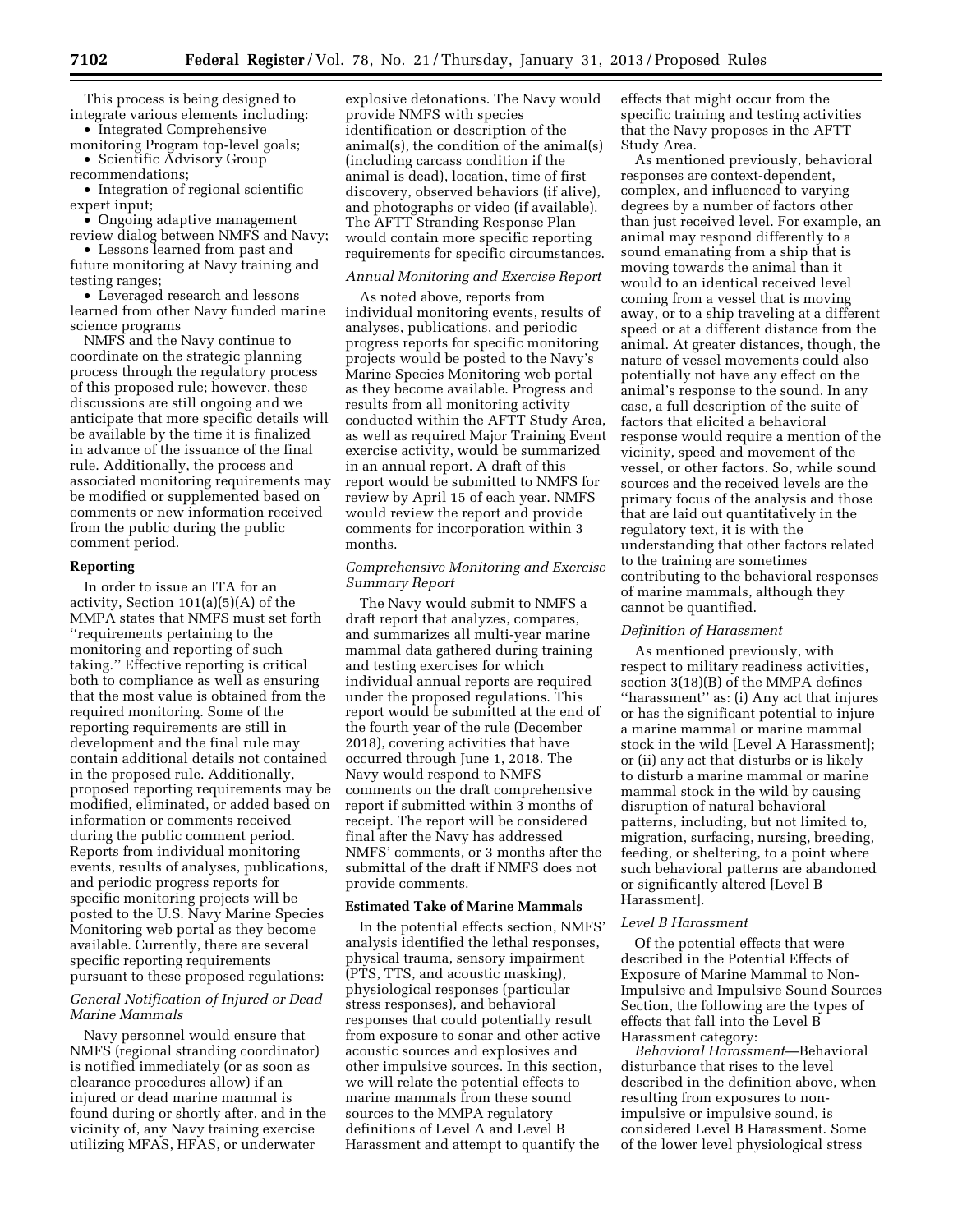responses discussed earlier would also likely co-occur with the predicted harassments, although these responses are more difficult to detect and fewer data exist relating these responses to specific received levels of sound. When Level B Harassment is predicted based on estimated behavioral responses, those takes may have a stress-related physiological component as well.

Earlier in this document, we described the Southall *et al.,* (2007) severity scaling system and listed some examples of the three broad categories of behaviors: 0–3 (Minor and/or brief behaviors); 4–6 (Behaviors with higher potential to affect foraging, reproduction, or survival); 7–9 (Behaviors considered likely to affect the aforementioned vital rates). Generally speaking, MMPA Level B Harassment, as defined in this document, would include the behaviors described in the 7–9 category, and a subset, dependent on context and other considerations, of the behaviors described in the 4–6 categories. Behavioral harassment does not generally include behaviors ranked 0–3 in Southall *et al.,* (2007).

*Acoustic Masking and Communication Impairment*—Acoustic masking is considered Level B Harassment as it can disrupt natural behavioral patterns by interrupting or limiting the marine mammal's receipt or transmittal of important information or environmental cues.

*TTS*—As discussed previously, TTS can affect how an animal behaves in response to the environment, including conspecifics, predators, and prey. The following physiological mechanisms are thought to play a role in inducing auditory fatigue: Effects to sensory hair cells in the inner ear that reduce their sensitivity, modification of the chemical environment within the sensory cells, residual muscular activity in the middle ear, displacement of certain inner ear membranes, increased blood flow, and post-stimulatory reduction in both efferent and sensory neural output. Ward (1997) suggested that when these effects result in TTS rather than PTS, they are within the normal bounds of physiological variability and tolerance and do not represent a physical injury. Additionally, Southall *et al.* (2007) indicate that although PTS is a tissue injury, TTS is not because the reduced hearing sensitivity following exposure to intense sound results primarily from fatigue, not loss, of cochlear hair cells and supporting structures and is reversible. Accordingly, NMFS classifies TTS (when resulting from exposure sonar and other active acoustic sources and explosives and other impulsive

sources) as Level B Harassment, not Level A Harassment (injury).

#### *Level A Harassment*

Of the potential effects that were described earlier, following are the types of effects that fall into the Level A Harassment category:

*PTS*—PTS (resulting either from exposure to sonar and other active acoustic sources or explosive detonations) is irreversible and considered an injury. PTS results from exposure to intense sounds that cause a permanent loss of inner or outer cochlear hair cells or exceed the elastic limits of certain tissues and membranes in the middle and inner ears and result in changes in the chemical composition of the inner ear fluids.

*Tissue Damage due to Acoustically Mediated Bubble Growth*—A few theories suggest ways in which gas bubbles become enlarged through exposure to intense sounds (sonar and other active acoustic sources) to the point where tissue damage results. In rectified diffusion, exposure to a sound field would cause bubbles to increase in size. A short duration of sonar pings (such as that which an animal exposed to MFAS would be most likely to encounter) would not likely be long enough to drive bubble growth to any substantial size. Alternately, bubbles could be destabilized by high-level sound exposures such that bubble growth then occurs through static diffusion of gas out of the tissues. The degree of supersaturation and exposure levels observed to cause microbubble destabilization are unlikely to occur, either alone or in concert because of how close an animal would need to be to the sound source to be exposed to high enough levels, especially considering the likely avoidance of the sound source and the required mitigation. Still, possible tissue damage from either of these processes would be considered an injury.

*Tissue Damage due to Behaviorally Mediated Bubble Growth*—Several authors suggest mechanisms in which marine mammals could behaviorally respond to exposure to sonar and other active acoustic sources by altering their dive patterns in a manner (unusually rapid ascent, unusually long series of surface dives, etc.) that might result in unusual bubble formation or growth ultimately resulting in tissue damage (emboli, etc.) In this scenario, the rate of ascent would need to be sufficiently rapid to compromise behavioral or physiological protections against nitrogen bubble formation.

There is considerable disagreement among scientists as to the likelihood of

this phenomenon (Piantadosi and Thalmann, 2004; Evans and Miller, 2003). Although it has been argued that traumas from recent beaked whale strandings are consistent with gas emboli and bubble-induced tissue separations (Jepson *et al.,* 2003; Fernandez *et al.,* 2005), nitrogen bubble formation as the cause of the traumas has not been verified. If tissue damage does occur by this phenomenon, it would be considered an injury.

*Physical Disruption of Tissues Resulting from Explosive Shock Wave*— Physical damage of tissues resulting from a shock wave (from an explosive detonation) is classified as an injury. Blast effects are greatest at the gas-liquid interface (Landsberg, 2000) and gascontaining organs, particularly the lungs and gastrointestinal tract, are especially susceptible (Goertner, 1982; Hill 1978; Yelverton *et al.,* 1973). Nasal sacs, larynx, pharynx, trachea, and lungs may be damaged by compression/expansion caused by the oscillations of the blast gas bubble (Reidenberg and Laitman, 2003). Severe damage (from the shock wave) to the ears can include tympanic membrane rupture, fracture of the ossicles, damage to the cochlea, hemorrhage, and cerebrospinal fluid leakage into the middle ear.

*Vessel or Ordnance Strike*—Vessel strike or ordnance strike associated with the specified activities would be considered Level A harassment, serious injury, or mortality.

## *Take Criteria*

For the purposes of an MMPA authorization, three types of take are identified: Level B Harassment; Level A Harassment; and mortality (or serious injury leading to mortality). The categories of marine mammal responses (physiological and behavioral) that fall into the two harassment categories were described in the previous section.

Because the physiological and behavioral responses of the majority of the marine mammals exposed to nonimpulse and impulse sounds cannot be detected or measured (not all responses visible external to animal, portion of exposed animals underwater (so not visible), many animals located many miles from observers and covering very large area, etc.) and because NMFS must authorize take prior to the impacts on marine mammals, a method is needed to estimate the number of individuals that will be taken, pursuant to the MMPA, based on the proposed action. To this end, the Navy's application and the AFTT DEIS/OEIS contain proposed acoustic criteria and thresholds that would, in some instances, represent changes from what NMFS has used to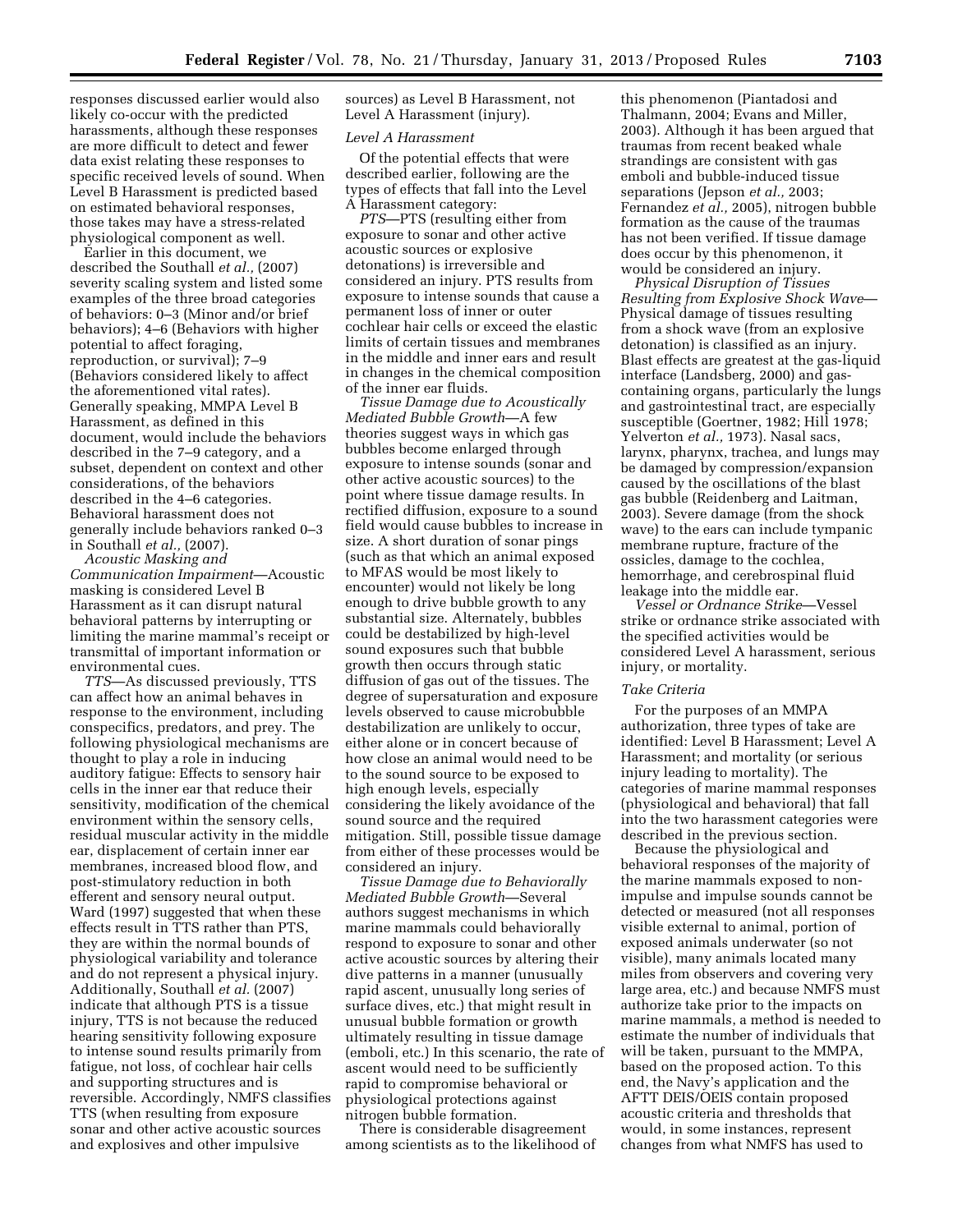evaluate the Navy's proposed activities for past incidental take authorizations. The revised thresholds are based on evaluations of recent scientific studies; a detailed explanation of how they were derived is provided in the AFTT DEIS/ OEIS Criteria and Thresholds Technical Report. NMFS is currently updating and revising all of its acoustic criteria and thresholds. Until that process is complete, NMFS will continue its longstanding practice of considering specific modifications to the acoustic criteria and thresholds currently employed for incidental take authorizations only after providing the public with an opportunity for review and comment. NMFS is requesting comments on all aspects of the proposed rule, and specifically requests comment on the proposed acoustic criteria and thresholds. The acoustic criteria for non-impulse and impulse sounds are discussed below.

# *Non-Impulse Acoustic Criteria*

NMFS utilizes three acoustic criteria for non-impulse sounds: PTS (injury— Level A Harassment), TTS (Level B Harassment), and behavioral harassment (Level B Harassment). Because the TTS and PTS criteria are derived similarly and the PTS criteria were extrapolated from the TTS data, the TTS and PTS acoustic criteria will be presented first, before the behavioral criteria.

For more information regarding these criteria, please see the Navy's DEIS/ OEIS for AFTT.

## *Level B Harassment Threshold (TTS)*

Behavioral disturbance, acoustic masking, and TTS are all considered Level B Harassment. Marine mammals

would usually be behaviorally disturbed at lower received levels than those at which they would likely sustain TTS, so the levels at which behavioral disturbance are likely to occur is considered the onset of Level B Harassment. The behavioral responses of marine mammals to sound are variable, context specific, and, therefore, difficult to quantify (see Risk Function section, below). Alternately, TTS is a physiological effect that has been studied and quantified in laboratory conditions. Because data exist to support an estimate of the received levels at which marine mammals will incur TTS, NMFS uses an acoustic criteria to estimate the number of marine mammals that might sustain TTS. TTS is a subset of Level B Harassment (along with sub-TTS behavioral harassment) and we are not specifically required to estimate those numbers; however, the more specifically we can estimate the affected marine mammal responses, the better the analysis.

# *Level A Harassment Threshold (PTS)*

For acoustic effects, because the tissues of the ear appear to be the most susceptible to the physiological effects of sound, and because threshold shifts tend to occur at lower exposures than other more serious auditory effects, NMFS has determined that PTS is the best indicator for the smallest degree of injury that can be measured. Therefore, the acoustic exposure associated with onset-PTS is used to define the lower limit of Level A harassment.

PTS data do not currently exist for marine mammals and are unlikely to be obtained due to ethical concerns. However, PTS levels for these animals may be estimated using TTS data from marine mammals and relationships between TTS and PTS that have been discovered through study of terrestrial mammals.

We note here that behaviorally mediated injuries (such as those that have been hypothesized as the cause of some beaked whale strandings) could potentially occur in response to received levels lower than those believed to directly result in tissue damage. As mentioned previously, data to support a quantitative estimate of these potential effects (for which the exact mechanism is not known and in which factors other than received level may play a significant role) does not exist. However, based on the number of years (more than 60) and number of hours of MFAS per year that the U.S. (and other countries) has operated compared to the reported (and verified) cases of associated marine mammal strandings, NMFS believes that the probability of these types of injuries is very low. Tables 13 and 14 provide a summary of non-impulsive and impulsive thresholds to TTS and PTS for marine mammals. A detailed explanation of how these thresholds were derived is provided in the AFTT DEIS/OEIS Criteria and Thresholds Technical Report (*[http://aftteis.com/](http://aftteis.com/DocumentsandReferences/AFTTDocuments/SupportingTechnicalDocuments.aspx)  [DocumentsandReferences/AFTT](http://aftteis.com/DocumentsandReferences/AFTTDocuments/SupportingTechnicalDocuments.aspx) [Documents/SupportingTechnical](http://aftteis.com/DocumentsandReferences/AFTTDocuments/SupportingTechnicalDocuments.aspx) [Documents.aspx](http://aftteis.com/DocumentsandReferences/AFTTDocuments/SupportingTechnicalDocuments.aspx)*) and summarized in Chapter 6 of the Navy's LOA application (*[http://www.nmfs.noaa.gov/pr/permits/](http://www.nmfs.noaa.gov/pr/permits/incidental.htm#applications) [incidental.htm#applications](http://www.nmfs.noaa.gov/pr/permits/incidental.htm#applications)*).

## TABLE 13—ONSET TTS AND PTS THRESHOLDS FOR NON-IMPULSE SOUND

| Group                    | <b>Species</b>                                        | Onset TTS                                                                                                                                                                                                                                                                               | Onset PTS |
|--------------------------|-------------------------------------------------------|-----------------------------------------------------------------------------------------------------------------------------------------------------------------------------------------------------------------------------------------------------------------------------------------|-----------|
| Low-Frequency Cetaceans  | All mysticetes<br>medium and large toothed<br>whales. | 178 dB re 1µPa <sup>2</sup> -sec(LF <sub>II</sub> )    198 dB re 1µPa <sup>2</sup> -sec(LF <sub>II</sub> ).<br>Mid-Frequency Cetaceans    Most delphinids, beaked whales,   178 dB re 1uPa <sup>2</sup> -sec(MF <sub>II</sub> )    198 dB re 1uPa <sup>2</sup> -sec(MF <sub>II</sub> ). |           |
| High-Frequency Cetaceans | Hooded, and Ringed seals.                             | Harbor, Gray, Bearded, Harp, 183 dB re $1\mu$ Pa <sup>2</sup> -sec(P <sub>W1</sub> )  197 dB re $1\mu$ Pa <sup>2</sup> -sec(P <sub>W1</sub> ).                                                                                                                                          |           |

# TABLE 14—IMPULSIVE SOUND EXPLOSIVE CRITERIA AND THRESHOLDS FOR PREDICTING ONSET INJURY AND MORTALITY

| Group                                                      | <b>Species</b>                                                              | Onset TTS                                                                                            | Onset PTS                                                                                            | Onset GI<br>tract injury   | Onset slight<br>lung | Onset<br>mortality<br>$(1\%$ mortality) |
|------------------------------------------------------------|-----------------------------------------------------------------------------|------------------------------------------------------------------------------------------------------|------------------------------------------------------------------------------------------------------|----------------------------|----------------------|-----------------------------------------|
| Low-frequency<br>Cetaceans.<br>Mid-frequency<br>Cetaceans. | All mysticetes<br>Most delphinids, me-<br>dium and large<br>toothed whales. | 172 dB SEL $(LFII)$ or<br>224 dB Peak SPL.<br>172 dB SEL (MF $_{\text{II}}$ ) or<br>224 dB Peak SPL. | 187 dB SEL $(LFII)$ or<br>230 dB Peak SPL.<br>187 dB SEL (MF $_{\text{II}}$ ) or<br>230 dB Peak SPL. | 237 dB SPL<br>(unweighted) | Equation 1.          | Equation 2.                             |
| High-frequency<br>Cetaceans.                               | Porpoises and Kogia<br>spp                                                  | 146 dB SEL (HF $_{\text{II}}$ ) or<br>195 dB Peak SPL.                                               | 161 dB SEL (HF $_{\text{II}}$ ) or<br>201dB Peak SPL.                                                |                            |                      |                                         |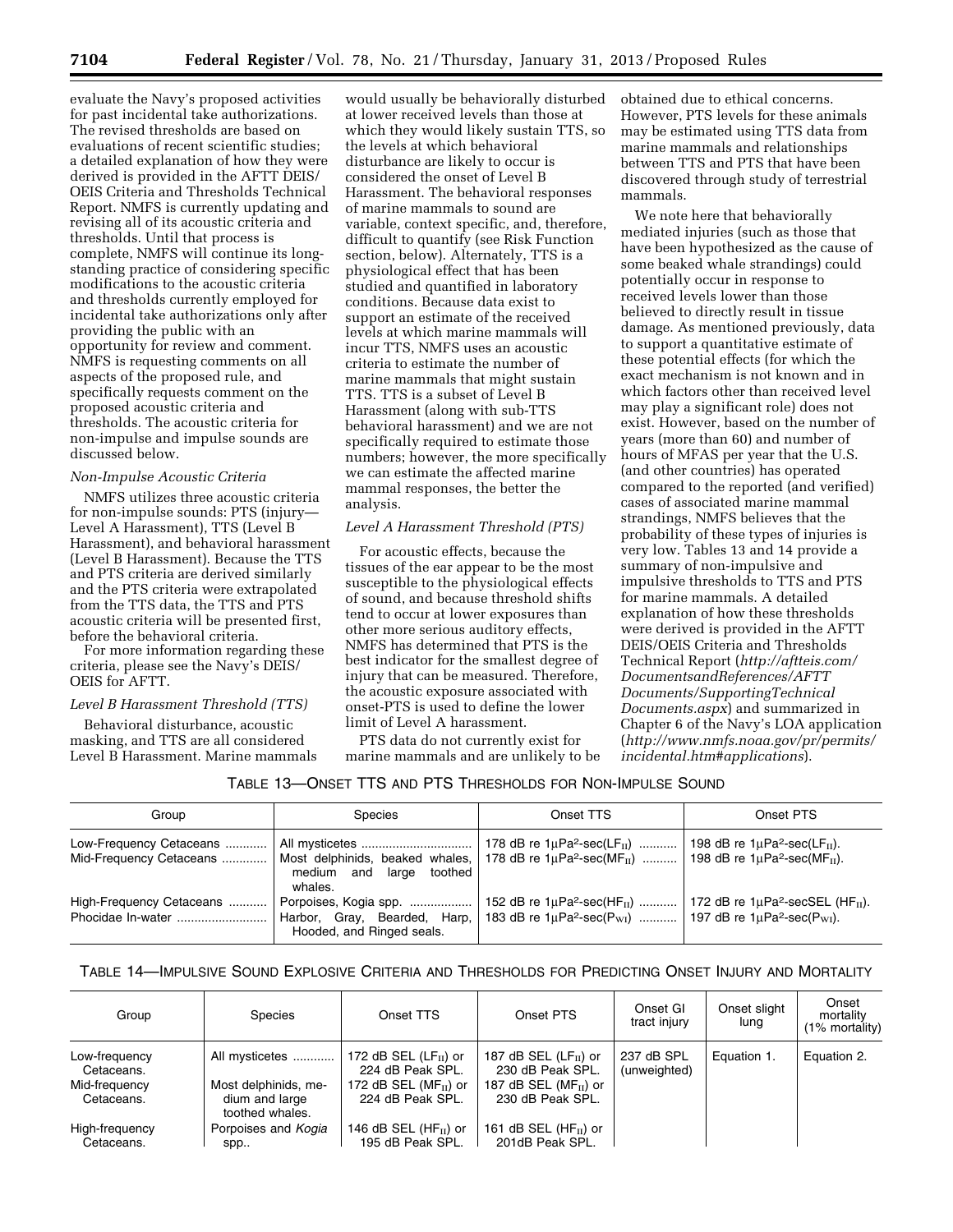TABLE 14—IMPULSIVE SOUND EXPLOSIVE CRITERIA AND THRESHOLDS FOR PREDICTING ONSET INJURY AND MORTALITY— **Continued** 

| Group    | Species                                                        | Onset TTS                                           | Onset PTS                                           | Onset GI<br>tract injury | Onset slight<br>lung | Onset<br>mortality<br>$(1\%$ mortality) |
|----------|----------------------------------------------------------------|-----------------------------------------------------|-----------------------------------------------------|--------------------------|----------------------|-----------------------------------------|
| Phocidae | Harbor, Gray, Beard-<br>ed, Harp, Hooded,<br>and Ringed seals. | 177 dB SEL $(P_{\text{WI}})$ or<br>212 dB Peak SPL. | 192 dB SEL $(P_{\text{WI}})$ or<br>218 dB Peak SPL. |                          |                      |                                         |

Equation 1:

 $= 39.1M^{1/3} (1+[D<sub>Rm</sub>/10.081])^{1/2}$  Pa-sec Equation 2:

 $= 91.4M^{1/3} (1+[D<sub>Rm</sub>/10.081])^{1/2}$  Pa-sec Where:

 $M =$  mass of the animals in kg.

 $D_{Rm}$  = depth of the receiver (animal) in meters.

SPL = sound pressure level.

# *Level B Harassment Risk Function (Behavioral Harassment)*

In 2006, NMFS issued the first MMPA authorization to allow the take of marine mammals incidental to MFAS (to the Navy for RIMPAC). For that authorization, NMFS used 173 dB SEL as the criterion for the onset of behavioral harassment (Level B Harassment). This type of single number criterion is referred to as a step function, in which (in this example) all animals estimated to be exposed to received levels above 173 dB SEL would be predicted to be taken by Level B Harassment and all animals exposed to less than 173 dB SEL would not be taken by Level B Harassment. As mentioned previously, marine mammal behavioral responses to sound are highly variable and context specific (affected by differences in acoustic conditions; differences between species and populations; differences in gender, age, reproductive status, or social behavior; or the prior experience of the individuals), which does not support the use of a step function to estimate behavioral harassment.

Unlike step functions, acoustic risk continuum functions (which are also called ''exposure-response functions,'' ''dose-response functions,'' or ''stressresponse functions'' in other risk assessment contexts) allow for probability of a response that NMFS would classify as harassment to occur over a range of possible received levels (instead of one number) and assume that the probability of a response depends first on the ''dose'' (in this case, the received level of sound) and that the probability of a response increases as the ''dose'' increases (see Figures 6–5 and 6–6 in the LOA application). In January 2009, NMFS issued three final rules governing the incidental take of

marine mammals (within Navy's HRC, SOCAL, and Atlantic Fleet Active Sonar Training (AFAST)) that used a risk continuum to estimate the percent of marine mammals exposed to various levels of MFAS that would respond in a manner NMFS considers harassment.

The Navy and NMFS have previously used acoustic risk functions to estimate the probable responses of marine mammals to acoustic exposures for other training and research programs. Examples of previous application include the Navy FEISs on the SURTASS LFA sonar (U.S. Department of the Navy, 2001c); the North Pacific Acoustic Laboratory experiments conducted off the Island of Kauai (Office of Naval Research, 2001), and the Supplemental EIS for SURTASS LFA sonar (U.S. Department of the Navy, 2007d). As discussed earlier, factors other than received level (such as distance from or bearing to the sound source) can affect the way that marine mammals respond; however, data to support a quantitative analysis of those (and other factors) do not currently exist. NMFS will continue to modify these criteria as new data that meet NMFS standards of quality become available and can be appropriately and effectively incorporated.

The particular acoustic risk functions developed by NMFS and the Navy (see Figures 6–5 and 6–6 in the LOA application) estimate the probability of behavioral responses to MFAS/HFAS (interpreted as the percentage of the exposed population) that NMFS would classify as harassment for the purposes of the MMPA given exposure to specific received levels of MFAS/HFAS. The mathematical function (below) underlying this curve is a cumulative probability distribution adapted from a solution in Feller (1968) and was also used in predicting risk for the Navy's SURTASS LFA MMPA authorization as well.

$$
R = \frac{1 - \left(\frac{L - B}{K}\right)^{-A}}{1 - \left(\frac{L - B}{K}\right)^{-2A}}
$$

Where:

 $R = Risk (0-1.0)$ 

- $L =$  Received level (dB re: 1  $\mu$ Pa)
- B = Basement received level = 120 dB re: 1 uPa
- K = Received level increment above B where 50-percent risk =  $45$  dB re: 1  $\mu$ Pa
- $A = Ris\hat{k}$  transition sharpness parameter = 10 (odontocetes and pinnipeds) or 8 mysticetes)

Detailed information on the above equation and its parameters is available in the AFTT DEIS/OEIS and previous Navy documents listed above.

The inclusion of a special behavioral response criterion for beaked whales of the family Ziphiidae is new to these criteria. It has been speculated for some time that beaked whales might have unusual sensitivities to sonar sound due to their likelihood of stranding in conjunction with MFAS use, even in areas where other species were more abundant (D'Amico *et al.* 2009), but there were not sufficient data to support a separate treatment for beaked whales until recently. With the recent publication of results from Blainville's beaked whale monitoring and experimental exposure studies on the instrumented Atlantic Undersea Test and Evaluation Center range in the Bahamas (McCarthy *et al.* 2011; Tyack *et al.* 2011), there are now statistically strong data suggesting that beaked whales tend to avoid both actual naval MFAS in real anti-submarine training scenarios as well as sonar-like signals and other signals used during controlled sound exposure studies in the same area. An unweighted 140 dB re 1 µPa sound pressure level threshold has been adopted by the Navy for takes of all beaked whales (family: Ziphiidae).

If more than one impulsive event involving explosives (i.e., not pile driving) occurs within any given 24 hour period within a training or testing event, criteria are applied to predict the number of animals that may be taken by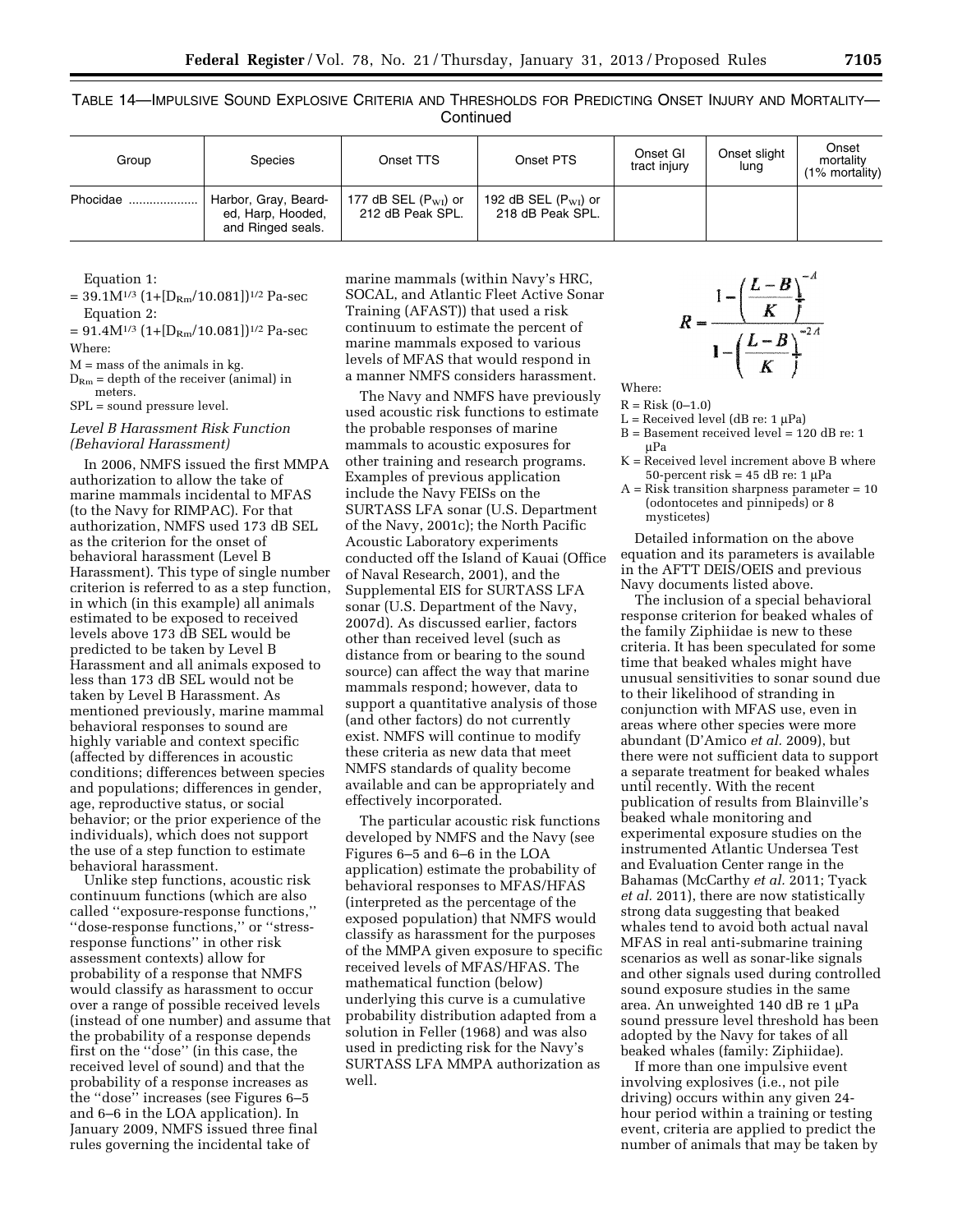Level B Harassment. For multiple impulsive events (with the exception of pile driving) the behavioral threshold used in this analysis is 5 dB less than the TTS onset threshold (in sound exposure level). This value is derived from observed onsets of behavioral response by test subjects (bottlenose dolphins) during non-impulse TTS testing (Schlundt *et al.* 2000). Some multiple impulsive events, such as certain naval gunnery exercises, may be treated as a single impulsive event because a few explosions occur closely spaced within a very short period of time (a few seconds). For single impulses at received sound levels below hearing loss thresholds, the most likely behavioral response is a brief alerting or orienting response. Since no further sounds follow the initial brief impulses, Level B take in the form of behavioral

harassment beyond that associated with potential TTS would not be expected to occur. This reasoning was applied to previous shock trials (63 FR 66069; 66 FR 22450; 73 FR 43130). Explosive criteria and thresholds are summarized in Table 6–3 in the LOA application.

Since impulse events can be quite short, it may be possible to accumulate multiple received impulses at sound pressure levels considerably above the energy-based criterion and still not be considered a behavioral take. The Navy treats all individual received impulses as if they were one second long for the purposes of calculating cumulative sound exposure level for multiple impulse events. For example, five air gun impulses, each 0.1 second long, received at 178 dB sound pressure level would equal a 175 dB sound exposure level, and would not be predicted as

leading to a take. However, if the five 0.1 second pulses are treated as a 5 second exposure, it would yield an adjusted value of approximately 180 dB, exceeding the threshold. For impulses associated with explosions that have durations of a few microseconds, this assumption greatly overestimates effects based on sound exposure level metrics such as TTS and PTS and behavioral responses. Appropriate weighting values will be applied to the received impulse in one-third octave bands and the energy summed to produce a total weighted sound exposure level value. For impulsive behavioral criteria, the Navy's new weighting functions (detailed in the LOA application) are applied to the received sound level before being compared to the threshold.

## TABLE 15—BEHAVIORAL THRESHOLDS FOR IMPULSIVE SOUND

| Hearing group | Impulsive behavioral<br>threshold for >2 pulses/24<br>hrs |
|---------------|-----------------------------------------------------------|
|               | 167 dB SEL $(LFII)$ .                                     |
|               | 167 dB SEL (MF $_{\text{II}}$ ).                          |
|               | 141 dB SEL $(HFII)$ .                                     |
|               | 172 dB SEL $(P_{\rm WI})$ .                               |

Existing NMFS criteria was applied to sounds generated by pile driving and airguns (Table 16).

| Species groups                          | (sound pressure level, dB re $\bar{1}$ µPa) | Underwater vibratory pile driving criteria | Underwater impact pile driving and<br>airgun criteria<br>(sound pressure level, $dB$ re 1 $\mu$ Pa) |                                  |  |
|-----------------------------------------|---------------------------------------------|--------------------------------------------|-----------------------------------------------------------------------------------------------------|----------------------------------|--|
|                                         | Level A injury<br>threshold                 | Level B disturbance<br>threshold           | Level A injury thresh-<br>old                                                                       | Level B disturbance<br>threshold |  |
| Cetaceans (whales, dolphins, porpoises) | 180 dB rms                                  | 120 dB rms                                 | $180$ dB rms<br>  190 dB rms   120 dB rms   190 dB rms   160 dB rms.                                | 160 dB rms.                      |  |

# TABLE 16—THRESHOLDS FOR PILE DRIVING AND AIRGUNS

# *Quantitative Modeling for Impulsive and Non-Impulsive Sound*

The Navy performed a quantitative analysis to estimate the number of marine mammals that could be harassed by acoustic sources or explosives used during Navy training and testing activities. Inputs to the quantitative analysis included marine mammal density estimates; marine mammal depth occurrence distributions; oceanographic and environmental data; marine mammal hearing data; and criteria and thresholds for levels of potential effects. The quantitative analysis consists of computer-modeled estimates and a post-model analysis to determine the number of potential

mortalities and harassments. The model calculates sound energy propagation from sonars, other active acoustic sources, and explosives during naval activities; the sound or impulse received by animat dosimeters representing marine mammals distributed in the area around the modeled activity; and whether the sound or impulse received by a marine mammal exceeds the thresholds for effects. The model estimates are then further analyzed to consider animal avoidance and implementation of mitigation measures, resulting in final estimates of effects due to Navy training and testing. This process results in a reduction of take numbers and is detailed in Chapter 6

(section 6.1.5) of the Navy's LOA application.

A number of computer models and mathematical equations can be used to predict how energy spreads from a sound source (e.g., sonar or underwater detonation) to a receiver (e.g., dolphin or sea turtle). Basic underwater sound models calculate the overlap of energy and marine life using assumptions that account for the many variables, and often unknown factors that can greatly influence the result. Assumptions in previous and current Navy models have intentionally erred on the side of overestimation when there are unknowns or when the addition of other variables was not likely to substantively change the final analysis. For example,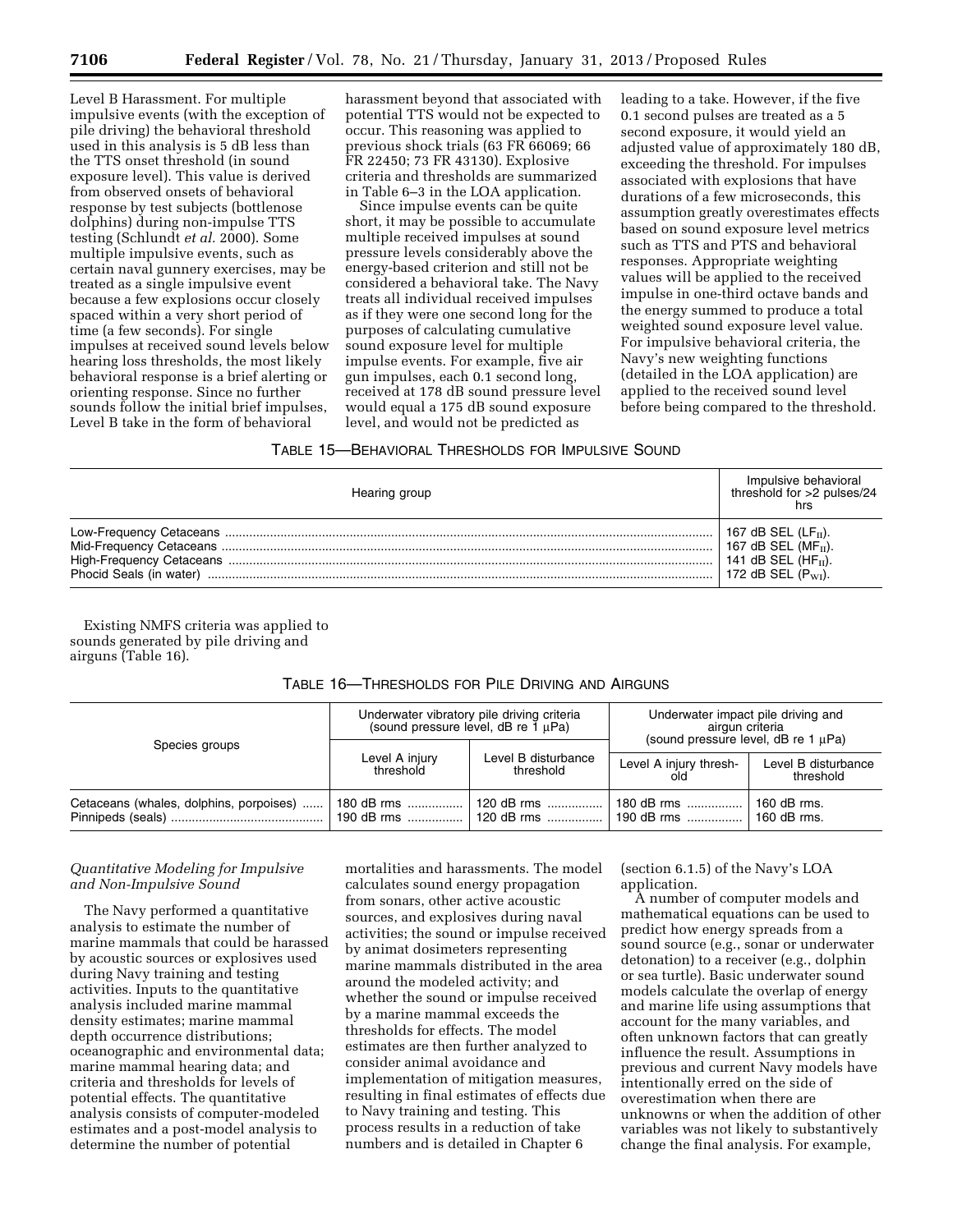because the ocean environment is extremely dynamic and information is often limited to a synthesis of data gathered over wide areas and requiring many years of research, known information tends to be an average of a seasonal or annual variation. The Equatorial Pacific El Nino disruption of the ocean-atmosphere system is an example of dynamic change where unusually warm ocean temperatures are likely to redistribute marine life and alter the propagation of underwater sound energy. Previous Navy modeling therefore made some assumptions indicative of a maximum theoretical propagation for sound energy (such as a perfectly reflective ocean surface and a flat seafloor). More complex computer models build upon basic modeling by factoring in additional variables in an effort to be more accurate by accounting for such things as bathymetry and an animal's likely presence at various depths.

The Navy has developed a set of data and new software tools for quantification of estimated marine mammal impacts from Navy activities. This new approach is the resulting evolution of the basic model previously used by the Navy and reflects a more complex modeling approach as described below. Although this more complex computer modeling approach accounts for various environmental factors affecting acoustic propagation, the current software tools do not consider the likelihood that a marine mammal would attempt to avoid repeated exposures to a sound or avoid an area of intense activity where a training or testing event may be focused. Additionally, the software tools do not consider the implementation of mitigation (e.g., stopping sonar transmissions when a marine mammal is within a certain distance of a ship or range clearance prior to detonations). In both of these situations, naval activities are modeled as though an activity would occur regardless of proximity to marine mammals and without any horizontal movement by the animal away from the sound source or human activities (e.g., without accounting for likely animal avoidance). Therefore, the final step of the quantitative analysis of acoustic effects is to consider the implementation of mitigation and the possibility that marine mammals would avoid continued or repeated sound exposures.

The quantified results of the marine mammal acoustic effects analysis presented in the Navy's LOA application differ from the quantified results presented in the AFTT DEIS/ OEIS. Presentation of the results in this

new manner for MMPA, ESA, and other regulatory analyses is well within the framework of the previous NEPA analyses presented in the DEIS. The differences are due to three main factors: (1) Changes to the tempo or location of certain proposed activities; (2) refinement to the modeling inputs for training and testing; and (3) additional post-model analysis of acoustic effects to include animal avoidance of repeated sound sources, avoidance of areas of activity before use of a sound source or explosive by sensitive species, and implementation of mitigation. The Navy's tempo and location of certain proposed activities has been modified in response to new training and testing requirements developed in response to the everevolving security environment requiring an increased use of high frequency mine detection sonar for training and testing, an increased use of mid-frequency ASW sonobuoys for testing, relocation of countermeasure testing from NSWC Panama City to GOMEX, and the elimination of the Submarine Navigation Training at Kings Bay, GA. The proposal also includes refinement of the modeling inputs, including the addition of modeling results for Surface to Surface MISSILEX, which was analyzed but not modeled in the DEIS, and the elimination of over-calculation for several activities which occur only once every five years. This additional post-model analysis of acoustic effects was performed to clarify potential misunderstandings of the numbers presented as modeling results in the AFTT DEIS/OEIS. Some comments indicated that the readers believed the acoustic effects to marine mammals presented in the DEIS/OEIS were representative of the actual expected effects, although the AFTT DEIS/OEIS did not account for animal avoidance of an area prior to commencing soundproducing activities, animal avoidance of repeated explosive noise exposures, and the protections due to standard Navy mitigations. Therefore, the numbers presented in Navy's LOA application, which will be reflected in the AFTT FEIS/OEIS, have been refined to better quantify the expected effects by fully accounting for animal avoidance or movement and implementation of standard Navy mitigations. With the application of the post-modeling assessment process, the net result of these changes is an overall decrease in takes by mortality and Level A takes within the LOA application compared with the DEIS, a net reduction in Level B takes for training, and a net increase in Level B takes for testing. The Navy

has advised NMFS that all comments received on the proposed rule that address (1) changes to the tempo or location of certain proposed activities; (2) refinement to the modeling inputs for training and testing; and (3) additional post-model analysis of acoustic effects and implementation of mitigation, will be reviewed and addressed by the Navy in its FEIS/OEIS for AFTT.

The steps of the quantitative analysis of acoustic effects, the values that went into the Navy's model, and the resulting ranges to effects are detailed in Chapter 6 of the Navy's LOA application (*[http://](http://www.nmfs.noaa.gov/pr/permits/incidental.htm#applications)  [www.nmfs.noaa.gov/pr/permits/](http://www.nmfs.noaa.gov/pr/permits/incidental.htm#applications) [incidental.htm#applications](http://www.nmfs.noaa.gov/pr/permits/incidental.htm#applications)*).

## *Take Request*

The AFTT DEIS/OEIS considered all training and testing activities proposed to occur in the Study Area that have the potential to result in the MMPA defined take of marine mammals. The stressors associated with these activities included the following:

• Acoustic (sonar and other active non-impulse sources, explosives, pile driving, swimmer defense airguns, weapons firing, launch and impact noise, vessel noise, aircraft noise)

• Energy (electromagnetic devices)

• Physical disturbance or strikes (vessels, in-water devices, military expended materials, seafloor devices)

• Entanglement (fiber optic cables, guidance wires, parachutes)

• Ingestion (munitions, military expended materials other than munitions)

The Navy determined, and NMFS agrees, that three stressors could potentially result in the incidental taking of marine mammals from training and testing activities within the Study Area: (1) Non-impulsive stressors (sonar and other active acoustic sources), (2) impulsive stressors (explosives, pile driving and removal), and (3) vessel strikes. Non-impulsive and impulsive stressors have the potential to result in incidental takes of marine mammals by harassment, injury, or mortality (explosives only). Vessel strikes have the potential to result in incidental take from direct injury and/or mortality.

*Training Activities*—Based on the Navy's model and post-model analysis (described in detail in Chapter 6 of its LOA application), Table 17 summarizes the Navy's take request for training activities for an annual maximum year (a notional 12-month period when all annual and non-annual events would occur) and the summation over a 5-year period (with consideration of the varying schedule of non-annual activities). Table 18 summarizes the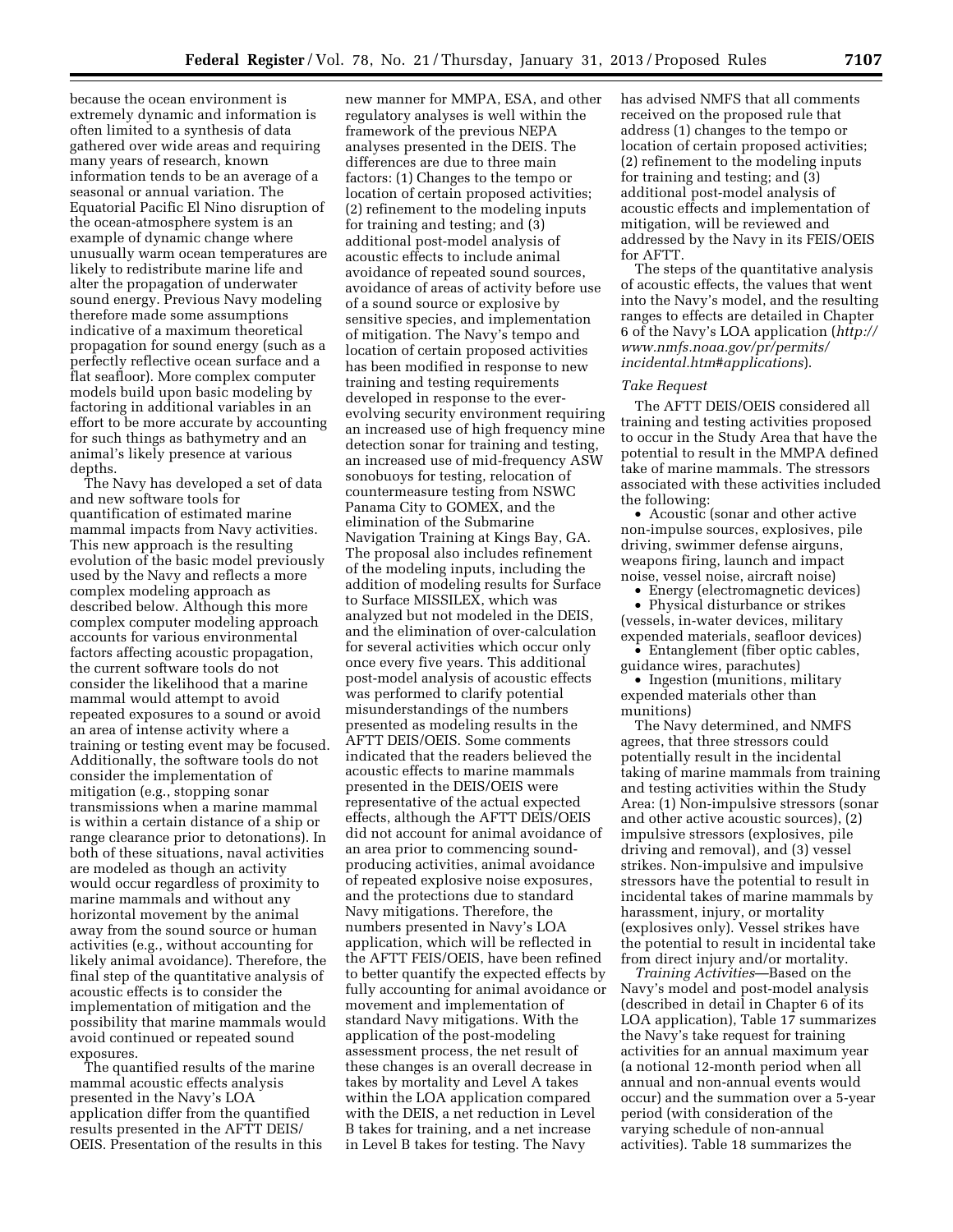Navy's take request (Level A and Level B harassment) for training activities by species.

While the Navy does not anticipate any mortalities would occur from training activities involving explosives, the Navy requests annual authorization for take by mortality of up to 17 small odontocetes (i.e., dolphins) to include any combination of such species that may be present in the Study Area. In addition, the Navy does not anticipate any beaked whale strandings or mortalities from sonar and other active sources, but in order to account for unforeseen circumstances that could lead to such effects the Navy requests the annual take, by mortality, of up to 10 beaked whales in any given year, and no more than 10 beaked whales over the 5-year LOA period, as part of training activities.

Vessel strike to marine mammals is not associated with any specific training activity but rather a limited, sporadic, and accidental result of Navy vessel movement within the Study Area. In order to account for the accidental nature of vessel strikes to large whales in general, and the potential risk from any vessel movement within the Study Area, the Navy requests take authorization in the event a Navy vessel strike does occur while conducting training. The Navy's take authorization request is based on the probabilities of whale strikes suggested by the data from NMFS Northeast Science Center, NMFS

Southeast Science Center, the Navy, and the calculations detailed in Chapter 6 of the Navy's LOA application. The number of Navy and commercial whale strikes for which the species has been positively identified suggests that the probability of striking a humpback whale in the Study Area is greater than striking other species. However, since species identification has not been possible in most vessel strike cases, the Navy cannot quantifiably predict what species may be taken. Therefore, the Navy seeks take authorization by mortality from vessel strike for any combined number of marine mammal species to include fin whale, blue whale, humpback whale, Bryde's whale, sei whale, minke whale, sperm whale, Blainville's beaked whale, Cuvier's beaked whale, Gervais' beaked whale, and unidentified whale species. The Navy requests takes of large marine mammals over the course of the 5-year regulations from training activities as discussed below:

• The take by vessel strike during training activities in any given year of no more than three marine mammals total of any combination of species including fin whale, blue whale, humpback whale, Bryde's whale, sei whale, minke whale, sperm whale, Blainville's beaked whale, Cuvier's beaked whale, Gervais' beaked whale, and unidentified whale species.

• The take by vessel strike of no more than 10 marine mammals from training

activities over the course of the five years of the AFTT regulations.

Over a period of 18 years from 1995 to 2012 there have been a total of 19 Navy vessel strikes in the Study Area. Eight of the strikes resulted in a confirmed death; but in 11 of the 19 strikes, the fate of the animal was unknown. It is possible that some of the 11 reported strikes resulted in recoverable injury or were not marine mammals at all, but another large marine species (e.g., basking shark). However, it is prudent to consider that all of the strikes could have resulted in the death of a marine mammal. The maximum number of strikes in any given year was three strikes, which occurred in 2001 and 2004. The highest average number of strikes over any five year period was two strikes per year from 2001 to 2005. The average number of strikes for the entire 18-year period is 1.055 strikes per year. Since the implementation of the Navy's Marine Species Awareness Training in 2007, strikes in the Study Area have decreased to an average of 0.5 per year. Over the last five years on the east coast, the Navy was involved in two strikes, with no confirmed marine mammal deaths as a result of the vessel strike. Also as discussed in Chapter 6 of the Navy's LOA application, the probability of striking as many as two large whales in a single year in the AFTT Study Area is only 19 percent.

# TABLE 17—SUMMARY OF ANNUAL AND 5-YEAR TAKE REQUESTS FOR TRAINING ACTIVITIES

|               |                                   | Annual authorization sought                                                                                                   | 5-Year authorization sought                                                                                                 |  |  |  |
|---------------|-----------------------------------|-------------------------------------------------------------------------------------------------------------------------------|-----------------------------------------------------------------------------------------------------------------------------|--|--|--|
| MMPA category | Source                            | Training activities <sup>4</sup>                                                                                              | Training activities                                                                                                         |  |  |  |
| Mortality     |                                   | mortalities applicable to any small 85 mortalities applicable to<br>17<br>odontocete in any given year.                       | small<br>anv<br>odontocete over 5 years.                                                                                    |  |  |  |
| Unspecified   |                                   | 10 mortalities to beaked whales in any given 10 mortalities to beaked whales over 5 years. <sup>1</sup><br>vear. <sup>1</sup> |                                                                                                                             |  |  |  |
|               | Vessel strike                     | any given year. 2                                                                                                             | No more than three large whale mortalities in $\vert$ No more than 10 large whale mortalities over 5<br>years. <sup>2</sup> |  |  |  |
| Level A       | Impulsive and Non-Im-<br>pulsive. |                                                                                                                               | 1.753.                                                                                                                      |  |  |  |
| Level B       | Impulsive and Non-Im-<br>pulsive. |                                                                                                                               | 10,263,631.                                                                                                                 |  |  |  |

1Ten Ziphiidae beaked whale to include any combination of Blainville's beaked whale, Cuvier's beaked whale, Gervais' beaked whale, northern bottlenose whale, and Sowerby's beaked whale, and True's beaked whale (not to exceed 10 beaked whales total over the 5-year length of<br>requested authorization).

<sup>2</sup> For Training: Because of the number of incidents in which the species of the stricken animal has remained unidentified, Navy cannot predict that proposed takes (either 3 per year or the 10 over the course of 5 years) will be of any particular species, and therefore seeks take authorization for any combination of large whale species (e.g., fin whale, humpback whale, minke whale, sei whale, Bryde's whale, sperm whale, blue whale, Blainville's beaked whale, Cuvier's beaked whale, Gervais' beaked whale, and unidentified whale species), excluding the North Atlantic right whale.

# TABLE 18—SPECIES-SPECIFIC TAKE REQUESTS FROM IMPULSIVE AND NON-IMPULSIVE SOURCE EFFECTS FOR ALL TRAINING ACTIVITIES

| <b>Species</b> | Annual <sup>1</sup> |         | Total over 5-year period |         |
|----------------|---------------------|---------|--------------------------|---------|
|                | Level B             | Level A | ∟evel B                  | Level A |
| Mysticetes:    |                     |         |                          |         |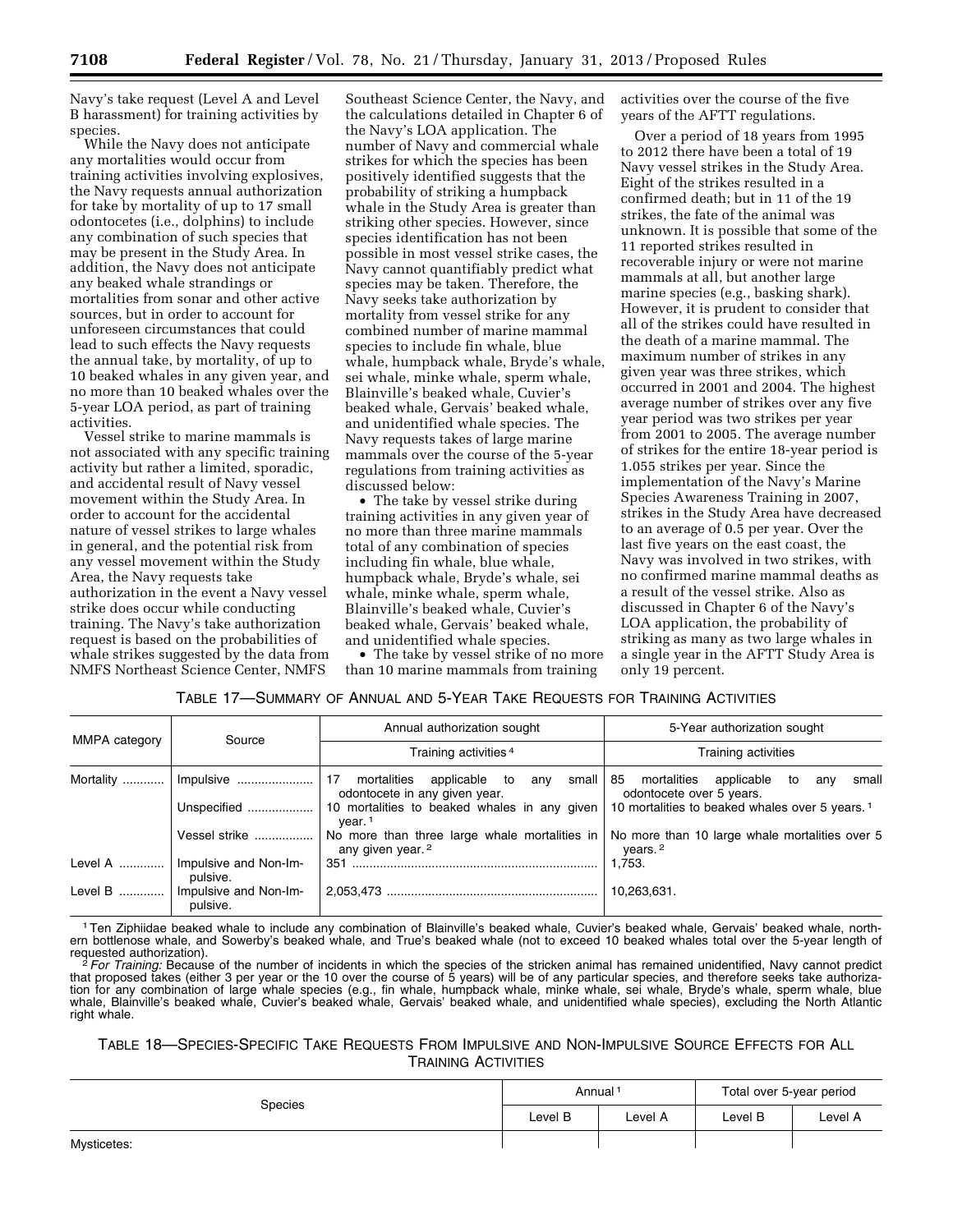# TABLE 18—SPECIES-SPECIFIC TAKE REQUESTS FROM IMPULSIVE AND NON-IMPULSIVE SOURCE EFFECTS FOR ALL TRAINING ACTIVITIES—Continued

|                                          | Annual <sup>1</sup> |         | Total over 5-year period |          |
|------------------------------------------|---------------------|---------|--------------------------|----------|
| <b>Species</b>                           | Level B             | Level A | Level B                  | Level A  |
|                                          | 147                 | 0       | 735                      | 0        |
|                                          | 955                 | 0       | 4,775                    | $\Omega$ |
|                                          | 60,402              | 16      | 302,010                  | 80       |
|                                          | 4.490               | 1.      | 22,450                   | 5        |
|                                          | 1,643               | 1       | 8,215                    | 5        |
|                                          | 112                 | 0       | 560                      | 0        |
|                                          | 10,188              | 1.      | 50,940                   | 5        |
| Odontocetes-Delphinids:                  |                     |         |                          |          |
|                                          | 177,570             | 12      | 887,550                  | 60       |
|                                          | 31,228              | 3       | 156,100                  | 15       |
|                                          | 284,728             | 8       | 1,422,938                | 40       |
|                                          | 19,588              | 1       | 97.938                   | 5        |
|                                          | 465,014             | 17      | 2,325,022                | 85       |
|                                          | 713                 | 0       | 3,565                    | $\Omega$ |
|                                          | 2.205               | 0       | 11,025                   | 0        |
|                                          |                     |         |                          | $\Omega$ |
|                                          | 14.055              | 0       | 70,273                   |          |
|                                          | 20,876              | 0       | 104,380                  | 0        |
|                                          | 70,968              | 1       | 354,834                  | 5        |
|                                          | 101,252             | 3       | 506.240                  | 15       |
|                                          | 1.487               | 0       | 7.435                    | 0        |
|                                          | 238,528             | 3       | 1,192,618                | 15       |
|                                          | 1,059               | 0       | 5,293                    | $\Omega$ |
|                                          | 20,414              | 0       | 102.068                  | 0        |
|                                          | 224.305             | 7       | 1,121,511                | 35       |
|                                          | 1,613               | 0       | 8,027                    | 0        |
| Odontocetes-Sperm Whales:                |                     |         |                          |          |
|                                          | 14.749              | 0       | 73.743                   | O        |
| Odontocetes-Beaked Whales:               |                     |         |                          |          |
|                                          | 28,179              | 0       | 140,893                  |          |
|                                          | 34,895              | 0       | 174,473                  |          |
|                                          | 28,255              | 0       | 141.271                  | o        |
|                                          | 18,358              | 0       | 91,786                   | 0        |
|                                          | 9,964               | 0       | 49,818                   | 0        |
|                                          | 16,711              | 0       | 83,553                   | 0        |
| Odontocetes-Kogia Species and Porpoises: |                     |         |                          |          |
|                                          | 5,090               | 15      | 25,448                   | 75       |
|                                          | 142,811             | 262     | 711,727                  | 1,308    |
| <b>Phocid Seals:</b>                     |                     |         |                          |          |
|                                          | 0                   | 0       | 0                        |          |
|                                          | 82                  | 0       | 316                      |          |
|                                          | 83                  | 0       | 329                      | 0        |
|                                          |                     |         |                          | o        |
|                                          | 4                   | 0       | 12                       |          |
|                                          | 5                   | 0       | 25                       | 0        |
|                                          | 0                   | 0       | $\Omega$                 | 0        |

1Predictions shown are for the theoretical maximum year, which would consist of all annual training and one Civilian Port Defense activity. Civilian Port Defense training would occur biennially. \* ESA-Listed Species; \*\* ESA-proposed; PTS: Permanent threshold shift; TTS: Temporary threshold shift.

## *Testing Activities*

Based on the Navy's model and postmodel analysis (described in detail in Chapter 6 of its LOA application), Table 19 summarizes the Navy's take request for testing activities for an annual maximum year (a notional 12-month period when all annual and non-annual events would occur) and the summation over a 5-year period (with consideration of the varying schedule of non-annual activities). Table 20 summarizes the Navy's take request (Level A and Level B harassment) for testing activities by species.

The Navy requests annual authorization for take by mortality of up to 11 small odontocetes (i.e., dolphins) to include any combination of such species with potential presence in the Study Area as part of testing activities using impulsive sources (excluding ship shock trials). Over the 5-year periods of the rule, the Navy requests authorization for take by mortality of up to 25 marine mammals incidental to ship shock trials (10 for aircraft carrier trials and 15 for guided missile destroyer and Littoral Combat Ship trials).

The Navy does not anticipate vessel strikes of marine mammals would occur during testing activities in the Study Area in any given year. Most testing

conducted in the Study Area that involves surface ships is conducted on Navy ships during training exercises. Therefore, the vessel strike take request for training activities covers those activities. For the smaller number of testing activities not conducted in conjunction with fleet training, the Navy requests a smaller number of takes resulting incidental to vessel strike. However, in order to account for the accidental nature of vessel strikes to large whales in general, and potential risk from any vessel movement within the Study Area, the Navy is seeking take authorization in the event a Navy vessel strike does occur while conducting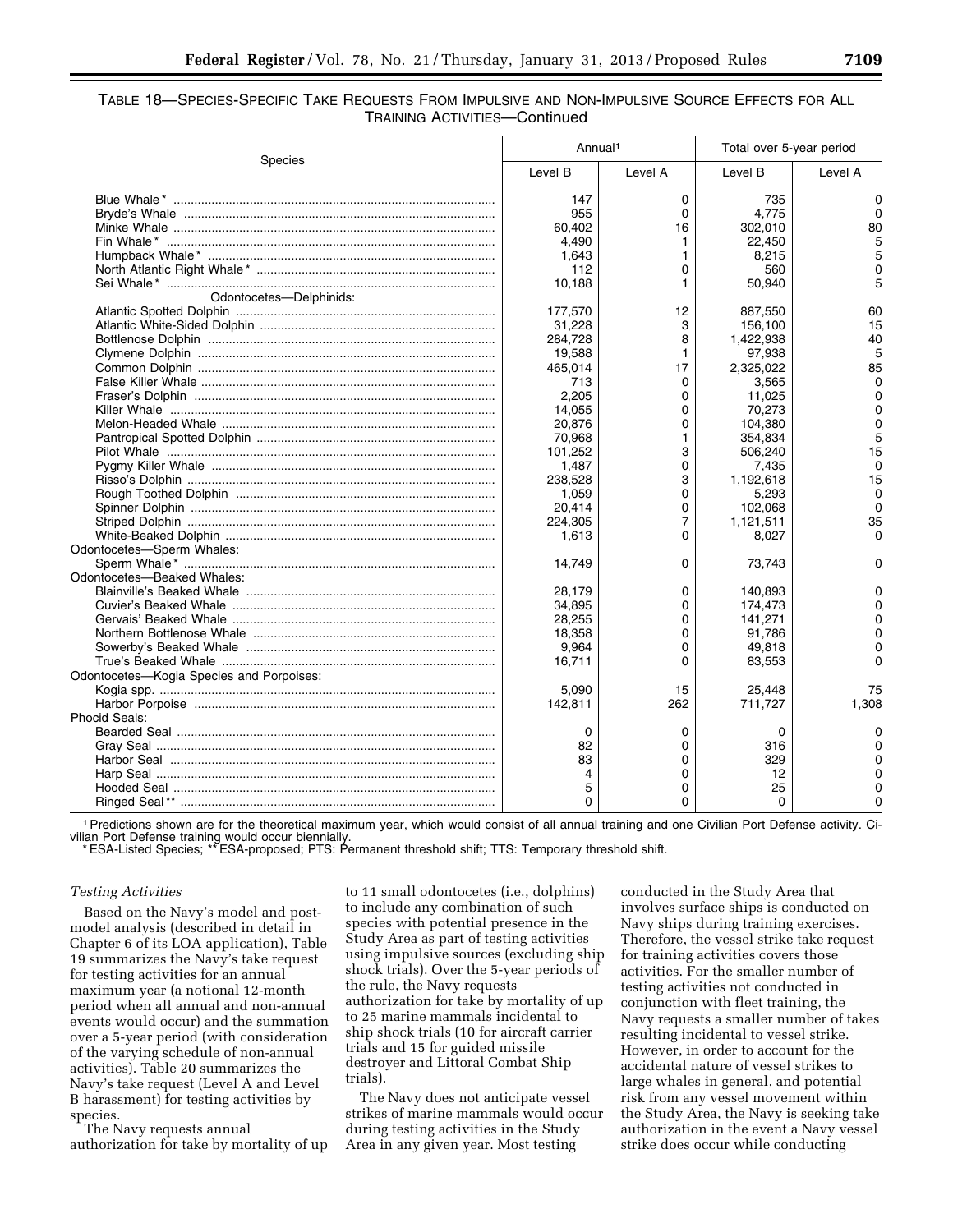testing during the five year period of NMFS' final authorization as follows:

• The take by vessel strike during testing activities in any given year of no more than one marine mammal of any of the following species including fin

whale, blue whale, humpback whale, Bryde's whale, sei whale, minke whale, sperm whale Blainville's beaked whale, Cuvier's beaked whale, Gervais' beaked whale, and unidentified whale species.

• The take by vessel strike of no more than one large whale from testing activities over the course of the 5-year regulations.

# TABLE 19—SUMMARY OF ANNUAL AND 5-YEAR TAKE REQUESTS FOR TESTING ACTIVITIES

[Excluding ship shock trials]

|               |                                   | Annual authorization sought                                                                       | 5-Year authorization sought                                                 |  |  |  |  |
|---------------|-----------------------------------|---------------------------------------------------------------------------------------------------|-----------------------------------------------------------------------------|--|--|--|--|
| MMPA category | Source                            | Testing activities <sup>3</sup>                                                                   | Testing activities <sup>3</sup>                                             |  |  |  |  |
|               |                                   | mortalities applicable to<br>small  <br>-11<br>any<br>odontocete in any given year <sup>3</sup> . | small<br>55 mortalities applicable<br>to<br>anv<br>odontocete over 5 years. |  |  |  |  |
|               | Unspecified                       |                                                                                                   | None.                                                                       |  |  |  |  |
|               | Vessel strike                     | No more than one large whale mortality in any<br>given year. <sup>2</sup>                         | No more than one large whale mortality over 5<br>years. <sup>2</sup>        |  |  |  |  |
| Level A       | Impulsive and non-Im-<br>pulsive. |                                                                                                   | 1.735.                                                                      |  |  |  |  |
| Level B       | Impulsive and non-Im-<br>pulsive. |                                                                                                   | 11.559.236.                                                                 |  |  |  |  |

1Ten Ziphiidae beaked whale to include any combination of Blainville's beaked whale, Cuvier's beaked whale, Gervais' beaked whale, northern bottlenose whale, and Sowerby's beaked whale, and True's beaked whale (not to exceed 10 beaked whales total over the 5-year length of<br>requested authorization).

requested authorization).<br><sup>2</sup> For Testing: Because of the number of incidents in which the species of the stricken animal has remained unidentified, the Navy cannot predict that the proposed takes (one over the course of 5 years) will be of any particular species, and therefore seeks take authorization for any large whale species (e.g., fin whale, humpback whale, minke whale, sei whale, Bryde's whale, sperm whale, blue whale, Blainville's beaked whale, Cuvier's beaked whale, Gervais' beaked whale, and unidentified whale species), excluding the North Atlantic right whale.<br><sup>3</sup> Excluding ship shock trials.

# TABLE 20—SPECIES-SPECIFIC TAKE REQUESTS FROM IMPULSIVE AND NON-IMPULSIVE SOURCE EFFECTS FOR ALL TESTING ACTIVITIES

|                                          | Annual <sup>1,2</sup> |         | Total over 5-year period |              |
|------------------------------------------|-----------------------|---------|--------------------------|--------------|
| Species                                  | Level B               | Level A | Level B                  | Level A      |
| Mysticetes:                              |                       |         |                          |              |
|                                          | 18                    | 0       | 82                       | 0            |
|                                          | 64                    | 0       | 304                      | <sup>0</sup> |
|                                          | 7,756                 | 15      | 34,505                   | 28           |
|                                          | 599                   | 0       | 2.784                    | $\Omega$     |
|                                          | 200                   | 0       | 976                      | 0            |
|                                          | 87                    | 0       | 395                      | 0            |
|                                          | 796                   | 0       | 3,821                    | 0            |
| Odontocetes-Delphinids:                  |                       |         |                          |              |
|                                          | 24,429                | 1,854   | 104,647                  | 1,964        |
|                                          | 10,330                | 147     | 50,133                   | 166          |
|                                          | 33,708                | 149     | 146,863                  | 190          |
|                                          | 2,173                 | 80      | 10,169                   | 87           |
|                                          | 52,173                | 2,203   | 235,493                  | 2,369        |
|                                          | 109                   | 0       | 497                      | 0            |
|                                          | 171                   | 0       | 791                      | 0            |
|                                          | 1.540                 | 2       | 7.173                    | 2            |
|                                          | 1,512                 | 28      | 6,950                    | 30           |
|                                          | 7,985                 | 71      | 38,385                   | 92           |
|                                          | 15,701                | 153     | 74,614                   | 163          |
|                                          | 135                   | 3       | 603                      | 3            |
|                                          | 24,356                | 70      | 113,682                  | 89           |
|                                          | 138                   | 0       | 618                      | $\Omega$     |
|                                          | 2,862                 | 28      | 13,208                   | 34           |
|                                          | 21.738                | 2,599   | 97.852                   | 2,751        |
|                                          | 1,818                 | 3       | 8,370                    | 3            |
| Odontocetes-Sperm Whales:                |                       |         |                          |              |
|                                          | 1.786                 | 5       | 8,533                    | 6            |
| Odontocetes-Beaked Whales:               |                       |         |                          |              |
|                                          | 4,753                 | 3       | 23,561                   | З            |
|                                          | 6,144                 |         | 30,472                   |              |
|                                          | 4,764                 | 4       | 23,388                   |              |
|                                          | 12,096                | 5       | 60,409                   | 6            |
|                                          | 2,698                 | 0       | 13,338                   |              |
|                                          | 3,133                 |         | 15,569                   |              |
| Odontocetes-Kogia Species and Porpoises: |                       |         |                          |              |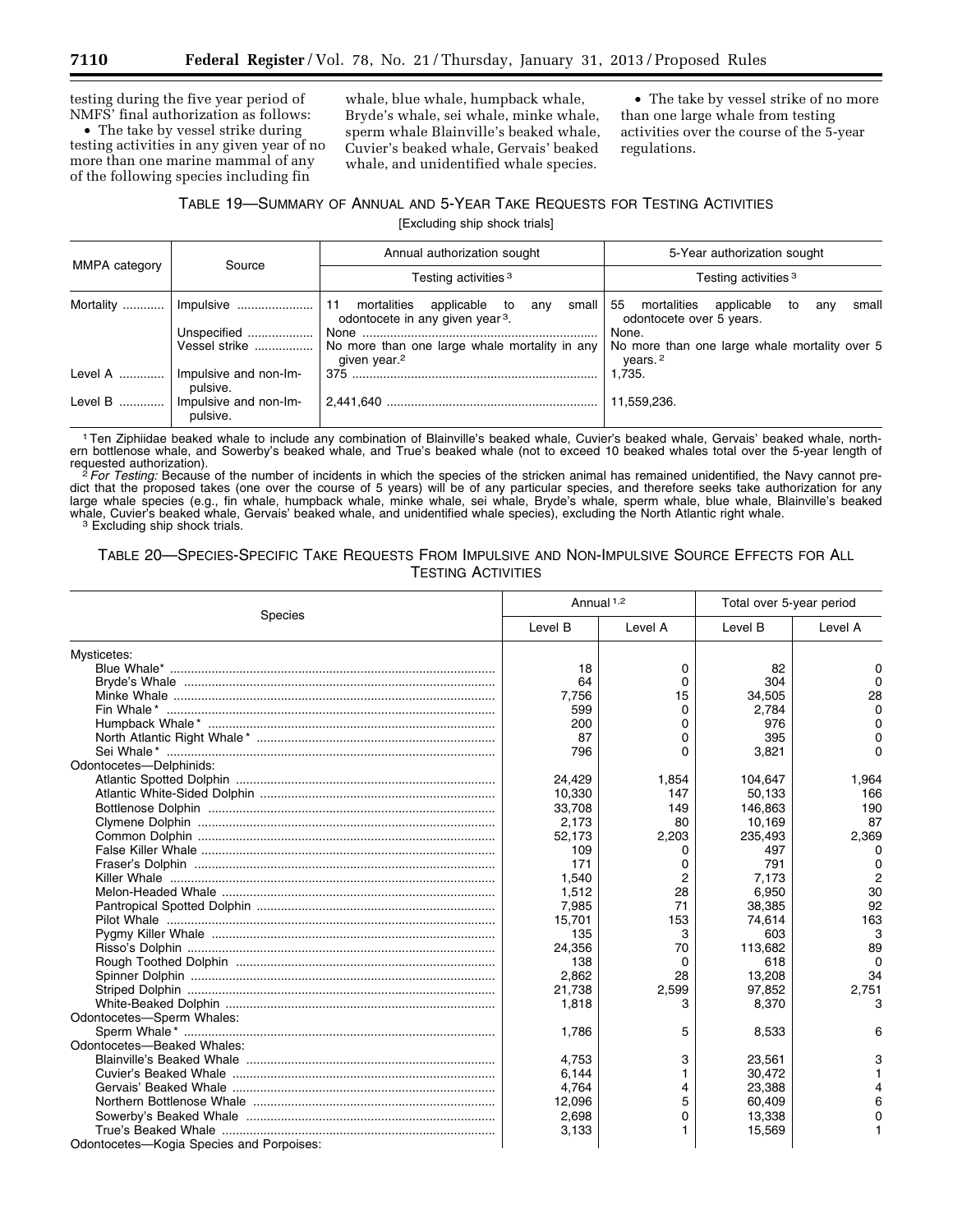TABLE 20—SPECIES-SPECIFIC TAKE REQUESTS FROM IMPULSIVE AND NON-IMPULSIVE SOURCE EFFECTS FOR ALL TESTING ACTIVITIES—Continued

|                      | Annual 1,2         |           | Total over 5-year period |            |  |
|----------------------|--------------------|-----------|--------------------------|------------|--|
| Species              | Level B            | Level A   | Level B                  | I evel A   |  |
|                      | 1.163<br>2,182,872 | 12<br>216 | 5.536<br>10,358,300      | 36<br>.080 |  |
| <b>Phocid Seals:</b> |                    |           |                          |            |  |
|                      | 33<br>3.293        | 14        | 161<br>14.149            | 46         |  |
| Harbor Seal          | 8,668              | 78        | 38,860                   | 330        |  |
|                      | 3.997              | 14        | 16.277                   | 30         |  |
| <b>Ringed Seal**</b> | 295<br>359         |           | 1.447<br>795،            |            |  |

1Predictions shown are for the theoretical maximum year, which would consist of all annual testing; one CVN ship shock trial and two other ship shock trials (DDG or LCS); and Unmanned Underwater Vehicle (UUV) Demonstrations at each of three possible sites. One CVN, one DDG, and two LCS ship shock trials could occur within the 5-year period. Typically, one UUV Demonstration would occur annually at one of the pos-

sible sites.<br><sup>2</sup>Ship shock trials could occur in either the VACAPES (year-round, except a CVN ship shock trial would not occur in the winter) or JAX (spring, summer, and fall only) Range Complexes. Actual location and time of year of a ship shock trial would depend on platform development, site availability, and availability of ship shock trial support facilities and personnel. For the purpose of requesting takes, the maximum predicted effects to a species for either location in any possible season are included in the species' total predicted effects.

\* ESA-Listed Species; \*\* ESA-proposed; PTS: Permanent threshold shift; TTS: Temporary threshold shift.

For one aircraft carrier (CVN) ship shock trial, the Navy requests a maximum of 6,591 takes by Level A harassment and 4,607 takes by Level B harassment over the 5-year LOA period. Based on no observed mortalities during previous ship shock trials, the Navy does not anticipate the mortalities predicted by the acoustic analysis, but

requests authorization for take by mortality of up to 10 small odontocetes (any combination of species known to be present in the Study Area).

For the guided missile destroyer (DDG) and two Littoral Combat Ship (LCS) ship shock trials (three events total), the Navy requests a maximum of 1,188 takes by Level A harassment and 867 takes by Level B harassment over

the course of the 5-year LOA period. Based on no observed mortalities during previous ship shock trials, the Navy does not anticipate the mortalities predicted by the acoustic analysis, but requests authorization for take by mortality of up to 15 small odontocetes (any combination of species known to be present in the Study Area).

TABLE 21—SUMMARY OF ANNUAL AND 5-YEAR TAKE REQUEST FOR AFTT SHIP SHOCK TRIALS

| <b>MMPA</b><br>category | Annual authorization sought <sup>1</sup>                                                                                                    | 5-Year authorization sought |
|-------------------------|---------------------------------------------------------------------------------------------------------------------------------------------|-----------------------------|
|                         | Mortality  20 mortalities applicable to any small odontocete in any given 25 mortalities applicable to any small odontocete over 5<br>vear. | years.                      |
|                         | Level B ………… 5.185 ………………………………………………………………………………                                                                                           | 7,779.<br>5.474.            |

1 Up to three ship shock trials could occur in any one year (one CVN and two DDG/LCS ship shock trials), with one CVN, one DDG, and two LCS ship shock trials over the 5-year period. Ship shock trials could occur in either the VACAPES (year-round, except a CVN ship shock trial would not occur in the winter) or JAX (spring, summer, and fall only) Range Complexes. Actual location and time of year of a ship shock trial would depend on platform development, site availability, and availability of ship shock trial support facilities and personnel. For the purpose of requesting Level A and Level B takes, the maximum predicted effects to a species for either location in any possible season are included in the species' total predicted effects.

## **Marine Mammal Habitat**

The Navy's proposed training and testing activities could potentially affect marine mammal habitat through the introduction of sound into the water column, impacts to the prey species of marine mammals, bottom disturbance, or changes in water quality. Each of these components was considered in the AFTT DEIS/OEIS and was determined by the Navy to have no effect on marine mammal habitat. Based on the information below and the supporting information included in the AFTT DEIS/OEIS, NMFS has preliminarily determined that the proposed training and testing activities would not have

adverse or long-term impacts on marine mammal habitat.

## *Important Marine Mammal Habitat*

The only ESA-listed marine mammal with designated critical habitat within the AFTT Study Area is for the North Atlantic right whale. Three critical habitats—Cape Cod Bay, Great South Channel, and the coastal waters of Georgia and Florida—were designated by NMFS in 1994 (59 FR 28805, June 3, 1994). Recently, in a response to a 2009 petition to revise North Atlantic right whale critical habitat, NMFS stated that the revision is appropriate and the ongoing rulemaking process would

continue (75 FR 61690, October 6, 2010).

New England waters (where the Cape Cod Bay and Great South Channel critical habitats are located) are an important feeding habitat for right whales, which feed primarily on copepods in this area (largely of the genera *Calanus* and *Pseudocalanus*). Research suggests that right whales must locate and exploit extremely dense patches of zooplankton to feed efficiently (Mayo and Marx, 1990). These dense zooplankton patches are likely a primary characteristic of the spring, summer and fall right whale habitats (Kenney *et al.,* 1986; Kenney *et al.,* 1995). While feeding in the coastal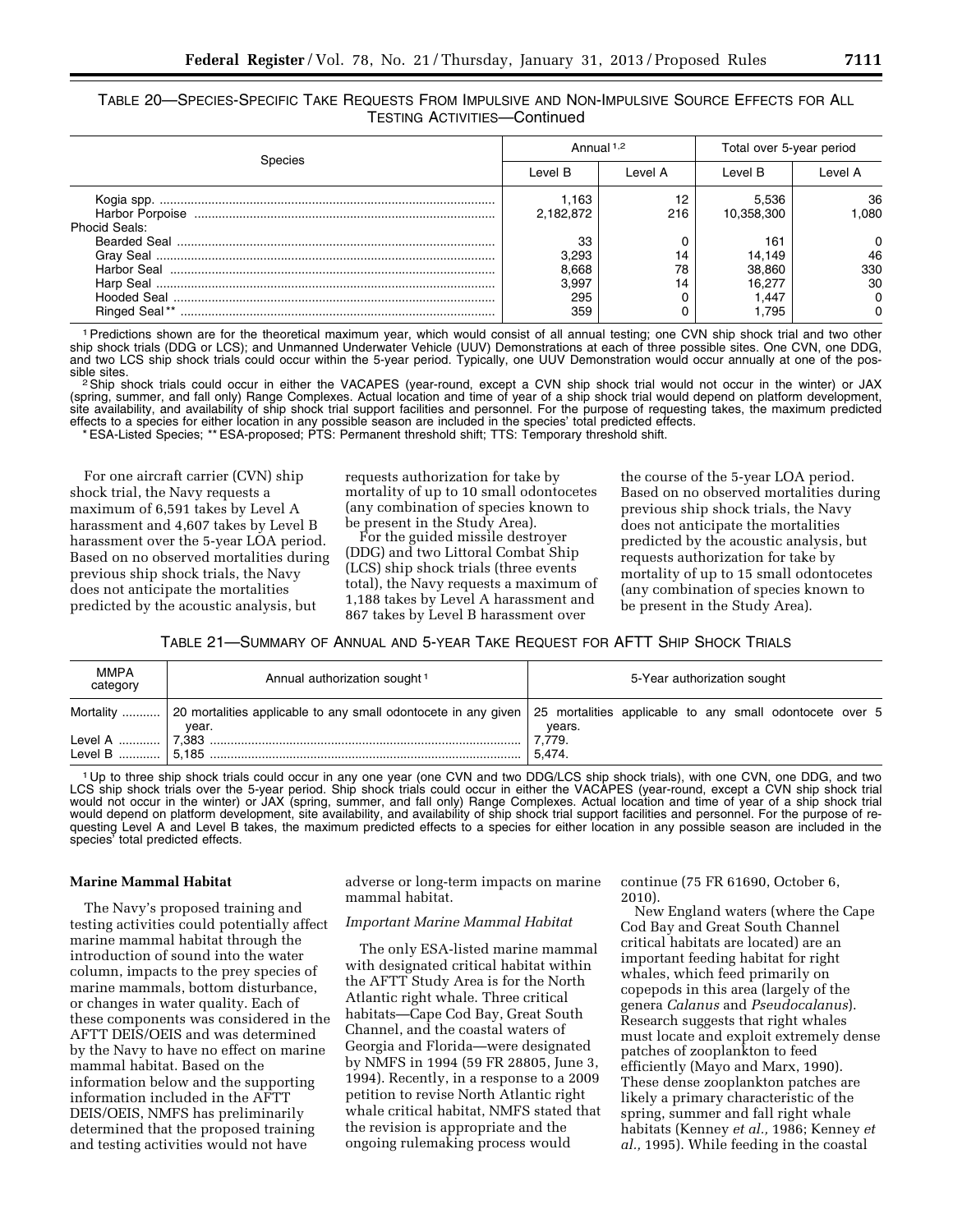waters off Massachusetts has been better studied than in other areas, right whale feeding has also been observed on the margins of Georges Bank, in the Great South Channel, in the Gulf of Maine, in the Bay of Fundy, and over the Scotian Shelf. The characteristics of acceptable prey distribution in these areas are beginning to emerge (Baumgartner and Mate, 2003; Baumgartner and Mate, 2005). NMFS and Provincetown Center for Coastal Studies aerial surveys during springs of 1999–2006 found right whales along the northern edge of Georges Bank, in the Great South Channel, in Georges Basin, and in various locations in the Gulf of Maine including Cashes Ledge, Platts Bank and Wilkinson Basin. The consistency with which right whales occur in such locations is relatively high, but these studies also highlight the high interannual variability in right whale use of some habitats.

Since 2004, consistent aerial survey efforts have been conducted during the migration and calving season (15 November to 15 April) in coastal areas of Georgia and South Carolina, to the north of currently defined critical habitat (Glass and Taylor, 2006; Khan and Taylor, 2007; Sayre and Taylor, 2008; Schulte and Taylor, 2010). Results suggest that this region may not only be part of the migratory route but also a seasonal residency area. Results from an analysis by Schick *et al.* (2009) suggest that the migratory corridor of North Atlantic right whales is broader than initially estimated and that suitable habitat exists beyond the 20 nm coastal buffer presumed to represent the primary migratory pathway (NMFS, 2008b). Results were based on data modeled from two females tagged with satellite-monitored radio tags as part of a previous study.

Three right whale observations (four individuals) were recorded during aerial surveys sponsored by the Navy in the vicinity of the planned Undersea Warfare Training Range approximately 50 mi. (80 km) offshore of Jacksonville, Florida in 2009 and 2010, including a female that was observed giving birth (Foley *et al.,* 2011). These sightings occurred well outside existing critical habitat for the right whale and suggest that the calving area may be broader than currently assumed (Foley *et al.,*  2011; U.S. Department of the Navy, 2010). Offshore (greater than 30 mi. [48.3 km]) surveys flown off the coast of northeastern Florida and southeastern Georgia from 1996 to 2001 documented 3 sightings in 1996, 1 in 1997, 13 in 1998, 6 in 1999, 11 in 2000 and 6 in 2001 (within each year, some were repeat sightings of previously recorded

individuals). Several of the years that offshore surveys were flown were some of the lowest count years for calves and for numbers of right whales in the southeast recorded since comprehensive surveys in the calving grounds were initiated. Therefore, the frequency with which right whales occur in offshore waters in the southeastern United States remains unclear.

Activities involving sound or energy from sonar and other active acoustic sources will not occur or will be minimized to the maximum extent practicable in designated North Atlantic right whale critical habitat and would have no effect on the primary constituent elements (i.e., water temperature and depth in the southeast and copepods in the northeast).

## **Expected Effects on Habitat**

Training and testing activities may introduce water quality constituents into the water column. Based on the analysis of the AFTT EIS/OEIS, military expended materials (e.g., undetonated explosive materials) would be released in quantities and at rates that would not result in a violation of any water quality standard or criteria. High-order explosions consume most of the explosive material, creating typical combustion products. For example, in the case of Royal Demolition Explosive, 98 percent of the products are common seawater constituents and the remainder is rapidly diluted below threshold effect level. Explosion by-products associated with high order detonations present no secondary stressors to marine mammals through sediment or water. However, low order detonations and unexploded ordnance present elevated likelihood of impacts on marine mammals.

Indirect effects of explosives and unexploded ordnance to marine mammals via sediment is possible in the immediate vicinity of the ordnance. Degradation products of Royal Demolition Explosive are not toxic to marine organisms at realistic exposure levels (Rosen and Lotufo 2010). Relatively low solubility of most explosives and their degradation products means that concentrations of these contaminants in the marine environment are relatively low and readily diluted. Furthermore, while explosives and their degradation products were detectable in marine sediment approximately 6–12 in. (0.15– 0.3 m) away from degrading ordnance, the concentrations of these compounds were not statistically distinguishable from background beyond 3–6 ft. (1–2 m) from the degrading ordnance. Taken together, it is possible that marine mammals could be exposed to

degrading explosives, but it would be within a very small radius of the explosive (1–6 ft. [0.3–2 m]).

Anthropogenic noise attributable to training and testing activities in the Study Area emanates from multiple sources including low-frequency and hull-mounted mid-frequency active sonar, high-frequency and non-hull mounted mid-frequency active sonar, and explosives and other impulsive sounds. Such sound sources include improved extended echo ranging sonobuoys; anti-swimmer grenades; mine countermeasure and neutralization activities; ordnance testing; gunnery, missile, and bombing exercises; torpedo testing, sinking exercises; ship shock trials; vessels; and aircraft. Sound produced from training and testing activities in the Study Area is temporary and transitory. The sounds produced during training and testing activities can be widely dispersed or concentrated in small areas for varying periods. Any anthropogenic noise attributed to training and testing activities in the Study Area would be temporary and the affected area would be expected to immediately return to the original state when these activities cease. Military expended materials resulting from training and testing activities could potentially result in minor long-term changes to benthic habitat. Military expended materials may be colonized over time by benthic organisms that prefer hard substrate and would provide structure that could attract some species of fish or invertebrates. Overall, the combined impacts of sound exposure, explosions, vessel strikes, and military expended materials resulting from the proposed activities would not be expected to have measurable effects on populations of marine mammal prey species.

Equipment used by the Navy within the Study Area, including ships and other marine vessels, aircraft, and other equipment, may also introduce materials into the marine environment. All equipment is properly maintained in accordance with applicable Navy or legal requirements. All such operating equipment meets federal water quality standards, where applicable.

## *Effects on Marine Mammal Prey*

Invertebrates—Prey sources such as marine invertebrates could potentially be impacted by sound stressors as a result of the proposed activities. However, most marine invertebrates' ability to sense sounds is very limited. In most cases, marine invertebrates would not respond to impulsive and non-impulsive sounds, although they may detect and briefly respond to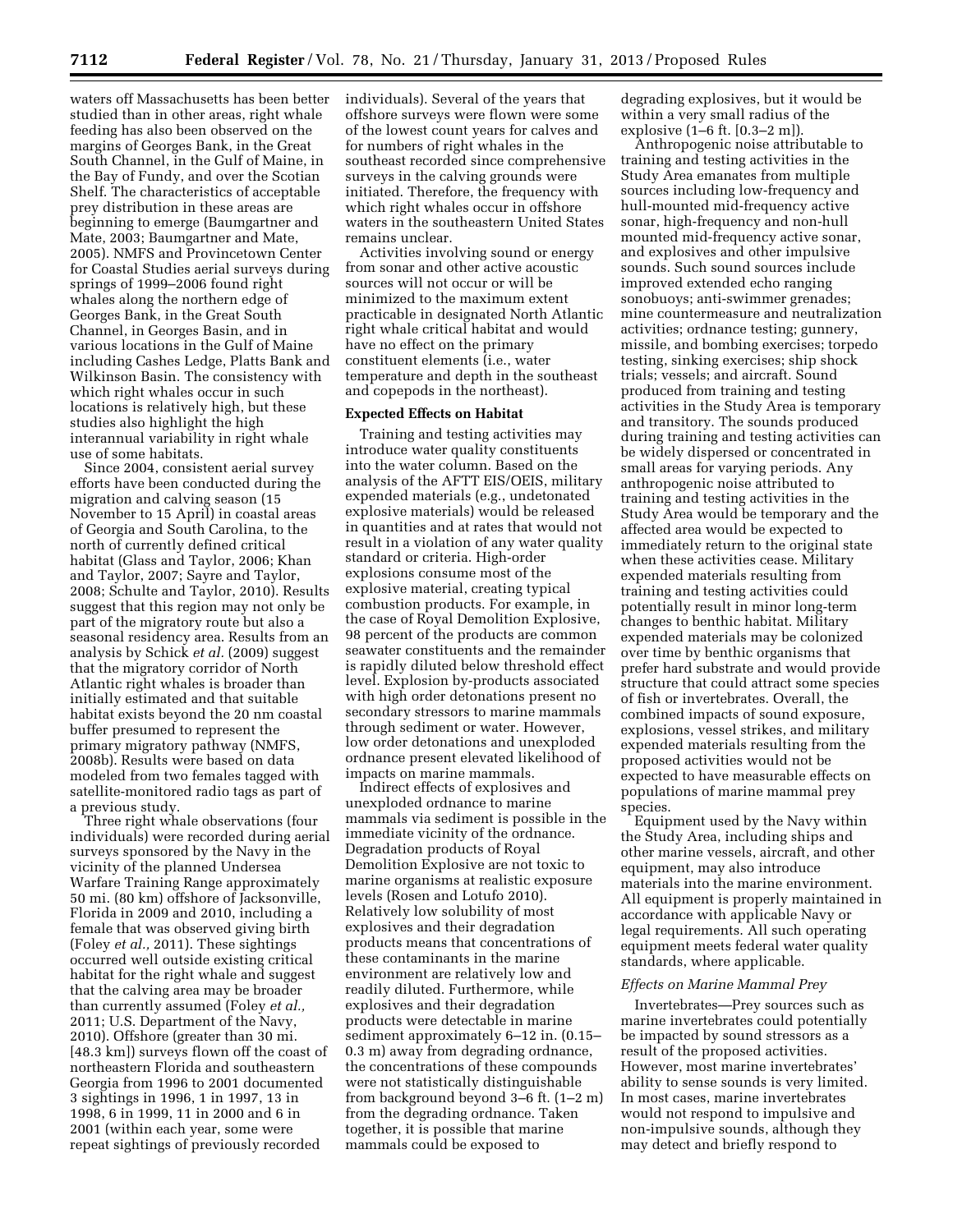nearby low-frequency sounds. These short-term responses would likely be inconsequential to invertebrate populations. Explosions and pile driving would likely kill or injure nearby marine invertebrates. Vessels also have the potential to impact marine invertebrates by disturbing the water column or sediments, or directly striking organisms (Bishop, 2008). The propeller wash (water displaced by propellers used for propulsion) from vessel movement and water displaced from vessel hulls can potentially disturb marine invertebrates in the water column and is a likely cause of zooplankton mortality (Bickel et al., 2011). The localized and short-term exposure to explosions or vessels could displace, injure, or kill zooplankton, invertebrate eggs or larvae, and macroinvertebrates. Therefore, mortality or long-term consequences for a few animals is unlikely to have measurable effects on overall stocks or populations. Long-term consequences to marine invertebrate populations would not be expected as a result of exposure to sounds or vessels in the Study Area.

Fish—If fish are exposed to explosions and impulsive sound sources, they may show no response at all or may have a behavioral reaction. Occasional behavioral reactions to intermittent explosions and impulsive sound sources are unlikely to cause long-term consequences for individual fish or populations. Animals that experience hearing loss (PTS or TTS) as a result of exposure to explosions and impulsive sound sources may have a reduced ability to detect relevant sounds such as predators, prey, or social vocalizations. It is uncertain whether some permanent hearing loss over a part of a fish's hearing range would have long-term consequences for that individual. It is possible for fish to be injured or killed by an explosion. Physical effects from pressure waves generated by underwater sounds (e.g., underwater explosions) could potentially affect fish within proximity of training or testing activities. The shock wave from an underwater explosion is lethal to fish at close range, causing massive organ and tissue damage and internal bleeding (Keevin and Hempen, 1997). At greater distance from the detonation point, the extent of mortality or injury depends on a number of factors including fish size, body shape, orientation, and species (Keevin and Hempen, 1997; Wright, 1982). At the same distance from the source, larger fish are generally less susceptible to death or injury, elongated forms that are round in cross-section are

less at risk than deep-bodied forms, and fish oriented sideways to the blast suffer the greatest impact (Edds-Walton and Finneran, 2006; O'Keeffe, 1984; O'Keeffe and Young, 1984; Wiley *et al.,*  1981; Yelverton *et al.,* 1975). Species with gas-filled organs have higher mortality than those without them (Continental Shelf Associates Inc., 2004; Goertner *et al.,* 1994).

Fish not killed or driven from a location by an explosion might change their behavior, feeding pattern, or distribution. Changes in behavior of fish have been observed as a result of sound produced by explosives, with effect intensified in areas of hard substrate (Wright, 1982). Stunning from pressure waves could also temporarily immobilize fish, making them more susceptible to predation. The abundances of various fish and invertebrates near the detonation point could be altered for a few hours before animals from surrounding areas repopulate the area; however these populations would likely be replenished as waters near the detonation point are mixed with adjacent waters. Repeated exposure of individual fish to sounds from underwater explosions is not likely and most acoustic effects are expected to be short-term and localized. Longterm consequences for fish populations would not be expected.

Vessels and in-water devices do not normally collide with adult fish, most of which can detect and avoid them. Exposure of fishes is to vessel strike stressors is limited to those fish groups that are large, slow-moving, and may occur near the surface, such as sturgeon, ocean sunfish, whale sharks, basking sharks, and manta rays. With the exception of sturgeon, these species are distributed widely in offshore portions of the Study Area. Any isolated cases of a Navy vessel striking an individual could injure that individual, impacting the fitness of an individual fish. Vessel strikes would not pose a risk to most of the other marine fish groups, because many fish can detect and avoid vessel movements, making strikes rare and allowing the fish to return to their normal behavior after the ship or device passes. As a vessel approaches a fish, they could have a detectable behavioral or physiological response (e.g., swimming away and increased heart rate) as the passing vessel displaces them. However, such reactions are not expected to have lasting effects on the survival, growth, recruitment, or reproduction of these marine fish groups at the population level.

#### *Marine Mammal Avoidance*

Marine mammals may be temporarily displaced from areas where Navy training is occurring, but the area should be utilized again after the activities have ceased. Avoidance of an area can help the animal avoid further acoustic effects by avoiding or reducing further exposure. The intermittent or short duration of many activities should prevent animals from being exposed to stressors on a continuous basis. In areas of repeated and frequent acoustic disturbance, some animals may habituate or learn to tolerate the new baseline or fluctuations in noise level. While some animals may not return to an area, or may begin using an area differently due to training and testing activities, most animals are expected to return to their usual locations and behavior.

## *Other Expected Effects*

Other sources that may affect marine mammal habitat were considered and potentially include the introduction of fuel, debris, ordnance, and chemical residues into the water column. The effects of each of these components were considered in the Navy's AFTT DEIS/OEIS. Based on the detailed review within the AFTT EIS/OEIS, there would be no effects to marine mammals resulting from loss or modification of marine mammal habitat including water and sediment quality, food resources, vessel movement, and expendable material.

## **Analysis and Negligible Impact Preliminary Determination**

NMFS has defined ''negligible impact" in 50 CFR 216.103 as "\* \* \* an impact resulting from the specified activity that cannot be reasonably expected to, and is not reasonably likely to, adversely affect the species or stock through effects on annual rates of recruitment or survival.'' In making a negligible impact determination, NMFS considers:

(1) The number of anticipated mortalities;

(2) The number and nature of anticipated injuries;

(3) The number, nature, and intensity, and duration of Level B harassment; and

(4) The context in which the takes occur.

As mentioned previously, NMFS estimates that 42 species of marine mammals could be potentially affected by Level A or Level B harassment over the course of the five-year period. In addition, 16 species could potentially be lethally taken over the course of the five-year period from explosives and 11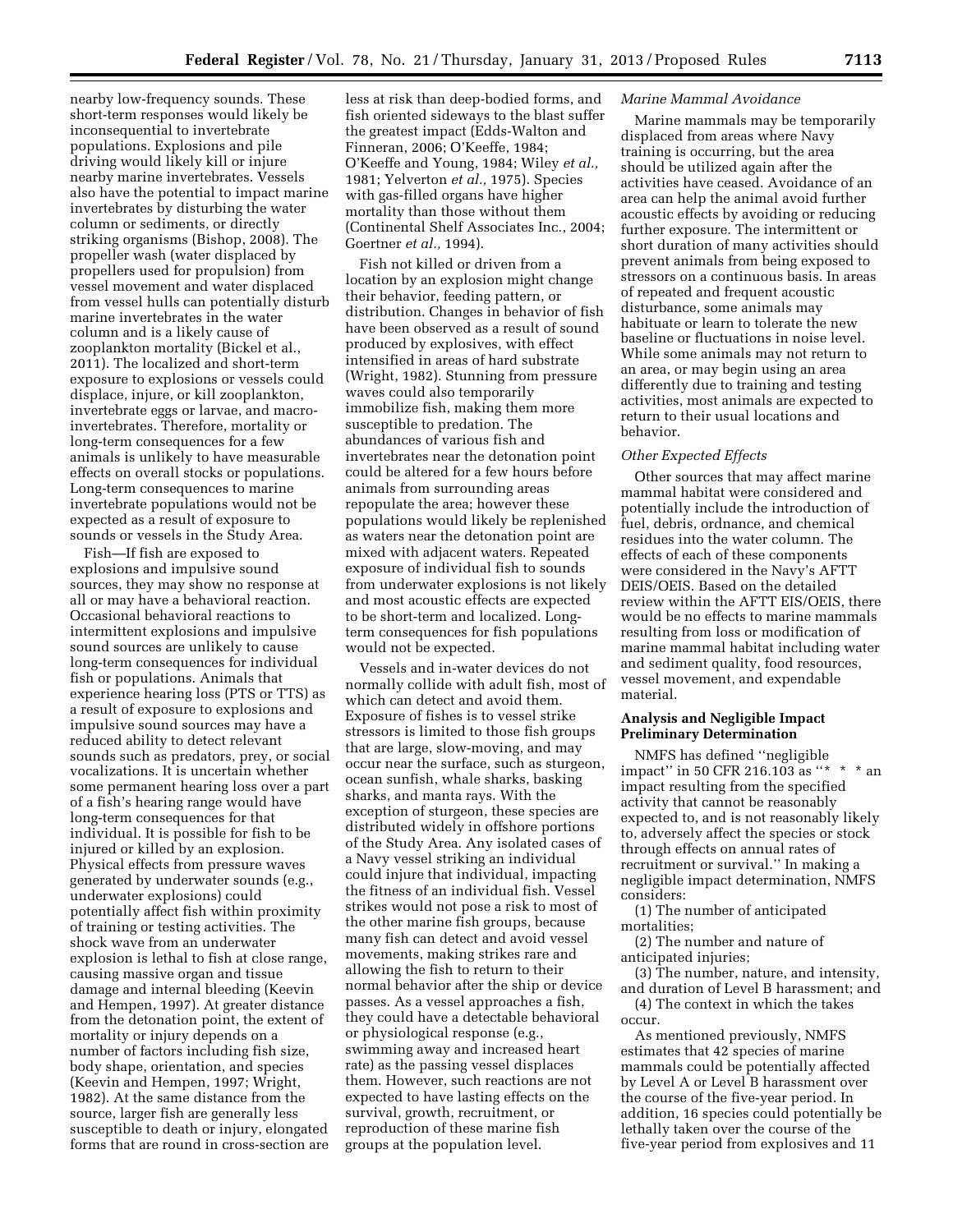species could potentially be lethally taken from ship strikes over the course of the five-year period.

Pursuant to NMFS' regulations implementing the MMPA, an applicant is required to estimate the number of animals that will be ''taken'' by the specified activities (i.e., takes by harassment only, or takes by harassment, injury, and/or death). This estimate informs the analysis that NMFS must perform to determine whether the activity will have a ''negligible impact'' on the affected species or stock. Level B (behavioral) harassment occurs at the level of the individual(s) and does not assume any resulting population-level consequences, though there are known avenues through which behavioral disturbance of individuals can result in population-level effects (e.g., pinkfooted geese (*Anser brachyrhynchus*) in undisturbed habitat gained body mass and had about a 46-percent reproductive success compared with geese in disturbed habitat (being consistently scared off the fields on which they were foraging) which did not gain mass and has a 17-percent reproductive success). A negligible impact finding is based on the lack of likely adverse effects on annual rates of recruitment or survival (i.e., population-level effects). An estimate of the number of Level B harassment takes, alone, is not enough information on which to base an impact determination. In addition to considering estimates of the number of marine mammals that might be ''taken'' through behavioral harassment, NMFS must consider other factors, such as the likely nature of any responses (their intensity, duration, etc.), the context of any responses (critical reproductive time or location, migration, etc.), as well as the number and nature of estimated Level A harassment takes, the number of estimated mortalities, and effects on habitat. Generally speaking, and

especially with other factors being equal, the Navy and NMFS anticipate more severe effects from takes resulting from exposure to higher received levels (though this is in no way a strictly linear relationship throughout species, individuals, or circumstances) and less severe effects from takes resulting from exposure to lower received levels.

The Navy's specified activities have been described based on best estimates of the number of activity hours, items, or detonations that the Navy would conduct. There may be some flexibility in the exact number of hours, items, or detonations may vary from year to year, but totals would not exceed the 5-year totals. Furthermore, the Navy's take request is based on their model and post-model analysis. The requested number of Level B takes does not equate to the number of individual animals the Navy expects to harass (which is lower), but rather to the instances of take (i.e., exposures) that may occur. Depending on the location, duration, and frequency of activities, along with the distribution and movement of marine mammals, individual animals may be exposed multiple times to impulse or nonimpulse sounds at or above the Level B harassment threshold. However, the Navy is currently unable to estimate the number of individuals that may be taken during training and testing activities. The model results are over- estimates of the number of takes that may occur to a smaller number of individuals. While the model shows that an increased number of takes may occur (compared to the 2009 rulemakings for AFAST and the east coast range complexes), the types and severity of individual responses to training and testing activities are not expected to change.

Taking the above into account, considering the sections discussed below, and dependent upon the implementation of the proposed

mitigation measures, NMFS has preliminarily determined that Navy's proposed training and testing exercises would have a negligible impact on the marine mammal species and stocks present in the Study Area.

## *Behavioral Harassment*

As discussed previously in this document, marine mammals can respond to sound in many different ways, a subset of which qualifies as harassment (see Behavioral Harassment Section). As also discussed earlier, the take estimates do take into account the fact that marine mammals will likely avoid strong sound sources to one extent or another. Although an animal that avoids the sound source will likely still be taken in some instances (such as if the avoidance results in a missed opportunity to feed, interruption of reproductive behaviors, etc.) in other cases avoidance may result in fewer instances of take than were estimated or in the takes resulting from exposure to a lower received level than was estimated, which could result in a less severe response. For sonar and other active acoustic sources, the Navy provided information (Tables 22 and 23) estimating the percentage of behavioral harassment that would occur within the 6-dB bins (without considering mitigation or avoidance). As mentioned above, an animal's exposure to a higher received level is more likely to result in a behavioral response that is more likely to adversely affect the health of the animal. As the table illustrates, the vast majority (∼79%, at least for hullmounted sonar, which is responsible for most of the sonar takes) of calculated takes for mid-frequency sonar result from exposures between 150dB and 162dB. Less than 0.5% of the takes are expected to result from exposures above 180dB.

# TABLE 22—NON-IMPULSIVE RANGES IN 6 DB BINS AND PERCENTAGE OF BEHAVIORAL HARASSMENT [Low-frequency cetaceans]

|                                       | Sonar Bin MF1 (e.g., SQS-53;<br>ASW Hull-mounted Sonar) |                                                                                         | Sonar Bin MF4 (e.g., AQS-22;<br>ASW Dipping Sonar) |                                                                                         | Sonar Bin MF5 (e.g., SSQ-62;<br>ASW Sonobuoy) |                                                                                         | Sonar Bin HF4 (e.g., SQQ-32;<br>MIW Sonar)    |                                                                                         |
|---------------------------------------|---------------------------------------------------------|-----------------------------------------------------------------------------------------|----------------------------------------------------|-----------------------------------------------------------------------------------------|-----------------------------------------------|-----------------------------------------------------------------------------------------|-----------------------------------------------|-----------------------------------------------------------------------------------------|
| Received level in 6-dB<br><b>Bins</b> | Distance over<br>which levels<br>occur<br>(m)           | Percentage of<br>behavioral<br>harassments<br>occurring at<br>given levels<br>(percent) | Distance over<br>which levels<br>occur<br>(m)      | Percentage of<br>behavioral<br>harassments<br>occurring at<br>given levels<br>(percent) | Distance over<br>which levels<br>occur<br>(m) | Percentage of<br>behavioral<br>harassments<br>occurring at<br>given levels<br>(percent) | Distance over<br>which levels<br>occur<br>(m) | Percentage of<br>behavioral<br>harassments<br>occurring at<br>given levels<br>(percent) |
| $120 \le SPL < 126$                   | 179,213-147,800                                         | 0.00                                                                                    | 60,983-48,317                                      | 0.00                                                                                    | 19,750-15,275                                 | 0.00                                                                                    | 3,338-2,438                                   | 0.00                                                                                    |
| $126 \le$ SPL<132                     | 147.800-136.575                                         | 0.00                                                                                    | 48.317-18.300                                      | 0.09                                                                                    | 15.275-9.825                                  | 0.11                                                                                    | 2,438-1,463                                   | 0.04                                                                                    |
| $132 \le$ SPL<138                     | 136,575-115,575                                         | 0.12                                                                                    | 18,300-16,113                                      | 0.20                                                                                    | 9,825-5,925                                   | 2.81                                                                                    | 1,463-1,013                                   | 0.78                                                                                    |
| $138 \le SPL < 144$                   | 115,575-74,913                                          | 2.60                                                                                    | 16,113-11,617                                      | 4.95                                                                                    | 5,925-2,700                                   | 18.73                                                                                   | 1,013-788                                     | 4.16                                                                                    |
| 144 ≤ SPL<150                         | 74.913-66.475                                           | 2.94                                                                                    | 11.617-5.300                                       | 31.26                                                                                   | 2,700-1,375                                   | 26.76                                                                                   | 788-300                                       | 40.13                                                                                   |
| $150 \le$ SPL < 156                   | 66,475-37,313                                           | 34.91                                                                                   | 5.300-2.575                                        | 29.33                                                                                   | 1.375-388                                     | 40.31                                                                                   | $300 - 150$                                   | 23.87                                                                                   |
| $156 \le$ SPL<162                     | 37,313-13,325                                           | 43.82                                                                                   | 2,575-1,113                                        | 23.06                                                                                   | 388-100                                       | 10.15                                                                                   | 150-100                                       | 13.83                                                                                   |
| $162 \le SPL < 168$                   | 13.325-7.575                                            | 8.98                                                                                    | 1.113-200                                          | 10.60                                                                                   | $100 - 50$                                    | 1.13                                                                                    | $100 - 50$                                    | 17.18                                                                                   |
| $168 \le SPL < 174$                   | 7,575-3,925                                             | 4.59                                                                                    | 200-100                                            | 0.39                                                                                    | $50$                                          | 0.00                                                                                    | $<$ 50                                        | 0.00                                                                                    |
| $174 \le$ SPL<180                     | 3,925-1,888                                             | 1.54                                                                                    | $100 - 50$                                         | 0.12                                                                                    | $50$                                          | 0.00                                                                                    | $50$                                          | 0.00                                                                                    |
| $180 \le SPL < 186$                   | 1.888-400                                               | 0.48                                                                                    | $50$                                               | 0.00                                                                                    | <50                                           | 0.00                                                                                    | <50                                           | 0.00                                                                                    |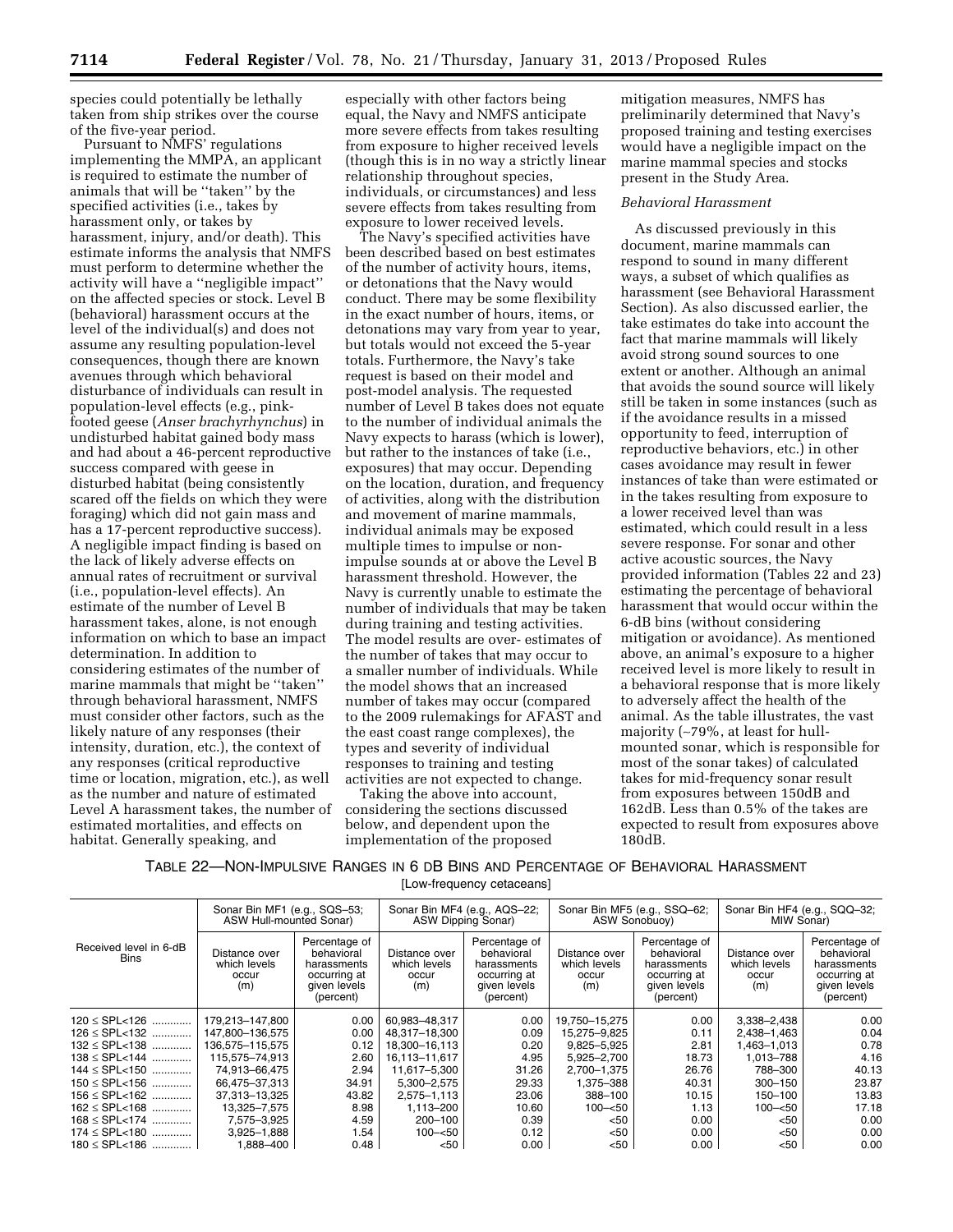# TABLE 22—NON-IMPULSIVE RANGES IN 6 DB BINS AND PERCENTAGE OF BEHAVIORAL HARASSMENT—Continued [Low-frequency cetaceans]

|                                       | Sonar Bin MF1 (e.g., SQS-53;                  |                                                                                         | Sonar Bin MF4 (e.g., AQS-22;                  |                                                                                         | Sonar Bin MF5 (e.g., SSQ-62;                  |                                                                                         | Sonar Bin HF4 (e.g., SQQ-32;                  |                                                                                         |
|---------------------------------------|-----------------------------------------------|-----------------------------------------------------------------------------------------|-----------------------------------------------|-----------------------------------------------------------------------------------------|-----------------------------------------------|-----------------------------------------------------------------------------------------|-----------------------------------------------|-----------------------------------------------------------------------------------------|
|                                       | ASW Hull-mounted Sonar)                       |                                                                                         | ASW Dipping Sonar)                            |                                                                                         | ASW Sonobuov)                                 |                                                                                         | MIW Sonar)                                    |                                                                                         |
| Received level in 6-dB<br><b>Bins</b> | Distance over<br>which levels<br>occur<br>(m) | Percentage of<br>behavioral<br>harassments<br>occurring at<br>given levels<br>(percent) | Distance over<br>which levels<br>occur<br>(m) | Percentage of<br>behavioral<br>harassments<br>occurring at<br>given levels<br>(percent) | Distance over<br>which levels<br>occur<br>(m) | Percentage of<br>behavioral<br>harassments<br>occurring at<br>given levels<br>(percent) | Distance over<br>which levels<br>occur<br>(m) | Percentage of<br>behavioral<br>harassments<br>occurring at<br>given levels<br>(percent) |
| $186 \le$ SPL < 192                   | 400-200                                       | 0.02                                                                                    | < 50                                          | 0.00                                                                                    | $50$                                          | 0.00                                                                                    | $50$                                          | 0.00                                                                                    |
| $192 \le SPL < 198$                   | 200-100                                       | 0.00                                                                                    | $50$                                          | 0.00                                                                                    | $50$                                          | 0.00                                                                                    | $50$                                          | 0.00                                                                                    |

# TABLE 23—NON-IMPULSIVE RANGES IN 6 DB BINS AND PERCENTAGE OF BEHAVIORAL HARASSMENT [Mid-frequency cetaceans]

|                                       | Sonar Bin MF1 (e.g., SQS-53;<br>ASW Hull-mounted Sonar) |                                                                                         | Sonar Bin MF4 (e.g., AQS-22;<br>ASW Dipping Sonar) |                                                                                         | Sonar Bin MF5 (e.g., SSQ-62;<br>ASW Sonobuoy) |                                                                                         | Sonar Bin HF4 (e.g., SQQ-32;<br>MIW Sonar)    |                                                                                         |
|---------------------------------------|---------------------------------------------------------|-----------------------------------------------------------------------------------------|----------------------------------------------------|-----------------------------------------------------------------------------------------|-----------------------------------------------|-----------------------------------------------------------------------------------------|-----------------------------------------------|-----------------------------------------------------------------------------------------|
| Received level in 6-dB<br><b>Bins</b> | Distance over<br>which levels<br>occur<br>(m)           | Percentage of<br>behavioral<br>harassments<br>occurring at<br>given levels<br>(percent) | Distance over<br>which levels<br>occur<br>(m)      | Percentage of<br>behavioral<br>harassments<br>occurring at<br>given levels<br>(percent) | Distance over<br>which levels<br>occur<br>(m) | Percentage of<br>behavioral<br>harassments<br>occurring at<br>given levels<br>(percent) | Distance over<br>which levels<br>occur<br>(m) | Percentage of<br>behavioral<br>harassments<br>occurring at<br>given levels<br>(percent) |
| $120 \leq SNR < 126$                  | 179,525-147,875                                         | 0.00                                                                                    | 61,433-48,325                                      | 0.00                                                                                    | 20,638-16,350                                 | 0.00                                                                                    | 4,388-4,050                                   | 0.00                                                                                    |
| $126 \le$ SPL $< 132$                 | 147,875–136,625                                         | 0.00                                                                                    | 48,325-18,350                                      | 0.09                                                                                    | 16,350-10,883                                 | 0.07                                                                                    | 4,050-3,150                                   | 0.01                                                                                    |
| $132 \le$ SPL $< 138$                 | 136,625-115,575                                         | 0.12                                                                                    | 18,350-16,338                                      | 0.18                                                                                    | 10,883-7,600                                  | 1.68                                                                                    | $3,150 - 2,163$                               | 0.38                                                                                    |
| $138 \le$ SPL $< 144$                 | 115,575-74,938                                          | 2.58                                                                                    | 16,338-11,617                                      | 5.11                                                                                    | 7,600-3,683                                   | 18.02                                                                                   | 2,163-1,388                                   | 2.97                                                                                    |
| $144 \leq$ SPL $< 150$                | 74,938-66,525                                           | 2.92                                                                                    | 11,617-5,425                                       | 30.08                                                                                   | 3,683-1,738                                   | 31.66                                                                                   | 1.013–388.ا                                   | 7.15                                                                                    |
| $150 \leq SNB = \text{SPL} < 156$     | 66.525-37.325                                           | 34.71                                                                                   | 5,425-2,625                                        | 30.03                                                                                   | 1,738-425                                     | 39.81                                                                                   | 1,013-725                                     | 18.55                                                                                   |
| $156 \le$ SPL $< 162$                 | 37,325-13,850                                           | 43.02                                                                                   | 2,625-1,125                                        | 23.44                                                                                   | 425-150                                       | 6.94                                                                                    | 725-250                                       | 53.79                                                                                   |
| $162 \le$ SPL $< 168$                 | 13,850-7,750                                            | 9.77                                                                                    | 1,125-200                                          | 10.58                                                                                   | $150 - 50$                                    | 1.82                                                                                    | 250-150                                       | 9.62                                                                                    |
| $168 \le$ SPL $< 174$                 | 7.750-4.088                                             | 4.70                                                                                    | 200-100                                            | 0.38                                                                                    | $50$                                          | 0.00                                                                                    | 150-100                                       | 4.40                                                                                    |
| $174 \leq$ SPL $< 180$                | 4,088-1,888                                             | 1.69                                                                                    | $100 - 50$                                         | 0.11                                                                                    | $50$                                          | 0.00                                                                                    | $100 - 50$                                    | 3.13                                                                                    |
| $180 \le$ SPL $< 186$                 | 1.888-450                                               | 0.47                                                                                    | < 50                                               | 0.00                                                                                    | $50$                                          | 0.00                                                                                    | < 50                                          | 0.00                                                                                    |
| $186 \le$ SPL $< 192$                 | 450-200                                                 | 0.02                                                                                    | $50$                                               | 0.00                                                                                    | $50$                                          | 0.00                                                                                    | $50$                                          | 0.00                                                                                    |
| $192 \leq SPL < 198$                  | 200-100                                                 | 0.00                                                                                    | < 50                                               | 0.00                                                                                    | $50$                                          | 0.00                                                                                    | < 50                                          | 0.00                                                                                    |

ASW: anti-submarine warfare; MIW: mine warfare; m: meter; SPL: sound pressure level.

Although the Navy has been monitoring to discern the effects of sonar and other active acoustic sources on marine mammals since approximately 2006, and research on the effects of sonar and other active acoustic sources is advancing, our understanding of exactly how marine mammals in the Study Area will respond to sonar and other active acoustic sources is still limited. The Navy has submitted reports from more than 60 major exercises conducted in the HRC and SOCAL, and off the Atlantic Coast, that indicate no behavioral disturbance was observed. One cannot conclude from these results that marine mammals were not harassed from sonar and other active acoustic sources, as a portion of animals within the area of concern were not seen (especially those more cryptic, deepdiving species, such as beaked whales or *Kogia* spp.) and the full series of behaviors that would more accurately show an important change is not typically seen (i.e., only the surface behaviors are observed). Plus, some of the non-biologist lookouts might not be well-qualified to characterize behaviors. However, one can say that the animals

that were observed did not respond in any of the obviously more severe ways, such as panic, aggression, or antipredator response.

## *Diel Cycle*

As noted previously, many animals perform vital functions, such as feeding, resting, traveling, and socializing on a diel cycle (24-hr cycle). Behavioral reactions to noise exposure (when taking place in a biologically important context, such as disruption of critical life functions, displacement, or avoidance of important habitat) are more likely to be significant if they last more than one diel cycle or recur on subsequent days (Southall *et al.,* 2007). Consequently, a behavioral response lasting less than one day and not recurring on subsequent days is not considered severe unless it could directly affect reproduction or survival (Southall *et al.,* 2007).

In the previous section, we discussed the fact that potential behavioral responses to sonar and other active acoustic sources that fall into the category of harassment could range in severity. By definition, for military readiness activities, takes by behavioral

harassment involve the disturbance or likely disturbance of a marine mammal or marine mammal stock in the wild by causing disruption of natural behavioral patterns (such as migration, surfacing, nursing, breeding, feeding, or sheltering) to a point where such behavioral patterns are abandoned or significantly altered. These reactions would, however, be more of a concern if they were expected to last over 24 hours or be repeated in subsequent days. However, vessels with hull-mounted active sonar are typically moving at speeds of 10–15 knots, which would make it unlikely that the same animal would remain in the immediate vicinity of the ship for the entire duration of the exercise. Animals may be exposed to sonar and other active acoustic sources for more than one day or on successive days. However, because neither the vessels nor the animals are stationary, significant long-term effects are not expected.

Most planned explosive exercises are of a short duration (1–6 hours). Although explosive exercises may sometimes be conducted in the same general areas repeatedly, because of their short duration and the fact that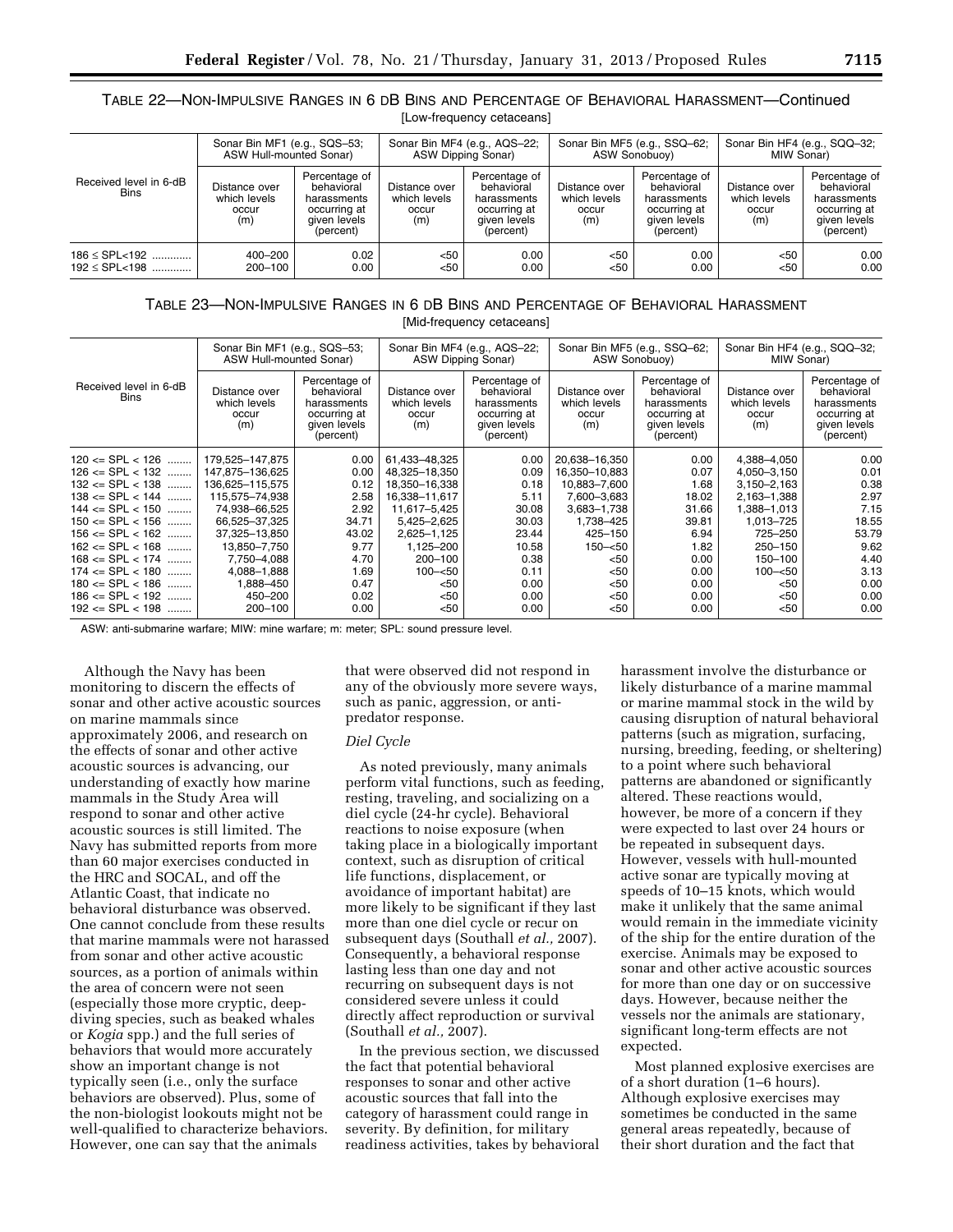they are in the open ocean and animals can easily move away, it is similarly unlikely that animals would be exposed for long, continuous amounts of time.

## *TTS*

As mentioned previously, TTS can last from a few minutes to days, be of varying degree, and occur across various frequency bandwidths, all of which determine the severity of the impacts on the affected individual, which can range from minor to more severe. The TTS sustained by an animal is primarily classified by three characteristics:

(1) Frequency—Available data (of mid-frequency hearing specialists exposed to mid- or high-frequency sounds; Southall *et al.,* 2007) suggest that most TTS occurs in the frequency range of the source up to one octave higher than the source (with the maximum TTS at  $\frac{1}{2}$  octave above). The more powerful MF sources used have center frequencies between 3.5 and 8 kHz and the other unidentified MF sources are, by definition, less than 10 kHz, which suggests that TTS induced by any of these MF sources would be in a frequency band somewhere between approximately 2 and 20 kHz. There are fewer hours of HF source use and the sounds would attenuate more quickly, plus they have lower source levels, but if an animal were to incur TTS from these sources, it would cover a higher frequency range (sources are between 10 and 100 kHz, which means that TTS could range up to 200 kHz; however, HF systems are typically used less frequently and for shorter time periods than surface ship and aircraft MF systems, so TTS from these sources is even less likely). TTS from explosives would be broadband. Vocalization data for each species was provided in the Navy's LOA application.

(2) Degree of the shift (i.e., how many dB is the sensitivity of the hearing reduced by)—Generally, both the degree of TTS and the duration of TTS will be greater if the marine mammal is exposed to a higher level of energy (which would occur when the peak dB level is higher or the duration is longer). The threshold for the onset of TTS was discussed previously in this document. An animal would have to approach closer to the source or remain in the vicinity of the sound source appreciably longer to increase the received SEL, which would be difficult considering the lookouts and the nominal speed of an active sonar vessel (10–15 knots). In the TTS studies, some using exposures of almost an hour in duration or up to 217 SEL re 1 mPa2sec, most of the TTS induced was 15 dB or less, though Finneran *et al.*  (2007) induced 43 dB of TTS with a 64sec exposure to a 20 kHz source. However, MFAS emits a 1-second ping 2 times/minute and incurring those levels of TTS is highly unlikely.

(3) Duration of TTS (recovery time)— In the TTS laboratory studies, some using exposures of almost an hour in duration or up to 217 SEL re  $1 \mu Pa^2 sec$ , almost all individuals recovered within 1 day (or less, often in minutes), though in one study (Finneran *et al.,* 2007), recovery took 4 days.

Based on the range of degree and duration of TTS reportedly induced by exposures to non-pulse sounds of energy higher than that to which freeswimming marine mammals in the field are likely to be exposed during training exercises using sonar and other active acoustic sources in the Study Area, it is unlikely that marine mammals would ever sustain a TTS from MFAS that alters their sensitivity by more than 20 dB for more than a few days (and any incident of TTS would likely be far less severe due to the short duration of the majority of the exercises and the speed of a typical vessel), if that. Also, for the same reasons discussed in the Diel Cycle section, and because of the short distance within which animals would need to approach the sound source, it is unlikely that animals would be exposed to the levels necessary to induce TTS in subsequent time periods such that their recovery is impeded. Additionally, though the frequency range of TTS that marine mammals might sustain would overlap with some of the frequency ranges of their vocalization types, the frequency range of TTS from MFAS (the source from which TTS would most likely be sustained because the higher source level make it more likely that an animal would be exposed to a higher received level) would not usually span the entire frequency range of one vocalization type, much less span all types of vocalizations. If impaired, marine mammals would implement behaviors to compensate (see Acoustic Masking or Communication Impairment Section), though these compensations may incur energetic costs.

## *Acoustic Masking or Communication Impairment*

Masking only occurs during the time of the signal (and potential secondary arrivals of indirect rays), versus TTS, which continues beyond the duration of the signal. Standard MFAS nominally pings every 50 seconds for hullmounted sources. For the sources for which we know the pulse length, most are significantly shorter than hullmounted active sonar, on the order of several microseconds to tens of microseconds. For hull-mounted active

sonar, though some of the vocalizations that marine mammals make are less than one second long, there is only a 1 in 50 chance that they would occur exactly when the ping was received, and when vocalizations are longer than one second, only parts of them are masked. Alternately, when the pulses are only several microseconds long, the majority of most animals' vocalizations would not be masked. Masking effects from sonar and other active acoustic sources are expected to be minimal. If masking or communication impairment were to occur briefly, it would be in the frequency range of MFAS, which overlaps with some marine mammal vocalizations; however, it would likely not mask the entirety of any particular vocalization or communication series because the signal length, frequency, and duty cycle of the sonar signal does not perfectly mimic the characteristics of any marine mammal's vocalizations.

## *PTS, Injury, or Mortality*

NMFS believes that many marine mammals would deliberately avoid exposing themselves to the received levels of sound necessary to induce injury by moving away from or at least modifying their path to avoid a close approach. Additionally, in the unlikely event that an animal approaches the sound source at a close distance, NMFS believes that the mitigation measures (i.e., shutdown/powerdown zones for sonar and other active acoustic sources) would typically ensure that animals would not be exposed to injurious levels of sound. As discussed previously, the Navy utilizes both aerial (when available) and passive acoustic monitoring (during all ASW exercises) in addition to Lookouts on vessels to detect marine mammals for mitigation implementation.

If a marine mammal is able to approach a surface vessel within the distance necessary to incur PTS, the likely speed of the vessel (nominal 10– 15 knots) would make it very difficult for the animal to remain in range long enough to accumulate enough energy to result in more than a mild case of PTS. As mentioned previously and in relation to TTS, the likely consequences to the health of an individual that incurs PTS can range from mild to more serious dependent upon the degree of PTS and the frequency band it is in, and many animals are able to compensate for the shift, although it may include energetic costs.

Recovery from a threshold shift (i.e., partial hearing loss) can take a few minutes to a few days, depending on the severity of the initial shift. PTS would not fully recover. Threshold shifts do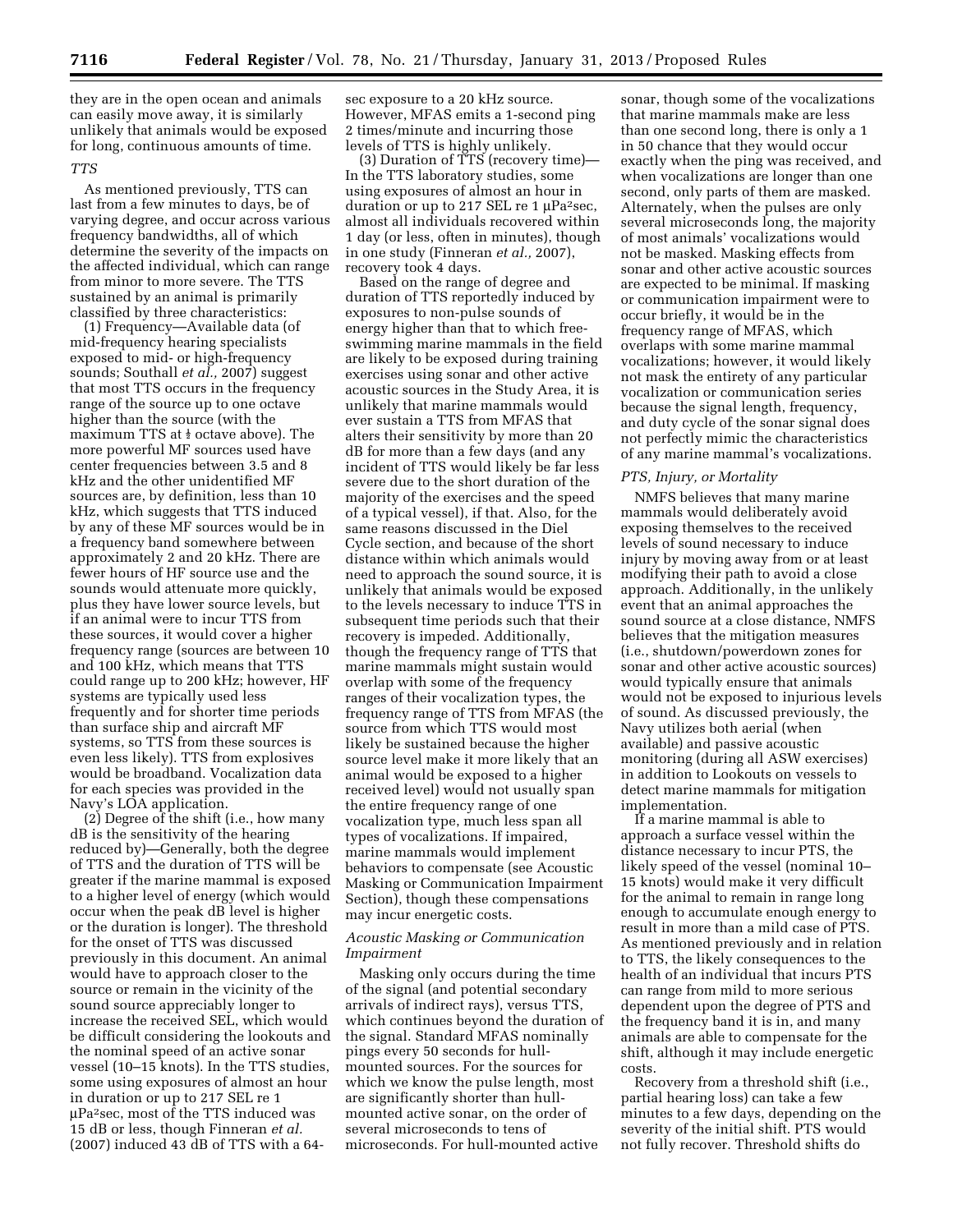not necessarily affect all hearing frequencies equally, so some threshold shifts may not interfere with an animal hearing biologically relevant sounds. It is uncertain whether some permanent hearing loss over a part of a marine mammal's hearing range would have long-term consequences for that individual, although many mammals lose hearing ability as they age. Mitigation measures would further reduce the predicted impacts. Long-term consequences to populations would not be expected.

As discussed previously, marine mammals (especially beaked whales) could potentially respond to MFAS at a received level lower than the injury threshold in a manner that indirectly results in the animals stranding. The exact mechanisms of this potential response, behavioral or physiological, are not known. When naval exercises have been associated with strandings in the past, it has typically been when three or more vessels are operating simultaneously, in the presence of a strong surface duct, and in areas of constricted channels, semi-enclosed areas, and/or steep bathymetry. Based on the number of occurrences where strandings have been definitively associated with military active sonar versus the number of hours of active sonar training that have been conducted, we suggest that the probability is small that this will occur. Lastly, an active sonar shutdown protocol for strandings involving live animals milling in the water minimizes the chances that these types of events turn into mortalities.

Onset mortality and onset slight lung injury criteria use conservative thresholds to predict the onset of effect as discussed section ''Take Criteria.'' The thresholds are based upon newborn calf masses, and therefore these effects are over-estimated by the acoustic model assuming most animals within the population are larger than a newborn calf. The threshold for onset mortality and onset slight lung injury is the impulse at which one percent of animals exposed would be expected to actually be injured or killed, with the likelihood of the effect increasing with proximity to the explosion. Considering these factors, these impacts would rarely be expected to actually occur. Nevertheless, it is possible for marine mammals to be injured or killed by an explosion. Small odontocetes are the marine mammal group most likely to be injured or killed by explosives (although mitigation measures are in place to prevent this, and only 3 deaths have been documented from explosives and these occurred prior to a modification in mitigation to improve protection during the use of time-delay firing devices). Most odontocete species have populations in the tens of thousands, so that even if a few individuals in the population were removed, long-term consequences for the population would not be expected.

While NMFS does not expect any mortalities from impulsive sources to occur, we propose to authorize takes by mortality of a limited number of small odontocetes from training and testing activities. Based on previous vessel strikes in the Study Area, NMFS also proposes to authorize takes by mortality of a limited number of marine mammals from vessel strikes. As described previously, although we have a good sense of how many marine mammals the Navy may strike over the course of five years (and it is much smaller than 10 large marine mammals and one large marine mammal as a result of training and testing, respectively), the species distribution is unpredicatable. Thus, we have analyzed the possibility that all the large whale takes requested in one year may be of the same species. However, if this happened to any given species in a given year—the number of takes authorized of that same species over the other 4 years of the rule is highly limited (for example, no more than the following number of ESA-listed marine mammals in any given year: three humpback whales, two fin whales, one sei whale, one blue whale, and one sperm whale from training activities). Over the last five years on the east coast, the Navy was involved in two ship strikes, with no confirmed marine mammal deaths as a result. The number of mortalities from vessel strikes are not expected to be an increase over the past decade, but are being addressed under this proposed incidental take authorization for the first time.

## **Species Specific Analysis**

In the discussions below, the ''acoustic analysis'' refers to the Navy's model results and post-model analysis. The Navy performed a quantitative analysis to estimate the number of marine mammals that could be harassed by acoustic sources or explosives used during Navy training and testing activities. Inputs to the quantitative analysis included marine mammal density estimates; marine mammal depth occurrence distributions; oceanographic and environmental data; marine mammal hearing data; and criteria and thresholds for levels of potential effects. Marine mammal densities used in the model may overestimate actual densities when species data is limited and for species

with seasonal migrations (e.g., North Atlantic right whales, humpbacks, blue whales, fin whales, sei whales). The quantitative analysis consists of computer modeled estimates and a postmodel analysis to determine the number of potential mortalities and harassments. The model calculates sound energy propagation from sonars, other active acoustic sources, and explosives during naval activities; the sound or impulse received by animat dosimeters representing marine mammals distributed in the area around the modeled activity; and whether the sound or impulse received by a marine mammal exceeds the thresholds for effects. The model estimates are then further analyzed to consider animal avoidance and implementation of mitigation measures, resulting in final estimates of effects due to Navy training and testing. It is important to note that the Navy's take estimates represent the total number of takes and not the number of individuals taken, as a single individual may be taken multiple times over the course of a year.

Although this more complex computer modeling approach accounts for various environmental factors affecting acoustic propagation, the current software tools do not consider the likelihood that a marine mammal would attempt to avoid repeated exposures to a sound or avoid an area of intense activity where a training or testing event may be focused. Additionally, the software tools do not consider the implementation of mitigation (e.g., stopping sonar transmissions when a marine mammal is within a certain distance of a ship or range clearance prior to detonations). In both of these situations, naval activities are modeled as though an activity would occur regardless of proximity to marine mammals and without any horizontal movement by the animal away from the sound source or human activities (e.g., without accounting for likely animal avoidance). The initial model results overestimate the number of takes (as described previously), primarily by behavioral disturbance. The final step of the quantitative analysis of acoustic effects is to consider the implementation of mitigation and the possibility that marine mammals would avoid continued or repeated sound exposures. NMFS provided input to the Navy on this process and the Navy's qualitative analysis is described in detail in Chapter 6 of their LOA application (*[http://www.nmfs.noaa.gov/](http://www.nmfs.noaa.gov/pr/permits/incidental.htm#applications)  [pr/permits/](http://www.nmfs.noaa.gov/pr/permits/incidental.htm#applications)* 

*[incidental.htm#applications](http://www.nmfs.noaa.gov/pr/permits/incidental.htm#applications)*).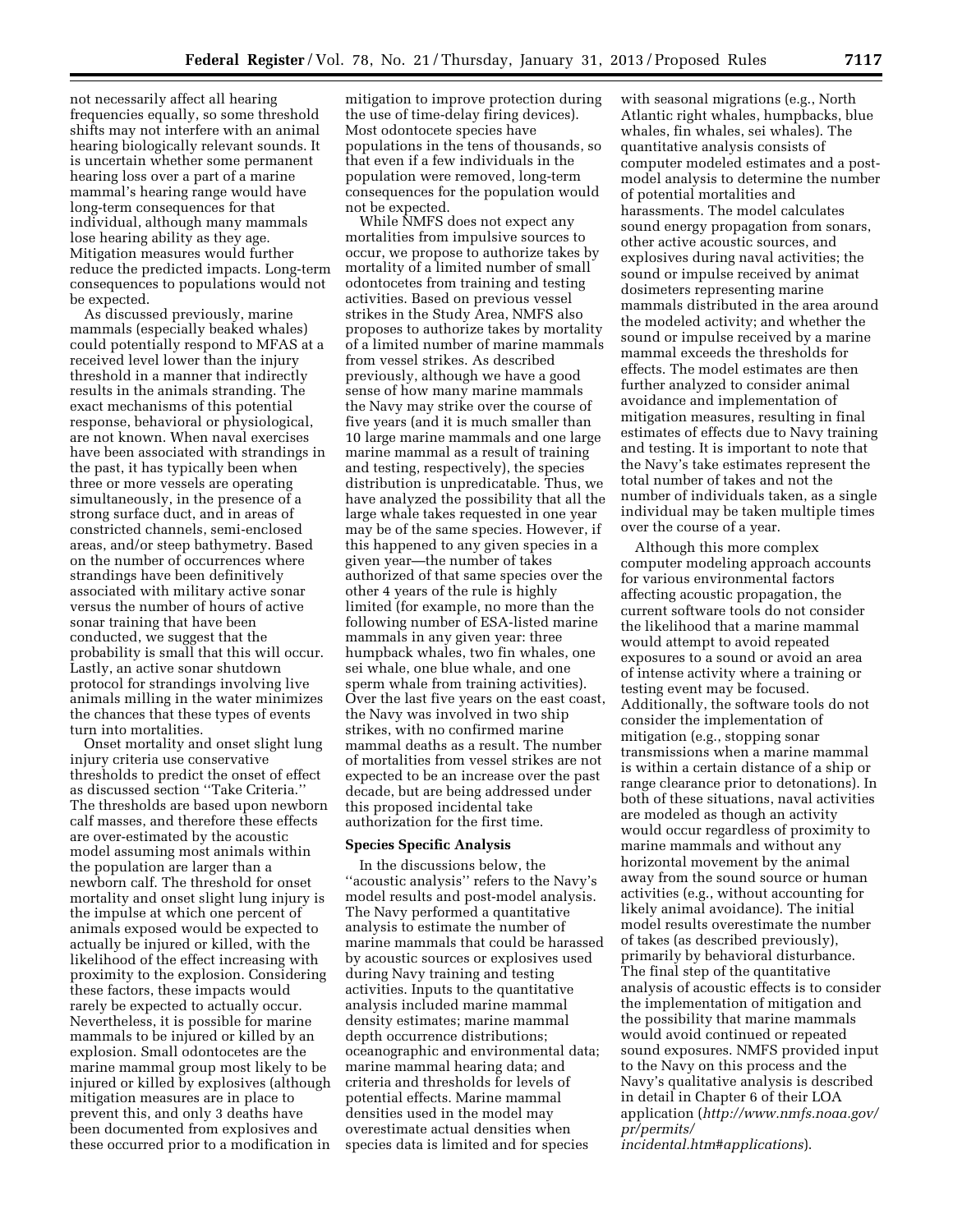## **North Atlantic Right Whale**

North Atlantic right whales may be exposed to sonar or other active acoustic stressors associated with training and testing activities throughout the year. Exposures may occur in feeding grounds off the New England coast, on migration routes along the east coast, and on calving grounds in the southeast off the coast of Florida and Georgia; however, mitigation areas would be established in these areas with specific measures to further reduce impacts to North Atlantic right whales. Acoustic modeling predicts that North Atlantic right whales could be exposed to sound that may result in 60 TTS and 51 behavioral reactions per year from annually recurring training activities. The majority of these impacts are predicted within the JAX Range Complex where animals spend winter months calving. Annually recurring testing activities could expose North Atlantic right whales to sound that may result in 11 TTS and 66 behavioral reactions per year. These impacts are predicted in Rhode Island inland waters and within the Northeast Range Complexes. North Atlantic right whales may be exposed to sound or energy from explosions associated with training activities throughout the year. The acoustic analysis predicts one TTS exposure to a North Atlantic right whale annually from recurring training activities, but no impacts on North Atlantic right whales due to annually recurring testing activities or ship shock trials. Testing activities that use explosives would not occur in the North Atlantic right whale mitigation areas, although the sound and energy from explosions associated with testing activities may be detectable within the mitigation areas.

The Navy and NMFS do not anticipate that a North Atlantic right whale would be struck by a vessel during training or testing activities because of the extensive measures in place to reduce the risk of a vessel strike to the species. For example, the Navy would receive information about recent North Atlantic right whale sightings before transiting through or conducting training or testing activities in the mitigation areas. During transits, vessels would exercise extreme caution and proceed at the slowest speed that is consistent with safety, mission, training, and operations. In the southeast North Atlantic right whale mitigation area, vessels will reduce speed when the observe a North Atlantic right whale, when they are within 5 nm (9 km) of a sighting reported in the past 12 hours, or when operating at night or during periods of poor visibility. The Navy

would also minimize to the maximum extent practicable north-south transits through the southeast North Atlantic right whale mitigation area. Similar measures to reduce the risk of ship strikes would be implemented in the northeast and mid-Atlantic mitigation areas.

Due to the importance of North Atlantic right whale critical habitat for feeding and reproductive activities, takes that occur in those areas may have more severe effects than takes that occur while whales are just transiting and not involved in feeding or reproductive behaviors. To address these potentially more severe effects, NMFS and the Navy have included mitigation measures to minimize impacts (both number and severity) in both the northeast and southeast designated right whale critical habitat as well as the migratory corridor which connects them. Additional mitigation measures pertaining to training and testing activities within the mitigation areas are described below.

In the southeast North Atlantic right whale mitigation area, no training activities using sonar or other active acoustic sources would occur with the exception of object detection/ navigational sonar training and maintenance activities for surface ships and submarines while entering/exiting Mayport, Florida. Training activities involving helicopter dipping sonar would occur off of Mayport, Florida within the right whale mitigation area; however, the majority of active sonar activities would occur outside the southeast mitigation area. In the northeast North Atlantic right whale mitigation area, hull-mounted sonar would not be used. However, a limited number of torpedo exercises would be conducted in August and September when many North Atlantic right whales have migrated south out of the area. Of course, North Atlantic right whales can be found outside of designated mitigation areas and sound from nearby activities may be detectable within the mitigation areas. Acoustic modeling predictions consider these potential circumstances.

Training activities that use explosives, with the exception of training with explosive sonobuoys, are not conducted in the southeast North Atlantic right whale mitigation area. Training activities that use explosives would not occur in the northeast North Atlantic right whale mitigation area. Although, the sound and energy from explosions associated with training activities may be detectable within the mitigation areas.

The western North Atlantic minimum stock size is based on a census of

individual whales identified using photo-identification techniques. Review of the photo-identification recapture database in July 2010 indicated that 396 individually recognized whales in the catalogue were known to be alive in 2007. This value is a minimum and does not include animals alive prior to 2007, but not recorded in the individual sightings database as seen during December 1, 2004 to July 6, 2010 (note that matching of photos taken during 2008–2010 was not complete at the time the data were received). It also does not include some calves known to be born during 2007, or any other individual whales seen during 2007, but not yet entered into the catalogue. In addition, this estimate has no associated coefficient of variation.

Acoustic analysis indicates that no North Atlantic right whales will be exposed to sound levels likely to result in Level A harassment. In addition, modeling predicts no potential for serious injury or mortality to North Atlantic right whales. Moreover, NMFS believes that Navy Lookouts would detect right whales and implement the appropriate mitigation measure before an animal could approach to within a distance necessary to result in injury. Any takes that do occur would likely be short term and at a lower received level and would likely not affect annual rates of recruitment or survival.

## **Humpback Whale**

The acoustic analysis predicts that humpback whales could be exposed to sound associated with training activities that may result in 1 PTS, 1,128 TTS and 514 behavioral reactions per year. The majority of these impacts are predicted in the JAX, Navy Cherry Point, VACAPES, and Northeast Range Complexes. Further, the analysis predicts that humpback whales could be exposed to sound associated with testing activities that may result in 94 TTS and 100 behavioral reactions per year as a result of annually recurring testing activities. Humpback whales may be exposed to sound or energy from explosions associated with training and testing activities throughout the year. The acoustic analysis predicts that humpback whales could be exposed to sound or energy from explosions that may result in 1 TTS per year as a result of annually recurring training activities and 1 TTS to a humpback whale due to ship shock trials over a 5-year period. All predicted impacts would be to the Gulf of Maine stock because this is the only humpback whale stock present within the Study Area.

Research and observations show that if mysticetes are exposed to sonar or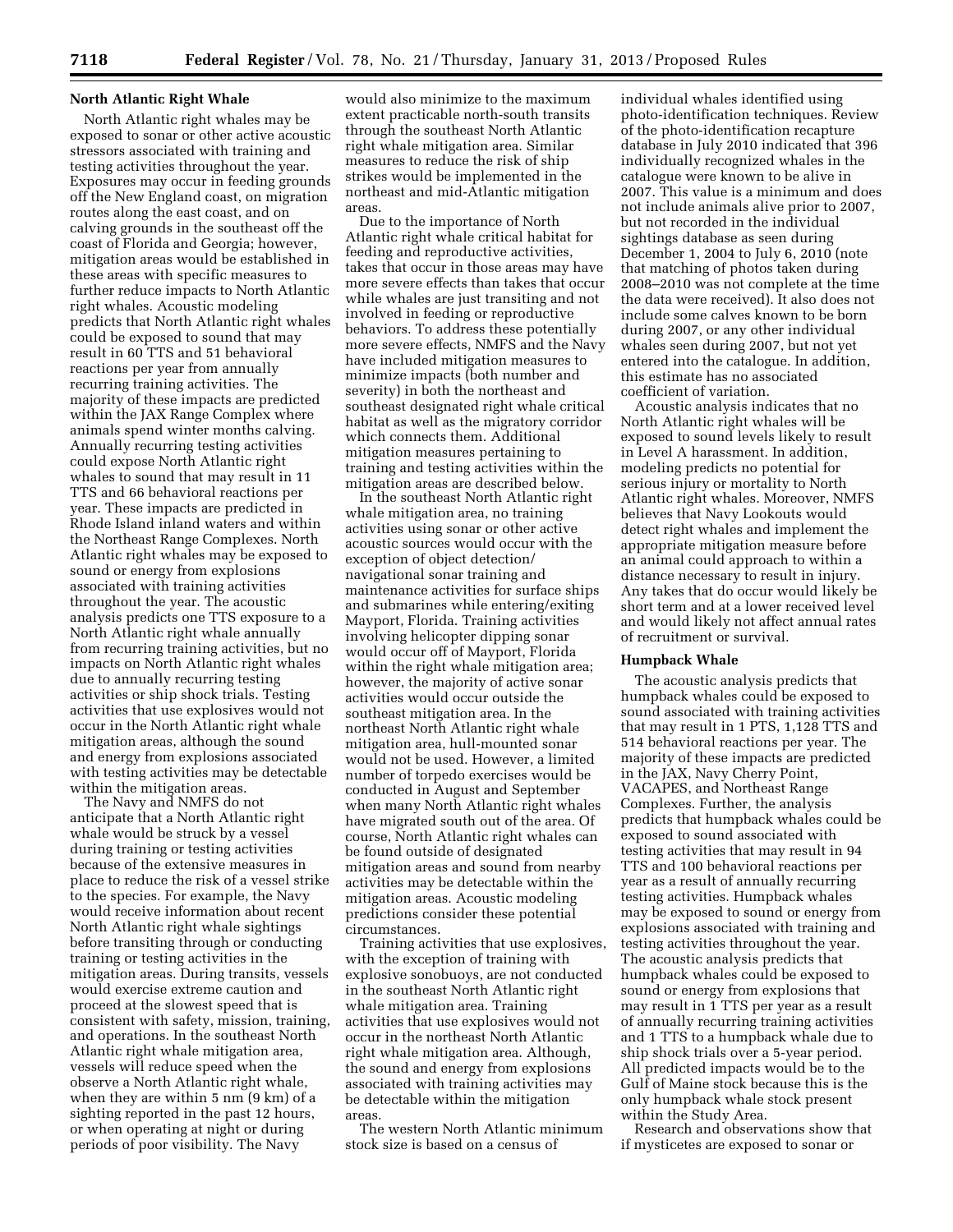other active acoustic sources they may react in a number of ways depending on the characteristics of the sound source, their experience with the sound source, and whether they are migrating or on seasonal grounds (i.e., breeding or feeding). Reactions may include alerting, breaking off feeding dives and surfacing, diving or swimming away, or no response at all. Additionally, migrating animals may ignore a sound source, or divert around the source if it is in their path. In the ocean, the use of sonar and other active acoustic sources is transient and is unlikely to repeatedly expose the same population of animals over a short period. Around heavily trafficked Navy ports and on fixed ranges, the possibility is greater for animals that are resident during all or part of the year to be exposed multiple times to sonar and other active acoustic sources. A few behavioral reactions per year, even from a single individual, are unlikely to produce long-term consequences for that individual or the population. Furthermore, the implementation of mitigation measures and sightability of humpback whales (due to their large size) would further reduce the potential impacts.

Mysticetes exposed to the sound from explosions may react in a number of ways which may include alerting; startling; breaking off feeding dives and surfacing; diving or swimming away; or showing no response at all. Occasional behavioral reactions to intermittent explosions are unlikely to cause longterm consequences for individual mysticetes or populations. Furthermore, the implementation of mitigation measures and sightability of humpback whales (due to their large size) would further reduce the potential impacts in addition to reducing the potential for injury.

The Navy estimates it may strike and take, by injury or mortality, an average of two marine mammals per year as a result of training activities, with a maximum of three in any given year. Of the ESA-listed species in the Study Area, the Navy anticipates no more than three humpback whales would be struck over a 5-year period based on the percentages that those species have been involved in vessel collisions. The Navy provided a detailed analysis of strike data in section 6.1.9 of its LOA application. Marine mammal mortalities were not previously analyzed by NMFS in the 2009 rulemakings for AFAST and the east coast range complexes. However, between 1995 and 2012, there have been 19 Navy vessel strikes in the Study Area. Eight of the strikes resulted in a confirmed death, but in 11 of the 19 strikes the fate of the animal was

undetermined. The mortalities from vessel strike are not expected to be an increase over the past decade, but rather NMFS proposes to authorize these takes for the first time in the AFTT Study Area.

Of the 19 reported Navy vessel strikes since 1995, only one strike was attributed to a testing event in 2001. Therefore, for testing events that will not occur on a training platform, the Navy estimates it could potentially take one marine mammal by injury or mortality over the course of the 5-year AFTT regulations. A number of the reported whale strikes were unidentified to species; therefore, the Navy cannot quantifiably predict that the proposed takes will be of any particular species.

Important feeding areas for humpbacks are located in the Northeast. Stellwagen Bank National Marine Sanctuary contains some of this important area and the Navy does not plan to conduct any activities within Stellwagen Bank. The Navy has designated several planning awareness areas (PAAs) based on locations of high productivity that have been correlated with high concentrations of marine mammals, including important feeding areas in the Northeast, and would avoid conducting major training exercises involving active sonar in PAAs.

## **Sei Whale**

The acoustic analysis predicts that sei whales could be exposed to sound associated with training activities that may result in 1 PTS, 6,604 TTS, and 3,582 behavioral reactions per year from annually recurring training activities. The majority of these impacts are predicted in the VACAPES, Navy Cherry Point, and JAX Range Complexes, with a relatively small percent predicted in the GOMEX and Northeast Range Complexes and in areas outside of OPAREAS and range complexes. Sei whales could be exposed to sound associated with testing activities that may result in 439 TTS and 316 behavioral reactions per year as a result of annually recurring testing activities. Sei whales may be exposed to sound and energy from explosions associated with training and testing activities throughout the year. The acoustic analysis predicts that one sei whale could be exposed annually to sound from explosions associated with training activities that may cause TTS and one sei whale could exhibit a behavioral reaction. Annually recurring testing activities involving explosives may result in 1 TTS for a sei whale per year and 7 TTS due to exposure to explosive sound and energy from ship

shock trials over a 5-year period. All predicted impacts would be to the Nova Scotia stock because this is the only sei whale stock present within the Study Area.

Research and observations show that if mysticetes are exposed to sonar or other active acoustic sources they may react in a number of ways depending on the characteristics of the sound source, their experience with the sound source, and whether they are migrating or on seasonal grounds (i.e., breeding or feeding). Reactions may include alerting, breaking off feeding dives and surfacing, diving or swimming away, or no response at all. Additionally, migrating animals may ignore a sound source, or divert around the source if it is in their path. In the ocean, the use of sonar and other active acoustic sources is transient and is unlikely to repeatedly expose the same population of animals over a short period. Around heavily trafficked Navy ports and on fixed ranges, the possibility is greater for animals that are resident during all or part of the year to be exposed multiple times to sonar and other active acoustic sources. A few behavioral reactions per year, even from a single individual, are unlikely to produce long-term consequences for that individual or the population. Furthermore, the implementation of mitigation measures and sightability of sei whales (due to their large size) would further reduce the potential impacts.

Mysticetes exposed to the sound from explosions may react in a number of ways, which may include alerting; startling; breaking off feeding dives and surfacing; diving or swimming away; or showing no response at all. Occasional behavioral reactions to intermittent explosions are unlikely to cause longterm consequences for individual mysticetes or populations. Furthermore, the implementation of mitigation measures and sightability of sei whales (due to their large size) would further reduce the potential impacts in addition to reducing the potential for injury.

The Navy estimates it may strike and take, by injury or mortality, an average of two marine mammals per year as a result of training activities, with a maximum of three in any given year. Of the ESA-listed species in the Study Area, the Navy anticipates no more than one sei whale would be struck over a 5 year period based on the percentages that those species have been involved in vessel collisions.

Of the 19 reported Navy vessel strikes since 1995, only one strike was attributed to a testing event in 2001. Therefore, for testing events that will not occur on a training platform, the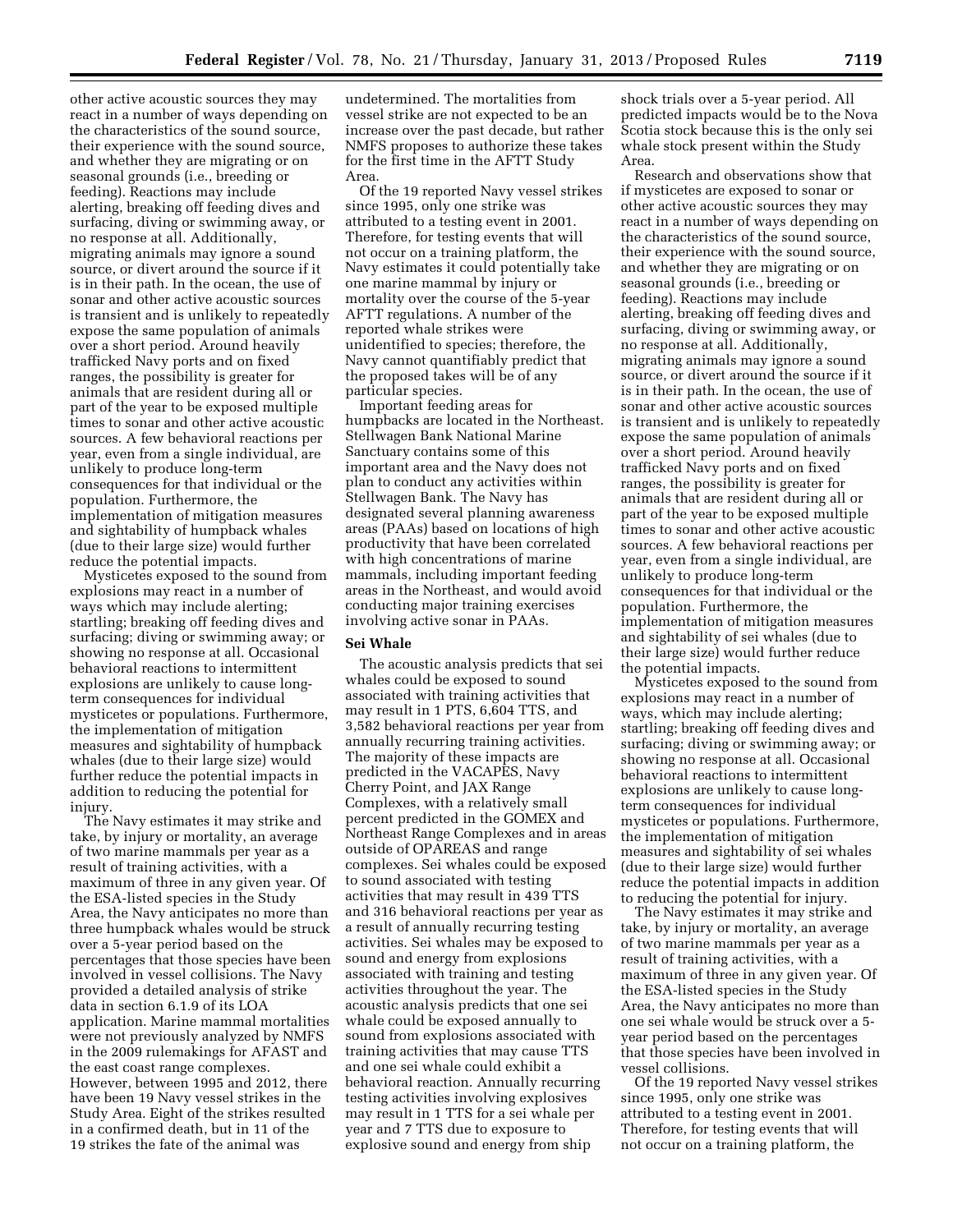Navy estimates it could potentially take one marine mammal by injury or mortality over the course of the 5-year AFTT regulations. A number of the reported whale strikes were unidentified to species; therefore, the Navy cannot quantifiably predict that the proposed takes will be of any particular species.

No areas of specific importance for reproduction or feeding for sei whales have been identified in the AFTT Study Area. Sei whales in the North Atlantic belong to three stocks: Nova Scotia; Iceland-Denmark Strait; and Northeast Atlantic. The Nova Scotia stock occurs in the U.S. Atlantic waters. The best available abundance estimate for the Nova Scotia stock is 386 individuals.

## **Fin Whale**

The acoustic analysis predicts that fin whales could be exposed to sound associated with training activities that may result in 1 PTS, 2,880 TTS and 1,608 behavioral reactions per year. The majority of these impacts are predicted in the VACAPES, Navy Cherry Point, and JAX Range Complexes, with a relatively small percent of impacts predicted in the GOMEX and Northeast Range Complexes. Fin whales could be exposed to sound associated with testing activities that may result in 263 TTS and 282 behavioral reactions per year as a result of annually recurring testing activities. The majority of these impacts are predicted within the Northeast Range Complexes with lesser impacts in the VACAPES, Navy Cherry Point, JAX, and GOMEX Range Complexes. Fin whales may be exposed to sound or energy from explosions associated with training and testing activities throughout the year. The acoustic analysis predicts one TTS and one behavioral response for fin whales annually from training activities, 1 TTS to fin whales per year from annually recurring testing activities, and 6 TTS per 5-year period due to ship shock trials. All predicted impacts would be to the Western North Atlantic stock because this is the only fin whale stock present within the Study Area.

Research and observations show that if mysticetes are exposed to sonar or other active acoustic sources they may react in a number of ways depending on the characteristics of the sound source, their experience with the sound source, and whether they are migrating or on seasonal grounds (i.e., breeding or feeding). Reactions may include alerting, breaking off feeding dives and surfacing, diving or swimming away, or no response at all. Additionally, migrating animals may ignore a sound source, or divert around the source if it

is in their path. In the ocean, the use of sonar and other active acoustic sources is transient and is unlikely to repeatedly expose the same population of animals over a short period. Around heavily trafficked Navy ports and on fixed ranges, the possibility is greater for animals that are resident during all or part of the year to be exposed multiple times to sonar and other active acoustic sources. A few behavioral reactions per year, even from a single individual, are unlikely to produce long-term consequences for that individual or the population. Furthermore, the implementation of mitigation measures and sightability of fin whales (due to their large size) would further reduce the potential impacts.

Mysticetes exposed to the sound from explosions may react in a number of ways, which may include alerting; startling; breaking off feeding dives and surfacing; diving or swimming away; or showing no response at all. Occasional behavioral reactions to intermittent explosions are unlikely to cause longterm consequences for individual mysticetes or populations. Furthermore, the implementation of mitigation measures and sightability of fin whales (due to their large size) would further reduce the potential impacts in addition to reducing the potential for injury.

The Navy estimates it may strike and take, by injury or mortality, an average of two marine mammals per year as a result of training activities, with a maximum of three in any given year. Of the ESA-listed species in the Study Area, the Navy anticipates no more than two fin whales would be struck over a 5-year period based on the percentages that those species have been involved in vessel collisions.

Of the 19 reported Navy vessel strikes since 1995, only one strike was attributed to a testing event in 2001. Therefore, for testing events that will not occur on a training platform, the Navy estimates it could potentially take one marine mammal by injury or mortality over the course of the 5-year AFTT regulations. A number of the reported whale strikes were unidentified to species; therefore, the Navy cannot quantifiably predict that the proposed takes will be of any particular species.

New England waters are considered a major feeding ground for fin whales, and there is evidence the females continually return to this area (Waring *et al.,* 2010). The Navy has designated PAAs in the Northeast that include some of these important feeding areas and would avoid conducting major training exercises involving active sonar in PAAs. Fin whales in the North

Atlantic belong to the western North Atlantic stock. The best abundance estimate for the western North Atlantic stock of fin whales is 3,985.

# **Blue Whale**

Blue whales may be exposed to sonar or other active acoustic stressors associated with training and testing activities throughout the year. The acoustic analysis predicts that blue whales could be exposed to sound associated with training activities that may result in 97 TTS and 50 behavioral reactions per year. The majority of these impacts are predicted in the VACAPES, Navy Cherry Point, and JAX Range Complexes, with a relatively small percent of impacts predicted in the GOMEX and Northeast Range Complexes. The acoustic analysis predicts that 10 TTS and 6 behavioral reactions may result from annual testing activities that use sonar and other active acoustic sources per year as a result of annually recurring testing activities. Blue whales may be exposed to sound or energy from explosions associated with training and testing activities throughout the year; however, the acoustic analysis predicts that no individuals would be impacted. All predicted impacts would be to the Western North Atlantic stock because this is the only blue whale stock present within the Study Area.

Research and observations show that if mysticetes are exposed to sonar or other active acoustic sources they may react in a number of ways depending on the characteristics of the sound source, their experience with the sound source, and whether they are migrating or on seasonal grounds (i.e., breeding or feeding). Reactions may include alerting, breaking off feeding dives and surfacing, diving or swimming away, or no response at all. Additionally, migrating animals may ignore a sound source, or divert around the source if it is in their path. In the ocean, the use of sonar and other active acoustic sources is transient and is unlikely to repeatedly expose the same population of animals over a short period. Around heavily trafficked Navy ports and on fixed ranges, the possibility is greater for animals that are resident during all or part of the year to be exposed multiple times to sonar and other active acoustic sources. A few behavioral reactions per year, even from a single individual, are unlikely to produce long-term consequences for that individual or the population. Furthermore, the implementation of mitigation measures and sightability of blue whales (due to their large size) would further reduce the potential impacts.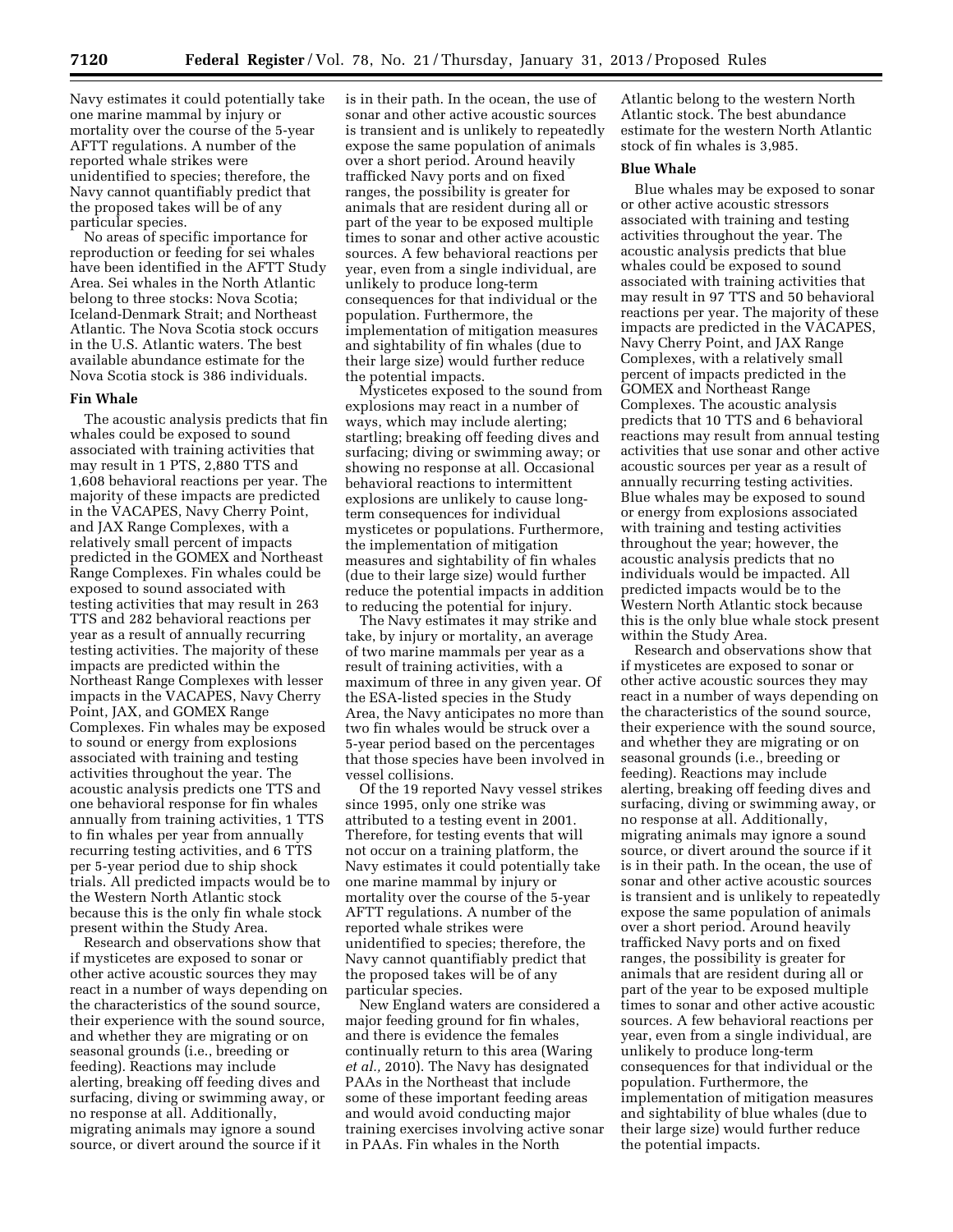Mysticetes exposed to the sound from explosions may react in a number of ways, which may include alerting; startling; breaking off feeding dives and surfacing; diving or swimming away; or showing no response at all. Occasional behavioral reactions to intermittent explosions are unlikely to cause longterm consequences for individual mysticetes or populations. Furthermore, the implementation of mitigation measures and sightability of blue whales (due to their large size) would further reduce the potential impacts in addition to reducing the potential for injury.

The Navy estimates it may strike and take, by injury or mortality, an average of two marine mammals per year as a result of training activities, with a maximum of three in any given year. Of the ESA-listed species in the Study Area, the Navy anticipates no more than one blue whale would be struck over a 5-year period based on the percentages that those species have been involved in vessel collisions.

Of the 19 reported Navy vessel strikes since 1995, only one strike was attributed to a testing event in 2001. Therefore, for testing events that will not occur on a training platform, the Navy estimates it could potentially take one marine mammal by injury or mortality over the course of the 5-year AFTT regulations. A number of the reported whale strikes were unidentified to species; therefore, the Navy cannot quantifiably predict that the proposed takes will be of any particular species.

No areas of specific importance for reproduction or feeding for blue whales have been identified in the AFTT Study Area. Blue whales in the western North Atlantic are classified as a single stock. The photo identification catalogue count of 440 recognizable individuals from the Gulf of St. Lawrence is considered a minimum population estimate for the western North Atlantic stock.

### **Minke Whale**

The acoustic analysis predicts that minke whales could be exposed to sound associated with training activites that may result in 10 PTS, 40,866 TTS, and 19,497 behavioral reactions per year. The majority of these impacts are predicted in the VACAPES, Navy Cherry Point, and JAX Range Complexes, with a relatively small percent of effects predicted in the Northeast and GOMEX Range Complexes. The acoustic analysis predicts that minke whales could be exposed to sound that may result in 1 PTS, 3,571 TTS, and 3,100 behavioral reactions per year as a result of annually recurring testing activities. Minke whales may be exposed to sound or energy from explosions associated with training and testing activities throughout the year. The acoustic analysis predicts that minke whales could be exposed to sound annually from training activities that may result in 9 behavioral responses, 30 TTS, 4 PTS, 1 GI tract injury, and 1 slight lung injury (see Table 6–26 for predicted numbers of effects). As with mysticetes overall, effects are primarily predicted within the VACAPES Range Complex, followed by JAX, and Navy Cherry Point Range Complexes. Minke whales could be exposed to sound and energy from annual testing activities involving explosives that may result in 4 behavioral responses, 11 TTS, and 2 PTS, in addition to 41 TTS, 11 slight lung injury, and 3 mortalities due to exposure to explosive sound and energy from ship shock trials over a 5-year period. Based on conservativeness of the onset mortality criteria and impulse modeling and past observations of no marine mammal mortalities associated with ship shock trials, the predicted minke whale mortalities for CVN Ship Shock Trial are considered overestimates and highly unlikely to occur. All predicted effects on minke whales would be to the Canadian East Coast stock because this is the only stock present within the Study Area.

Research and observations show that if mysticetes are exposed to sonar or other active acoustic sources they may react in a number of ways depending on the characteristics of the sound source, their experience with the sound source, and whether they are migrating or on seasonal grounds (i.e., breeding or feeding). Reactions may include alerting, breaking off feeding dives and surfacing, diving or swimming away, or no response at all. Additionally, migrating animals may ignore a sound source, or divert around the source if it is in their path. In the ocean, the use of sonar and other active acoustic sources is transient and is unlikely to repeatedly expose the same population of animals over a short period. Around heavily trafficked Navy ports and on fixed ranges, the possibility is greater for animals that are resident during all or part of the year to be exposed multiple times to sonar and other active acoustic sources. A few behavioral reactions per year, even from a single individual, are unlikely to produce long-term consequences for that individual or the population. Furthermore, the implementation of mitigation measures and sightability of minke whales (due to

their large size) would further reduce the potential impacts.

Mysticetes exposed to the sound from explosions may react in a number of ways, which may include alerting; startling; breaking off feeding dives and surfacing; diving or swimming away; or showing no response at all. Occasional behavioral reactions to intermittent explosions are unlikely to cause longterm consequences for individual mysticetes or populations. Furthermore, the implementation of mitigation measures and sightability of minke whales (due to their large size) would further reduce the potential impacts in addition to reducing the potential for injury.

## **Bryde's Whale**

The acoustic analysis predicts that Bryde's whales could be exposed to sound associated with training activities that may result in 629 TTS and 326 behavioral reactions. The majority of these impacts are predicted in the VACAPES, Navy Cherry Point, and JAX Range Complexes, with a relatively small percent of effects predicted in the Northeast Range Complex. Bryde's whales could be exposed to sound that may result in 39 TTS and 21 behavioral reactions per year as a result of annually recurring testing activities. Bryde's whales may be exposed to sound or energy from explosions associated with training and testing activities throughout the year; however, the acoustic analysis predicts that no individuals would be impacted. All predicted effects on Bryde's whales would be to the Gulf of Mexico Oceanic stock because this is the only stock present within the Study Area.

#### **Sperm Whale**

Sperm whales may be exposed to sonar or other active acoustic stressors associated with training and testing activities throughout the year. The acoustic analysis predicts that sperm whales could be exposed to sound associated with training activities that may result in 435 TTS and 14,311 behavioral reactions annually from annually recurring training activities; and a maximum of one behavioral reactions from each biennial training activity civilian port defense. Sperm whales could be exposed to sound from annually recurring testing activities that may result in 584 TTS and 1,101 behavioral reactions per year. Sperm whales may be exposed to sound and energy from explosions associated with training and testing activities throughout the year. The acoustic analysis predicts one TTS and one behavioral response for sperm whales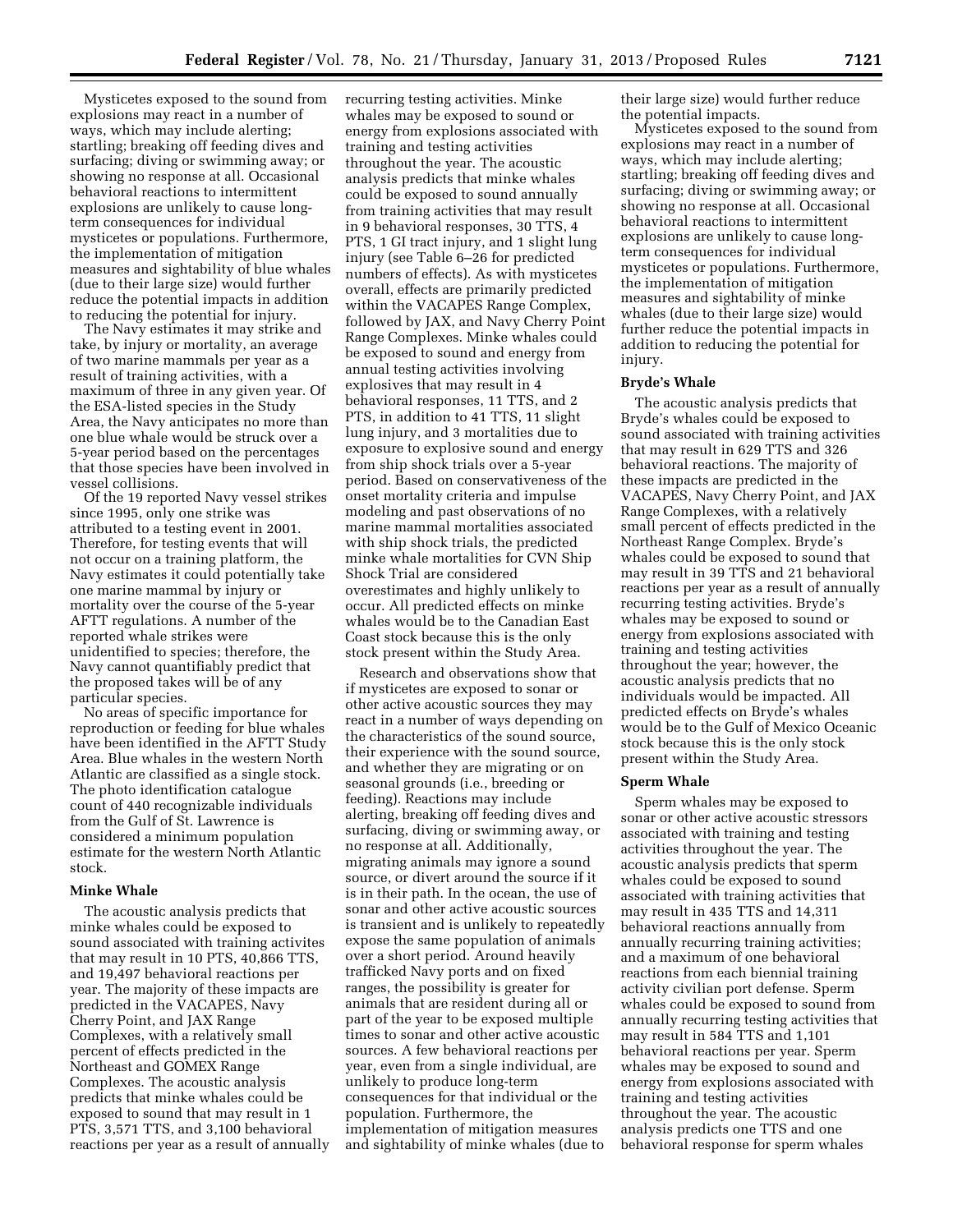per year from explosions associated with training activities, one sperm whale behavioral response for per year due to annually recurring testing activities, and up to 20 TTS, 6 slight lung injuries, and 2 mortalities for sperm whales over a 5-year period as a result of ship shock trials in the VACAPES or JAX Range Complex. Based on conservativeness of the onset mortality criteria and impulse modeling and past observations of no marine mammal mortalities associated with ship shock trials, the predicted sperm whale mortalities for CVN ship shock trial are considered overestimates and highly unlikely to occur. Predicted effects on sperm whales within the Gulf of Mexico are presumed to primarily impact the Gulf of Mexico Oceanic stock, whereas the majority of impacts predicted offshore of the east coast would impact the North Atlantic stock.

Research and observations show that if sperm whales are exposed to sonar or other active acoustic sources they may react in a number of ways depending on their experience with the sound source and what activity they are engaged in at the time of the acoustic exposure. Sperm whales have shown resilience to acoustic and human disturbance, although they may react to sound sources and activities within a few kilometers. Sperm whales that are exposed to activities that involve the use of sonar and other active acoustic sources may alert, ignore the stimulus, avoid the area by swimming away or diving, or display aggressive behavior. Some (but not all) sperm whale vocalizations might overlap with the MFAS/HFAS TTS frequency range, which could potentially temporarily decrease an animal's sensitivity to the calls of conspecifics or returning echolocation signals. However, as noted previously, NMFS does not anticipate TTS of a long duration or severe degree to occur as a result of exposure to sonar and other active acoustic sources. The majority of Level B takes are expected to be in the form of mild responses. The implementation of mitigation measures and the large size of sperm whales (i.e., increased sightability) are expected to prevent any significant behavioral reactions. Therefore, long-term consequences for individuals or populations would not be expected.

The Navy estimates it may strike and take, by injury or mortality, an average of two marine mammals per year as a result of training activities, with a maximum of three in any given year. Of the ESA-listed species in the Study Area, the Navy anticipates no more than one sperm whale would be struck over a 5-year period based on the percentages that those species have been involved in vessel collisions.

Of the 19 reported Navy vessel strikes since 1995, only one strike was attributed to a testing event in 2001. Therefore, for testing events that will not occur on a training platform, the Navy estimates it could potentially take one marine mammal by injury or mortality over the course of the 5-year AFTT regulations. A number of the reported whale strikes were unidentified to species; therefore, the Navy cannot quantifiably predict that the proposed takes will be of any particular species.

The region of the Mississippi River Delta (Desoto Canyon) has been recognized for high densities of sperm whales and may represent an important calving and nursing or feeding area for these animals. Sperm whales typically exhibit a strong affinity for deep waters beyond the continental shelf, though in the area of the Mississippi Delta they also occur on the outer continental shelf break. However, there is a PAA designated immediately seaward of the continental shelf associated with the Mississippi Delta, in which the Navy plans to conduct no more than one major exercise and which they plan to take into consideration in the planning of unit-level exercises. Therefore, NMFS does not expect that impacts will be focuses, extensive, or severe in the sperm whale calving area.

Sperm whales within the Study Area belong to one of three stocks: North Atlantic; Gulf of Mexico Oceanic; or Puerto Rico and U.S. Virgin Islands. The best abundance estimate for sperm whales in the western North Atlantic is 4,804. The best abundance estimate for sperm whales in the northern Gulf of Mexico is 1,665.

# **Pygmy and Dwarf Sperm Whales**

Pygmy and dwarf sperm whales may be exposed to sonar or other active acoustic stressors associated with training and testing activities throughout the year. The acoustic analysis predicts that pygmy and dwarf sperm whales could be exposed to sound that may result in 13 PTS, 4,914 TTS, and 169 behavioral reactions from annually recurring training activities; and a maximum of 1 TTS from the biennial training activity civilian port defense. The majority of predicted impacts on these species are within the JAX and GOMEX Range Complexes. Pygmy and dwarf sperm whales could be exposed to sound that may result in 5 PTS, 1,061 TTS and 29 behavioral reactions per year from annually recurring activities. Pygmy and dwarf sperm whales may be exposed to sound and energy from explosions associated with training and testing activities throughout the year. The acoustic analysis predicts that pygmy and dwarf sperm whales could be exposed to sound from annual training activities involving explosions that may result in 1 behavioral response, 5 TTS, and 2 PTS (see Table 6–26 in the LOA application for predicted numbers of effects). The majority of these exposures occur within the VACAPES and GOMEX Range Complexes. Pygmy or dwarf sperm whales could be exposed to energy or sound from underwater explosions that may result in 1 behavioral response, 2 TTS, and 1 PTS per year as a result of annually recurring testing activities. These impacts could happen anywhere throughout the Study Area where testing activities involving explosives occur. Additionally, the acoustic analysis predicts 6 TTS, 1 PTS, and 3 slight lung injury to a *Kogia*  species over a 5-year period due to ship shock trials either in the VACAPES or JAX Range Complex. Predicted effects on pygmy and dwarf sperm whales within the Gulf of Mexico are presumed to primarily impact the Gulf of Mexico stocks, whereas the majority of effects predicted offshore of the east coast would impact the Western North Atlantic stocks.

Research and observations on *Kogia*  species are limited. However, these species tend to avoid human activity and presumably anthropogenic sounds. Pygmy and dwarf sperm whales may startle and leave the immediate area of the anti-submarine warfare training exercise. Significant behavioral reactions seem more likely than with most other odontocetes, however it is unlikely that animals would receive multiple exposures over a short time period allowing animals time to recover lost resources (e.g., food) or opportunities (e.g., mating). Therefore, long-term consequences for individual *Kogia* or their respective populations are not expected.

No areas of specific importance for reproduction or feeding for *Kogia*  species have been identified in the AFTT Study Area. *Kogia* species are separated into two stocks within the Study Area: The Western North Atlantic and Gulf of Mexico Oceanic. The best estimate for both species in the U.S. Atlantic is 395 individuals. The best estimate for both species in the northern Gulf of Mexico is 453.

#### **Beaked Whales**

Beaked whales (six species total) may be exposed to sonar or other active acoustic stressors associated with training and testing activities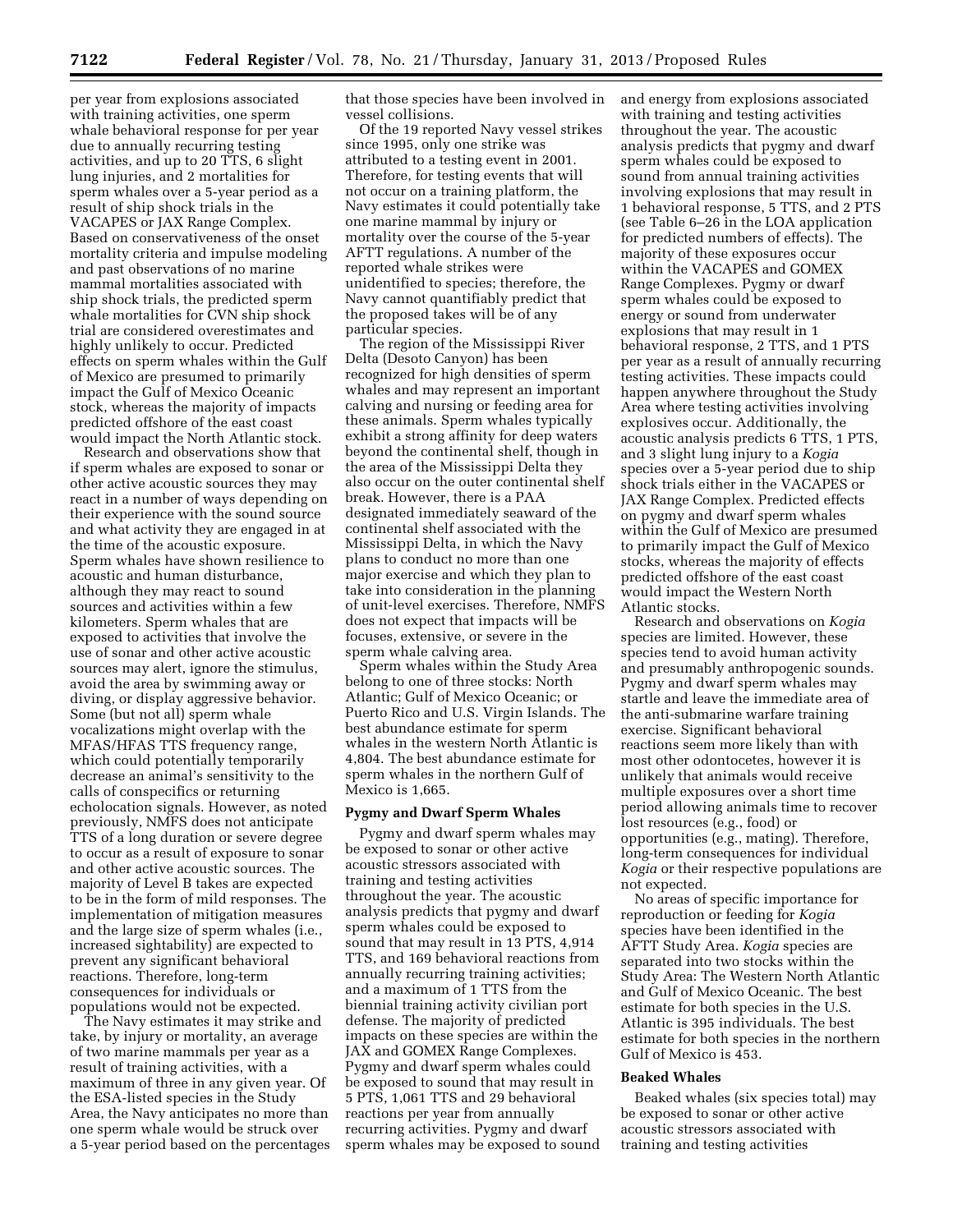throughout the year. The acoustic analysis predicts that beaked whales could be exposed to sound that may result in 781 TTS and 135,573 behavioral reactions per year from annually recurring training activities; and a maximum of 8 behavioral reactions from each biennial training activity civilian port defense. Beaked whales could be exposed to sound that may result in 592 TTS and 32,695 behavioral reactions per year from annually recurring testing activities. The majority of these impacts happen within the Northeast Range Complexes, with lesser effects in the VACAPES, Navy Cherry Point, JAX, Key West and GOMEX Range Complexes. Beaked whales may be exposed to sound and energy from explosions associated with training and testing activities throughout the year; however, acoustic modeling predicts that no beaked whales would be impacted from annually recurring training and testing activities. The acoustic analysis predicts 7 TTS and 15 slight lung injuries to beaked whale species over a 5-year period due to ship shock trials. Predicted effects on beaked whales within the Gulf of Mexico are presumed to primarily impact the Gulf of Mexico stocks, whereas the majority of effects predicted offshore of the east coast would impact the Western North Atlantic stocks.

The Navy designated several planning awareness areas based on locations of high productivity that have been correlated with high concentrations of marine mammals and areas with steep bathymetric contours that are frequented by deep diving marine mammals such as beaked whales. For activities involving active sonar, the Navy would avoid planning major exercises in the planning awareness areas where feasible. In addition, to the extent operationally feasible, the Navy would not conduct more than one of the four major training exercises or similar scale events per year in the Gulf of Mexico planning awareness area. The best abundance estimate for the undifferentiated complex of beaked whales (*Ziphius* and *Mesoplodon*  species) in the northwest Atlantic is 3,513. The best abundance estimate available for Cuvier's beaked whales in the northern Gulf of Mexico is 65. The best abundance estimate available for Mesoplodon species is a combined estimate for Blainville's beaked whale and Gervais' beaked whale in the oceanic waters of the Gulf of Mexico is 57. The current abundance estimate for the northern bottlenose whale in the eastern North Atlantic is 40,000, but

population estimates for this species along the eastern U.S. coast are unknown.

Research and observations show that if beaked whales are exposed to sonar or other active acoustic sources they may startle, break off feeding dives, and avoid the area of the sound source to levels of 157 dB (McCarthy *et al.,* 2011). However, in research done at the Navy's instrumented tracking range in the Bahamas, animals leave the immediate area of the anti-submarine warfare training exercise, but return within a few days after the event ends. At the Bahamas range, populations of beaked whales appear to be stable. The analysis also indicates that no exposures to sound levels likely to result in Level A harassment would occur. However, while the Navy's model did not quantitatively predict any mortalities of beaked whales, the Navy requests a limited number of takes by mortality given the sensitivities these species may have to anthropogenic activities. Almost 40 years of conducting similar exercises in the AFTT Study Area without observed incident indicates that injury or motality are not expected to occur as a result of Navy activities.

Some beaked whale vocalizations might overlap with the MFAS/HFAS TTS frequency range (2–20 kHz), which could potentially temporarily decrease an animal's sensitivity to the calls of conspecifics or returning echolocation signals. However, NMFS does not anticipate TTS of a long duration or severe degree to occur as a result of exposure to sonar and other active acoustic sources. No beaked whales are predicted to be exposed to sound levels associated with PTS or injury.

As discussed previously, scientific uncertainty exists regarding the potential contributing causes of beaked whale strandings and the exact behavioral or physiological mechanisms that can potentially lead to the ultimate physical effects (stranding and/or death) that have been documented in a few cases. Although NMFS does not expect injury or mortality of any of these species to occur as a result of the training exercises involving the use of sonar and other active acoustic sources, there remains the potential for the operation of sonar and other active acoustic sources to contribute to the mortality of beaked whales. Consequently, NMFS proposes to authorize mortality and we consider the 10 potential mortalities from across the seven species potentially effected over the course of 5 years in our negligible impact determination (NMFS only intends to authorize a total of 10 beaked whale mortality takes, but since they

could be of any of the species, we consider the effects of 10 mortalities of any of the six species).

## **Dolphins and Small Whales**

Delphinids (dolphins and small whales) may be exposed to sonar or other active acoustic stressors associated with training and testing activities throughout the year. The acoustic analysis predicts that annually recurring training activities could expose 17 species of delphinids (Atlantic spotted dolphin, Atlantic white-sided dolphin, bottlenose dolphin, clymene dolphin, common dolphin, false killer whale, Fraser's dolphin, killer whale, melonheaded whale, pantropical spotted dolphin, pilot whale, pygmy killer whale, Risso's dolphin, rough-toothed dolphin, spinner dolphin, striped dolphin, and white-beaked dolphin) to sound that may result in 132,026 TTS and 1,542,713 behavioral reactions per year; and a maximum of 7 TTS and 592 behavioral reactions from each biennial training activity civilian port defense. The high take numbers are due in part to an increase in expended materials. However, many of these species generally travel in large pods and should be visible from a distance in order to implement mitigation measures and reduce potential impacts. In addition, the majority of takes are anticipated to be by behavioral harassment in the form of mild responses. Behavioral responses can range from alerting, to changing their behavior or vocalizations, to avoiding the sound source by swimming away or diving. Annually recurring testing activities involving sonar and other active acoustic sources could expose delphinids to sound that may result in 63,784 TTS and 113,169 behavioral reactions per year. Delphinids may be exposed to sound and energy from explosions associated with training and testing activities throughout the year. The acoustic analysis predicts that delphinids could be exposed to sound that may result in mortality, injury, temporary hearing loss and behavioral responses (see Table 6–26 in the LOA application for predicted numbers of effects). A total of 15 mortalities, 41 slight lung injuries, and 1 gastrointestinal tract injury, 13 PTS, 174 TTS, 91 behavioral responses are predicted per year for delphinids from explosions associated with training activities. The acoustic analysis of annually recurring testing activities predicts that delphinids could be exposed to sound that may result in 10 mortalities, 39 slight lung injuries, 1 PTS, 124 TTS, and 53 behavioral responses per year (see Table 6–27 in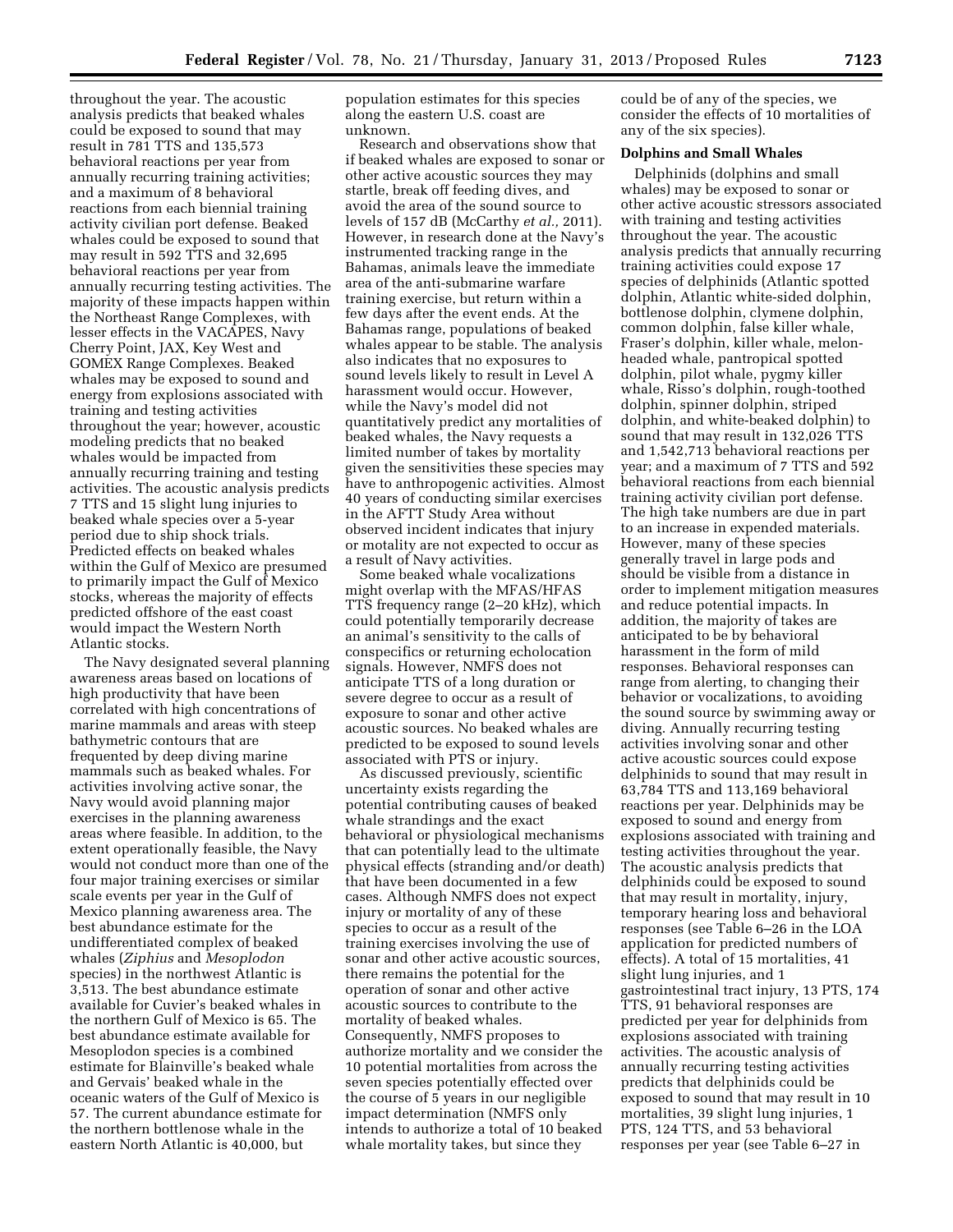the LOA application for predicted numbers of effects). These predicted impacts would occur primarily in the VACAPES Range Complex, as well as the Naval Surface Warfare Center, Panama City Division Testing Range, but a few impacts could occur throughout the Study Area. While the Navy does not anticipate delphinid mortalities from underwater detonations during mine neutralization activities involving time-delay diver placed charges, there is a possibility of a marine mammal approaching too close to an underwater detonation when there is insufficient time to delay or stop without jeopardizing human safety. During ship shock trials, the acoustic analysis predicts that delphinids could be exposed to sound that may result in 5,386 TTS, 7,743 slight lung injuries, and 527 mortalities over a 5-year period, which would take place in either the VACAPES or JAX Range Complex (Tables 6–25 and 6–26 in the LOA application). Based on conservativeness of the onset mortality criteria and impulse modeling, past observations of no marine mammal mortalities associated with ship shock trials, and implementation of mitigation, the mortality results predicted by the acoustic analysis are over-estimated are not expected to occur. Therefore, the Navy conservatively estimates that 10 small odontocetes mortalities could occur during the CVN Ship Shock Trial and 5 small odontocetes mortalities could occur due to each DDG or LCS Ship Shock Trial. The majority of these exposures would occur within the VACAPES and GOMEX Range Complexes. Bottlenose dolphins may be exposed to sound and energy from pile driving associated with training activities throughout the year. The acoustic analysis predicts that bottlenose dolphins could be exposed to sound that may result in up to 747 behavioral responses per year. These exposures occur within the VACAPES and Cherry Point Range Complexes. Most delphinid species are separated into two stocks within the Study Area: The Western North Atlantic and Gulf of Mexico. Predicted effects on delphinids within the Gulf of Mexico are presumed to primarily impact the Gulf of Mexico stocks, whereas the majority of effects predicted offshore of the east coast would impact the Western North Atlantic stocks. Bottlenose dolphins are divided into one Oceanic and many Coastal stocks along the east coast. The majority of exposures to bottlenose dolphins are likely to the Oceanic stock with the exception of nearshore and inport events that could expose animals in Coastal stocks.

Table 9 provides the abundance estimates for the different dolphin stocks. No areas of specific importance for reproduction or feeding for dolphins have been identified in the AFTT Study Area.

# **Harbor Porpoises**

Harbor porpoises may be exposed to sonar or other active acoustic stressors associated with training and testing activities throughout the year. The acoustic analysis predicts that harbor porpoises could be exposed to sound that may result in 62 PTS, 20,161 TTS, and 120,895 behavioral reactions from annually recurring training activities; and a maximum of 432 TTS and 725 behavioral reactions from the biennial training activity civilian port defense. Annual testing activities could expose harbor porpoises to level of sonar and other active acoustic source sound resulting in 99 PTS, 78,250 TTS, and 1,964,774 behavioral responses per year. The high take numbers are due in part to an increase in expended materials. In addition, the majority of takes are anticipated to be by behavioral harassment in the form of mild responses. Behavioral responses can range from alerting, to changing their behavior or vocalizations, to avoiding the sound source by swimming away or diving. Predicted impacts on these species are within the VACAPES and Northeast Range Complexes primarily within inland waters and along the Northeast U.S. Continental Shelf Large Marine Ecosystem. The behavioral response function is not used to estimate behavioral responses by harbor porpoises; rather, a single threshold is used. Because of this very low behavioral threshold  $(120 \text{ dB} \text{ re } 1 \mu \text{Pa})$ for harbor porpoises, animals at distances exceeding 200 km in some cases are predicted to have a behavioral reaction in this acoustic analysis. Although this species is known to be more sensitive to these sources at lower received levels, it is not known whether animals would actually react to sound sources at these ranges, regardless of the received sound level. Harbor porpoises may be exposed to sound and energy from explosions associated with training and testing activities throughout the year. The acoustic analysis predicts that harbor porpoises could be exposed to sound that may result in 94 behavioral responses, 497 TTS, 177 PTS, 1 gastrointestinal tract injury, 21 slight lung injuries, and 2 mortalities annually; and 7 TTS and 1 PTS biannually for civilian port defense activities (see Table 6–26 and Table 6–

28 in the LOA application for predicted numbers of effects). The acoustic analysis predicts that harbor porpoises could be exposed to sound that may result in 484 behavioral responses, 348 TTS, 110 PTS, 7 slight lung injuries, and 1 mortality per year due to annually recurring testing activities. The acoustic analysis predicts no impacts on harbor porpoises as a result of ship shock trials. Predicted impacts on this species are mostly in the VACAPES Range Complex, with a few impacts in the Northeast Range Complex, generally within the Northeast U.S. Continental Shelf Large Marine Ecosystem.

Research and observations of harbor porpoises show that this species is wary of human activity and will avoid anthropogenic sound sources in many situations at levels down to 120 dB. This level was determined by observing harbor porpoise reactions to acoustic deterrent and harassment devices used to drive away animals from around fishing nets and aquaculture facilities. Avoidance distances were on the order of a kilometer or more, but it is unknown if animals would react similarly if the sound source was located at a greater distance of tens or hundreds of kilometers. Since a large proportion of testing activities happen within harbor porpoise habitat in the northeast, predicted effects on this species are greater relative to other marine mammals. Nevertheless, it is not known whether or not animals would actually react to sound sources at these ranges, regardless of the received sound level. Harbor porpoises may startle and leave the immediate area of the testing event, but may return after the activity has ceased. Therefore, these animals could avoid more significant impacts, such as hearing loss, injury, or mortality. Significant behavioral reactions seem more likely than with most other odontocetes, especially at closer ranges (within a few kilometers). Since these species are typically found in nearshore and inshore habitats, resident animals that are present throughout the year near Navy ports of fixed ranges in the northeast could receive multiple exposures over a short period of time year round. Animals that do not exhibit a significant behavioral reaction would likely recover from any incurred costs, which reduce the likelihood of long-term consequences, such as reduced fitness, for the individual or population.

All harbor porpoises within the Study Area belong to the Gulf of Maine/Bay of Fundy Stock and therefore, all predicted impacts would be to this stock. No areas of specific importance for reproduction or feeding for harbor porpoises have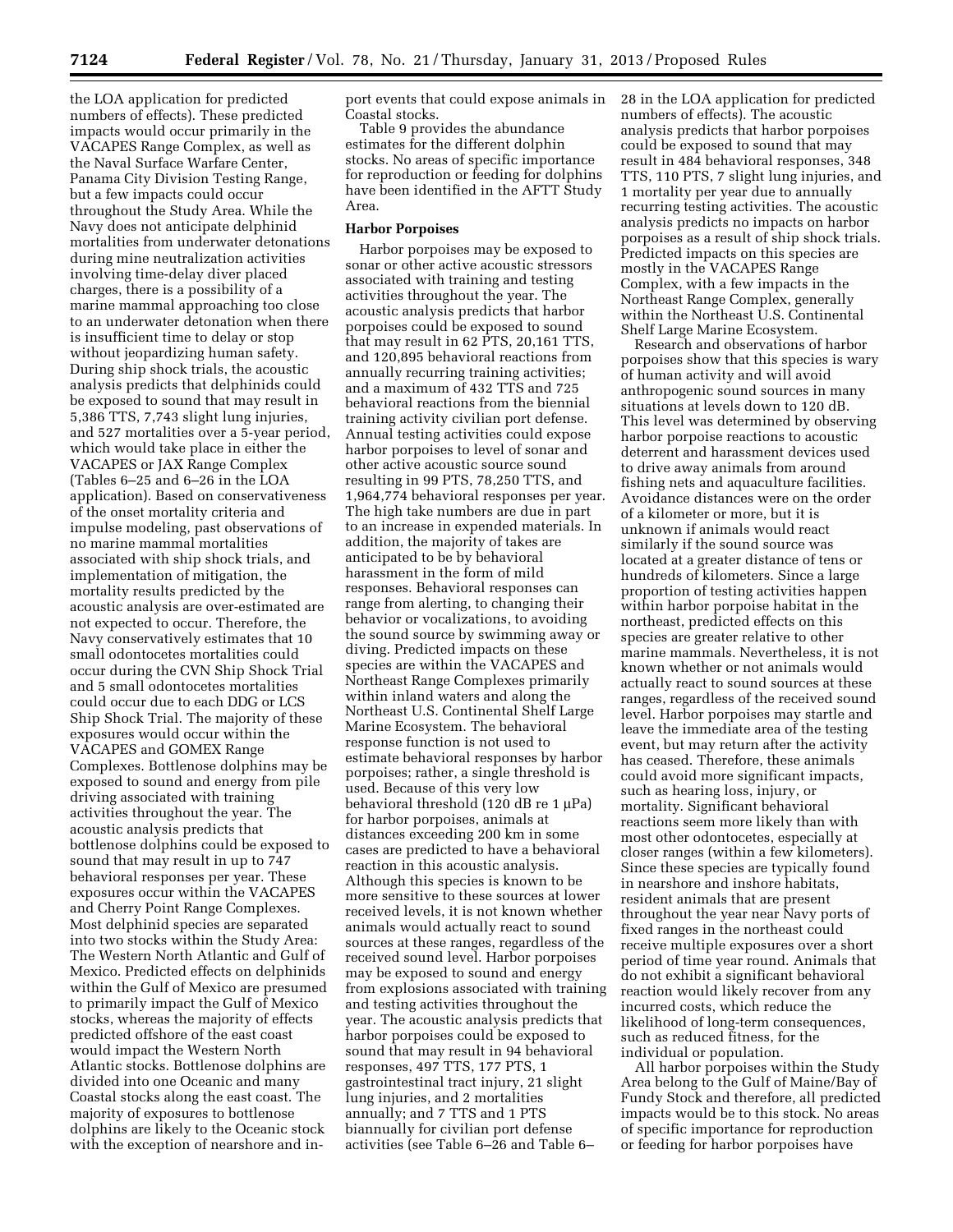been identified in the AFTT Study Area. The best abundance estimate for the Gulf of Maine/Bay of Fundy stock is 89,054 individuals.

### **Pinnipeds**

Predicted effects on pinnipeds from annual training activities from sonar and other active acoustic sources indicate that three species (gray, harbor, and hooded seals) could be exposed to sound that may result in 77 behavioral reactions per year from annually recurring training activities and a maximum of 94 behavioral reactions per event for the biennial training activity, civilian port defense. Predicted effects on pinnipeds from annual testing activities from sonar and other active acoustic sources indicate that exposure to sound may result in 73 PTS, 7,494 TTS, and 6,489 behavioral reactions per year. These predicted impacts would occur almost entirely within the Northeast Range Complexes. Pinnipeds may be exposed to sound and energy from explosions associated with training and testing activities throughout the year. The acoustic analysis predicts 2 TTS and 1 behavioral reaction per year from explosions associated with annually recurring training activities and 15 behavioral responses, 15 TTS, and 2 PTS per year from explosions associated with annually recurring testing activities. The model predicts no impacts to pinnipeds from exposure to explosive energy and sound associated with ship shock trials. The predicted impacts would occur in the Northeast Range Complexes within the Northeast U.S. Continental Shelf Large Marine Ecosystem.

Research and observations show that pinnipeds in the water are tolerant of anthropogenic noise and activity. If seals are exposed to sonar or other active acoustic sources and explosives they may not react at all until the sound source is approaching within a few hundred meters and then may alert, ignore the stimulus, change their behaviors, or avoid the immediate area by swimming away or diving. Significant behavioral reactions would not be expected in most cases and longterm consequences for individual seals or populations are unlikely. Overall, predicted effects are low and the implementation of mitigation measures would further reduce potential impacts. Therefore, occasional behavioral reactions to intermittent anthropogenic noise are unlikely to cause long-term consequences for individual animals or populations.

No areas of specific importance for reproduction or feeding for pinnipeds have been identified in the AFTT Study Area. The acoustic analysis predicts that no pinnipeds will be exposed to sound levels or explosive detonations likely to result in mortality. Best estimates for the hooded and harp seals are 592,100 and 6.9 million, respectively. The best estimate for the western north Atlantic stock of harbor seals is 99,340. There is no best estimate available for gray seal, but a survey of the Canadian population ranged between 208,720 and 223,220. The North Atlantic Marine Mammal Commission Scientific Committee derived a rough estimate of the abundance of ringed seals in the northern extreme of the AFTT Study Area of approximately 1.3 million. There are no estimates available for bearded seals in the western Atlantic, the best available global population is 450,000 to 500,000, half of which inhabit the Bering and Chukchi Seas.

#### **Preliminary Determination**

Based on the analysis contained herein of the likely effects of the specified activity on marine mammals and their habitat and dependent upon the implementation of the mitigation and monitoring measures, NMFS preliminarily finds that the total taking from Navy training and testing exercises in the AFTT Study Area will have a negligible impact on the affected species or stocks. NMFS has proposed regulations for these exercises that prescribe the means of effecting the least practicable adverse impact on marine mammals and their habitat and set forth requirements pertaining to the monitoring and reporting of that taking.

### **Subsistence Harvest of Marine Mammals**

NMFS has preliminarily determined that the issuance of 5-year regulations and subsequent LOAs for Navy training and testing exercises in the AFTT Study Area would not have an unmitigable adverse impact on the availability of the affected species or stocks for subsistence use, since there are no such uses in the specified area.

#### **ESA**

There are six marine mammal species under NMFS jurisdiction included in the Navy's incidental take request that are listed as endangered under the ESA with confirmed or possible occurrence in the Study Area: blue whale, humpback whale, fin whale, sei whale, sperm whale, and North Atlantic right whale. The Navy will consult with NMFS pursuant to section 7 of the ESA, and NMFS will also consult internally on the issuance of LOAs under section 101(a)(5)(A) of the MMPA for AFTT activities. Consultation will be

concluded prior to a determination on the issuance of the final rule and an LOA.

# **NMSA**

Some Navy activities may potentially affect resources within National Marine Sanctuaries. The Navy will continue to analyze potential impacts to sanctuary resources and has provided the analysis in Navy's Draft Environmental Impact Statement/Overseas Environmental Impact Statement for AFTT to NOAA's Office of National Marine Sanctuaries. Navy will initiate consultation with NOAA's Office of National Marine Sanctuaries pursuant to the requirements of the National Marine Sanctuaries Act as warranted by ongoing analysis of the activities and their effects on sanctuary resources.

### **NEPA**

NMFS has participated as a cooperating agency on the AFTT DEIS/ OEIS, which was published on May 11, 2012. The AFTT DEIS/OEIS is posted on NMFS' Web site: *[http://](http://www.nmfs.noaa.gov/pr/permits/incidental.htm#applications) [www.nmfs.noaa.gov/pr/permits/](http://www.nmfs.noaa.gov/pr/permits/incidental.htm#applications) [incidental.htm#applications](http://www.nmfs.noaa.gov/pr/permits/incidental.htm#applications)*. NMFS intends to adopt the Navy's final EIS/ OEIS (FEIS/OEIS), if adequate and appropriate. Currently, we believe that the adoption of the Navy's FEIS/OEIS will allow NMFS to meet its responsibilities under NEPA for the issuance of regulations and LOAs for AFTT. If the Navy's FEIS/OEIS is deemed inadequate, NMFS would supplement the existing analysis to ensure that we comply with NEPA prior to the issuance of the final rule or LOA.

### **Classification**

The Office of Management and Budget has determined that this proposed rule is not significant for purposes of Executive Order 12866.

Pursuant to the Regulatory Flexibility Act (RFA), the Chief Counsel for Regulation of the Department of Commerce has certified to the Chief Counsel for Advocacy of the Small Business Administration that this proposed rule, if adopted, would not have a significant economic impact on a substantial number of small entities. The RFA requires federal agencies to prepare an analysis of a rule's impact on small entities whenever the agency is required to publish a notice of proposed rulemaking. However, a federal agency may certify, pursuant to 5 U.S.C. 605(b), that the action will not have a significant economic impact on a substantial number of small entities. The Navy is the sole entity that will be affected by this rulemaking, not a small governmental jurisdiction, small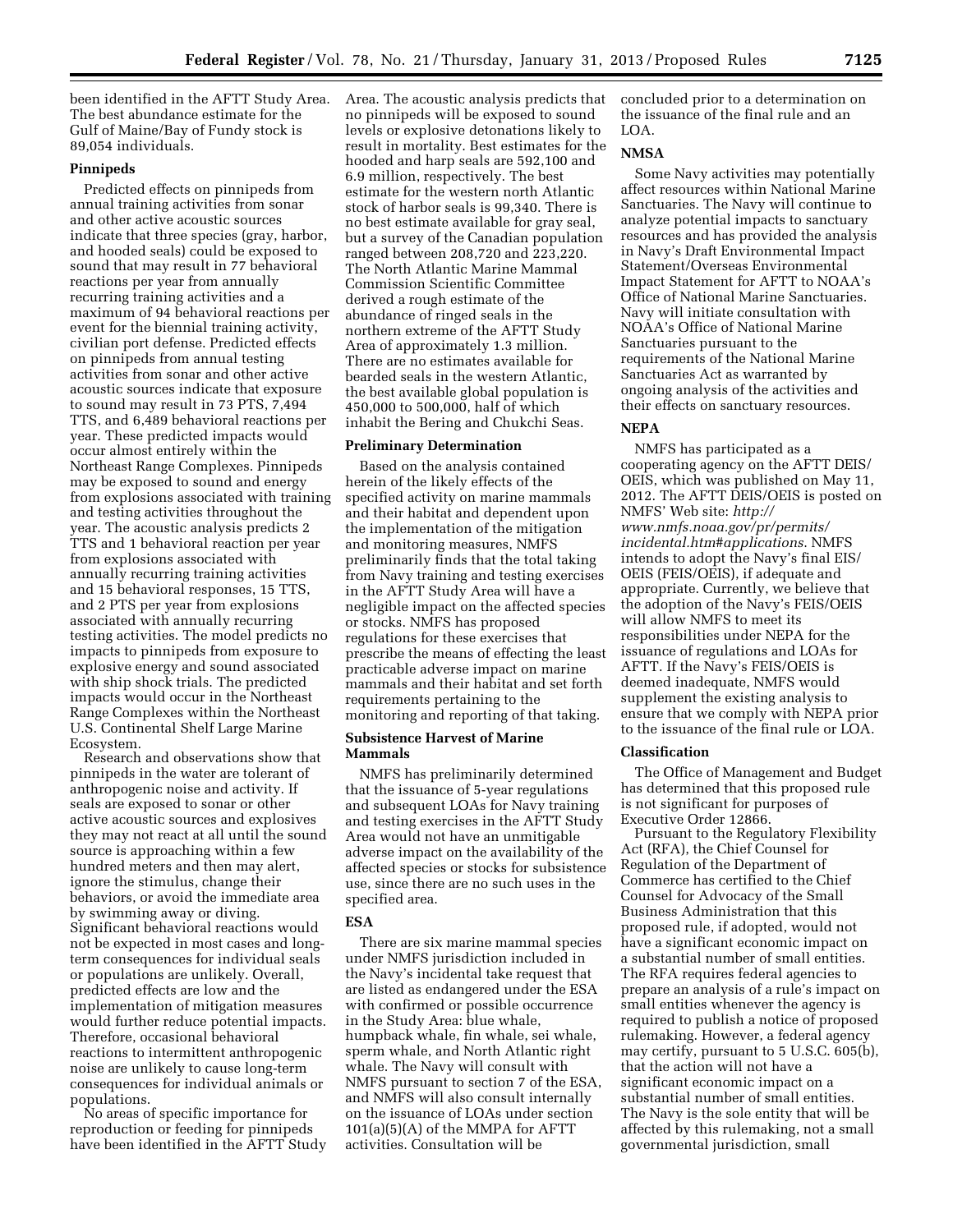organization, or small business, as defined by the RFA. Any requirements imposed by an LOA issued pursuant to these regulations, and any monitoring or reporting requirements imposed by these regulations, would be applicable only to the Navy. NMFS does not expect the issuance of these regulations or the associated LOAs to result in any impacts to small entities pursuant to the RFA. Because this action, if adopted, would directly affect the Navy and not a small entity, NMFS concludes the action would not result in a significant economic impact on a substantial number of small entities.

# **List of Subjects in 50 CFR Part 218**

Exports, Fish, Imports, Incidental take, Indians, Labeling, Marine mammals, Navy, Penalties, Reporting and recordkeeping requirements, Seafood, Sonar, Transportation.

Dated: January 23, 2013.

#### **Alan D. Risenhoover,**

*Director, Office of Sustainable Fisheries, performing the functions and duties of the Deputy Assistant Administrator for Regulatory Programs.* 

For reasons set forth in the preamble, 50 CFR part 218 is proposed to be amended as follows:

# **PART 218—REGULATIONS GOVERNING THE TAKING AND IMPORTING OF MARINE MAMMALS**

■ 1. The authority citation for part 218 continues to read as follows:

**Authority:** 16 U.S.C. 1361 *et seq.* 

■ 2. Subpart I is added to part 218 to read as follows:

# **Subpart I—Taking and Importing Marine Mammals; U.S. Navy's Atlantic Fleet Training and Testing (AFTT)**

Sec.

- 218.80 Specified activity and specified geographical region.
- 218.81 Effective dates and definitions.
- 218.82 Permissible methods of taking.
- 218.83 Prohibitions.
- 218.84 Mitigation.
- 218.85 Requirements for monitoring and reporting.
- 218.86 Applications for Letters of
- Authorization.<br>218.87 Letters of Letters of Authorization.
- 218.88 Renewal of Letters of Authorization. 218.99 Modifications to Letters of Authorization.

# **Subpart I—Taking and Importing Marine Mammals; U.S. Navy's Atlantic Fleet Training and Testing (AFTT)**

### **§ 218.80 Specified activity and specified geographical region.**

(a) Regulations in this subpart apply only to the U.S. Navy for the taking of

marine mammals that occurs in the area outlined in paragraph (b) of this section and that occurs incidental to the activities described in paragraph (c) of this section.

(b) The taking of marine mammals by the Navy is only authorized if it occurs within the AFTT Study Area, which is comprised of established operating and warning areas across the North Atlantic Ocean and the Gulf of Mexico (see Figure 1–1 in the Navy's application). In addition, the Study Area also includes U.S. Navy pierside locations where sonar maintenance and testing occurs within the Study Area, and areas on the high seas that are not part of the range complexes, where training and testing may occur during vessel transit.

(c) The taking of marine mammals by the Navy is only authorized if it occurs incidental to the following activities within the designated amounts of use identified in paragraphs (c)(5) through (c)(11) of this section:

(1) Training events:

- (i) Amphibious Warfare:
- (A) Fire Support Exercise (FIREX) at Sea—up to 50 per year.
- (B) Elevated Causeway System (ELCAS)—up to 1 event per year. (ii) Anti-Surface Warfare:
- (A) Gunnery Exercise (GUNEX)

(Surface-to-Surface) Ship—Mediumcaliber—up to 827 events per year.

- (B) GUNEX (Surface-to-Surface)
- Ship—Large-caliber—up to 294 events per year.
- (C) GUNEX (Surface-to-Surface) Boat—Medium-caliber—up to 434

events per year.

(D) Missile Exercise (MISSILEX) (Surface-to-Surface)—up to 20 events per year.

(E) GUNEX (Air-to-Surface)—up to 715 events per year.

(F) MISSILEX (Air-to-Surface) Rocket—up to 210 events per year.

(G) MISSILEX (Air-to-Surface)—up to 248 events per year.

- (H) Bombing Exercise (BOMBEX) (Air-to-Surface)—up to 930 events per year.
- (I) Sinking Exercise (SINKEX)—up to 1 event per year.
- (J) Maritime Security Operations
- (MSO)—Anti-swimmer Grenades—up to 12 events per year.
- (iii) Anti-Submarine Warfare: (A) Tracking Exercise/Torpedo
- Exercise (TRACKEX/TORPEX)-
- Submarine—up to 102 events per year. (B) TRACKEX/TORPEX-Surface– up
- to 764 events per year. (C) TRACKEX/TORPEX-Helicopter—
- up to 432 events per year.
- (D) TRACKEX/TORPEX-Maritime Patrol Aircraft—up to 752 events per year.

(E) TRACKEX-Maritime Patrol Aircraft Extended Echo Ranging Sonobuoys—up to 160 events per year.

(iv) Major Training Events:

- (A) Anti-Submarine Warfare Tactical Development Exercise—up to 4 events in per year.
- (B) Composite Training Unit
- Exercise—up to 5 events per year. (C) Joint Task Force Exercise/
- Sustainment Exercise—up to 4 events per year.
- (D) Integrated Anti-Submarine Warfare Course—up to 5 events per year.
- (E) Group Sail—up to 20 events per year.
	- (v) Mine Warfare:
- (A) Mine Countermeasures Exercise-MCM Sonar-Ship—up to 116 events per year.
- (B) Mine Countermeasures—Mine Detection—up to 2,538 events per year.
- (C) Mine Neutralization-Explosive Ordnance Disposal (EOD)—up to 618
- events per year.
- (D) Mine Neutralization—Remotely Operated Vehicle—up to 508 events per year.
- (E) Coordinated Unit Level Helicopter Airborne Mine Countermeasure
- Exercises—up to 8 events per year.
- (F) Civilian Port Defense—up to 1 event every other year.
	- (vi) Other Training Activities:
- (A) Submarine Navigation—up to 284 events per year.
- (B) Submarine Navigation Under Ice Certification—up to 24 events per year.
- (C) Surface Ship Object Detection—up to 144 events per year.
	- (D) Surface Ship Sonar
- Maintenance—up to 824 events per year.
- (D) Submarine Sonar Maintenance up to 220 events per year.
- (2) Naval Air Systems Command Testing Events:
- (i) Anti-Surface Warfare (ASUW):
- (A) Air-to-Surface Missile Test—up to 239 events per year.
- (B) Air-to-Surface Gunnery Test—up to 165 events per year.
- (C) Rocket Test—up to 332 events per year.
	- (ii) Anti-Submarine Warfare (ASW):
- (A) Anti-Submarine Warfare Torpedo Test—up to 242 events per year.
- (B) Kilo Dip—up to 43 events per year.
- (C) Sonobuoy Lot Acceptance Test up to 39 events per year.
- (D) Anti-Submarine Warfare Tracking Test—Helicopter—up to 428 events per year.
- (E) Anti-Submarine Warfare Tracking Test—Maritime Patrol Aircraft—up to

75 events per year.

(iii) Mine Warfare (MIW):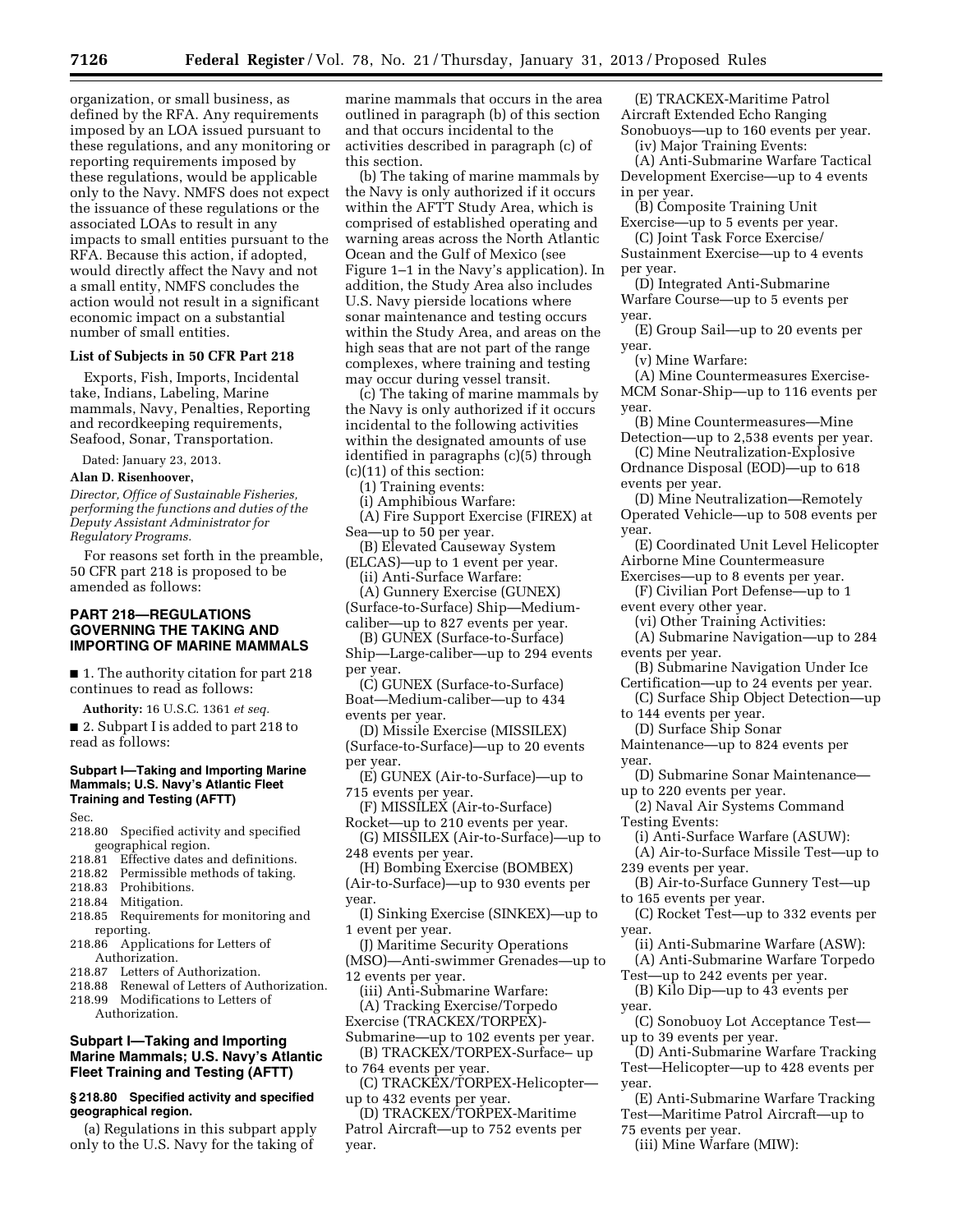(A) Airborne Towed Minehunting Sonar System Test—up to155 events per year.

(B) Airborne Mine Neutralization System Test—up to 165 events per year.

(C) Airborne Projectile-based Mine Clearance System—up to 237 events per year.

- (D) Airborne Towed Minesweeping Test—up to 72 events per year.
- (3) Naval Sea Systems Command Testing Events:

(i) New Ship Construction:

(A) Surface Combatant Sea Trials— Pierside Sonar Testing—up to 12 events per year.

(B) Surface Combatant Sea Trials— ASW Testing—up to 10 events per year.

- (C) Submarine Sea Trials—Pierside
- Sonar Testing—up to 6 events per year. (D) Submarine Sea Trials—ASW

Testing—up to 12 events per year. (D) Mission Package Testing—ASW—

up to 24 events per year.

(E) Mission Package Testing—Mine Countermeasures—up to 8 events per year.

(ii) Life Cycle Activities:

- (A) Surface Ship Sonar Testing/ Maintenance—up to 16 events per year. (B) Submarine Sonar Testing/
- Maintenance—up to 28 events per year. (C) Combat System Ship Qualification
- Trial (CSSQT)—In-Port Maintenance

Period—up to 12 events per year.

(D) Combat System Ship Qualification (CSSQT)—Undersea Warfare (USW) up to 9 events per year.

(iii) NAVSEA Range Activities:

- (A) Unmanned Underwater Vehicles Demonstration—up to 3 events per 5 year period.
- (B) Mine Detection and Classification Testing—up to 81 events per year.

(C) Stationary Source Testing—up to 11 events per year.

(D) Special Warfare Testing—up to 110 events per year.

(E) Unmanned Underwater Vehicle Testing—up to 211 events per year.

(F) Torpedo Testing (non-explosive) up to 30 events per year.

(G) Towed Equipment Testing—up to 33 events per year.

- (H) Semi-Stationary Equipment Testing—up to 154 events per year.
- (I) Pierside Integrated Swimmer
- Defense Testing—up to 6 events per year.

(J) Signature Analysis Activities—up to 18 events per year.

(K) Mine Testing—up to 33 events per year.

(L) Surface Testing—up to 33 events per year.

(M) Mine Countermeasure/

- Neutralization Testing—up to 15 events per year.
- (N) Ordnance Testing—up to 37 events per year.

(iv) Additional Activities Outside of NAVSEA Ranges:

(A) Torpedo (non-explosive)

Testing—up to 26 events per year. (B) Torpedo (explosive) Testing—up to 4 events per year.

- (C) Countermeasure Testing—up to 3 events per year.
- (D) Pierside Sonar Testing—up to 23 events per year.
- (E) At-sea Sonar Testing—up to 15 events per year.
- (F) Mine Detection and Classification Testing—up to 66 events per year.
- (G) Mine Countermeasure/ Neutralization Testing—up to 28 events per year.
- (H) Pierside Integrated Swimmer Defense Testing—up to 3 events per year.
- (I) Unmanned Vehicle Deployment and Payload Testing—up to 111 events per year.
- (J) Special Warfare Testing—up to 4 events per year.
- (K) Aircraft Carrier Sea Trials—Gun Testing—Medium Caliber—up to 410 events per year.
- (L) Surface Warfare Mission
- Package—Gun Testing—Medium
- Caliber—up to 5 events per year. (M) Surface Warfare Mission
- Package—Gun Testing—Large Caliber up to 5 events per year.
- (N) Surface Warfare Mission Package—Missile/Rocket Testing—up to
- 15 events per year. (O) Mine Countermeasure Mission Package Testing—up to 8 events per
- year.
- (P) Aircraft Carrier Full Ship Shock Trial—1 event per 5 year period
- (Q) DDG 1000 Zumwalt Class
- Destroyer Full Ship Shock Trial—1 event per 5 year period.

(R) Littoral Combat Ship Full Ship Shock Trial—up to 2 events per 5 year period.

- (S) At-sea Explosives Testing—up to 4 events per year.
- (4) Active Acoustic Sources Used During Annual Training:
- (i) Mid-frequency (MF) Source Classes:
	- (A) MF1—up to 9,844 hours per year.
	- (B) MF1K—up to 163 hours per year.
	- (C) MF2—up to 3,150 hours per year.
	- (D) MF2K—up to 61 hours per year. (E) MF3—up to 2,058 hours per year.
	- (F) MF4—up to 927 hours per year.

(G) MF5—up to 14,556 sonobuoys per year.

- (H) MF11—up to 800 hours per year. (I) MF12—up to 687 hours per year. (ii) High-frequency (HF) and Very
- High-frequency (VHF) Source Classes: (A) HF1—up to 1,676 hours per year. (B) HF4—up to 8,464 hours per year. (iii) Anti-Submarine Warfare (ASW) Source Classes:
- (A) ASW1—up to 128 hours per year. (B) ASW2—up to 2,620 sonobuoys per year.
- (C) ASW3—up to 13,586 hours per year.
- (D) ASW4—up to 1,365 devices per year.
- (iv) Torpedoes (TORP) Source Classes: (A) TORP1—up to 54 torpedoes per
- year. (B) TORP2—up to 80 torpedoes year.
- (5) Active Acoustic Sources Used During Annual Testing:
- $(i)$  LF:

(A) LF4—up to 254 hours per year.

- (B) LF5—up to 370 hours per year. (ii) MF:
- (A) MF1—up to 220 hours per year.
- (B) MF1K—up to 19 hours per year.
- (C) MF2—up to 36 hours per year.
- (D) MF3—up to 434 hours per year.
- (E) MF4—up to 776 hours per year.
- (F) MF5—up to 4,184 sonobuoys per year.
	- (G) MF6—up to 303 items per year.
	- (H) MF8—up to 90 hours per year.
	- (I) MF9—up to 13,034 hours per year.
	- (J) MF10—up to 1,067 hours per year.
	- (K) MF12—up to 144 hours per year. (iii) HF and VHF:
	- (A) HF1—up to 1,243 hours per year.
	- (B) HF3—up to 384 hours per year.
	- (C) HF4—up to 5,572 hours per year.
	- (D) HF5—up to 1,206 hours per year.
	- (E) HF6—up to 1,974 hours per year.
	- (F) HF7—up to 366 hours per year.
- (iv) ASW:

year.

year.

year.

per year.

per year.

(v) TORP:

(B) [Reserved]

(B) [Reserved]

(B) [Reserved]

Annual Training: (i) Explosive Classes:

detonations per year.

- (A) ASW1—up to 96 hours per year.
- (B) ASW2—up to 2,743 sonobuoys per year. (C) ASW2—up to 274 hours per year.

(D) ASW3—up to 948 hours per year. (E) ASW4—up to 483 devices per

(A) TORP1—up to 581 torpedoes per

(B) TORP2—up to 521 torpedoes per

(vii) Swimmer Detection Sonar (SD): (A) SD1 and SD2—up to 230 hours

(viii) Forward Looking Sonar (FLS): (A) FLS2 and FLS3—up to 365 hours

(ix) Synthetic Aperture Sonar (SAS): (A) SAS1—up to 6 hours per year. (B) SAS2—up to 3,424 hours per year. (6) Explosive Sources Used During

(A) E1 (0.1 to 0.25 lb NEW)—up to

(B) E2 (1.26 to 0.5 lb NEW)—up to 856

124,552 detonations per year.

(vi) Acoustic Modems (M): (A) M3—up to 461 hours per year.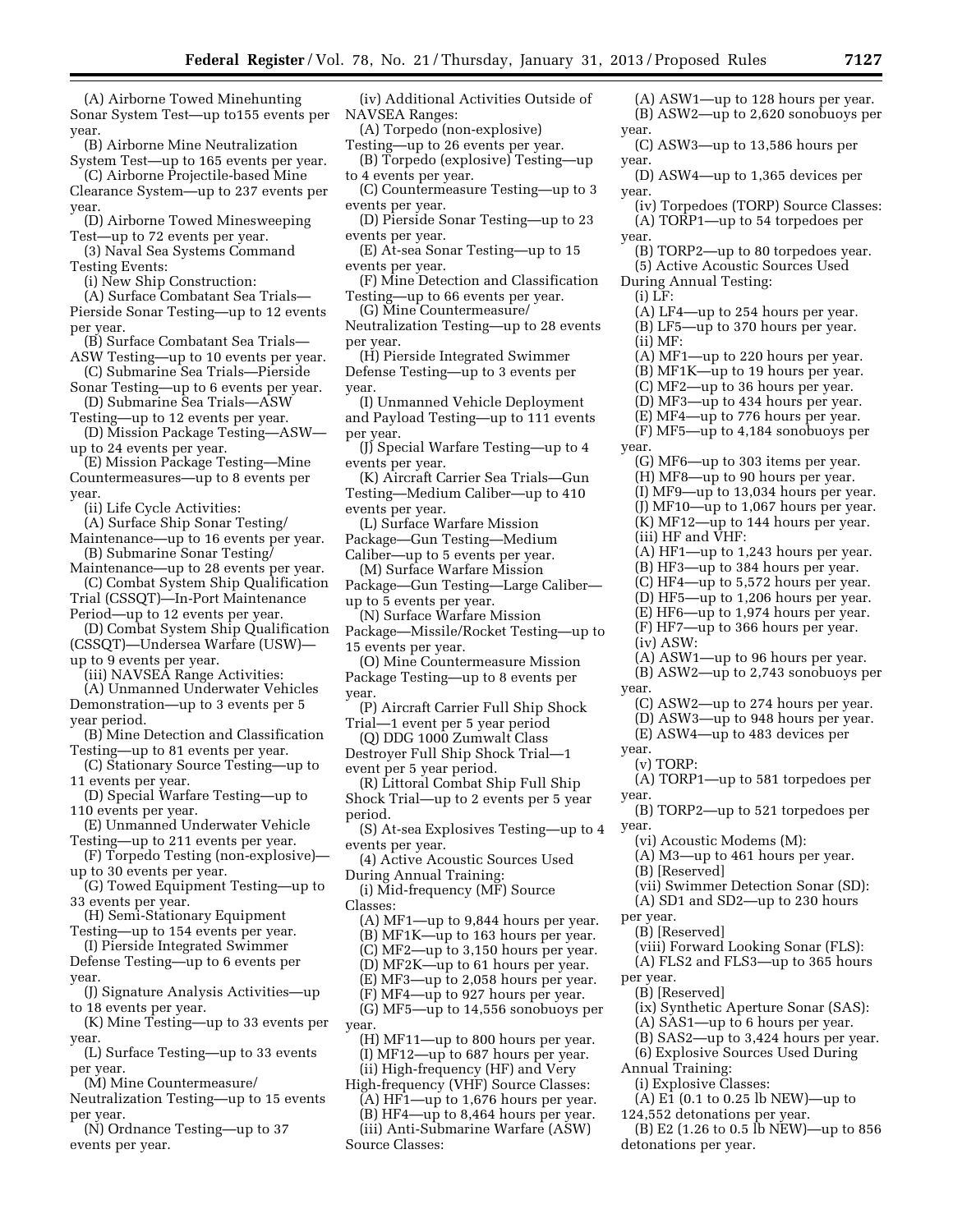- (C) E3 (0.6 to 2.5 lb NEW)—up to 3,132 detonations per year.
- (D) E4 (>2.5 to 5 lb NEW)—up to 2,190 detonations per year.
- $(E)$  E5 ( $>5$  to 10  $\overline{I}$ b NEW)—up to 14,370 detonations per year.
- (F) E6 (>10 to 20 lb NEW)—up to 500 detonations per year.
- (G) E7 (>20 to 60 lb NEW)—up to 322 detonations per year.
- (H) E8 (>60 to 100 lb NEW)—up to 77 detonations per year.
- (I) E9 (>100 to 250 lb NEW)—up to 2 detonations per year.
- (J) E10 (>250 to 500 lb NEW)—up to 8 detonations per year.
- (K) E11 (>500 to 650 lb NEW)—up to 1 detonations per year.
- (L) E12 (>650 to 1,000 lb NEW)—up to 133 detonations per year.
	- (ii) [Reserved]
- (7) Explosive Sources Used During Annual Testing:
- (i) Explosive Classes:
- $(A)$  E1 (0.1 to 0.25 lb NEW)—up to
- 25,501 detonations per year. (B) E2 (0.26 to 0.5 lb NEW)—up to 0
- detonations per year.
- (C) E3 (0.6 to 2.5 lb NEW)—up to 2,912 detonations per year.
- (D) E4 (>2.5 to 5 lb NEW)—up to 1,432 detonations per year.
- (E) E5 (>5 to 10 lb NEW)—up to 495 detonations per year.
- (F) E6 (>10 to 20 lb NEW)—up to 54 detonations per year.
- (G) E7 >20 to 60 lb NEW)—up to 0 detonations per year.
- (H) E8 (>60 to 100 lb NEW)—up to 11 detonations per year.
- (I) E9 (>100 to 250 lb NEW)—up to 0 detonations per year.
- (J) E10 (>250 to 500 lb NEW)—up to 10 detonations per year.
- (K) E11 (>500 to 650 lb NEW)—up to 27 detonations per year.
- (L) E12 (>650 to 1,000 lb NEW)—up to 0 detonations per year.
- (M) E13 (>1,000 to 1,740 lb NEW) up to 0 detonations per year.
- (N) E14(>1,714 to 3,625 lb NEW)—up to 4 detonations per year.
	- (ii) [Reserved]
- (8) Active Acoustic Source Used
- During Non-Annual Training
	- (i) HF4—up to 192 hours
	- (ii) [Reserved]
- (9) Active Acoustic Sources Used
- During Non-Annual Testing
	- (i) LF5—up to 240 hours
	- (ii) MF9—up to 480 hours
	- (iii) HF5—up to 240 hours (iv) HF6—up to 720 hours
	- (v) HF7—up to 240 hours
	- (vi) FLS2 and FLS3—up to 240 hours
	- (vii) SAS2—up to 720 hours
- (10) Explosive Sources Used During Non-Annual Training
- (i) E2(0.26 to 0.5 lbs NEW)—up to 2
- (ii) E4 (2.6 to 5 lbs NEW)—up to 2 (11) Explosive Sources Used During Non-Annual Training
- (i) E1 (0.1 to 0.25 lbs NEW)—up to
- 600 (ii) E16 (7,251 to 14,500 lbs NEW)—
- up to 12 (iii) E17 (14,501 to 58,000 lbs NEW) up to 4

#### **§ 218.81 Effective dates and definitions.**

(a) Regulations are effective January 25, 2013 through January 25, 2018.

(b) The following definitions are utilized in these regulations:

(1) *Uncommon Stranding Event (USE)*—A stranding event that takes place during a major training exercise (MTE) and involves any one of the following:

(i) Two or more individuals of any cetacean species (not including mother/ calf pairs), unless of species of concern listed in paragraph (b)(1)(ii) of this section found dead or live on shore within a 2-day period and occurring within 30 miles of one another.

(ii) A single individual or mother/calf pair of any of the following marine mammals of concern: beaked whale of any species, *Kogia* spp., Risso's dolphin, melon-headed whale, pilot whale, North Atlantic right whale, humpback whale, sperm whale, blue whale, fin whale, or sei whale.

(iii) A group of two or more cetaceans of any species exhibiting indicators of distress.

(2) *Shutdown*—The cessation of MFAS/HFAS operation or detonation of explosives within 14 nautical miles of any live, in the water, animal involved in a USE.

## **§ 218.82 Permissible methods of taking.**

(a) Under Letters of Authorization (LOAs) issued pursuant to § 218.87, the Holder of the Letter of Authorization may incidentally, but not intentionally, take marine mammals within the area described in § 218.80, provided the activity is in compliance with all terms, conditions, and requirements of these regulations and the appropriate LOA.

(b) The activities identified in § 218.80(c) must be conducted in a manner that minimizes, to the greatest extent practicable, any adverse impacts on marine mammals and their habitat.

(c) The incidental take of marine mammals under the activities identified in § 218.80(c) is limited to the following species, by the identified method of take and the indicated number of times:

(1) Level B Harassment for all

Training Activities:

(i) Mysticetes:

(A) Blue whale (*Balaenoptera musculus*)—735 (an average of 147 per year)

(B) Bryde's whale (*Balaenoptera edeni*)—4,775 (an average of 955 per year)

(C) Fin whale (*Balaenoptera physalus*)—22,450 (an average of 4,490 per year)

(D) North Atlantic right whale (*Eubalaena glacialis*)—560 (an average of 112 per year)

(E) Humpback whale (*Megaptera novaeangliae*)—8,215 (an average of 1,643 per year)

(F) Minke whale (*Balaenoptera acutorostrata*)—302,010 (an average of 60,402 per year)

(G) Sei whale (*Balaenoptera borealis*)—50,940 (an average of 10,188 per year)

(ii) Odontocetes:

(A) Atlantic spotted dolphin (*Stenella frontalis*)—887,550 (an average of 177,570 per year)

(B) Atlantic white-sided dolphin (Lagenorhynchus acutus)—156,100 (an average of 31,228)

(C) Blainville's beaked whale (*Mesoplodon densirostris*)—140,893 (28,179 per year)

(D) Bottlenose dolphin (*Tursiops truncatus*)—1,422,938 (284,728 per year)

- (E) Clymene dolphin (Stenella clymene)—97,938 (19,588 per year)
- (F) Common dolphin (Delphinus
- spp.)—2,325,022 (465,014 per year) (G) Cuvier's beaked whale (*Ziphius*
- *cavirostris*)—174,473 (34,895 per year) (H) False killer whale (*Pseudorca*

*crassidens*)—3,565 (an average of 713 per year)

(I) Fraser's dolphin (*Lagenodelphis hosei*)—11,025 (2,205 per year)

- (J) Gervais' beaked whale (Mesoplodon europaeus)—141,271 (28,255 per year)
- (K) Harbor porpoise (*Phocoena phocoena*)—711,727 (142,811 per year)
- (L) Killer whale (*Orcinus orca*)— 70,273 (14,055 per year)
- (M) *Kogia* spp.—25,448 (5,090 per year)
- (N) Melon-headed whale (*Peponocephala electra*)—104,380 (20,876 per year)
- (O) Northern bottlenose whale
- (Hyperoodon ampullatus)—91,786 (18,358 per year)
- (P) Pantropical spotted dolphin (*Stenella attenuata*)—354,834 (70,968 per year)
- (Q) Pilot whale (*Globicephala spp.*)— 506,240 (101,252 per year)

(R) Pygmy killer whale (*Feresa attenuata*)—7,435 (1,487 per year)

(S) Risso's dolphin (*Grampus griseus*)—1,192,618 (238,528 per year)

(T) Rough-toothed dolphin (*Steno bredanensis*)—5,293 (1,059 per year)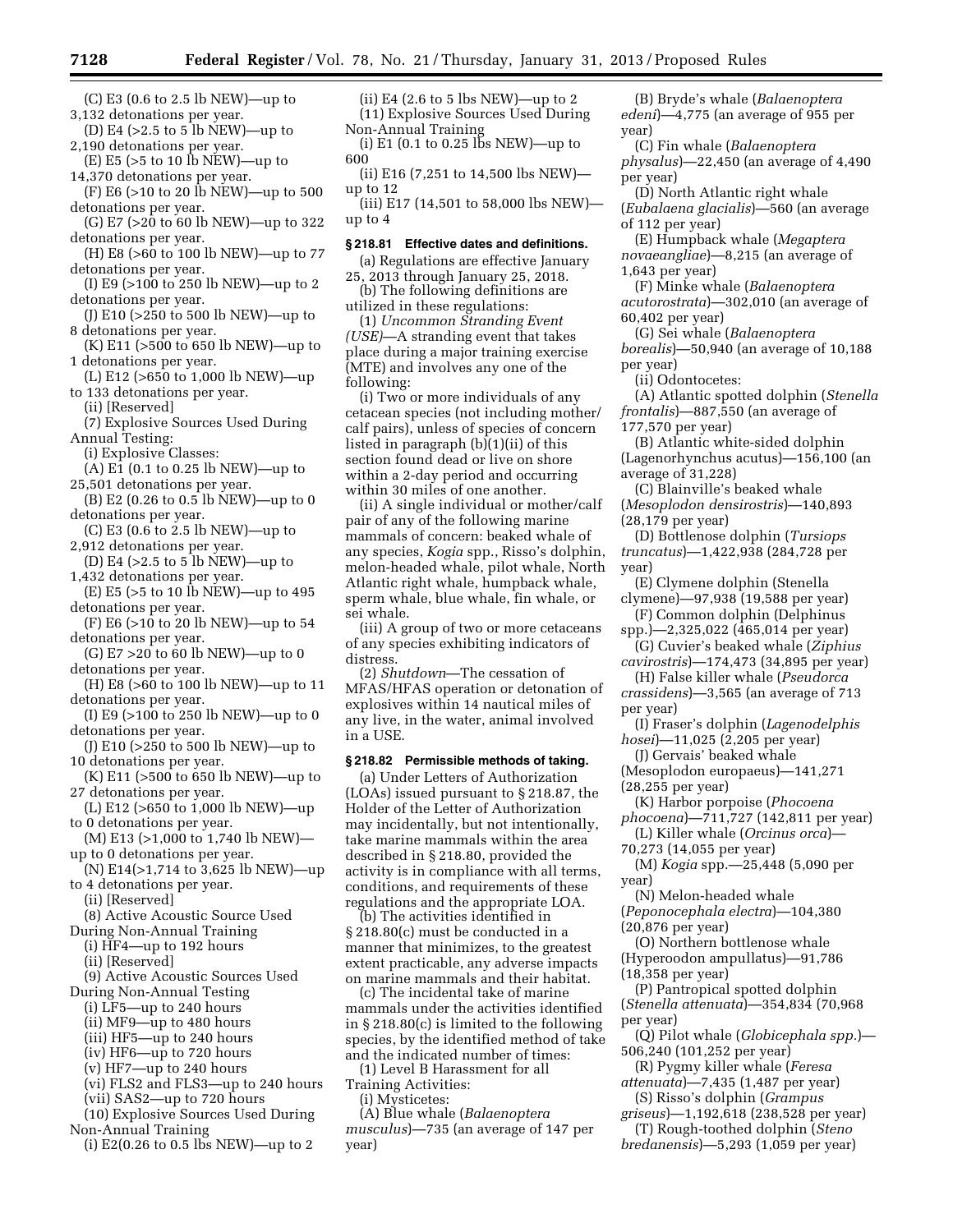(U) Sowerby's beaked whale (*Mesoplodon bidens*)—49,818 (9,964 per year) (V) Sperm whale (*Physeter* 

*macrocephalus*)—73,743 (14,749 per year)

- (W) Spinner dolphin (*Stenella longirostris*)—102,068 (20,414 per year)
- (X) Striped dolphin (*Stenella coerulealba*)—1,121,511 (224,305 per year)
- (Y) True's beaked whale (*Mesoplodon mirus*)—83,553 (16,711 per year)
- (Z) White-beaked dolphin
- (Lagenorhynchus albirostris)—8,027 (1,613 per year)
- (iii) Pinnipeds:
- (A) Gray seal (*Halichoerus grypus*)— 316 (82 per year)
- (B) Harbor seal (*Phoca vitulina*)—329 (83 per year)
- (C) Harp seal (*Pagophilus groenlanica*)—12 (4 per year)
- (D) Hooded seal (*Cystophora cristata*)—25 (5 per year)
- (2) Level A Harassment for all Training Activities:
- (i) Mysticetes:
- (A) Minke whale (*Balaenoptera*
- *acutorostrata*)—80 (16 per year) (B) Fin whale (*Balaenoptera*
- *physalus*)—5 (1 per year)
- (C) Humpback whale (*Megaptera novaeangliae*)—5 (1 per year)
- (D) Sei whale (*Balaenoptera*

*borealis*)—5 (1 per year) (ii) Odontocetes:

- (A) Atlantic spotted dolphin (*Stenella frontalis*)—60 (12 per year)
- (B) Atlantic white-sided dolphin (Lagenorhynchus acutus)—15 (3 per
- year)
- (C) Bottlenose dolphin (*Tursiops truncatus*)—40 (8 per year)
- (D) Clymene dolphin (Stenella clymene)—5 (1 per year)

(E) Common dolphin (Delphinus spp.)—85 (17 per year)

- (F) Harbor porpoise (*Phocoena phocoena*)—1,308 (262 per year)
- (G) *Kogia* spp.—75 (15 per year) (H) Pantropical spotted dolphin
- (*Stenella attenuata*)—5 (1 per year) (I) Pilot whale (*Globicephala spp.*)—
- 15 (3 per year) (J) Risso's dolphin (*Grampus*
- *griseus*)—15 (3 per year) (K) Striped dolphin (*Stenella*
- *coerulealba*)—35 (7 per year)
- (3) Mortality for all Training
- Activities:

(i) No more than 85 mortalities (17 per year) applicable to any small odontocete species from an impulse source.

(ii) No more than 10 beaked whale mortalities (2 per year).

(iii) No more than 10 large whale mortalities (no more than 3 in any given year) from vessel strike.

- (4) Level B Harassment for all Testing Activities: (i) Mysticetes: (A) Blue whale (*Balaenoptera musculus*)—82 (18 per year) (B) Bryde's whale (*Balaenoptera edeni*)—304 (64 per year) (C) Fin whale (*Balaenoptera physalus*)—2,784 (599 per year) (D) North Atlantic right whale (*Eubalaena glacialis*)—395 (87 per year) (E) Humpback whale (*Megaptera novaeangliae*)—976 (200 per year) (F) Minke whale (*Balaenoptera acutorostrata*)—34,505 (7,756 per year) (G) Sei whale (*Balaenoptera borealis*)—3,821 (796 per year) (ii) Odontocetes: (A) Atlantic spotted dolphin (*Stenella frontalis*)—104,647 (24,429 per year) (B) Atlantic white-sided dolphin (Lagenorhynchus acutus)—50,133 (10,330 per year) (C) Blainville's beaked whale (*Mesoplodon densirostris*)—23,561 (4,753 per year) (D) Bottlenose dolphin (*Tursiops truncatus*)—146,863 (33,708 per year) (E) Clymene dolphin (Stenella clymene)—10,169 (2,173 per year) (F) Common dolphin (Delphinus spp.)—235,493 (52,546 per year) (G) Cuvier's beaked whale (*Ziphius cavirostris*)—30,472 (6,144 per year) (H) False killer whale (*Pseudorca crassidens*)—497 (an average of 109 per year) (I) Fraser's dolphin (*Lagenodelphis hosei*)—791 (171 per year) (J) Gervais' beaked whale (Mesoplodon europaeus)—23,388 (4,764 per year) (K) Harbor porpoise (*Phocoena phocoena*)—10,358,300 (2,182,872 per year) (L) Killer whale (*Orcinus orca*)—7,173 (1,540 per year) (M) *Kogia* spp.—5,536 (1,163 per year) (N) Melon-headed whale (*Peponocephala electra*)—6,950 (1,512 per year) (O) Northern bottlenose whale (Hyperoodon ampullatus)—60,409 (12,096 per year) (P) Pantropical spotted dolphin (*Stenella attenuata*)—38,385 (7,985 per year) (Q) Pilot whale (*Globicephala spp.*)— 74,614 (15,701 per year) (R) Pygmy killer whale (*Feresa attenuata*)—603 (135 per year) (S) Risso's dolphin (*Grampus griseus*)—113,682 (24,356 per year) (T) Rough-toothed dolphin (*Steno bredanensis*)—618 (138 per year) (U) Sowerby's beaked whale (*Mesoplodon bidens*)—13,338 (2,698 per year) (V) Sperm whale (*Physeter*
- *macrocephalus*)—8,533 (1,786 per year)

(Lagenorhynchus albirostris)—8,370 (1,818 per year) (iii) Pinnipeds: (A) Bearded seal (*Erignathus barbatus*)—161 (33 per year) (B) Gray seal (*Halichoerus grypus*)— 14,149 (3,293 per year) (C) Harbor seal (*Phoca vitulina*)— 38,860 (8,668 per year) (D) Harp seal (*Pagophilus groenlanica*)—16,277 (3,997 per year)

(W) Spinner dolphin (*Stenella longirostris*)—13,208 (2,862 per year) (X) Striped dolphin (*Stenella coerulealba*)—97,852 (21,738 per year) (Y) True's beaked whale (*Mesoplodon* 

*mirus*)—15,569 (3,133 per year) (Z) White-beaked dolphin

- (E) Hooded seal (*Cystophora cristata*)—1,447 (295 per year)
- (F) Ringed seal (*Pusa hispida*)—1,795 (359 per year)
- (5) Level A Harassment for all Testing Activities:
	- (i) Mysticetes:
- (A) Minke whale (*Balaenoptera*
- *acutorostrata*)—28 (15 per year) (B) [Reserved]
	- (ii) Odontocetes:
- (A) Atlantic spotted dolphin (*Stenella frontalis*)—1,964 (1,854 per year)
- (B) Atlantic white-sided dolphin (Lagenorhynchus acutus)—166 (147 per year)
- (C) Bottlenose dolphin (*Tursiops*
- *truncatus*)—190 (149 per year) (D) Clymene dolphin (Stenella
- clymene)—87 (80 per year)
- (E) Common dolphin (Delphinus spp.)—2,369 (2,203 per year)
- (F) Harbor porpoise (*Phocoena*
- *phocoena*)—1,080 (216 per year) (G) Killer whale (Orcinus orca)—2 (2
- per year)
	- (H) *Kogia* spp.—36 (12 per year)
- (I) Melon-headed whale (*Peponocephala electra*)—30 (28 per
- year)
- (J) Pantropical spotted dolphin (*Stenella attenuata*)—92 (71 per year)
- (K) Pilot whale (*Globicephala spp.*)— 163 (153 per year)
- 
- (L) Pygmy killer whale (*Feresa attenuata*)—3 (3 per year)
- (M) Risso's dolphin (*Grampus griseus*)—89 (70 per year)
- (N) Spinner dolphin (*Stenella longirostris*)—34 (28 per year)
- (O) Striped dolphin (*Stenella*
- *coerulealba*)—2,751 (2,599 per year) (P) White-beaked dolphin
- (Lagenorhynchus albirostris)—3 (3 per

year)

- (iii) Pinnipeds:
- (A) Gray seal (*Halichoerus grypus*)— 46 (14 per year)
- (B) Harbor seal (*Phoca vitulina*)—330 (78 per year)

(C) Harp seal (*Pagophilus* 

*groenlanica*)—30 (14 per year)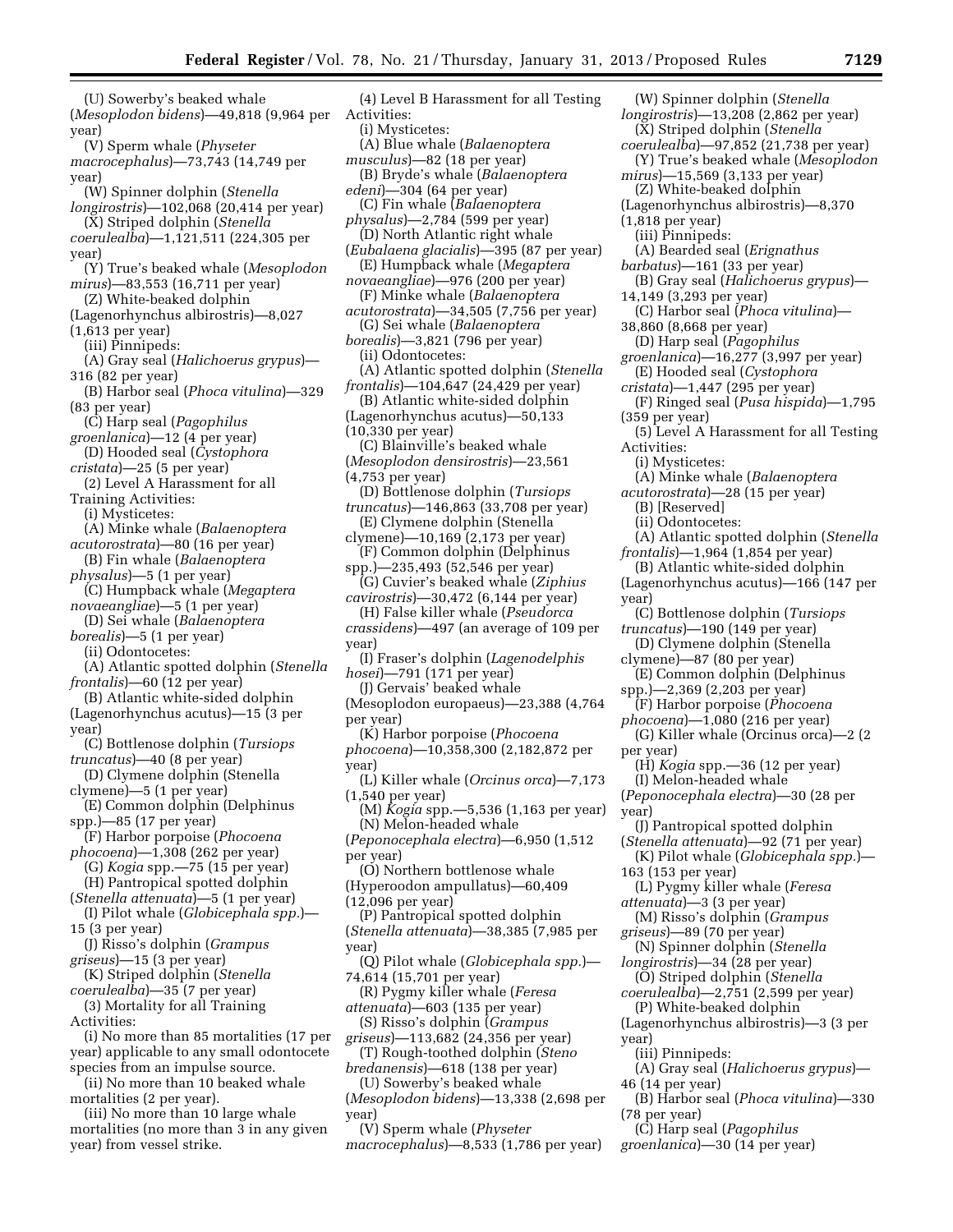(6) Mortality for all Testing Activities: (i) No more than 55 mortalities (11 per year) applicable to any small odontocete species from an impulse source.

(ii) No more than 1 large whale mortalities (no more than 1 in any given year) from vessel strike.

(iii) Nor more than 25 mortalities (no more than 20 in any given year) applicable to any small odontocete species from Ship Shock trials.

## **§ 218.83 Prohibitions.**

Notwithstanding takings contemplated in § 218.82 and authorized by an LOA issued under § 216.106 of this chapter and § 218.87, no person in connection with the activities described in § 218.80 may:

(a) Take any marine mammal not specified in § 218.82(c);

(b) Take any marine mammal specified in § 218.82(c) other than by incidental take as specified in § 218.82(c);

(c) Take a marine mammal specified in § 218.82(c) if such taking results in more than a negligible impact on the species or stocks of such marine mammal; or

(d) Violate, or fail to comply with, the terms, conditions, and requirements of these regulations or an LOA issued under § 216.106 of this chapter and § 218.87.

#### **§ 218.84 Mitigation.**

(a) When conducting training and testing activities, as identified in § 218.80, the mitigation measures contained in the LOA issued under § 216.106 of this chapter and § 218.87 must be implemented. These mitigation measures include, but are not limited to:

(1) Lookouts—The following are protective measures concerning the use of lookouts.

(i) Lookouts positioned on surface ships will be dedicated solely to diligent observation of the air and surface of the water. Their observation objectives will include, but are not limited to, detecting the presence of biological resources and recreational or fishing boats, observing buffer zones, and monitoring for vessel and personnel safety concerns.

(ii) Lookouts positioned in aircraft or on boats will, to the maximum extent practicable and consistent with aircraft and boat safety and training and testing requirements, comply with the observation objectives described above in paragraph (a)(1)(i) of this section.

(iii) Lookout measures for nonimpulsive sound:

(A) With the exception of vessels less than 65 ft (20 m) in length and the Littoral Combat Ship (and similar vessels which are minimally manned),

ships using low-frequency or hullmounted mid-frequency active sonar sources associated with anti-submarine warfare and mine warfare activities at sea will have two Lookouts at the forward position of the vessel. For the purposes of this rule, low-frequency active sonar does not include surface towed array surveillance system lowfrequency active sonar.

(B) While using low-frequency or hull-mounted mid-frequency active sonar sources associated with antisubmarine warfare and mine warfare activities at sea, vessels less than 65 ft (20 m) in length and the Littoral Combat Ship (and similar vessels which are minimally manned) will have one Lookout at the forward position of the vessel due to space and manning restrictions.

(C) Ships conducting active sonar activities while moored or at anchor (including pierside testing or maintenance) will maintain one Lookout.

(D) Ships or aircraft conducting nonhull-mounted mid-frequency active sonar, such as helicopter dipping sonar systems, will maintain one Lookout.

(E) Surface ships or aircraft conducting high-frequency or non-hullmounted mid-frequency active sonar activities associated with antisubmarine warfare and mine warfare activities at sea will have one Lookout.

(iv) Lookout measures for explosives and impulsive sound:

(A) Aircraft conducting activities with IEER sonobuoys and explosive sonobuoys with 0.6 to 2.5 lbs net explosive weight will have one Lookout.

(B) Surface vessels conducting antiswimmer grenade activities will have one Lookout.

(C) During general mine countermeasure and neutralization activities using up to a 500-lb net explosive weight detonation (bin E10 and below), vessels greater than 200 ft will have two Lookouts, while vessels less than 200 ft will have one Lookout.

(D) General mine countermeasure and neutralization activities using a 501 to 650-lb net explosive weight detonation (bin E11), will have two Lookouts. One Lookout will be positioned in an aircraft and one in a support vessel.

(E) Mine neutralization activities involving diver-placed charges using up to 100-lb net explosive weight detonation (E8) conducted with a positive control device will have a total of two Lookouts. One Lookout will be positioned in each of the two support vessels. When aircraft are used, the pilot or member of the aircrew will serve as an additional Lookout. All divers placing the charges on mines will

support the Lookouts while performing their regular duties. The divers placing the charges on mines will report all marine mammal sightings to their dive support vessel.

(F) When mine neutralization activities using diver-placed charges with up to a 20-lb net explosive weight detonation (bin E6) are conducted with a time-delay firing device, four Lookouts will be used. Two Lookouts will be positioned in each of two small rigid hull inflatable boats. When aircraft are used, the pilot or member of the aircrew will serve as an additional Lookout. The divers placing the charges on mines will report all marine mammal sightings to their dive support vessel.

(G) Surface vessels conducting line charge testing will have one Lookout

(H) Surface vessels or aircraft conducting small- and medium-caliber gunnery exercises will have one Lookout.

(I) Surface vessels or aircraft conducting large-caliber gunnery exercises will have one Lookout.

(J) Surface vessels or aircraft conducting missile exercises against surface targets will have one Lookout.

(K) Aircraft conducting bombing exercises will have one Lookout.

(L) During explosive torpedo testing, one Lookout will be used and positioned in an aircraft.

(M) During sinking exercises, two Lookouts will be used. One Lookout will be positioned in an aircraft and one on a surface vessel.

(N) Prior to commencement, during, and after ship shock trials using up to 10,000 lb HBX charges, the Navy will have Lookouts or trained marine species observers positioned either in an aircraft or on multiple surface vessels. If vessels are the only available platform, a sufficient number will be used to provide visual observation of the mitigation zone comparable to that achieved by aerial surveys.

(O) Prior to commencement and after ship shock trials using up to 40,000 lb HBX charges, the Navy will have a minimum of two Lookouts or trained marine species observers positioned in an aircraft. During ship shock trials using up to 40,000 lb HBX charges, the Navy will have a total of four Lookouts or trained marine species observers. Two Lookouts will be positioned in an aircraft and two Lookouts will be positioned on a surface vessel.

(P) Each surface vessel supporting atsea explosive testing will have at least one lookout.

(Q) During pile driving, one lookout will be used and positioned on the platform that will maximize the potential for marine mammal sightings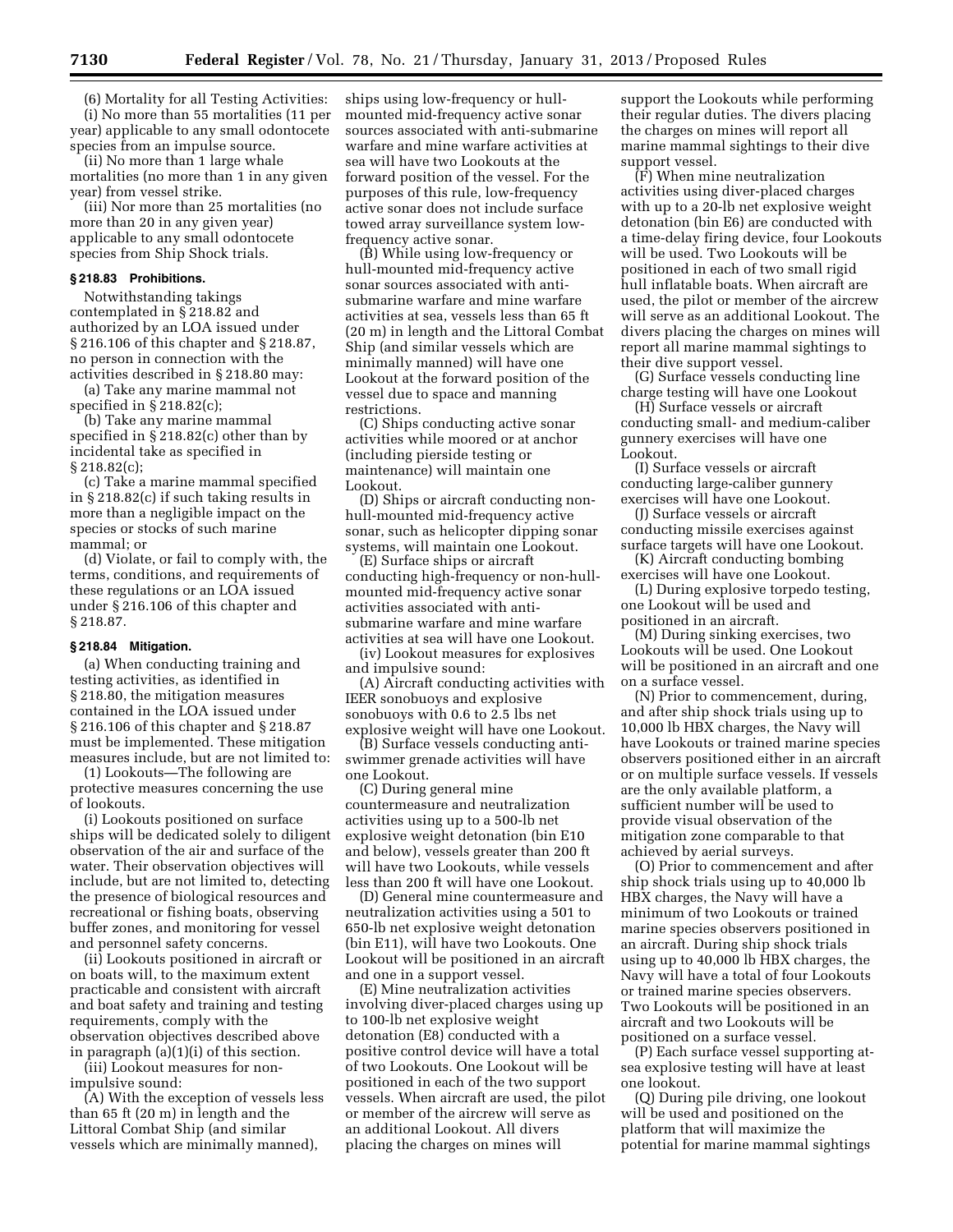(e.g., the shore, an elevated causeway, or on a ship).

(R) Surface vessels conducting explosive and non-explosive largecaliber gunnery exercises will have one lookout. This may be the same lookout used during large-caliber gunnery exercises with a surface target.

(v) Lookout measures for physical strike and disturbance:

(A) While underway, surface ships will have at least one lookout.

(B) During activities using towed inwater devices, one lookout will be used.

(C) Activities involving non-explosive practice munitions (e.g., small-, medium-, and large-caliber gunnery exercises) using a surface target will have one lookout.

(D) During activities involving nonexplosive bombing exercises, one lookout will be used.

(2) *Mitigation Zones*—The following are protective measures concerning the implementation of mitigation zones.

(i) Mitigation zones will be measured as the radius from a source and represent a distance to be monitored.

(ii) Visual detections of marine mammals within a mitigation zone will be communicated immediately to a watch station for information

dissemination and appropriate action. (iii) Mitigation zones for nonimpulsive sound:

(A) When marine mammals are visually detected, the Navy shall ensure that low-frequency and hull-mounted mid-frequency active sonar transmission levels are limited to at least 6 dB below normal operating levels if any detected marine mammals are within 1,000 yd (914 m) of the sonar dome (the bow).

(B) The Navy shall ensure that lowfrequency and hull-mounted midfrequency active sonar transmissions are limited to at least 10 dB below the equipment's normal operating level if any detected marine mammals are within 500 yd (457 m) of the sonar dome.

(B) The Navy shall ensure that lowfrequency and hull-mounted midfrequency active sonar transmissions are ceased if any visually detected marine mammals are within 200 yd (183 m) of the sonar dome. Transmissions will not resume until the marine mammal has been seen to leave the area, has not been detected for 30 minutes, or the vessel has transited more than 2,000 yd beyond the location of the last detection.

(C) When marine mammals are visually detected, the Navy shall ensure that high-frequency and non-hullmounted mid-frequency active sonar transmission levels are ceased if any visually detected marine mammals are

within 200 yd (183 m) of the source. Transmissions will not resume until the marine mammal has been seen to leave the area, has not been detected for 30 minutes, or the vessel has transited more than 2,000 yd beyond the location of the last detection.

(D) Special conditions applicable for dolphins and porpoises only: If, after conducting an initial maneuver to avoid close quarters with dolphins or porpoises, the Officer of the Deck concludes that dolphins or porpoises are deliberately closing to ride the vessel's bow wave, no further mitigation actions are necessary while the dolphins or porpoises continue to exhibit bow wave riding behavior.

(E) Prior to start up or restart of active sonar, operators shall check that the mitigation zone radius around the sound source is clear of marine mammals.

(iv) Mitigation zones for explosive and impulsive sound:

(A) A mitigation zone with a radius of 600 yd (549 m) shall be established for IEER sonobuoys (bin E4).

(B) A mitigation zone with a radius of 350 yd (320 m) shall be established for explosive sonobuoys using 0.6 to 2.5 lb net explosive weight (bin E3).

(C) A mitigation zone with a radius of 200 yd (183 m) shall be established for anti-swimmer grenades (bin E2).

(D) A mitigation zone ranging from 350 yd (320 m) to 850 yd (777 m), dependent on charge size, shall be established for mine countermeasure and neutralization activities using diver placed positive control firing devices. Mitigation zone distances are specified for charge size in Table 11–2 of the Navy's application.

(E) A mitigation zone with a radius of 1,000 yd (915 m) shall be established for mine neutralization diver placed mines using time-delay firing devices (bin E6).

(F) A mitigation zone with a radius of 900 yd (823 m) shall be established for ordnance testing (line charge testing) (bin E4).

(G) A mitigation zone with a radius of 200 yd (183 m) shall be established for small- and medium-caliber gunnery exercises with a surface target (bin E2).

(H) A mitigation zone with a radius of 600 yd (549 m) shall be established for large-caliber gunnery exercises with a surface target (bin E5).

(I) A mitigation zone with a radius of 900 yd (823 m) shall be established for missile exercises with up to 250 lb net explosive weight and a surface target (bin E9).

(J) A mitigation zone with a radius of 2,000 yd (1.8 km) shall be established for missile exercises with 251 to 500 lb

net explosive weight and a surface target (E10).

(K) A mitigation zone with a radius of 2,500 yd (2.3 km) shall be established for bombing exercises (bin E12).

(L) A mitigation zone with a radius of 2,100 yd (1.9 km) shall be established for torpedo (explosive) testing (bin E11).

(M) A mitigation zone with a radius of 2.5 nautical miles shall be established for sinking exercises (bin E12).

(N) A mitigation zone with a radius of 1,600 yd (1.4 km) shall be established for at-sea explosive testing (bin E5).

(O) A mitigation zone with a radius of 60 yd (55 m) shall be established for elevated causeway system pile driving.

(P) A mitigation zone with a radius of 3.5 nautical miles shall be established for a shock trial.

(v) Mitigation zones for vessels and in-water devices:

(A) A mitigation zone of 500 yd (457 m) for observed whales and 200 yd (183 m) for all other marine mammals (except bow riding dolphins) shall be established for all vessel movement, providing it is safe to do so.

(B) A mitigation zone of 250 yd (229 m) shall be established for all towed inwater devices, providing it is safe to do so.

(vi) Mitigation zones for nonexplosive practice munitions:

(A) A mitigation zone of 200 yd (183 m) shall be established for small, medium, and large caliber gunnery exercises using a surface target.

(B) A mitigation zone of 1,000 yd (914 m) shall be established for bombing exercises.

(3) *Protective Measures Specific to North Atlantic Right Whales.* 

(i) North Atlantic Right Whale Calving Habitat off the Southeast United States.

(A) The Southeast Right Whale Mitigation Area is defined by a 5 nm (9.3 km) buffer around the coastal waters between 31–15 N. lat. and 30–15 N. lat. extending from the coast out 15 nm (27.8 km), and the coastal waters between 30–15 N. lat. to 28–00 N. lat. from the coast out to 5 nm (9.3 km).

(B) Between November 15 and April 15, the following activities are prohibited within the Southeast Right Whale Mitigation Area:

(*1*) High-frequency and non-hull mounted mid-frequency active sonar (except helicopter dipping)

(*2*) Missile activities (explosive and non-explosive)

(*3*) Bombing exercises (explosive and non-explosive)

(*4*) Underwater detonations

(*5*) Improved extended echo ranging sonobuoy exercises

(*6*) Torpedo exercises (explosive)

(*7*) Small-, medium-, and large-caliber gunnery exercises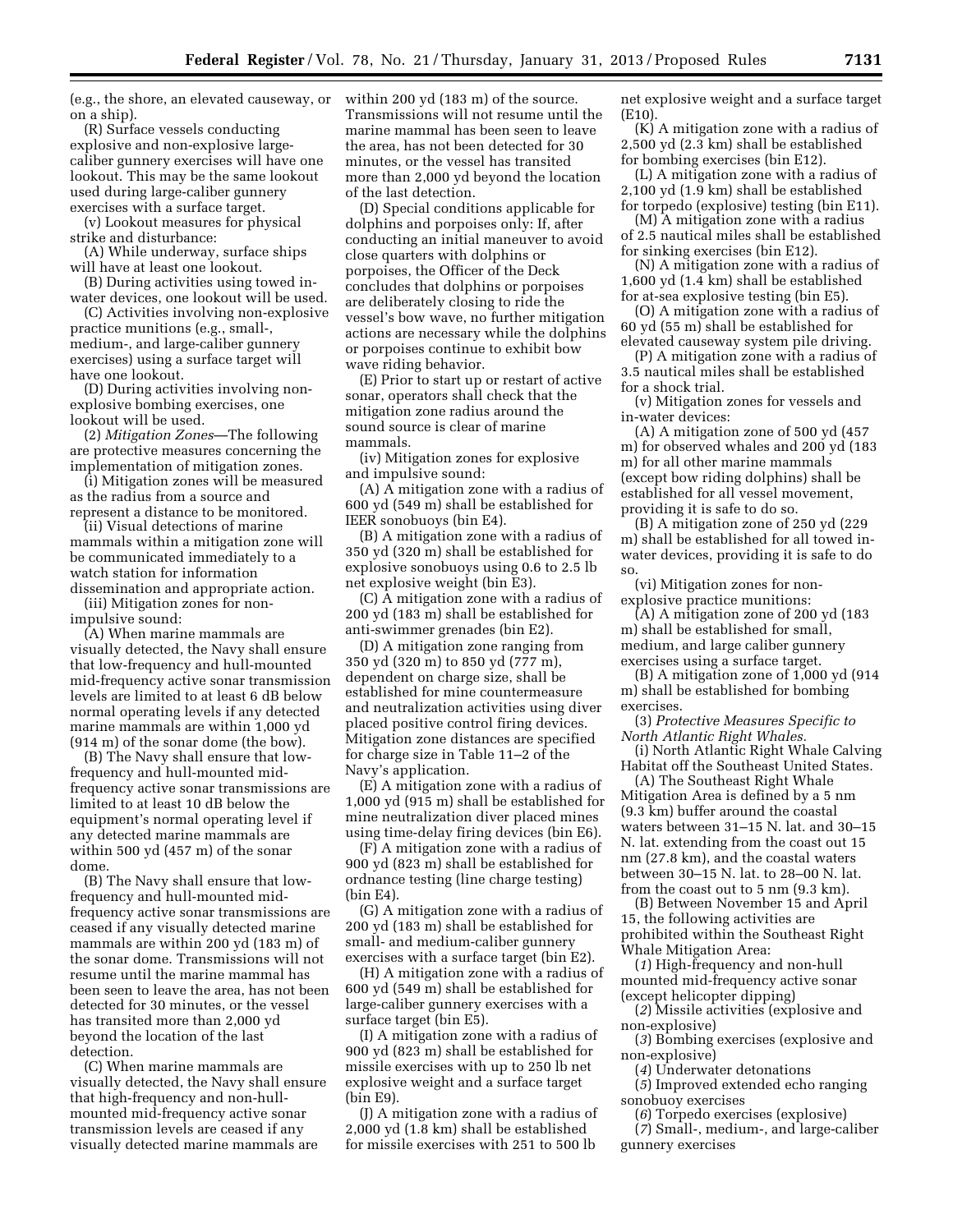(C) Prior to transiting or training in the Southeast Right Whale Mitigation Area, ships shall contact Fleet Area Control and Surveillance Facility, Jacksonville, to obtain the latest whale sightings and other information needed to make informed decisions regarding safe speed and path of intended movement. Submarines shall contact Commander, Submarine Force United States Atlantic Fleet for similar information.

(D) The following specific mitigation measures apply to activities occurring within the Southeast Right Whale Mitigation Area:

(*1*) When transiting within the Southeast Right Whale Mitigation Area, vessels shall exercise extreme caution and proceed at a slow safe speed. The speed shall be the slowest safe speed that is consistent with mission, training, and operations.

(*2*) Speed reductions (adjustments) are required when a North Atlantic right whale is sighted by a vessel, when the vessel is within 9 km (5 nm) of a sighting reported within the past 12 hours, or when operating at night or during periods of poor visibility.

(*3*) Vessels shall avoid head-on approaches to North Atlantic right whales(s) and shall maneuver to maintain at least 457 m (500 yd) of separation from any observed whale if deemed safe to do so. These requirements do not apply if a vessel's safety is threatened, such as when a change of course would create an imminent and serious threat to a person, vessel, or aircraft, and to the extent vessels are restricted in their ability to maneuver.

(*4*) Vessels shall minimize to the extent practicable north-south transits through the Southeast Right Whale Mitigation Area. If transit in a northsouth direction is required during training or testing activities, the Navy shall implement the measures described above.

(*5*) Ship, surfaced subs, and aircraft shall report any North Atlantic right whale sightings to Fleet Area Control and Surveillance Facility, Jacksonville, by the most convenient and fastest means. The sighting report shall include the time, latitude/longitude, direction of movement and number and description of whale (i.e., adult/calf)

(ii) North Atlantic Right Whale Foraging Habitat off the Northeast United States.

(A) The Northeast Right Whale Mitigation Area consists of two areas: the Great South Channel and Cape Cod Bay. The Great South Channel is defined by the following coordinates: 41-40 N. Lat., 69-45 W. Long.; 41-00 N.

Lat., 69-05 W. Long.; 41-38 N. Lat., 68- 13 W. Long.; and 42-10 N. Lat., 68-31 W. Long. Cape Cod Bay is defined by the following coordinates: 42-04.8 N. Lat., 70-10 W. Long.; 42-10 N. Lat., 70-15 W. Long.; 42-12 N. Lat., 70-30 W. Long.; 41- 46.8 N. Lat., 70-30 W. Long.; and on the south and east by the interior shoreline of Cape Cod.

(B) Year-round, the following activities are prohibited within the Northeast Right Whale Mitigation Area:

(*1*) Improved extended echo ranging sonobuoy exercises in or within 5.6 km (3 nm) of the mitigation area.

(*2*) Bombing exercises (explosive and non-explosive)

(*3*) Underwater detonations

(*4*) Torpedo exercises (explosive) (C) Prior to transiting or training in the Northeast Right Whale Mitigation Area, ships and submarines shall contact the Northeast Right Whale Sighting Advisory System to obtain the latest whale sightings and other information needed to make informed decisions regarding safe speed and path

of intended movement. (D) The following specific mitigation measures apply to activities occurring within the Northeast Right Whale Mitigation Area:

(*1*) When transiting within the Northeast Right Whale Mitigation Area, vessels shall exercise extreme caution and proceed at a slow safe speed. The speed shall be the slowest safe speed that is consistent with mission, training, and operations.

(*2*) Speed reductions (adjustments) are required when a North Atlantic right whale is sighted by a vessel, when the vessel is within 9 km (5 nm) of a sighting reported within the past week, or when operating at night or during periods of poor visibility.

(*3*) When conducting TORPEXs, the following additional speed restrictions shall be required: during transit, surface vessels and submarines shall maintain a speed of no more than 19 km/hour (10 knots); during torpedo firing exercises, vessel speeds should, where feasible, not exceed 10 knots; when a submarine is used as a target, vessel speeds should, where feasible, not exceed 18 knots; when surface vessels are used as targets, vessels may exceed 18 knots for a short period of time (e.g., 10–15 minutes).

(*4*) Vessels shall avoid head-on approaches to North Atlantic right whales(s) and shall maneuver to maintain at least 457 m (500 yd) of separation from any observed whale if deemed safe to do so. These requirements do not apply if a vessel's safety is threatened, such as when a change of course would create an imminent and serious threat to a person,

vessel, or aircraft, and to the extent vessels are restricted in their ability to maneuver.

(*5*) Non-explosive torpedo testing shall be conducted during daylight hours only in Beaufort sea states of 3 or less to increase the probability of marine mammal detection.

(*6*) Non-explosive torpedo testing activities shall not commence if concentrations of floating vegetation (*Sargassum* or kelp patties) are observed in the vicinity.

(*7*) Non-explosive torpedo testing activities shall cease if a marine mammal is visually detected within the immediate vicinity of the activity. The tests may recommence when any one of the following conditions are met: the animal is observed exiting the immediate vicinity of the activity; the animal is thought to have exited the immediate vicinity based on its course and speed; or the immediate vicinity of the activity has been clear from any additional sightings for a period of 30 minutes.

(iii) North Atlantic Right Whale Mid-Atlantic Migration Corridor

(A) The Mid-Atlantic Right Whale Mitigation Area consists of the following areas:

(*1*) Block Island Sound: the area bounded by 40-51-53.7 N. Lat., 70-36- 44.9 W. Long.; and 41-20-14.1 N. Lat., 70-49-44.1 W. Long.

(*2*) New York and New Jersey: 37 km (20 nm) seaward of the line between 40- 29-42.2 N. Lat., 73-55-57.6 W. Long.

(*3*) Delaware Bay: 38-52-27.4 N. Lat., 75-01-32.1 W. Long.

(*4*) Chesapeake Bay: 37-00-36.9 N. Lat., 75-57-50.5 W. Long.

(*5*) Morehead City, North Carolina: 34- 41-32 N. Lat., 76-40-08.3 W. Long.

(*6*) Wilmington, North Carolina, through South Carolina, and to Brunswick, Georgia: within a continuous area 37 km (20 nm) from shore and west back to shore bounded by 34-10-30 N. Lat., 77-49-12 W. Long.; 33-56-42 N. Lat., 77-31-30 W. Long.; 33- 36-30 N. Lat., 77-47-06 W. Long.; 33-28- 24 N. Lat., 78-32-30 W. Long.; 32-59-06 N. Lat., 78-50-18 W. Long.; 31-50 N. Lat., 80-33-12 W. Long.; 31-27 N. Lat., 80-51-36 W. Long.

(B) Between November 1 and April 30, when transiting within the Mid-Atlantic Right Whale Mitigation Area, vessels shall exercise extreme caution and proceed at a slow safe speed. The speed shall be the slowest safe speed that is consistent with mission, training, and operations.

(iv) Planning Awareness Areas. (A) The Navy shall avoid planning exercises involving the use of active sonar in the specified planning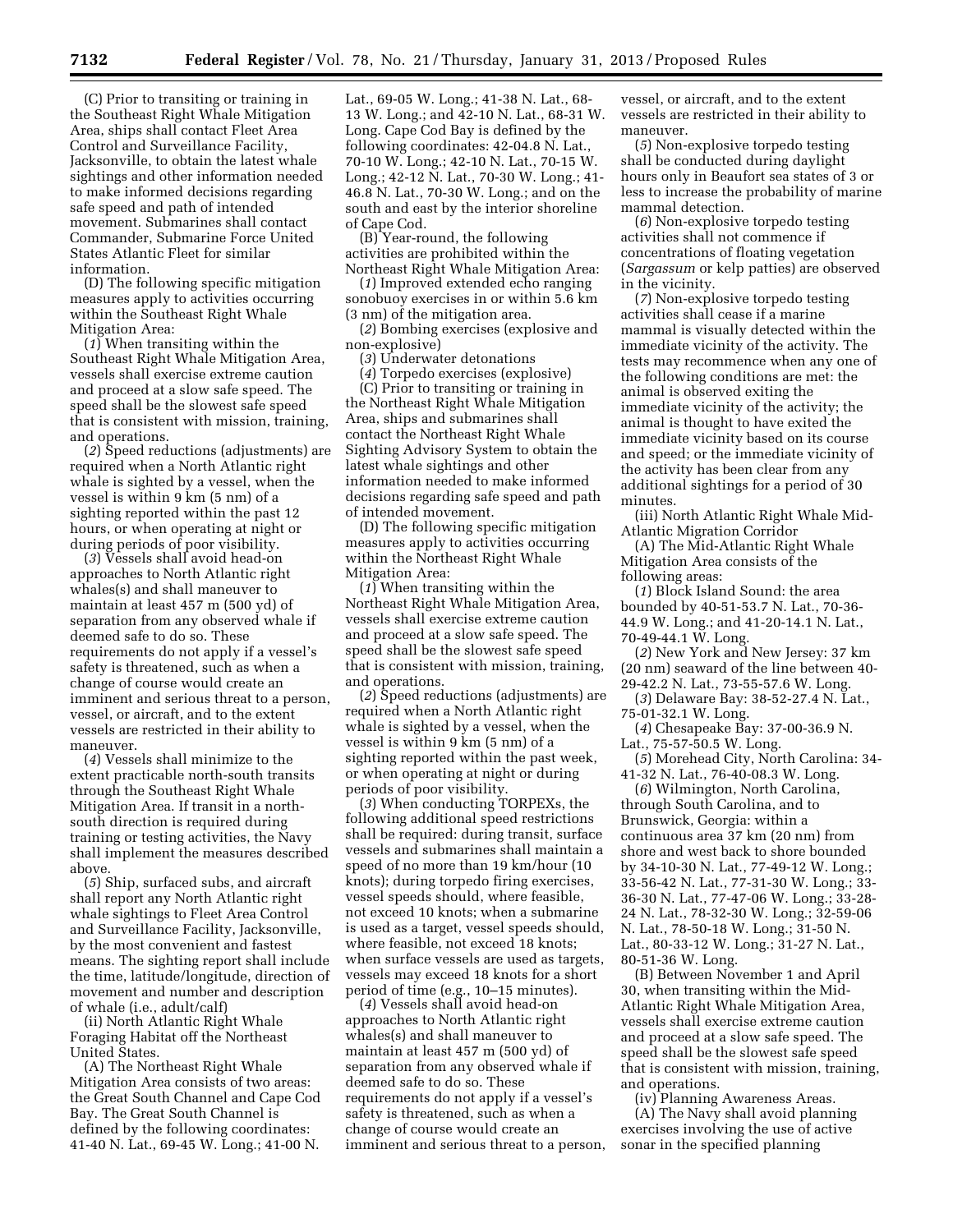awareness areas (PAAs—see Figure 11- 1 in the Navy's LOA application) where feasible. Should national security require the conduct of more than five major exercises (C2X, JTFEX, SEASWITI, or similar scale event) in these areas (meaning all or a portion of the exercise) per year, the Navy shall provide NMFS with prior notification and include the information in any associated after-action or monitoring reports.

(4) *Stranding Response Plan.*  (i) The Navy shall abide by the current Stranding Response Plan for Major Navy Training Exercises in the Study Area, to include the following measures:

(A) Shutdown Procedures—When an Uncommon Stranding Event (USE defined in § 218.71(b)(1)) occurs during a Major Training Exercise (MTE) in the AFTT Study Area, the Navy shall implement the procedures described below.

(*1*) The Navy shall implement a shutdown (as defined § 218.81(b)(2)) when advised by a NMFS Office of Protected Resources Headquarters Senior Official designated in the AFTT Study Area Stranding Communication Protocol that a USE involving live animals has been identified and that at least one live animal is located in the water. NMFS and the Navy will maintain a dialogue, as needed, regarding the identification of the USE and the potential need to implement shutdown procedures.

(*2*) Any shutdown in a given area shall remain in effect in that area until NMFS advises the Navy that the subject(s) of the USE at that area die or are euthanized, or that all live animals involved in the USE at that area have left the area (either of their own volition or herded).

(*3*) If the Navy finds an injured or dead animal floating at sea during an MTE, the Navy shall notify NMFS immediately or as soon as operational security considerations allow. The Navy shall provide NMFS with species or description of the animal(s), the condition of the animal(s), including carcass condition if the animal(s) is/are dead, location, time of first discovery, observed behavior (if alive), and photo or video (if available). Based on the information provided, NFMS will determine if, and advise the Navy whether a modified shutdown is appropriate on a case-by-case basis.

(*4*) In the event, following a USE, that qualified individuals are attempting to herd animals back out to the open ocean and animals are not willing to leave, or animals are seen repeatedly heading for the open ocean but turning back to

shore, NMFS and the Navy shall coordinate (including an investigation of other potential anthropogenic stressors in the area) to determine if the proximity of mid-frequency active sonar training activities or explosive detonations, though farther than 14 nautical miles from the distressed animal(s), is likely contributing to the animals' refusal to return to the open water. If so, NMFS and the Navy will further coordinate to determine what measures are necessary to improve the probability that the animals will return to open water and implement those measures as appropriate.

(B) Within 72 hours of NMFS notifying the Navy of the presence of a USE, the Navy shall provide available information to NMFS (per the AFTT Study Area Communication Protocol) regarding the location, number and types of acoustic/explosive sources, direction and speed of units using midfrequency active sonar, and marine mammal sightings information associated with training activities occurring within 80 nautical miles (148 km) and 72 hours prior to the USE event. Information not initially available regarding the 80-nautical miles (148 km), 72-hour period prior to the event will be provided as soon as it becomes available. The Navy will provide NMFS investigative teams with additional relevant unclassified information as requested, if available.

(ii) [Reserved]

(b) [Reserved]

## **§ 218.85 Requirements for monitoring and reporting.**

(a) As outlined in the AFTT Study Area Stranding Communication Plan, the Holder of the Authorization must notify NMFS immediately (or as soon as clearance procedures allow) if the specified activity identified in § 218.80 is thought to have resulted in the mortality or injury of any marine mammals, or in any take of marine mammals not identified in § 218.81.

(b) The Holder of the LOA must conduct all monitoring and required reporting under the LOA, including abiding by the AFTT Monitoring Plan.

(c) General Notification of Injured or Dead Marine Mammals—Navy personnel shall ensure that NMFS (regional stranding coordinator) is notified immediately (or as soon as clearance procedures allow) if an injured or dead marine mammal is found during or shortly after, and in the vicinity of, an Navy training or testing activity utilizing mid- or high-frequency active sonar, or underwater explosive detonations. The Navy shall provide NMFS with species identification or

description of the animal(s), the condition of the animal(s) (including carcass condition if the animal is dead), location, time of first discovery, observed behaviors (if alive), and photo or video (if available). The Navy shall consult the Stranding Response Plan to obtain more specific reporting requirements for specific circumstances.

(d) Annual AFTT Monitoring Plan Report—The Navy shall submit an annual report describing the implementation and results of the AFTT Monitoring Plan, described in this section. Data collection methods will be standardized across range complexes and study areas to allow for comparison in different geographic locations. Although additional information will be gathered, the protected species observers collecting marine mammal data pursuant to the AFTT Monitoring Plan shall, at a minimum, provide the same marine mammal observation data required in this section. The AFTT Monitoring Plan may be provided to NMFS within a larger report that includes the required Monitoring Plan reports from multiple range complexes and study areas.

(e) Annual AFTT Exercise Report— The Navy shall submit an annual AFTT Exercise Report. This report shall contain information identified in paragraphs (e)(1) through (5) of this section.

(1) MFAS/HFAS Major Training Exercises—This section shall contain the following information for Major Training Exercises conducted in the AFTT Study Area:

(i) Exercise Information (for each MTE):

(A) Exercise designator.

(B) Date that exercise began and ended.

(C) Location.

(D) Number and types of active sources used in the exercise.

(E) Number and types of passive acoustic sources used in exercise.

(F) Number and types of vessels,

aircraft, etc., participating in exercise. (G) Total hours of observation by

watchstanders.

(H) Total hours of all active sonar source operation.

(I) Total hours of each active sonar source bin.

(J) Wave height (high, low, and average during exercise).

(ii) Individual marine mammal sighting info (for each sighting in each MTE).

(A) Location of sighting.

(B) Species (if not possible, indication of whale/dolphin/pinniped).

(C) Number of individuals.

(D) Calves observed (y/n).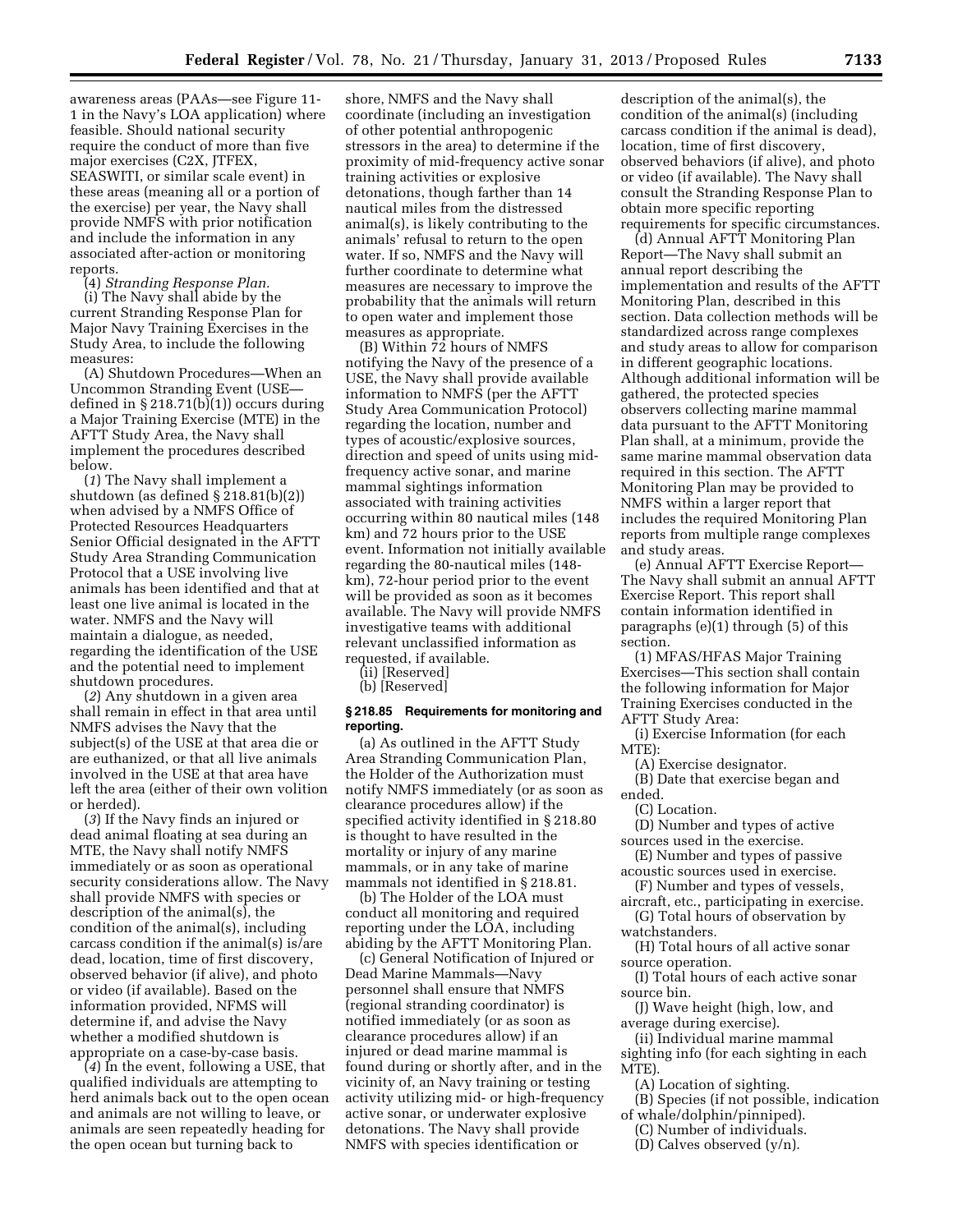(E) Initial Detection Sensor.

(F) Indication of specific type of platform observation made from (including, for example, what type of surface vessel, i.e., FFG, DDG, or CG).

(G) Length of time observers maintained visual contact with marine mammal.

(H) Wave height (in feet).

(I) Visibility.

(J) Sonar source in use (y/n).

(K) Indication of whether animal is <200 yd, 200 to 500 yd, 500 to 1,000 yd, 1,000 to 2,000 yd, or >2,000 yd from sonar source in paragraph (e)(1)(ii)(J) of this section.

(L) Mitigation Implementation— Whether operation of sonar sensor was delayed, or sonar was powered or shut down, and how long the delay was.

(M) If source in use (see paragraph  $(e)(1)(ii)(J)$  of this section) is hullmounted, true bearing of animal from ship, true direction of ship's travel, and estimation of animal's motion relative to ship (opening, closing, parallel).

(N) Observed behavior—

Watchstanders shall report, in plain language and without trying to categorize in any way, the observed behavior of the animals (such as animal closing to bow ride, paralleling course/ speed, floating on surface and not swimming, etc.).

(iii) An evaluation (based on data gathered during all of the MTEs) of the effectiveness of mitigation measures designed to avoid exposing animals to mid-frequency active sonar. This evaluation shall identify the specific observations that support any conclusions the Navy reaches about the effectiveness of the mitigation.

(2) ASW Summary—This section shall include the following information as summarized from both MTEs and non-major training exercises (i.e., unitlevel exercises, such as TRACKEXs):

(i) Total annual hours of each sonar source bin.

(ii) Cumulative Impact Report—To the extent practicable, the Navy, in coordination with NMFS, shall develop and implement a method of annually reporting non-major training exercises utilizing hull-mounted sonar. The report shall present an annual (and seasonal, where practicable) depiction of nonmajor training exercises geographically across the AFTT Study Area. The Navy shall include (in the AFTT annual report) a brief annual progress update on the status of development until an agreed-upon (with NMFS) method has been developed and implemented.

(3) SINKEXs—This section shall include the following information for each SINKEX completed that year:

(i) Exercise information (gathered for each SINKEX):

(A) Location.

(B) Date and time exercise began and ended.

(C) Total hours of observation by watchstanders before, during, and after exercise.

(D) Total number and types of explosive source bins detonated.

(E) Number and types of passive acoustic sources used in exercise.

(F) Total hours of passive acoustic search time.

(G) Number and types of vessels, aircraft, etc., participating in exercise.

(H) Wave height in feet (high, low, and average during exercise).

(I) Narrative description of sensors and platforms utilized for marine mammal detection and timeline illustrating how marine mammal detection was conducted.

(ii) Individual marine mammal observation (by Navy lookouts) information (gathered for each marine mammal sighting):

(A) Location of sighting.

(B) Species (if not possible, indicate whale, dolphin, or pinniped).

(C) Number of individuals.

(D) Whether calves were observed.

(E) Initial detection sensor.

(F) Length of time observers

maintained visual contact with marine

mammal. (G) Wave height.

(H) Visibility.

(I) Whether sighting was before,

during, or after detonations/exercise, and how many minutes before or after.

(J) Distance of marine mammal from actual detonations (or target spot if not yet detonated).

(K) Observed behavior— Watchstanders will report, in plain language and without trying to categorize in any way, the observed behavior of the animal(s) (such as animal closing to bow ride, paralleling course/speed, floating on surface and not swimming etc.), including speed and direction.

(L) Resulting mitigation implementation—Indicate whether explosive detonations were delayed, ceased, modified, or not modified due to marine mammal presence and for how long.

(M) If observation occurs while explosives are detonating in the water, indicate munition type in use at time of marine mammal detection.

(4) IEER Summary—This section shall include an annual summary of the following IEER information:

(i) Total number of IEER events conducted in the AFTT Study Area.

(ii) Total expended/detonated rounds (buoys).

(iii) Total number of self-scuttled IEER rounds.

(5) Explosives Summary—To the extent practicable, the Navy will provide the information described below for all of their explosive exercises. Until the Navy is able to report in full the information below, they will provide an annual update on the Navy's explosive tracking methods, including improvements from the previous year.

(i) Total annual number of each type of explosive exercises (of those identified as part of the ''specified activity'' in this subpart) conducted in the AFTT Study Area.

(ii) Total annual expended/detonated rounds (missiles, bombs, etc.) for each explosive source bin.

(f) Sonar Exercise Notification—The Navy shall submit to the NMFS Office of Protected Resources (specific contact information to be provided in LOA) either an electronic (preferably) or verbal report within fifteen calendar days after the completion of any major exercise (COMPTUEX, JTFEX, SEASWITI or similar scale event) indicating:

(1) Location of the exercise.

(2) Beginning and end dates of the exercise.

(3) Type of exercise (e.g., COMPTUEX, JTFEX, SEASWITI or similar scale event).

(g) AFTT Study Area 5-yr Comprehensive Report—The Navy shall submit to NMFS a draft report that analyzes and summarizes all of the multi-year marine mammal information gathered during ASW and explosive exercises for which annual reports are required (Annual AFTT Exercise Reports and AFTT Monitoring Plan reports). This report will be submitted at the end of the fourth year of the rule (November 2018), covering activities that have occurred through June 1, 2018.

(h) Comprehensive National ASW Report—By June 2019, the Navy shall submit a draft Comprehensive National Report that analyzes, compares, and summarizes the active sonar data gathered (through January 1, 2019) from the watchstanders in accordance with the Monitoring Plans for HSTT, AFTT, MITT, and NWTT.

(i) The Navy shall respond to NMFS' comments and requests for additional information or clarification on the AFTT Comprehensive Report, the draft National ASW report, the Annual AFTT Exercise Report, or the Annual AFTT Monitoring Plan report (or the multi-Range Complex Annual Monitoring Plan Report, if that is how the Navy chooses to submit the information) if submitted within 3 months of receipt. These